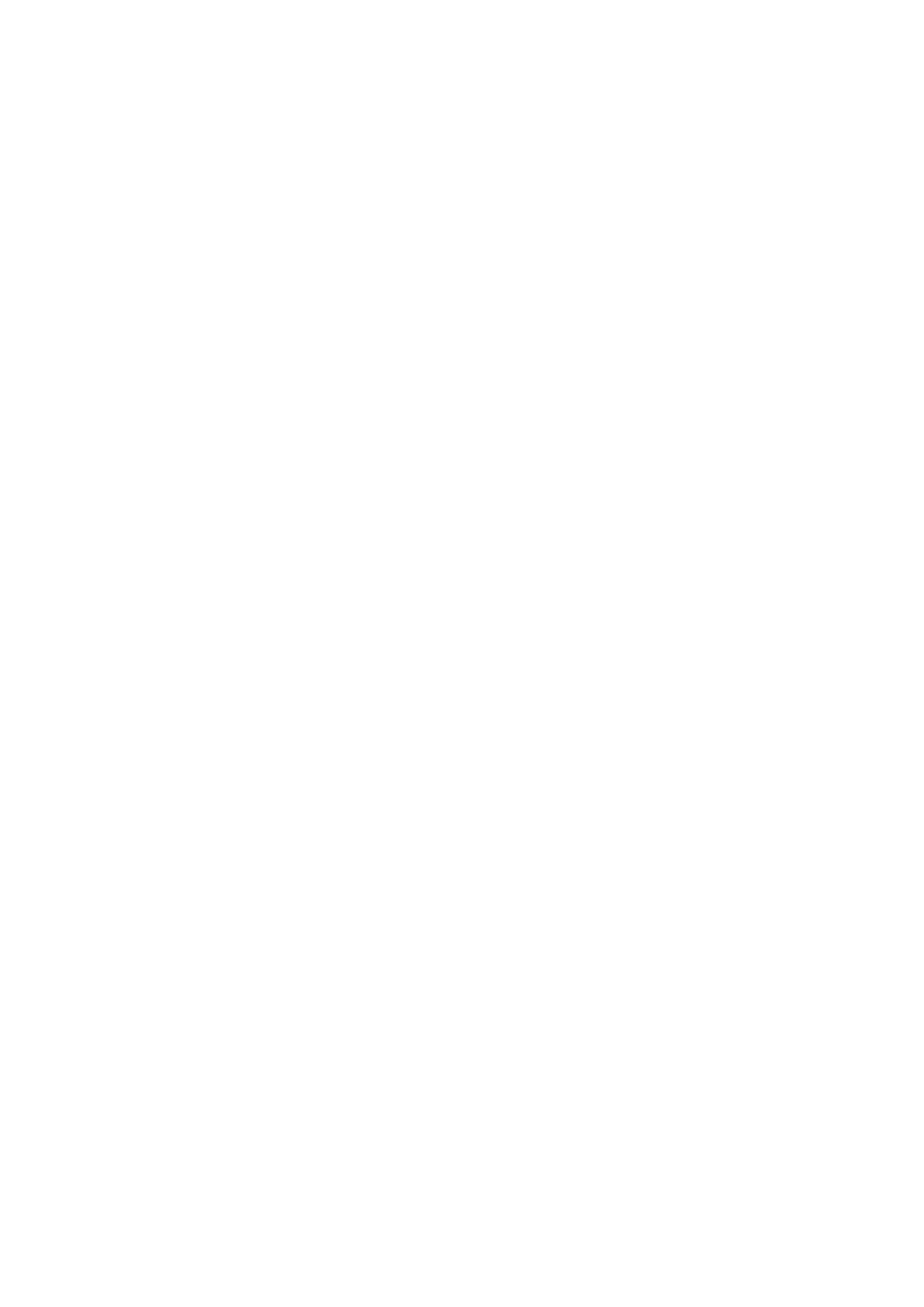# **Declaration**

I declare that I have composed this thesis myself and that it has not been submitted for any previous degree. The work presented is entirely my own, except where stated otherwise.

Graham Manuell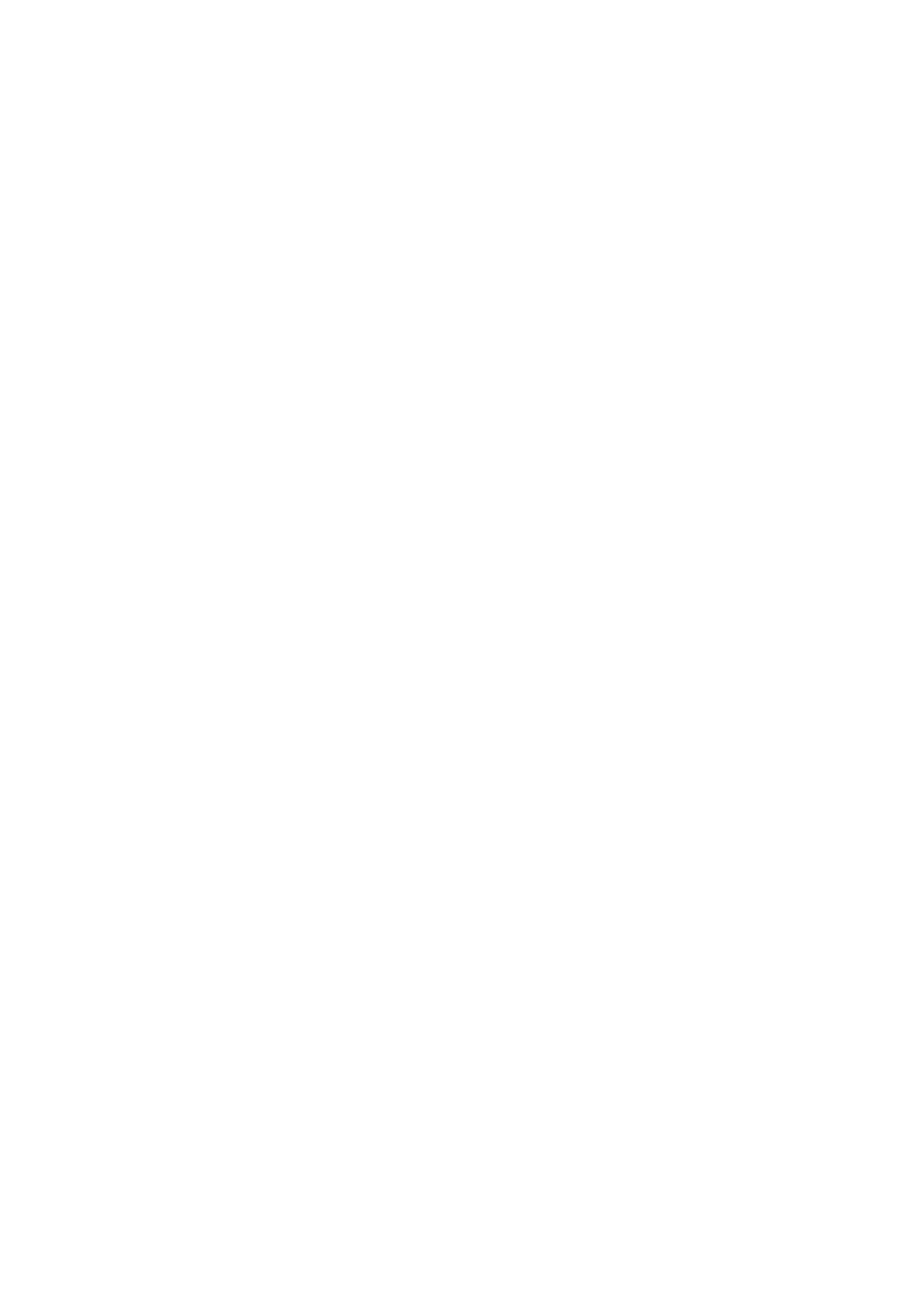# **Acknowledgements**

I would like to thank my supervisor Antony Maciocia for all his support, his generosity of time and for allowing me the freedom to work on a topic outside his area of research. I thank my second supervisor Arend Bayer for meeting with me on a number of occasions. I also appreciate the helpful comments of my thesis examiners, Chris Heunen and Steve Vickers.

I am grateful to the Skye Foundation for providing me with funding.

I would like to thank Peter Faul for discussions about how to present these results, for proofreading this thesis and above all for being a great friend.

Finally, I thank my parents for their constant support and encouragement.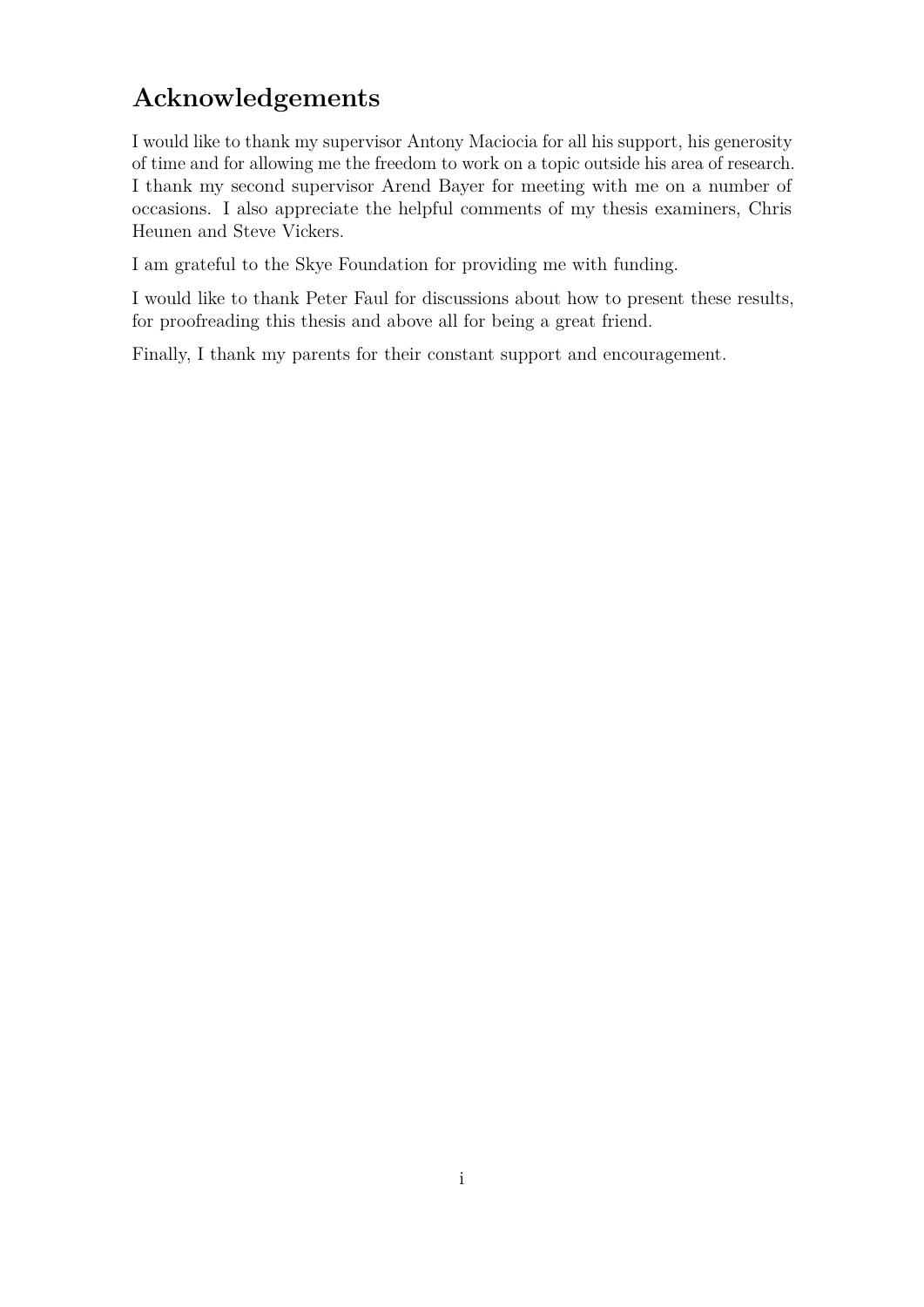# **Lay summary**

A *semiring* is a collection of things which can be added and multiplied, just like the natural numbers  $\{0, 1, 2, \ldots\}$  or the so-called real numbers (all the numbers on the number line). The study of such structures forms part of a branch of mathematics called *algebra*.

On the other hand, a *topological space* is a collection of things, states or positions, together with a collection of yes-no questions we can ask about these things. The questions should be chosen so that if the answer to a question is yes for a certain thing, then we can demonstrate that it is true by 'finite means'. The real numbers are an example of a topological space and one appropriate question we could ask about a real number is "Is this number greater than 1?". Notice that if a number is greater than one, then this will be clear after looking at some (possibly large, but finite) number of decimal places. For example, suppose we want to know if  $\pi/3$  is greater than one. If we compute  $\pi/3$  to the first decimal place, we get 1.0 and so at this point we cannot tell if it is greater than one or not (it might be rounded up from 0*.*98). But by the second decimal place we have 1*.*05, which is enough to convince us. However, it is not possible to demonstrate that a given number is *equal* to one. Even if we know the number to 5 decimal places, we cannot rule out the possibility that the number might be 1*.*00000003. The study of topological spaces is called *topology*.

A *spectrum* is a way to take a semiring and construct an associated topological space. In this way spectra provide a bridge between algebra and topology. There are a number of well-known spectrum constructions in mathematics, each appropriate for different kinds of semiring. We introduce a single construction which applies to all semirings and reduces to four different previously known constructions in special cases.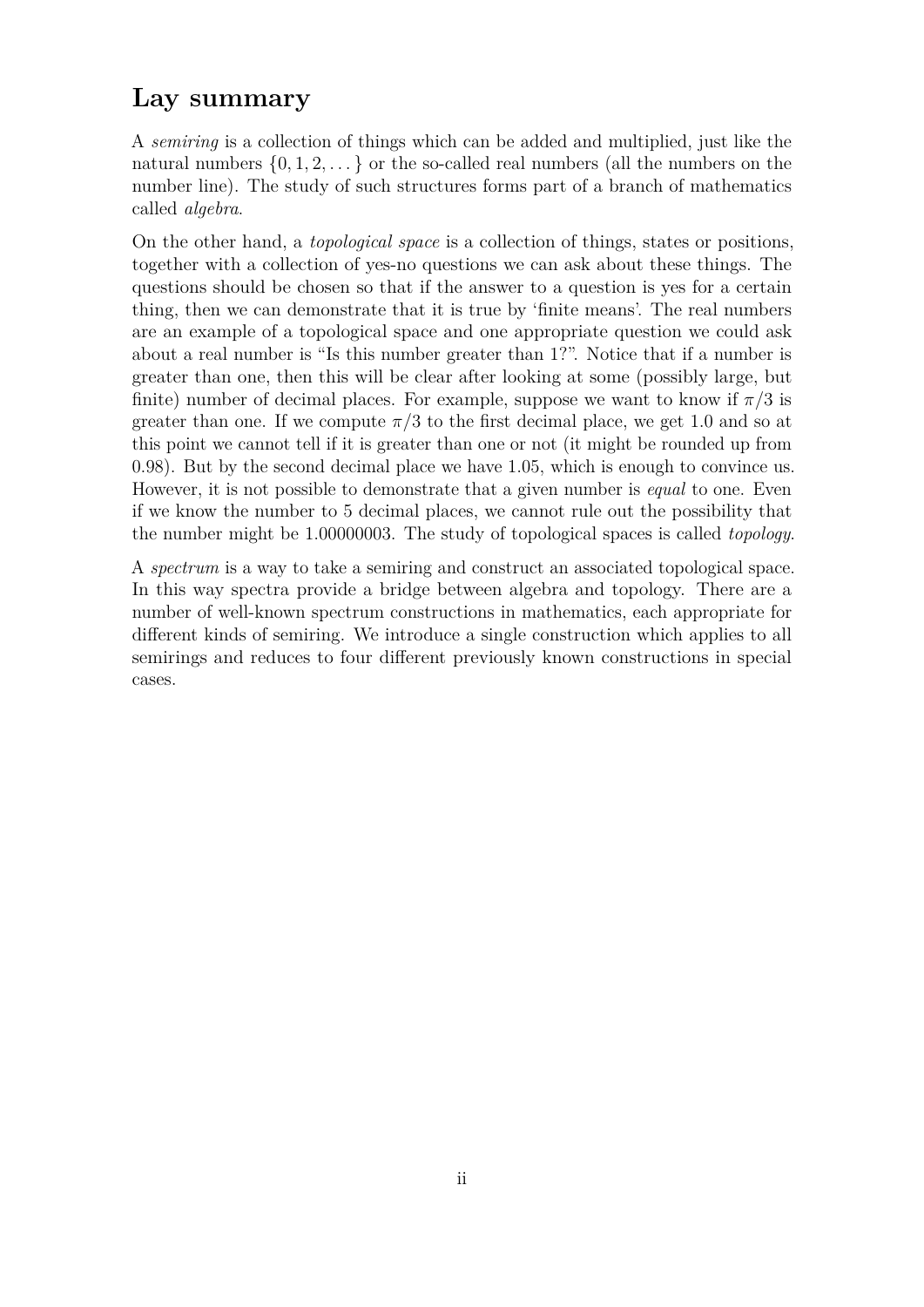# **Abstract**

Spectrum constructions appear throughout mathematics as a way of constructing topological spaces from algebraic data. Given a localic semiring *R* (the pointfree analogue of a topological semiring), we define a spectrum of *R* which generalises the Stone spectrum of a distributive lattice, the Zariski spectrum of a commutative ring, the Gelfand spectrum of a commutative unital C\*-algebra and the Hofmann–Lawson spectrum of a continuous frame. We then provide an explicit construction of this spectrum under conditions on *R* which are satisfied by our main examples.

Our results are constructively valid and hence admit interpretation in any elementary topos with natural number object. For this reason the spectrum we construct should actually be a locale instead of a topological space.

A simple modification to our construction gives rise to a *quantic* spectrum in the form of a commutative quantale. Such a quantale contains 'differential' information in addition to the purely topological information of the localic spectrum. In the case of a discrete ring, our construction produces the quantale of ideals.

This prompts us to study the quantale of ideals in more detail. We discuss some results from abstract ideal theory in the setting of quantales and provide a tentative definition for what it might mean for a quantale to be nonsingular by analogy to commutative ring theory.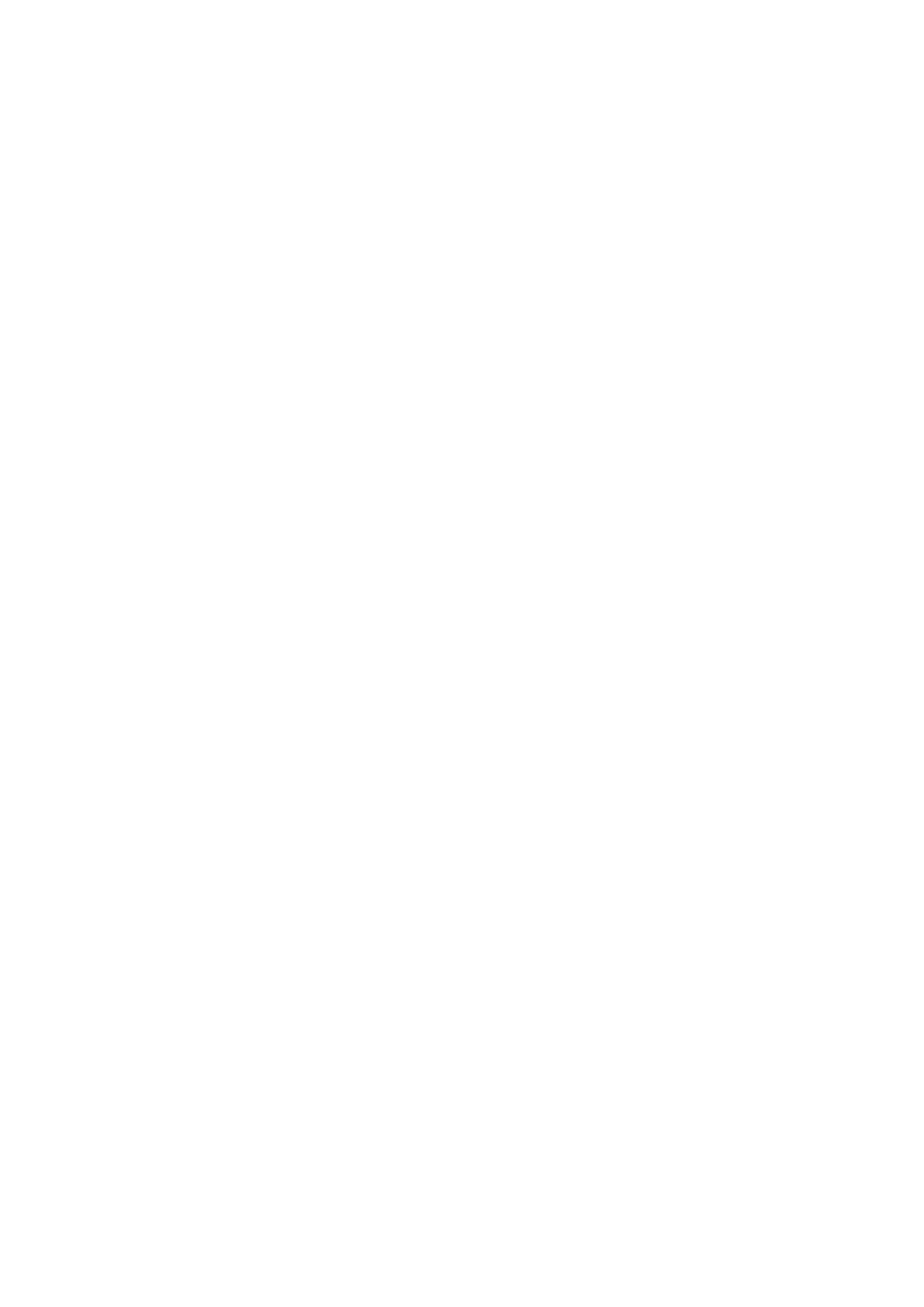# **Contents**

| $\boldsymbol{0}$ |     | Introduction                                                                     | $\mathbf{1}$ |  |
|------------------|-----|----------------------------------------------------------------------------------|--------------|--|
| $\mathbf{1}$     |     | <b>Background</b>                                                                | 9            |  |
|                  | 1.1 |                                                                                  | 10           |  |
|                  | 1.2 | Basic notions in order theory                                                    | 13           |  |
|                  | 1.3 |                                                                                  | 16           |  |
|                  |     | 1.3.1                                                                            | 17           |  |
|                  |     | 1.3.2                                                                            | 18           |  |
|                  |     | 1.3.3<br>Frames as propositional theories                                        | 19           |  |
|                  |     | 1.3.4                                                                            | 21           |  |
|                  |     | 1.3.5                                                                            | 22           |  |
|                  | 1.4 |                                                                                  | 24           |  |
|                  |     | 1.4.1                                                                            | 24           |  |
|                  |     | 1.4.2                                                                            | 26           |  |
|                  |     | 1.4.3                                                                            | 28           |  |
|                  | 1.5 | Overtness and weakly closed sublocales                                           | 30           |  |
|                  |     | 1.5.1                                                                            | 30           |  |
|                  |     | Strong density and weak closedness<br>1.5.2                                      | 33           |  |
|                  |     | 1.5.3                                                                            | 34           |  |
|                  | 1.6 | Dualisable suplattices and string diagrams                                       | 37           |  |
|                  | 1.7 | Categorical logic                                                                | 40           |  |
|                  | 1.8 | Results from commutative ring theory $\dots \dots \dots \dots \dots \dots$       | 46           |  |
| $\overline{2}$   |     | Quantales and abstract ideal theory                                              | 49           |  |
|                  | 2.1 | Principal elements and strict morphisms                                          | 49           |  |
|                  | 2.2 | Principal elements in quantales of ideals                                        | 55           |  |
|                  | 2.3 |                                                                                  | 58           |  |
| 3                |     | The spectrum of localic semirings                                                | 61           |  |
|                  | 3.1 |                                                                                  | 62           |  |
|                  | 3.2 |                                                                                  | 63           |  |
|                  | 3.3 | The quantale of ideals $\ldots \ldots \ldots \ldots \ldots \ldots \ldots \ldots$ | 64           |  |
|                  | 3.4 | When does the spectrum exist? $\ldots \ldots \ldots \ldots \ldots \ldots \ldots$ | 67           |  |
|                  | 3.5 | Special cases of the spectrum construction $\ldots \ldots \ldots \ldots \ldots$  | 76           |  |

### **4 Duality and coexponentials [83](#page-92-0)**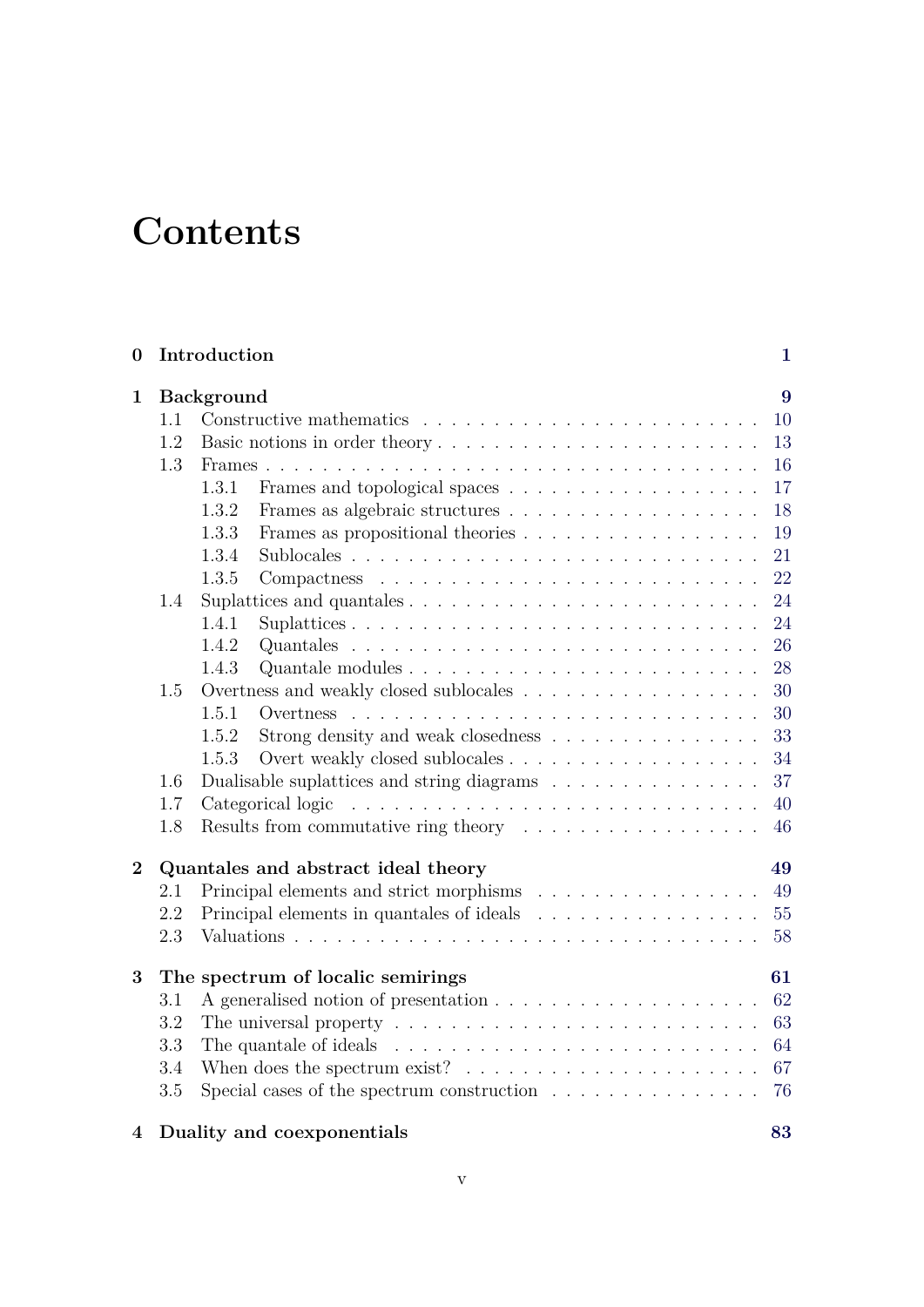| <b>Bibliography</b> |  | 97  |  |  |  |  |  |  |  |
|---------------------|--|-----|--|--|--|--|--|--|--|
| Index of notation   |  |     |  |  |  |  |  |  |  |
| $_{\mathrm{Index}}$ |  | 105 |  |  |  |  |  |  |  |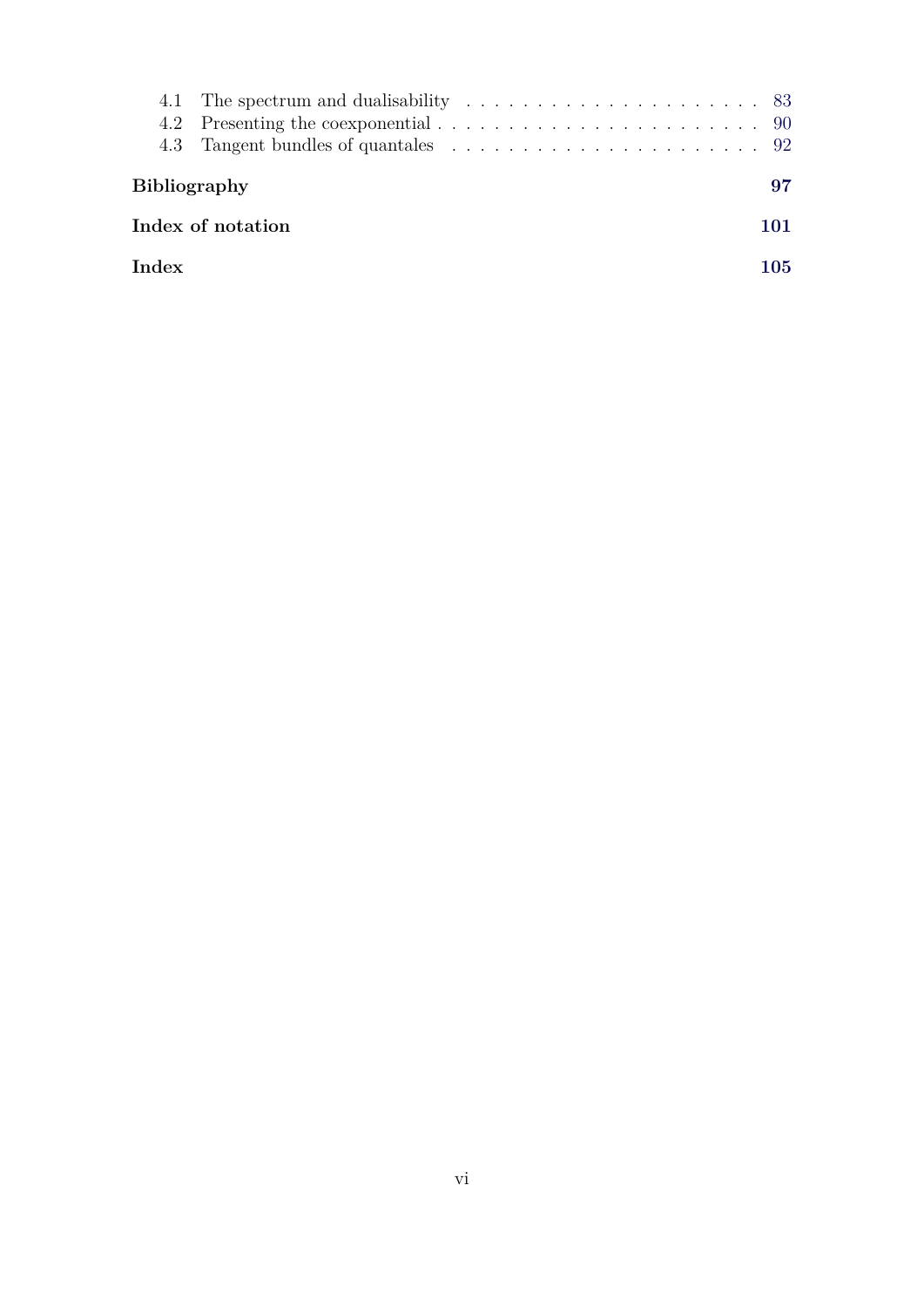# <span id="page-10-0"></span>**Chapter 0**

# **Introduction**

Spectrum constructions show up in a number of different contexts in mathematics as a way to associate a topological space to some kind of algebra structure. These constructions tend to all proceed in a similar manner and they have led to great insight into the algebraic structures involved. This suggests that we should try to understand the notion of spectrum more generally.

In order to understand how one might associate a space to an algebraic structure, it is helpful to consider the following special case. Suppose we are given a ring *R* of some class of functions on a topological space *X* (or more generally, sections of a bundle over  $X$  so that the functions may have variable codomain). In the best cases we might hope that we could use a spectrum construction to recover this space *X* from *R*.

Every point  $x \in X$  yields a ring homomorphism  $e_x$  from R corresponding to evaluation at *x*. In general we cannot say much about the codomain of this function, other than that it is a ring. We could nonetheless ask whether  $e_x(f)$  is equal to 0 or perhaps whether it is equal to 1. Since  $e_x(f) = 1 \iff e_x(f-1) = 0$ , it is enough to consider only the former case. In this way, each  $f \in R$  defines a zero set in X.

We can use these zero sets to recover information about the topology of *X*. We expect the evaluations  $e_x(f)$  to be 'continuous in x' and so if the functions on X take values in discrete rings, then these zero sets should be clopen. However, in many important examples the codomain will not be discrete: for example, if *R* is the ring of continuous real-valued functions on *X*. So we will assume that these zero sets are merely closed. These can then be used to generate a topology.

Of course, in general we cannot expect to be able to recover the topology of *X* from *R*. For example, the ring of *S*-valued constant functions contains no information about  $X$  other than whether it is empty. In this case, the zero sets are either empty or all of *X*. So the points of *X* are topologically indistinguishable and it seems natural to identify them in the spectrum.

The ring  $R = S_1 \times S_2$  can be obtained as either the ring of R-valued functions on the one-point space or the ring of sections of the bundle  $S_1 \sqcup S_2 \rightarrow \{1,2\}$ . The latter fact is more informative — it encodes the fact that *R* can be decomposed into a product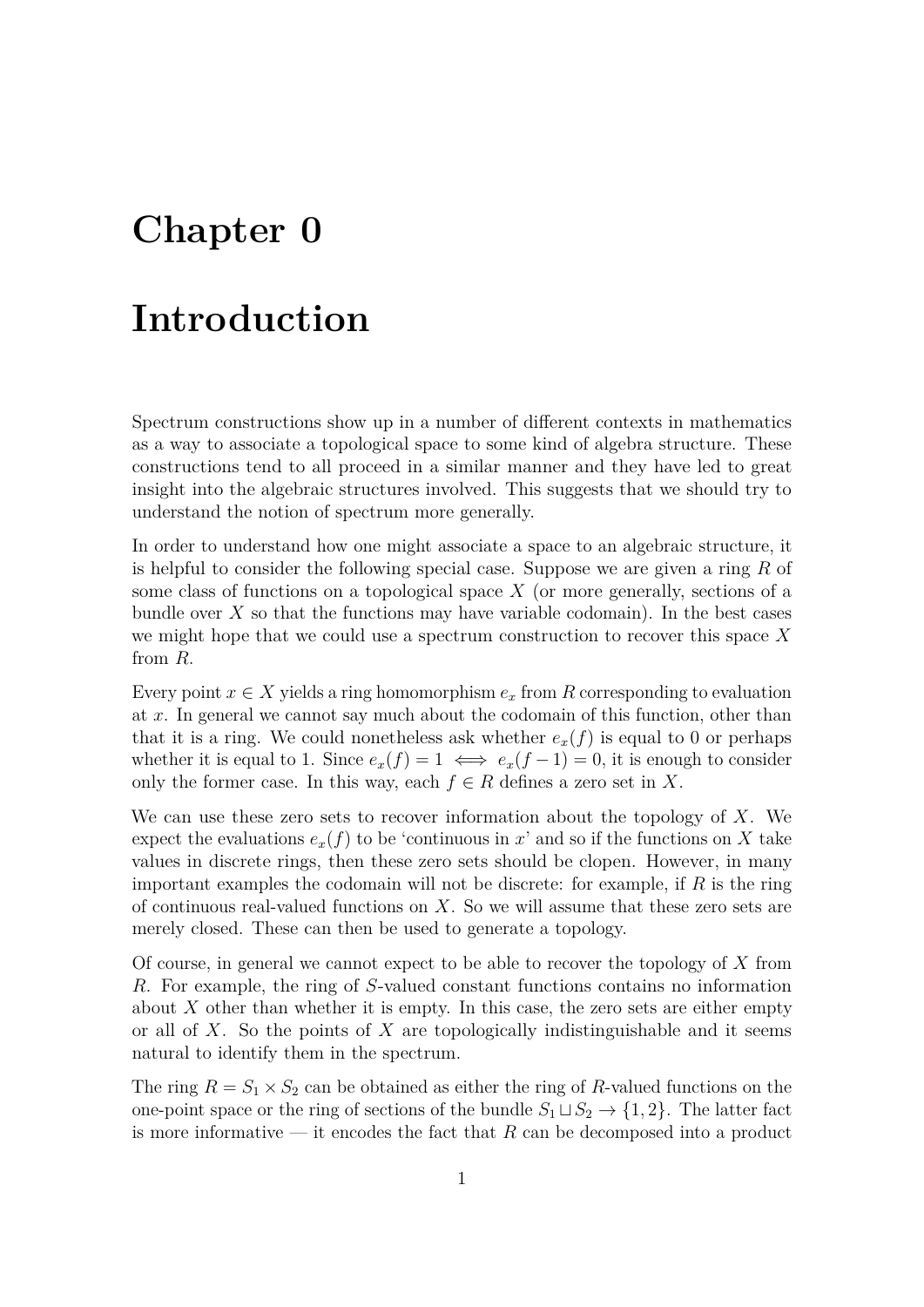of two smaller rings. We would like the spectrum of a ring to be as informative as possible and so we should distinguish zero sets which are distinguished for any choice of substrate *X*.

**The Zariski spectrum** For a (discrete) commutative ring *R*, the *Zariski spectrum* of *R* gives an associated topological space Spec *R* and the elements of *R* can then be viewed as (polynomial) functions on this space.

Unlike the discussion above, we do not start with a space *X*. When *X* is given, its points give rise to ring homomorphisms and so it stands to reason that we can associate the points of the spectrum with certain ring homomorphisms out of *R*. Not every ring homomorphism is appropriate for this purpose. Firstly, these ring homomorphisms should be distinguished by which elements of *R* they send to zero. This suggests that they should be associated to quotients of *R*. Secondly, we should not map into a ring such as  $S_1 \times S_2$ , when more fine grained information can be obtained by into smaller rings such as  $S_1$  and  $S_2$ .

In the Zariski spectrum, the points of the spectrum Spec *R* correspond to prime ideals of *R*. The value of a 'function'  $f \in R$  at the point *P* is given by the image of *f* in the field of fractions of the integral domain *R/P*. We can then equip Spec *R* with a topology by demanding that the zero sets of these functions are closed.

Note that the zero set of *fg* is the union of the zero sets of *f* and *g*. Thus, the subbasic closed sets are closed under finite unions and hence general closed sets will be given by simultaneous zero sets of functions. Now if *f* and *g* are zero at some point, then  $f + q$  and  $fh$  are zero at that same point for any  $h \in R$ . Furthermore, f is zero wherever  $f^2$  is. Therefore closed sets of  $Spec R$  correspond to radical ideals of the ring *R*.

In this way the open sets of the Zariski topology correspond to unions of cozero sets. That is, regions on which some function  $f \in I$  is nonzero (or equivalently, invertible) for radical ideals *I*.

**Constructive considerations** This approach works well in classical mathematics with the axiom of choice. However, without choice axioms rings might fail to have sufficiently many prime ideals for the spectrum to behave appropriately. For example, we cannot show that a nontrivial ring always has a nonempty spectrum. It is desirable for mathematical theories to be *constructive*. A constructive result has much greater applicability than a classical one, since it holds in any topos. For instance, interpreting a result in the effective topos can give a computer program which computes a witness for the result. The extra constraints involved in working constructively can also be useful in narrowing the possibilities when defining concepts and constructions.

The Zariski spectrum can be defined constructively if we replace the classical notion of a topological space with the pointfree notion of a frame. A frame is an algebraic formulation of a lattice of open sets. From this points can be reconstituted, but they are not fundamental; nontrivial frames might even have no points.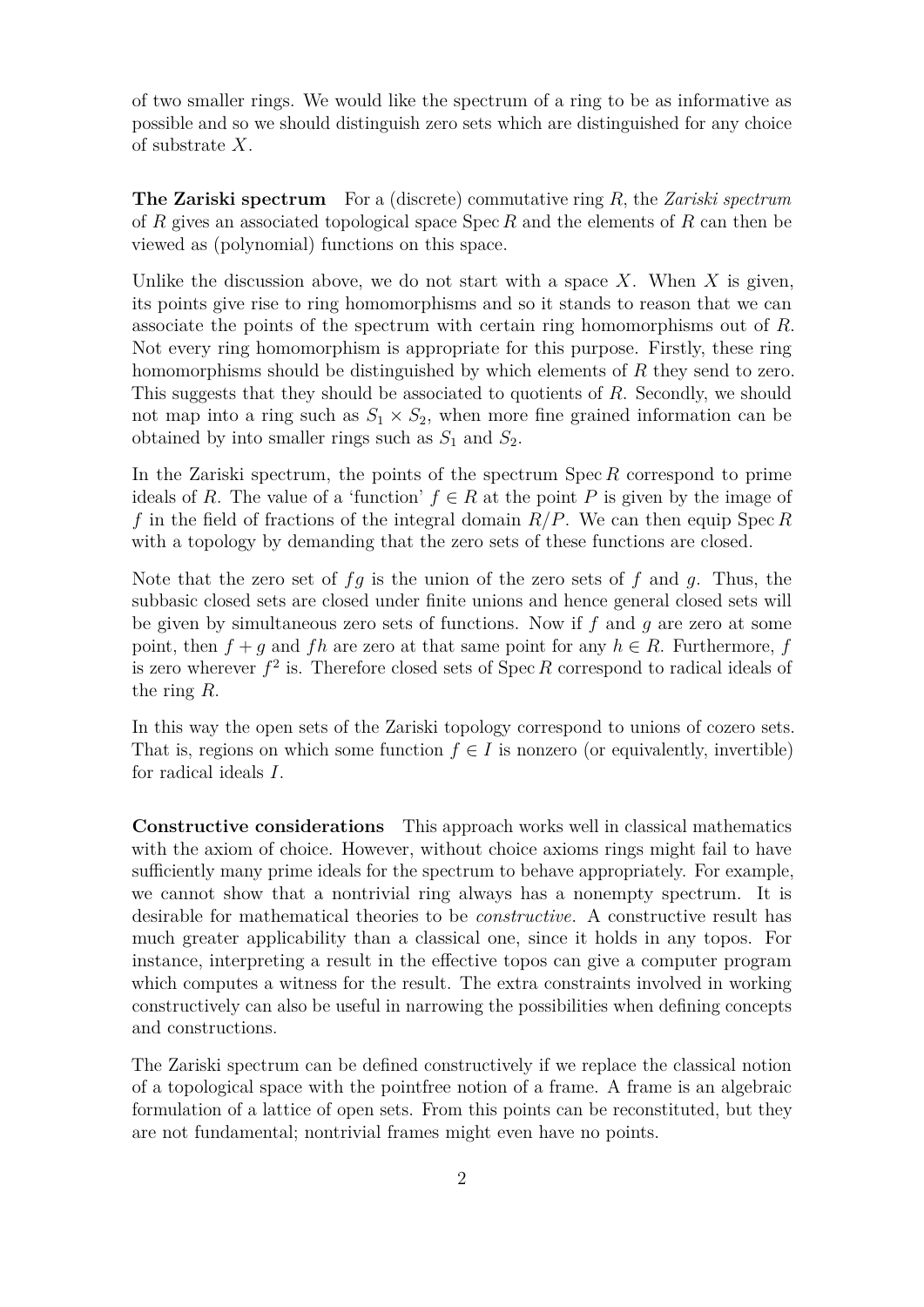As a frame, the Zariski spectrum of a ring *R* is given by its frame Rad(*R*) of radical ideals. This frame can also be defined by generators and relations. One generator *f* is given for each element  $f \in R$ . This generator is thought of as the cozero set of f. The relations correspond to intuitive properties about cozero sets and are as given as follows:

$$
\begin{array}{rcl}\n\overline{0} &=& 0\\
\overline{f+g} &\leq & \overline{f} \vee \overline{g} \\
\overline{1} &=& 1\\
\overline{fg} &=& \overline{f} \wedge \overline{g}.\n\end{array}
$$

Without excluded middle, the points of the spectrum correspond to prime *anti-ideals*. These should be thought of as the functions which are invertible or 'cozero' at that point. In this way, the Zariski spectrum classifies the 'places where the elements of *R* (viewed as functions) can be cozero'.

**The quantale of ideals** We have discussed how the frame of radical ideals Rad(*R*) is important for the study of a ring *R*. It is natural to ask what would happen if we instead considered the lattice  $\text{Id}(R)$  of *all* ideals. This is no longer a frame, but it does come with a natural operation of *multiplication of ideals* which makes it a commutative *quantale*.

Commutative quantales are generalisations of frames where the operation corresponding to 'meet' need not be idempotent. While a frame contains purely 'topological' information, this failure of idempotence allows quantales to additionally encode some kind of 'differential' information. This will be seen explicitly when we discuss the tangent bundle of a quantale.

The quantale of ideals  $Id(R)$  can be presented in a similar way to the frame of radical ideals. We have generators  $\overline{f}$  for each  $f \in R$  subject to the relations

$$
\begin{array}{rcl}\n\overline{0} & = & 0 \\
\overline{f+g} & \leq & \overline{f} \vee \overline{g} \\
\overline{1} & = & 1 \geq \overline{f} \\
\overline{fg} & = & \overline{f} \cdot \overline{g}.\n\end{array}
$$

Here the generators corresponding to  $f$  and  $f^2$  are different. This should be thought of as arising from the fact that while  $f$  and  $f^2$  vanish in the same locations, if  $f$ vanishes to first order, then  $f^2$  will vanish to second order — that is, both  $f^2$  and its first derivatives will be zero. The difference with  $Rad(R)$  is particularly stark when *R* has nontrivial nilpotent elements. When viewed as a function, such an element *ε* is zero everywhere on Spec R, but it still gives a nontrivial 'cozero' element in  $\text{Id}(R)$ . This behaviour of nilpotents is understood in algebraic geometry to be related to 'infinitesimal tangent vectors' and 'repeated roots'. We might consider Idl(*R*) to be a kind of *quantic spectrum* of *R*.

The idea to study rings through their quantales of ideals is not new. Ideal theory can be traced back to work by Dedekind, Krull and Noether, while the abstract study of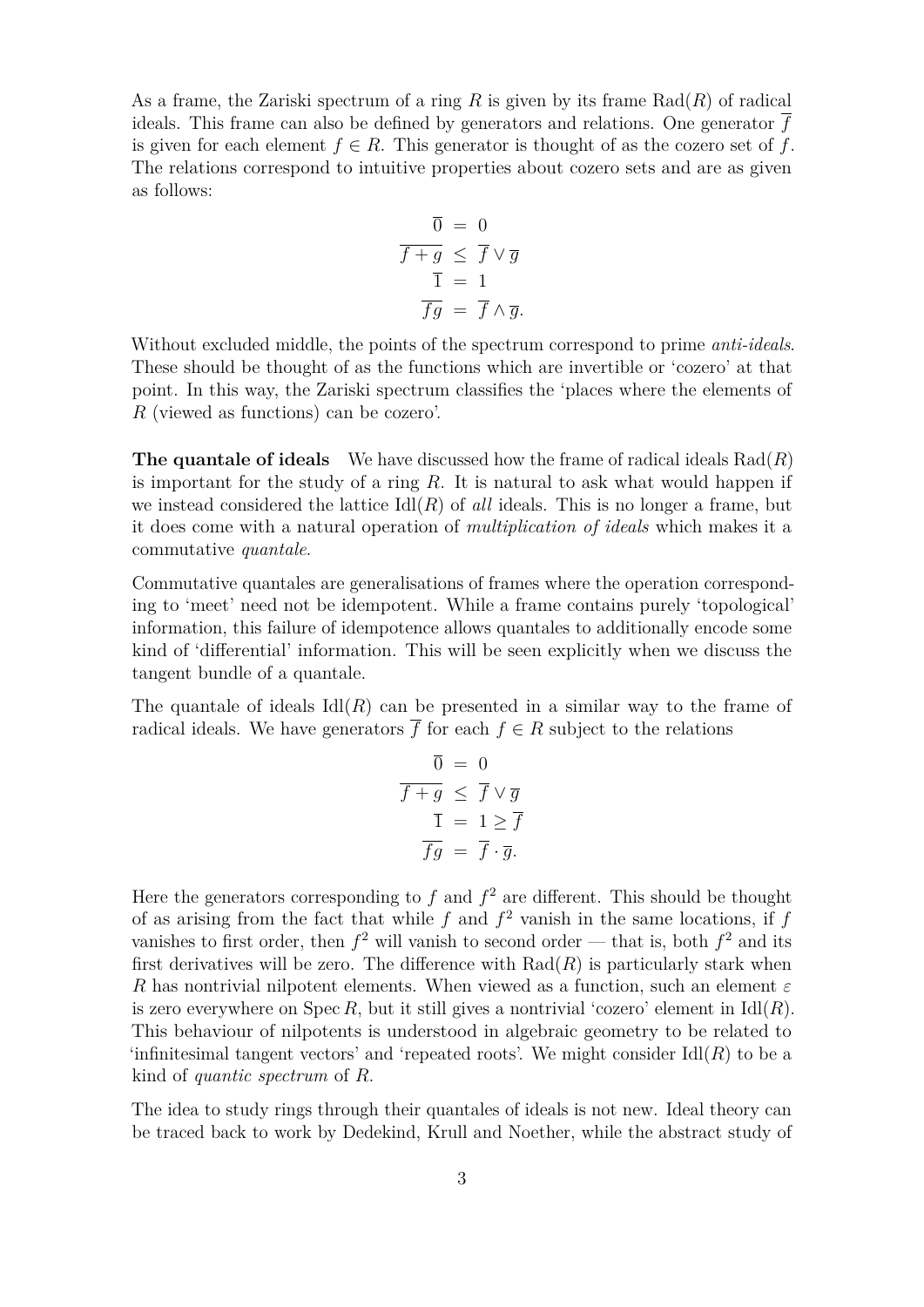ideals was initiated by Dilworth and Ward [\[53\]](#page-109-0). This research has shown that for a number of purposes  $\text{Id}(R)$  contains a rich amount of information about R. There are also a number of streams of research in algebraic geometry, such as the study of Hilbert–Samuel functions, which can be interpreted in purely ideal theoretic terms.[1](#page-13-0) Of course, a large amount of information is also lost. For example, every field has the same quantale of ideals.

Still, while this prior work is able to extract information from the quantale of ideals, it does not always do so in a natural way. In particular, while quantale-like structures have been used to study individual rings, the morphisms have been somewhat neglected and the functoriality of Idl:  $\text{CRing} \rightarrow \text{Quant}_{\tau}$  remains unexploited. Perhaps much of the information so extracted from  $\text{Id}(R)$  appears only 'incidentally' and more categorically minded approaches will not be as successful. With this in mind, we do not attempt here to conduct a thorough examination of  $\text{Id}(R)$  in service of commutative ring theory. Instead, we make a start at exploring a few natural constructions involving quantales and then consider what if anything they might tell us. If this were to be followed through in future, the most promising direction might be to see what the tangent bundle of a quantale has to say about singularity theory.

**Other kinds of spectra** The Zariski spectrum is not the only, nor the first kind of spectrum to be defined. The idea of associating a topological space to an algebraic structure, in this case Boolean algebras, was first proposed in [\[43\]](#page-108-0) by Stone<sup>[2](#page-13-1)</sup>. This was quickly extended to distributive lattices in [\[44\]](#page-108-1). Shortly thereafter, Gelfand developed a spectrum for commutative Banach algebras [\[13\]](#page-106-1) and Jacobson found a spectrum for (discrete, possibly noncommutative) rings [\[20\]](#page-107-0). These spectra were very similar to Stone's — the main difference being that while Stone thought of his spectrum as a space of prime ideals, Gelfand and Jacobson both used maximal ideals (or noncommutative variants). Grothendieck observed that maximal spectra are not functorial for general commutative rings, so at least in the discrete case, it is better to consider prime ideals, as in Stone's original definition. This is the so-called Zariski spectrum described above.

On the other hand, Gelfand's duality between commutative  $C^*$ -algebras and compact Hausdorff spaces<sup>[3](#page-13-2)</sup> is still usually presented as being in terms of maximal ideals. Notwithstanding the satisfactory theory of the representation of Gelfand rings (see [\[34\]](#page-108-2) and [\[6\]](#page-106-2)), it seems to me that the importance here of maximal ideals per se is sometimes overstated. As normed rings, C\*-algebras have a natural topology, which we dare not ignore. It is not maximal ideals that are of importance so much as *closed prime ideals*, which happen to coincide in this example.

Moreover, in [\[17\]](#page-107-1) Hofmann and Lawson describe a spectrum of continuous distributive

<span id="page-13-0"></span><sup>&</sup>lt;sup>1</sup>Besides intrinsically ideal-theoretic concepts, it seems to me that quantales easily describe algebro-geometric notions in low dimension (for instance, the intersection theory of curves or first-order differential information), but fail in higher dimensions when higher homology groups become relevant (though perhaps more progress could be made with a more sophisticated approach).

<span id="page-13-1"></span><sup>&</sup>lt;sup>2</sup>In the same paper Stone also constructed the spectrum of the (topological) ring of real-valued functions on a compact Hausdorff space.

<span id="page-13-2"></span><sup>&</sup>lt;sup>3</sup>The so-called 'real Gelfand duality' is actually due to Stone [\[43,](#page-108-0) [45\]](#page-108-3) and was proved prior to the complex version described in [\[13,](#page-106-1) [14\]](#page-106-3).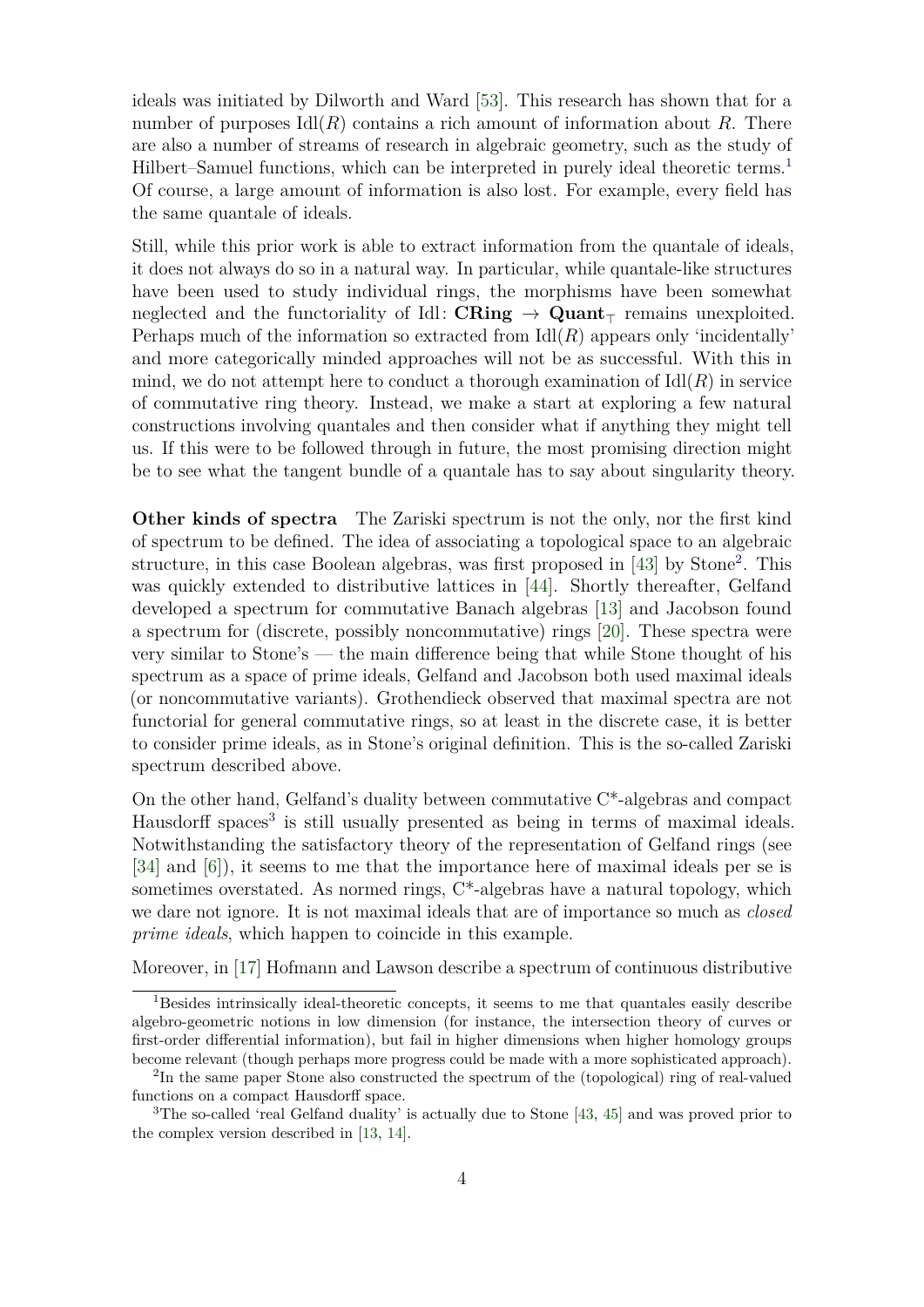lattices, whose points are described as certain elements, which we may interpret as closed prime ideals with respect to the Scott topology.

The striking similarities between these different notions of spectrum suggest we look for a common generalisation. Prompted by the case of  $C^*$ -algebras and encouraged by Stone's maxim *"Always topologise"*, we develop a notion of spectrum of a commutative topological semiring. More accurately, we work with *localic semirings*, which are the pointfree analogue of topological semirings. (Using classical logic and topological semirings, a similar spectrum construction is mentioned in [\[27\]](#page-107-2), but this was left largely unexplored.)

When we work constructively, the picture becomes even clearer. We described the constructive theory of the Zariski spectrum above; it has been understood for a long time with the essential ideas appearing in [\[25\]](#page-107-3). A constructive account of Gelfand duality was developed more recently [\[16\]](#page-107-4). We obtain the following table.

| Class of semiring     | Spectrum             | Opens                              | Points                      |
|-----------------------|----------------------|------------------------------------|-----------------------------|
| Commutative rings     | Zariski              | Radical ideals                     | Prime anti-ideals           |
| Distributive lattices | <b>Stone</b>         | Ideals                             | Prime filters               |
| Comm. $C^*$ -algebras | Gelfand              | Overt weakly<br>closed ideals [15] | Closed prime ideals         |
| Continuous frames     | $Hofmann-$<br>Lawson | Scott-closed ideals                | Scott-open prime<br>filters |

This suggests that a general notion of spectrum for a localic semiring might be given by a frame of 'overt weakly closed radical ideals' and the corresponding points will be closed prime ideals (or equivalently open prime anti-ideals).

We have seen how the points of the Zariski spectrum corresponded to regions where 'functions can be cozero'. Phrasing this as a geometric theory leads to the previously described presentation. In this thesis, we attempt to generalise this approach to give a kind of presentation for the spectrum of a general localic semiring. In a wide class of localic semirings, including all the examples mentioned above, this successfully leads to a spectrum which coincides with an appropriate definition of the frame of overt weakly closed radical ideals discussed above.

By analogy to the Zariski spectrum, we might also hope that each point corresponds to a semiring homomorphism into some notion of 'localic semi-field' (with an open sublocale of invertible elements). Regrettably, this does not work without additional assumptions. The reason is that quotients and localisations of localic semirings can be badly behaved due to the failure of products of locales to commute with coequalisers. The Zariski spectrum can be equipped with a 'structure sheaf' from whose global sections we can recover the original ring. Any attempt to equip our generalised spectrum with a 'structure bundle' runs into the same problems. In the absence of a developed theory of localic algebra, we have not explored this further in this thesis. Perhaps some progress could be made by placing restrictions on the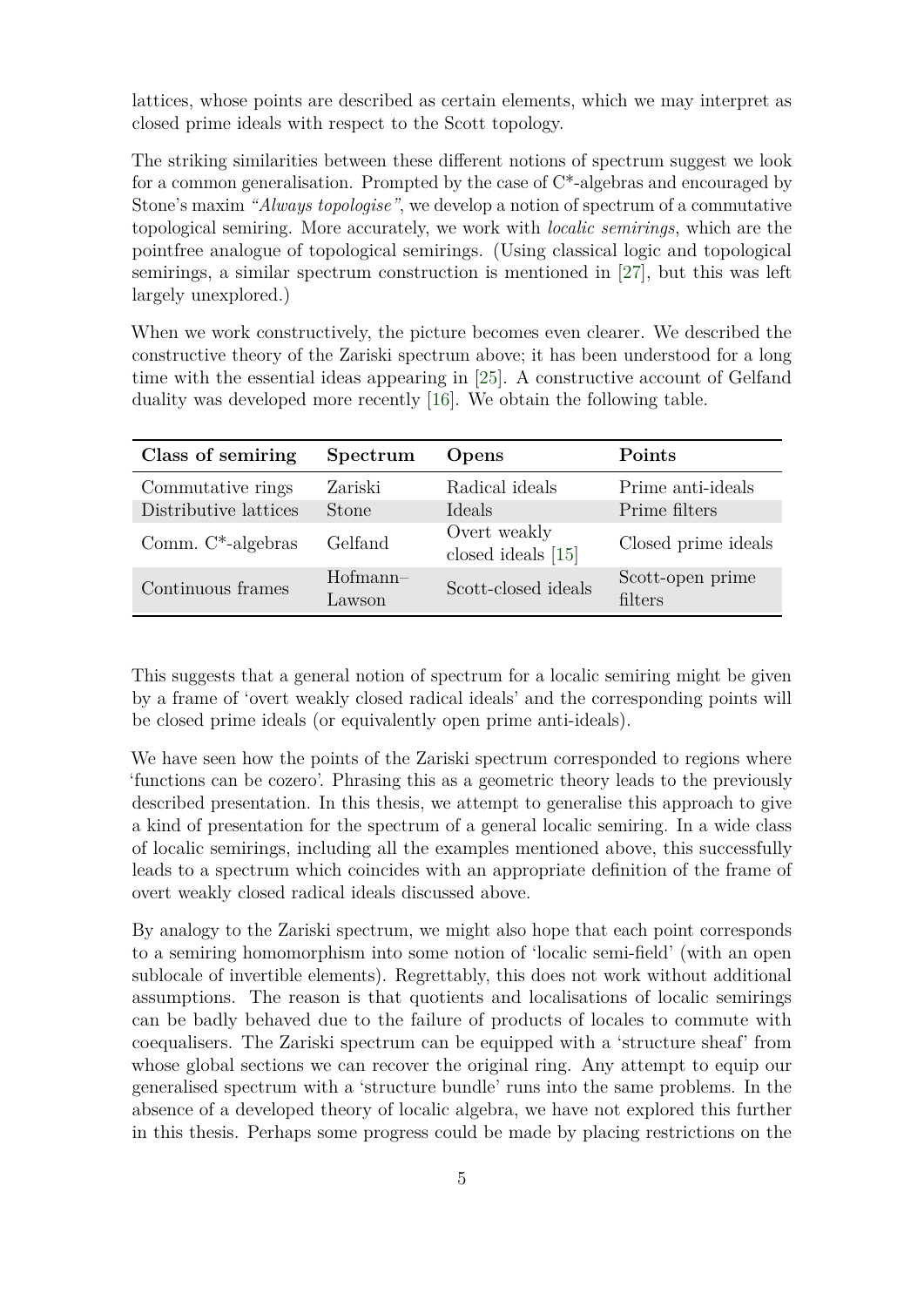class of localic semirings or by only taking the localisation 'formally'. This is an opportunity for future work.

**Quantic spectra** We can also extend the notion of quantic spectrum to this more general situation. This extension is more audacious, since for most of our examples this quantale is already a frame and coincides with the localic spectrum. Nonetheless it appears that there might be some interesting examples where it could lead to more interesting structure: for instance, it could perhaps be applied to the ring of smooth functions on a differentiable manifold, equipped with the Whitney topology.

We can recover the localic spectrum as the localic reflection of the quantic spectrum. But this is not the only frame which we can derive from the quantic spectrum. We can also use the quantic spectrum to construct what we call the *tangent bundle*. This contains first-order differential information about the quantale, and hence the original localic semiring. For a discrete ring, this can be used to determine if the ring is *nonsingular* in the sense of algebraic geometry.

# **Outline**

We now give a brief summary of the contents of the thesis.

### **[Chapter 1: Background](#page-18-0)**

In this chapter we describe the necessary background for understanding the rest of the thesis. We pay particular attention to constructive frame theory, often including complete proofs, since it is rare to find this information in a single place. The results are not new, but many of the proofs differ from those found in the literature (if explicit published proofs exist at all).

### **[Chapter 2: Quantales and abstract ideal theory](#page-58-0)**

This chapter presents some links between classical abstract ideal theory and the theories of quantales and suplattices. We start by characterising the 'principal elements' of Dilworth [\[10\]](#page-106-4) in categorical terms in the category of suplattices (proposition [2.1.22\)](#page-63-0). After finding this characterisation I discovered that similar work had been done in a slightly different context in [\[7,](#page-106-5) [35\]](#page-108-4), but hopefully our approach is still of interest.

Next with corollary [2.2.13](#page-67-1) we provide a constructive proof of the characterisation of principal elements in  $\text{Id}(R)$ . This is a well-known result in abstract ideal theory, but the standard proof [\[33\]](#page-108-5) uses the axiom of choice. Some partial results can be found in [\[29\]](#page-107-6), but a full constructive proof does not seem to have appeared before. Along the way, we develop some of the theory of localisations of coherent quantales. These results are folklore and are stated in [\[2\]](#page-106-6) without proof. We provide constructive proofs.

Finally, under the assumption of excluded middle, we observe that the notion of a discrete valuation can be recovered from natural quantale-theoretic considerations. We also show how a certain class of primary ideals arises naturally from maps from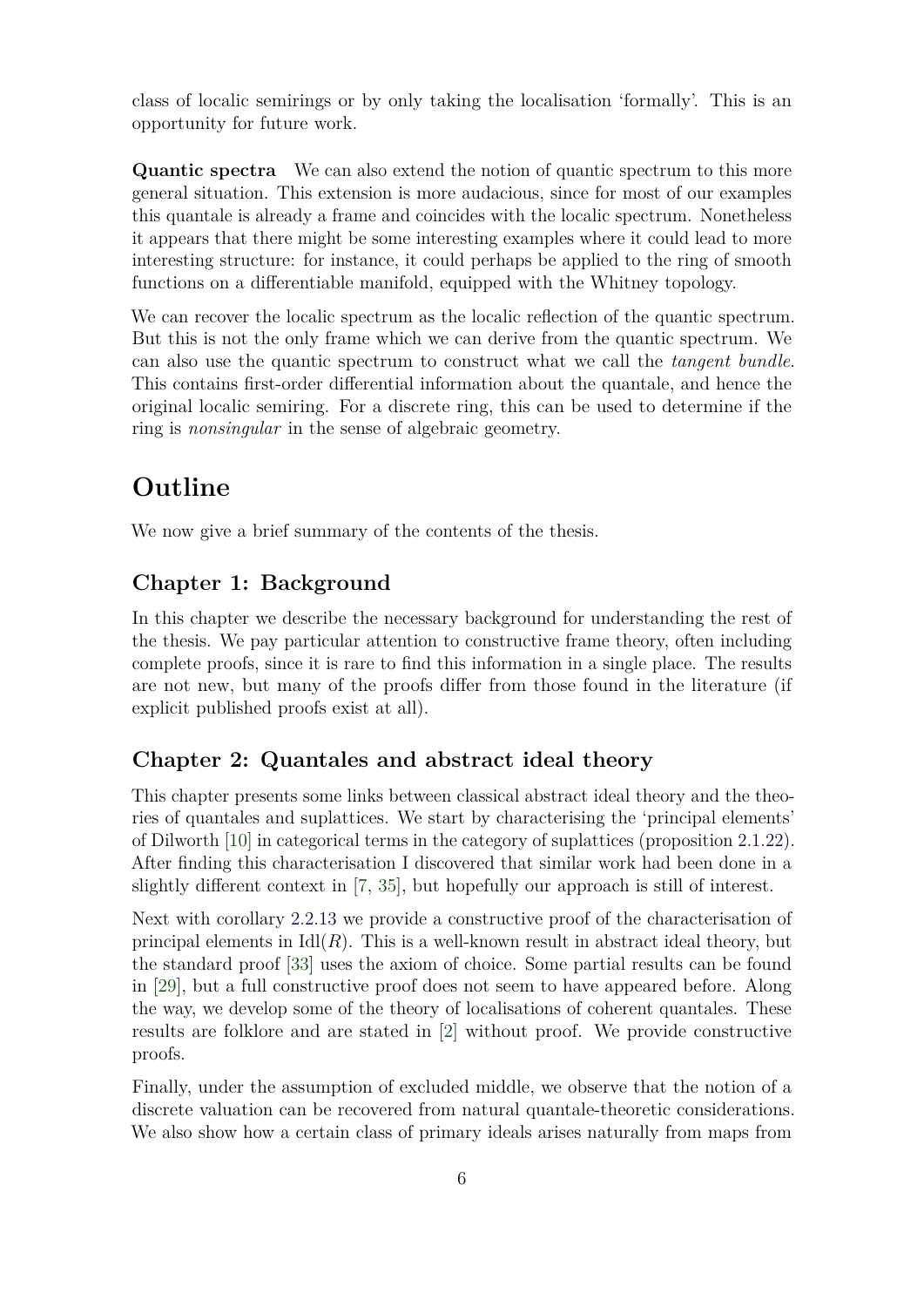Idl(*R*) into the two-sided quantale  $\langle \varepsilon | \varepsilon^2 = 0 \rangle$  and relate this to subspaces of the Zariski tangent space at a prime in *R*.

### **[Chapter 3: The spectrum of localic semirings](#page-70-0)**

In this chapter we define the spectrum of a localic semiring (definitions [3.2.1](#page-73-1) and [3.2.2\)](#page-73-2) and the quantale of ideals (section [3.3\)](#page-73-0) and prove our main result (theorem [3.4.21\)](#page-83-0), which provides a sufficient condition for the quantic spectrum to exist and coincide with the quantale of ideals. These sufficient conditions are satisfied by all our examples and the spectrum construction gives the expected results in each case.

We start by describing a generalised notion of presentation for frames, which will allow us to mimic the presentation of the Zariski spectrum of a discrete ring in our more general situation. In this way we define the localic spectrum of a localic semiring to be the representing object of a certain functor. This definition is easily extended to give a definition for the quantic spectrum.

Next we construct the quantale of ideals  $\text{Id}(R)$  of a localic semiring R as a quotient of the suplattice  $\text{Sub}_\text{OW}(R)$  of overt weakly closed sublocales of R. We also define the quantale of monoid ideals and the frame of radical ideals.

In section [3.4](#page-76-0) we define *approximable* localic semirings. We provide a candidate for the universal element of the spectrum functor and prove various properties about it under the assumption that the ring is overt and approximable. Finally, we prove that under these assumptions it is indeed the universal element and hence  $Id(R)$  is the quantic spectrum. The localic result is obtained as a corollary.

We conclude the chapter by proving that some large classes of localic semirings are approximable and thus have a spectrum. In particular, we prove that the localic ring of real-valued functions on a compact regular locale is approximable (proposition [3.5.7\)](#page-87-0) and hence the Gelfand spectrum of a C\*-algebra is encompassed by our construction.

### **[Chapter 4: Duality and coexponentials](#page-92-0)**

This chapter can be divided into two parts. In the first part, we discuss the notion of approximable semirings and the spectrum construction from the perspective of dualisable suplattices. We note that a localic semiring *R* is approximable if and only if the underlying suplattice of an associated localic monoid S*R* is a dualisable object in **Sup**. This localic monoid can be viewed as a localic incarnation of the 'holoid quotient' of a monoid. We prove a number of results about this construction and show that, when it exists, the dual of  $\mathcal{S}R$  is the quantale  $\mathcal{M}R$  of monoid ideals (proposition [4.1.7\)](#page-95-0). A simple proof then shows that under these assumptions, M*R* gives a kind of 'monoid spectrum' of the multiplicative monoid of *R* (theorem [4.1.10\)](#page-97-0). This helps to clarify a number of aspects of the spectrum construction for semirings, though I have not yet extended this approach to give the semiring spectrum in a similar way.

The second part involves coexponentials of quantales. A result of Niefield [\[37\]](#page-108-6) implies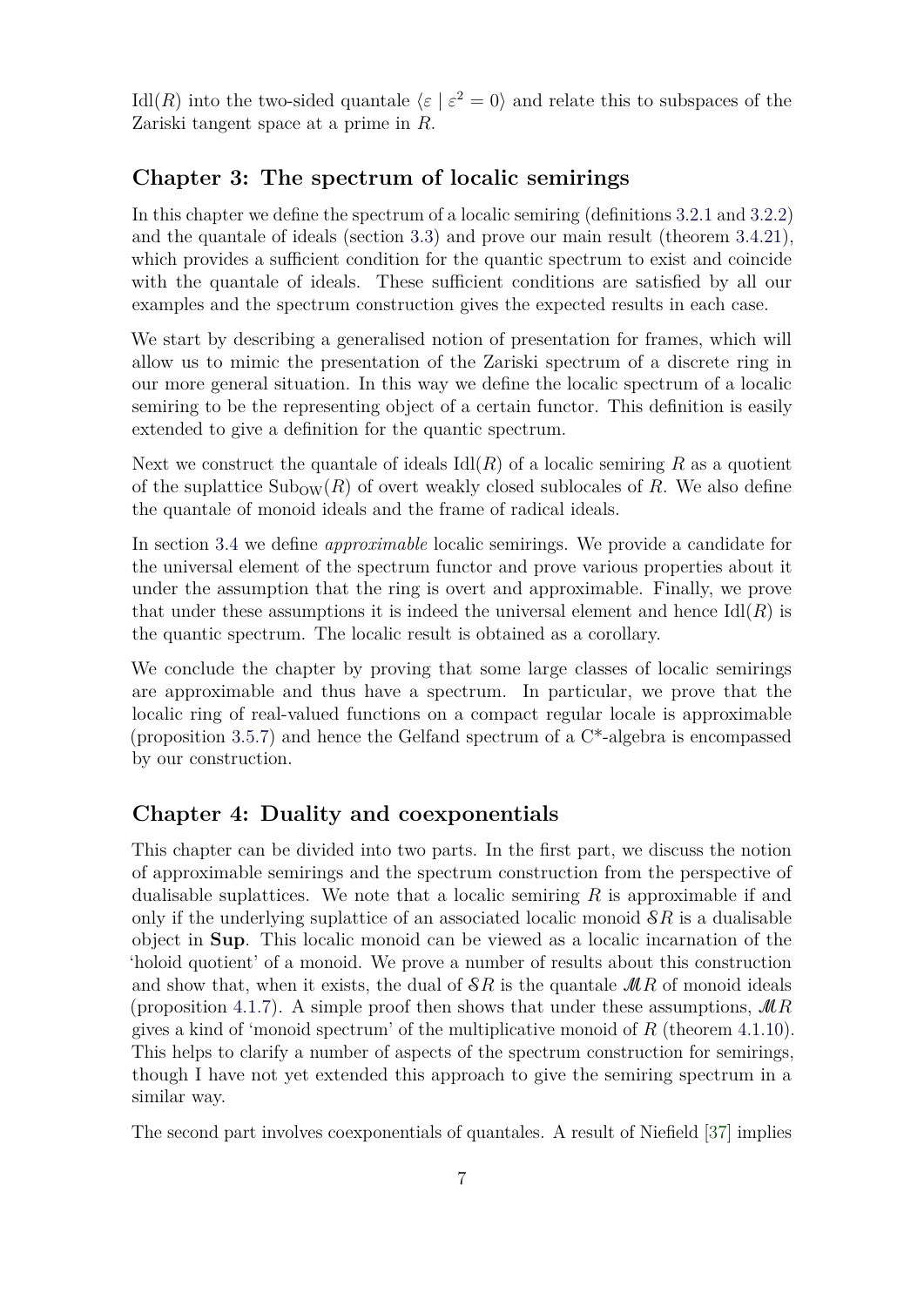that a quantale is coexponentiable if and only if its underlying suplattice is dualisable. While it is possible to extract an explicit description of the coexponential from her characterisation, the high level of abstraction makes this difficult. Theorem [4.2.1](#page-99-1) provides an explicit description of the coexponential in terms of generators and relations. In section [4.3](#page-101-0) we then apply this result to construct the tangent bundle of a quantale. We discuss links to algebraic geometry and propose a definition for what it might mean for a quantale to be nonsingular.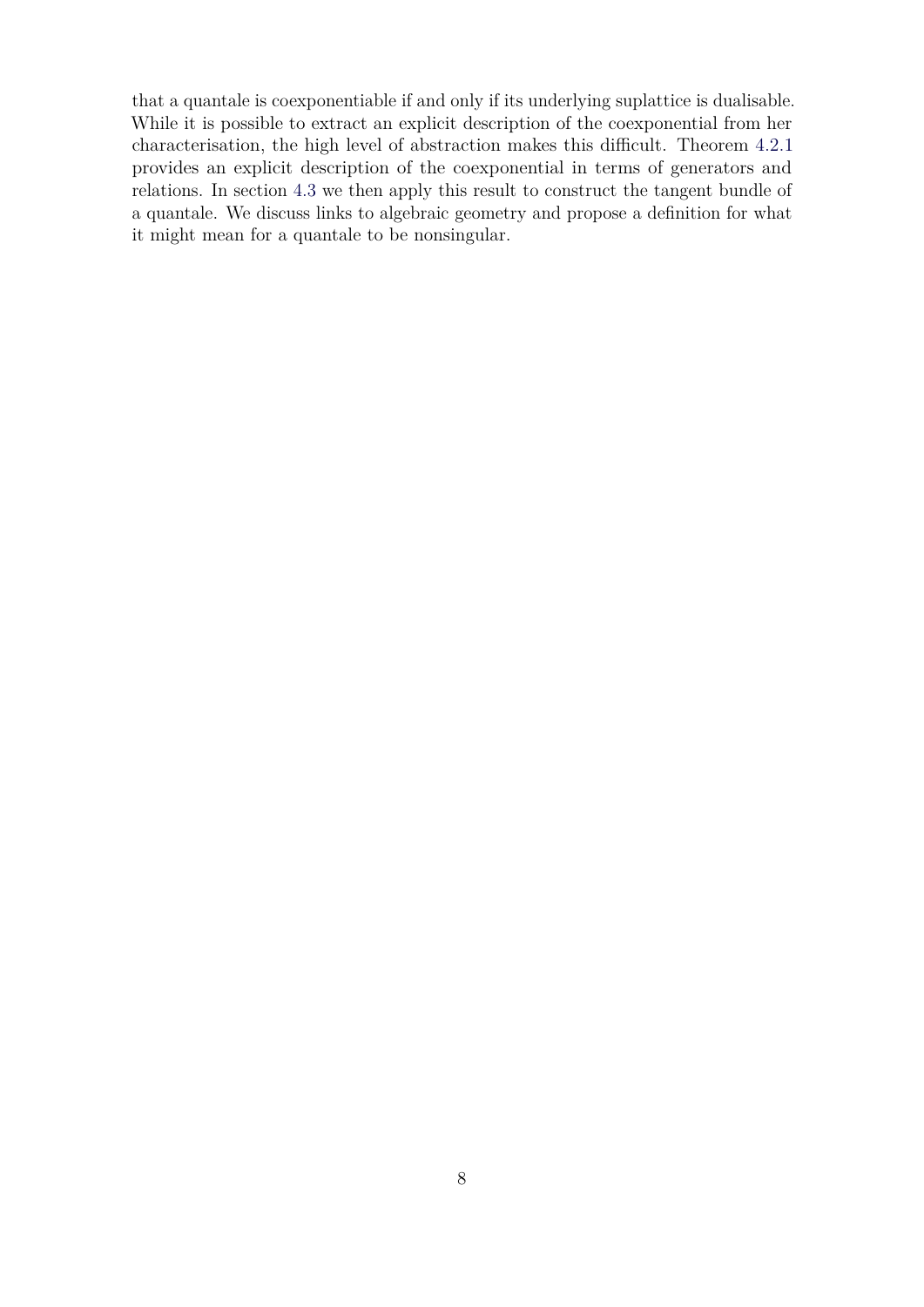# <span id="page-18-0"></span>**Chapter 1**

# **Background**

In this chapter we summarise the necessary background for understanding the thesis. Let us start by fixing basic terminology and notation.

Given a set *A*, a subset  $S \subseteq A$  and some notion of distinguished subsets of *A* closed under arbitrary meets (for instance, subalgebras, ideals or congruences), we will use the notation  $\langle S \rangle$  to denote the distinguished subset generated by *S*.

We denote the category of sets by **Set** and the category of posets by **Pos**.

**Definition 1.0.1.** A *semiring* (also called a *rig*) is a set *R* equipped with an 'additive' commutative monoid  $(R, +, 0)$  structure and a 'multiplicative' monoid structure  $(R, \times, 1)$  such that  $\times$  is bilinear with respect to the additive structure — that is,  $\times$ distributes over  $+$  (on both sides) and 0 is an absorbing element for  $\times$ .

A semiring is *commutative* if its multiplicative monoid is commutative. In this thesis, we will implicitly assume that every semiring is commutative.

We regard 0 as a natural number and so the natural numbers  $\mathbb N$  with their usual operations form the initial semiring.

A *ring* is a semiring where the additive monoid is a group. In particular, note that for us rings are commutative and unital.

A semiring *R* is said to be *idempotent* if its additive monoid is idempotent — that is, if  $x + x = x$  for all  $x \in R$ . This makes the additive monoid a semilattice and by convention we order the semiring so that addition corresponds to join.

**Definition 1.0.2.** A subset *S* of a commutative monoid *M* is said to be *saturated* if  $xy \in S$  ⇒  $(x \in S) \land (y \in S)$ . By commutativity, it is enough to require that  $xy \in S \implies x \in S$ .

**Definition 1.0.3.** We say a subset of a semiring is *saturated* if it is saturated with respect to its multiplicative structure.

**Definition 1.0.4.** A subset *I* of a commutative monoid *M* is called a *monoid ideal* if  $(x ∈ I) ∧ (y ∈ M) \implies xy ∈ I$ . Note in particular that the empty set is a monoid ideal.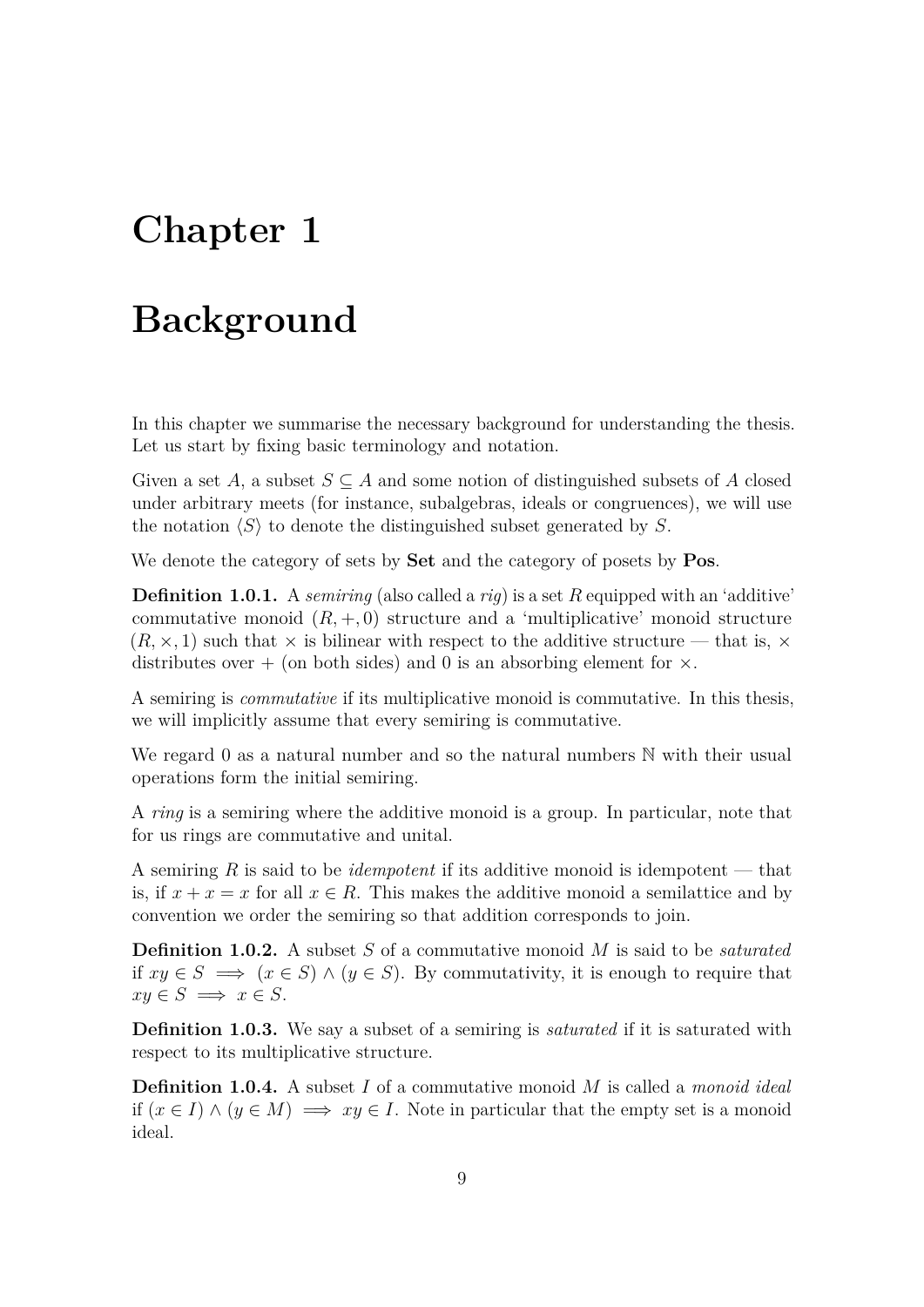**Definition 1.0.5.** An *ideal* in a semiring *R* is a subset which is both a submonoid for the additive structure and a monoid ideal for the multiplicative structure. We write Idl(*R*) for the poset of ideals in *R*.

An ideal *I* is *radical* if  $x^n \in I \implies x \in I$  for all  $n \in \mathbb{N}$ . Every ideal *J* is contained An ideal *I* is *raateal* if  $x^2 \in I \implies x \in I$  for all  $n \in \mathbb{N}$ . Every ideal *J* is contained in *R*.<br>in a least radical ideal  $\sqrt{J}$ . We write Rad(*R*) for the poset of radical ideals in *R*.

An ideal *I* is *prime* if whenever a finite product lies in *I*, so does one of the factors. Explicitly, this means  $1 \notin I$  and  $xy \in I \iff (x \in I) \vee (y \in I)$ .

Of course, these definitions reduce to the more familiar ones in the case that *R* is a ring.

We will make use of a number of basic concepts and results in category theory. Much, but not all, of the necessary background can be found in [\[30\]](#page-107-7). Most of the remainder is covered informally in [\[28\]](#page-107-8) where further references can be found. Unfortunately there does not seem to be single comprehensive source.

Given objects *X* and *Y* in a category  $\mathcal{C}$ , if the categorical product  $X \times Y$  exists, then we will often write  $\pi_1: X \times Y \to X$  and  $\pi_2: X \times Y \to Y$  for the corresponding product projections without further comment. Similarly, if the coproduct  $X \oplus Y$ exists, we will write  $\iota_1: X \to X \oplus Y$  and  $\iota_2: Y \to X \oplus Y$  for the coproduct injections. We write ! for the unique morphism from an initial object or to a terminal object.

If  $f: Z \to X$  and  $q: Z \to Y$ , we use  $(f, q)$  to denote the map from *Z* to  $X \times Y$ induced by the universal property of the product.

### <span id="page-19-0"></span>**1.1 Constructive mathematics**

For the most part, in this thesis we will work constructively in the sense that the arguments will hold internal to any topos with natural numbers object. Any use of nonconstructive principles will be clearly indicated.

Constructive logic is characterised by the failure to assert the law of the excluded middle.<sup>[1](#page-19-1)</sup> See [\[47\]](#page-108-7) for the precise details. We do not strive to avoid classical axioms for philosophical reasons, but because of the great utility in being able to interpret the results in a number of different settings. For example, constructive proofs are intrinsically effective (in the sense of computability) and also immediately give proofs of analogous theorems in the setting of fibrewise topology. It can be useful to keep one of these models in mind for intuition.

Constructive mathematics is not difficult, but understandably classical mathematicians can be unsure exactly which results are constructively valid. We attempt to briefly describe some of the important ideas which are invisible in the classical theory.

<span id="page-19-1"></span><sup>&</sup>lt;sup>1</sup>While the law of the excluded middle is not asserted, neither is its negation. Thus, classical mathematics just a special case of constructive mathematics. Of course, some logics are more general still. Quantales have strong links to substructural logics such as linear logic.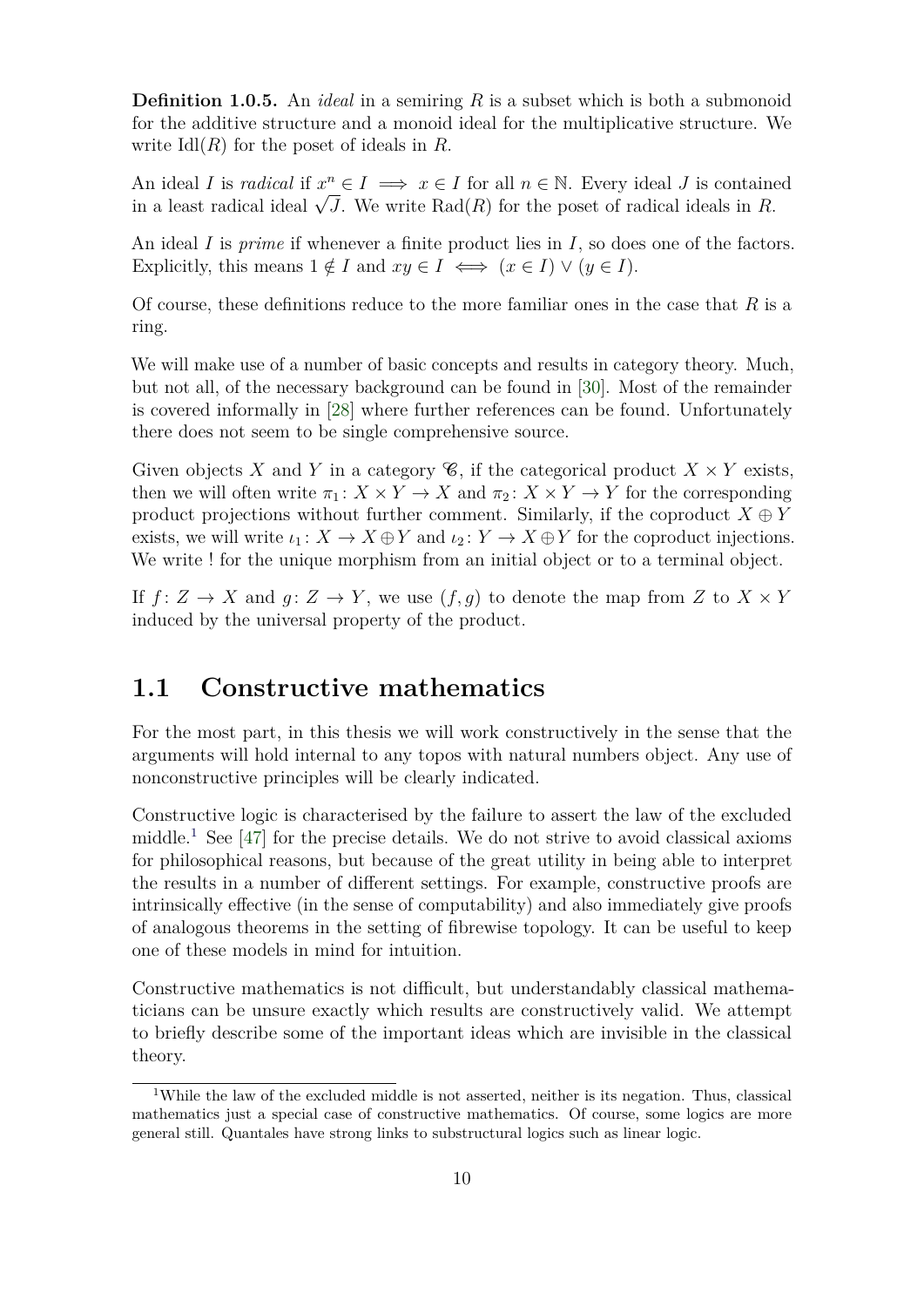We denote *lattice of truth values* by  $\Omega$ . If  $\varphi$  is a closed logical formula, we will use the notation  $\llbracket \varphi \rrbracket$  to denote the corresponding truth value in  $\Omega$ . In constructive logic, we cannot prove  $\Omega$  is isomorphic to the two-element lattice  $\{\perp, \top\}$  (as this would imply excluded middle). Nonetheless, maps into  $\Omega$  are completely determined by what they send to  $\top$  (i.e. true), since every  $p \in \Omega$  satisfies  $p = ||p| = \top$ . The lattice  $\Omega$  may be identified with the powerset of the singleton by associating each truth value *p* with the subset  $\{x \in \{*\} \mid p\}.$ 

Notice in particular that subsets of sets can fail to have complements.

**Definition 1.1.1.** A subset  $A \subseteq X$  is said to be *decidable* if *A* has a complement in the powerset lattice  $\Omega^X$ .

When we restrict our attention to decidable subsets, constructive mathematics begins to look much more like the familiar classical situation. For example, the *decidable* subsets of  $\{*\}$  are just  $\emptyset$  and  $\{*\}$ .<sup>[2](#page-20-0)</sup> Nonetheless, this is not always possible (or even desirable).

A general subset of {∗} is called a *subsingleton*. Since a subsingleton cannot be shown to be equal to either  $\emptyset$  or  $\{*\}$ , nonemptiness is a little more subtle constructively. A set *X* is *nonempty* if it is not equal to the empty set. But this is a weaker condition than the set being *inhabited*, which means that there is an element  $x \in X$ . Inhabitedness is the more useful property. If a set is inhabited, we are provided with an element which we can then use to do other things; if we only know a set is nonempty, there is very little more we can say. This is a common theme in constructive mathematics: conditions are better phrased in a *positive* manner. By this we mean that the condition should avoid using implication (and negation in particular).

Sometimes in classical mathematics, it is important to consider if two subsets *U* and  $V$  are disjoint — that is, when their intersection is empty. In the constructive setting, it is often better to consider when the intersection is inhabited. In this case we say the subsets *meet* each other and write  $U \, \delta V$ .

Another case in which constructive mathematics behaves more classically is when equality is decidable.

**Definition 1.1.2.** We say a set *X* has *decidable equality* if the diagonal is a decidable subset of  $X \times X$ .

An alternative way of describing decidable equality is that excluded middle holds for equality statements:  $\forall x, y \in X$ .  $(x = y) \vee (x \neq y)$ . Functions can be defined piecewise when their domain has decidable equality, while this is usually not constructively valid. Decidable equality holds for many familiar sets, such as the natural numbers and the rationals, but if  $\Omega$  has decidable equality, then excluded middle holds. It is also traditional to mention here that decidable equality can fail for the set of real numbers, but we believe that the real numbers are best viewed as a locale

<span id="page-20-0"></span><sup>2</sup>While the subobject classifier in a topos might have many complemented subobjects externally, there are nonetheless always exactly two according to the internal logic.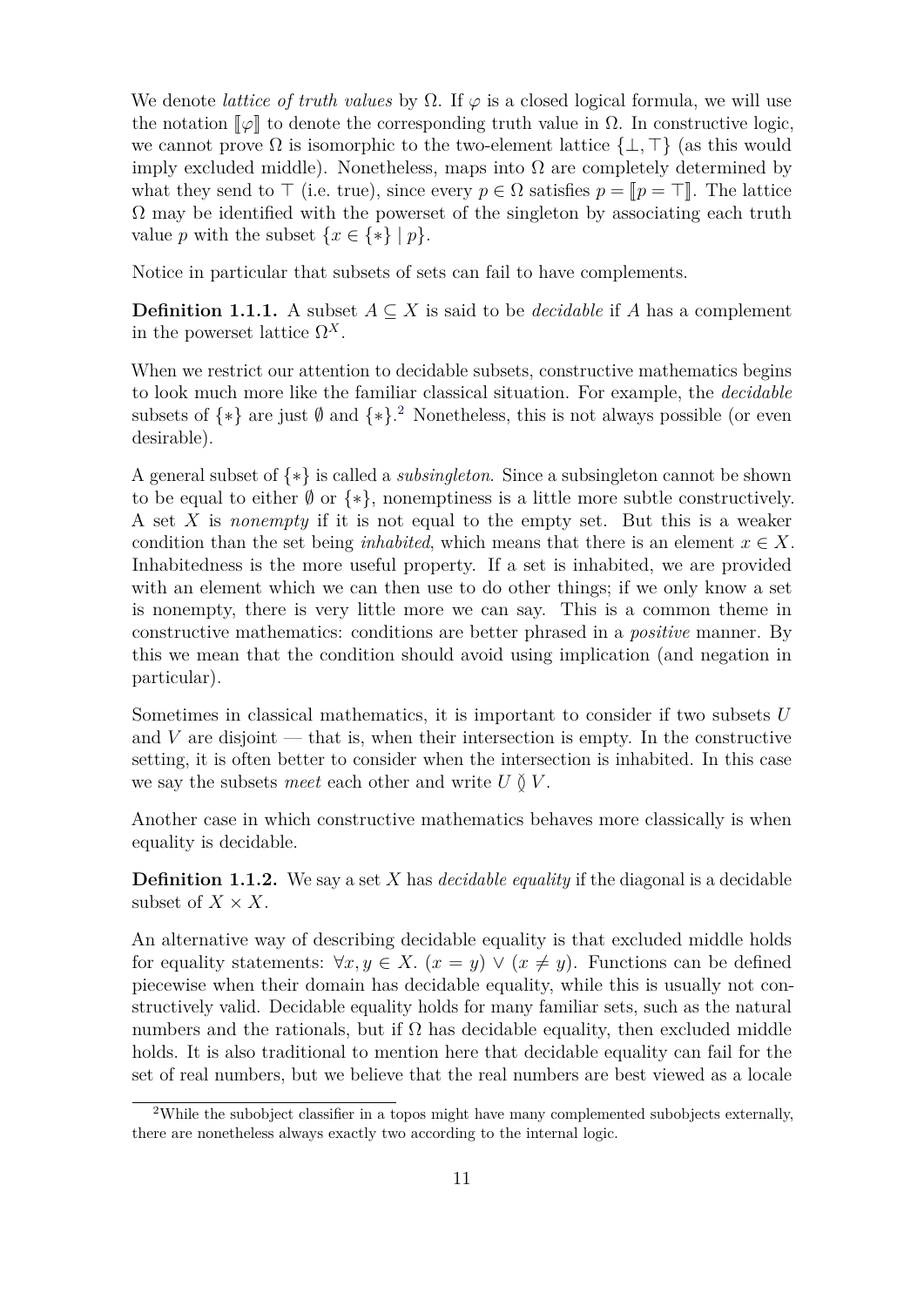(see section [1.3.3\)](#page-28-0) and so thinking of them as a set discards too much information.[3](#page-21-0)

In constructive mathematics, finiteness splinters into a number of different concepts. We discuss two of the most important ones.

**Definition 1.1.3.** A set is called *finite* if it is isomorphic to  $[n] := \{x \in \mathbb{N} \mid x < n\}$ for some  $n \in \mathbb{N}^4$  $n \in \mathbb{N}^4$ . A set is *finitely indexed* or *Kuratowski-finite* if it is the quotient of a finite set.

*Remark 1.1.4.* One should be aware that the terminology for constructive finiteness in the literature is not completely consistent with some authors using 'finite' to mean what we call 'Kuratowski-finite'.

A subset of a finite set need not be finite! In fact, the following lemma shows that if every subsingleton is Kuratowski-finite, then excluded middle holds.

**Lemma 1.1.5.** *If*  $X = \{x \in \{*\} \mid p\}$  *is Kuratowski-finite, then*  $p \vee \neg p$ *.* 

*Proof.* There is an  $n \in \mathbb{N}$  and a surjection  $e: [n] \rightarrow X$ . We have  $(n = 0) \vee (n \ge 1)$ . In the case that  $n = 0$ , we have a surjection from  $\emptyset$  to X. By the definition of surjectivity, we find  $X = \emptyset$  and so  $\neg p$ . In the case that  $n \geq 1$ , we have  $e(0) \in X$  and hence *p*.  $\Box$ 

On the other hand, decidable subsets are much better behaved.

**Lemma 1.1.6.** *A decidable subset of a finite set is finite and a decidable subset of a Kuratowski-finite set is Kuratowski-finite.*

*Proof.* We show that decidable subsets of [*n*] are finite by induction on *n*. This is trivial for  $n = 0$ . Suppose  $n = k + 1$  and that *S* is a decidable subset of [*n*]. Then either  $k \in S$  or  $k \notin S$ . In the latter case, *S* is a decidable subset of [*k*] and is therefore finite by the inductive hypothesis. In the former case,  $S \setminus \{k\}$  is a decidable subset of [k]. Thus, we have an isomorphism  $\varphi: [m] \to S \setminus \{k\}$ . We can then construct a map  $\varphi' : [m+1] \to S$  by

$$
\varphi'(x) = \begin{cases} \varphi(x) & \text{if } x < m \\ k & \text{if } x = m \end{cases},
$$

which is easily seen to be an isomorphism.

Now given an arbitrary set *X*, a surjection  $e: [n] \rightarrow X$  and a decidable subset  $S \subseteq X$ , we have that  $e^{-1}(S)$  is decidable and hence finite by the above. Thus,  $S = e(e^{-1}(S))$ is Kuratowski-finite (via the map  $e|_{e^{-1}(S)}$ ) and even finite if *e* is a bijection.  $\Box$ 

We can now show the relationship between the two notions of finiteness we defined above.

<span id="page-21-0"></span><sup>&</sup>lt;sup>3</sup>In topological terms, the diagonal of a discrete space is always open and decidable equality says that it is also closed. Since the reals are Hausdorff, their diagonal is indeed closed. However, the diagonal fails to be open. So the reals also fail to have a clopen diagonal, but for a different reason to a set such as  $\Omega$ .

<span id="page-21-1"></span><sup>4</sup>For us finiteness and other conditions are properties, not structures. When we say there is an isomorphism, we are existentially quantifying over morphisms. See [\[42\]](#page-108-8) for how this is interpreted in a topos. In particular, this does *not* necessarily mean that there is an isomorphism externally.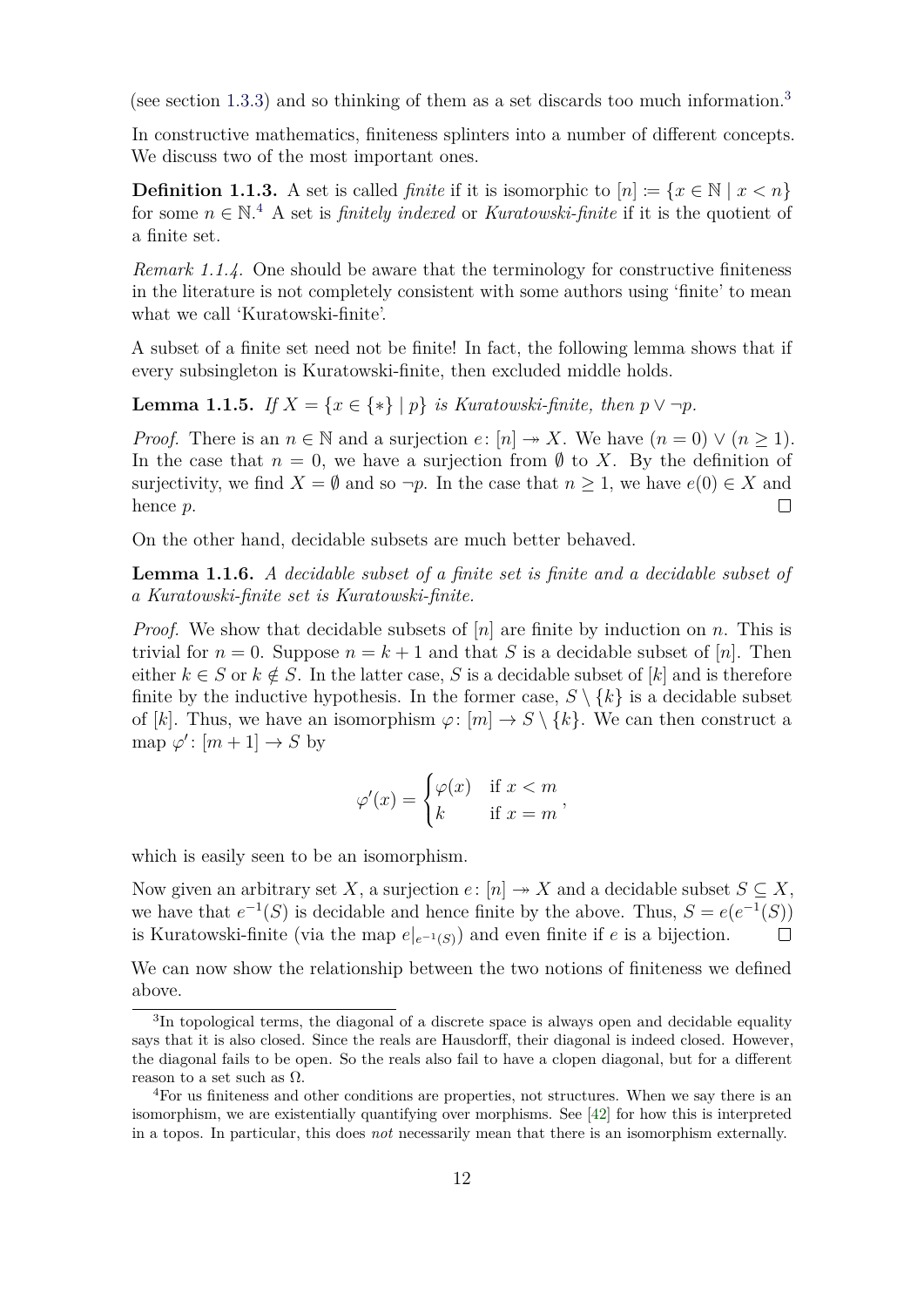**Lemma 1.1.7.** *A set X is finite if and only if it is Kuratowski-finite and has decidable equality.*

*Proof.* If X is finite, it is clearly Kuratowski-finite and inherits decidable equality from N.

For the converse, call a set *n*-listable if it admits a surjection from [*n*]. We show every decidable *n*-listable set *X* is finite by strong induction on *n*. Assume this holds for all  $k < n$ . The result is clear for  $n = 0$ , since the supplied surjection is automatically a bijection. So we may assume  $n \geq 1$ . Let X be a set with decidable equality and  $e: [n] \rightarrow X$  a surjection. Since X has decidable equality, the subset  $X' = \{x \in X \mid x \neq e(n-1)\}\$ is decidable. Thus,  $e^{-1}(X')$  is decidable and hence finite. Furthermore,  $n-1 \notin e^{-1}(X')$  and so X' is *k*-listable for some  $k < n$ . Therefore, X' is finite by the inductive hypothesis. Now let  $\varphi: [m] \to X'$  be a bijection. As before, we may use this to define an isomorphism from  $[m+1]$  to X in a piecewise manner, sending *m* to  $e(n-1)$ .  $\Box$ 

Finally, to give an impression of the situation with constructive algebra, we briefly discuss ideals of rings. Let us consider the ring of integers  $\mathbb Z$  in particular. Even though the integers have decidable equality, general ideals still behave in an unfamiliar way.

First note that Z need not be a principal ideal domain in the usual sense. Let *p* be a truth value and suppose the ideal  ${a \in \mathbb{Z} \mid a = 0 \text{ or } p = \top }$  is principal with generator *x*. Then we have  $p \iff |x| = 1$  and hence  $p \lor \neg p$ , since Z has decidable equality. On the other hand, every finitely generated ideal of  $\mathbb Z$  is principal and so  $\mathbb Z$ is what is known as a *Bézout domain*.

Sometimes where ideals are used classically, constructive mathematicians need to use *anti-ideals* instead.

**Definition 1.1.8.** Let *R* be a semiring. An *anti-ideal* of *R* is a subset  $A \subseteq R$  such that  $0 \notin A$ ,  $x + y \in A \implies (x \in A) \vee (y \in A)$  and  $xy \in A \implies (x \in A) \wedge (y \in A)$ . We say *A* is *prime* if  $1 \in A$  and  $xy \in A \iff (x \in A) \land (y \in A)$ .

Classically, an anti-ideal is just the complement of an ideal. It is the prime anti-ideals, not the prime ideals, which occur as the points of the Zariski spectrum.<sup>[5](#page-22-1)</sup>

### <span id="page-22-0"></span>**1.2 Basic notions in order theory**

We will need a number of basic notions from order theory which we now recall.

For us lattices and semilattices are always bounded (only in one direction in the latter case), so that semilattices are simply idempotent commutative monoids and distributive lattices are a kind of idempotent semirings. We will move between the algebraic and order-theoretic descriptions of these structures without comment.

<span id="page-22-1"></span><sup>5</sup>Of course, as we discuss below, the Zariski spectrum should be thought of as a locale, and it might not have 'enough points'. Nonetheless, having an idea of what the points are is important when viewing the spectrum as a classifying locale.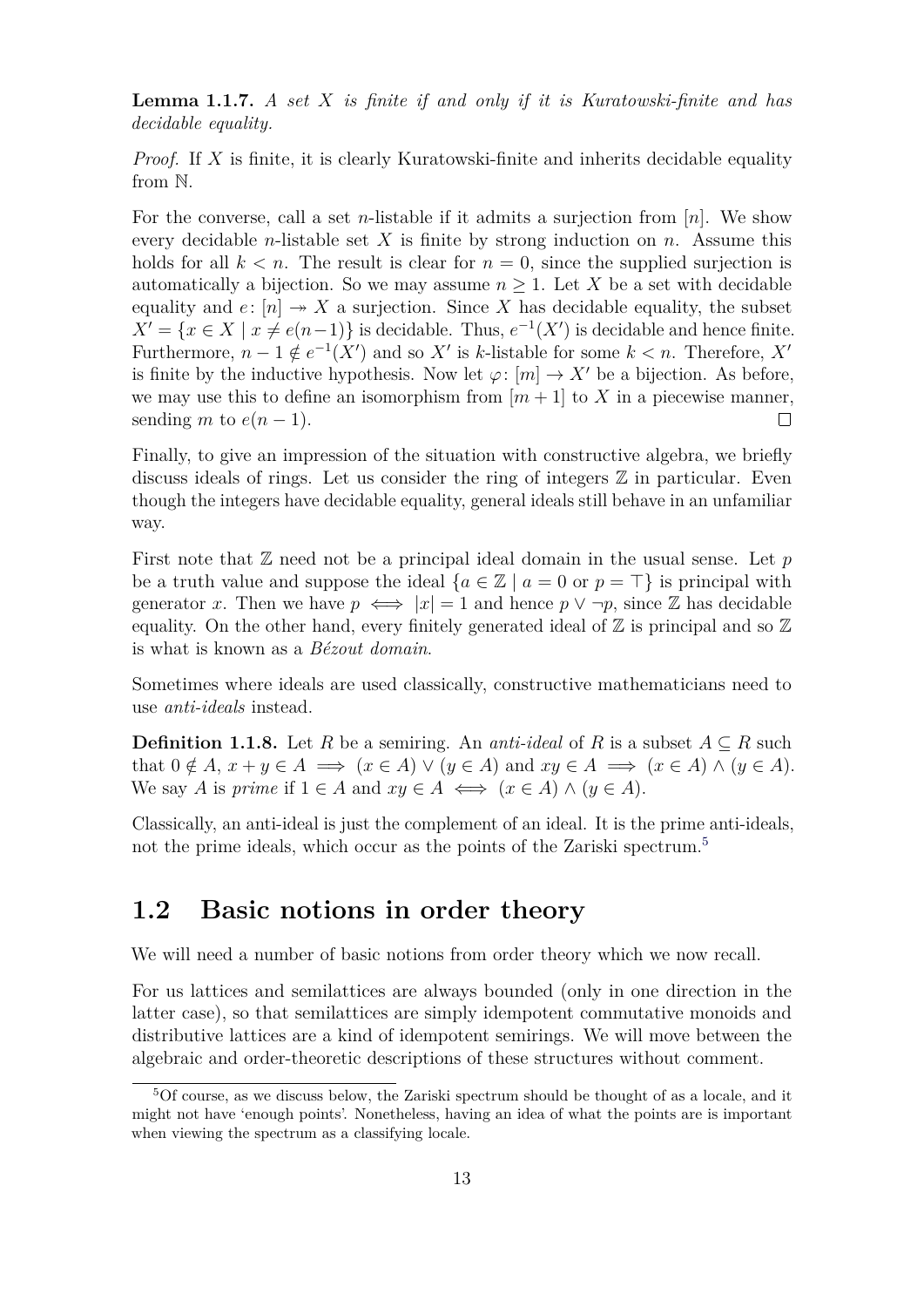The definition of a join-semilattice need only require the existence of nullary and binary joins and we may then inductively define finite joins in the usual way. But we can even prove the existence of joins of general Kuratowski-finite subsets.

**Lemma 1.2.1.** *Let X be a join-semilattice and let*  $S \subseteq X$  *be a Kuratowski-finite subset.* Then  $\vee$  *S exists* and *is equal to*  $\vee_{i=0}^{n-1} e(i)$  *for any surjection*  $e: [n] \rightarrow S$ *.* 

*Proof.* For each  $s \in S$  there is an  $i \in [n]$  such that  $s = e(i) \leq \sqrt{i} \cdot 0$  and hence  $\bigvee_{i=0}^{n-1} e(i)$  is an upper bound of *S*. Now suppose  $u \in X$  is an upper bound of *S*. Then for each  $i \in [n]$ , we have  $e(i) \leq u$  and hence  $\bigvee_{i=0}^{n-1} e(i) \leq u$ . Thus, this is the least upper bound of *S* as required.  $\Box$ 

Most, but not all, of our lattices will be distributive. On occasion we will also use some weaker conditions. Suppose  $a, b$  and  $x$  are elements of a lattice  $L$  and  $a \leq b$ . There are two natural ways to restrict *x* to the interval [ $a, b$ ]:  $(x \wedge b) \vee a$  and  $(x \vee a) \wedge b$ . If these always coincide, the lattice is *modular*. An important example of a modular lattice is given by the lattice of submodules of a module over a ring. We will also have use for some more fine-grained notions of modularity.

**Definition 1.2.2.** A pair of elements (*x, b*) in a lattice *L* is said to be a *modular pair* if  $(x \wedge b) \vee a = (x \vee a) \wedge b$  for all  $a \leq b$ . We say *x* is a *left modular element* if  $(x, b)$  is a modular pair for all  $b \in L$  and we say *b* is a *(right)* modular element if  $(x, b)$  is a modular pair for all  $x \in L$ . A pair  $(x, a)$  is a called *dual modular pair* if it is a modular pair in *L* op and *a* is called a *dual modular element* if *a* is a modular element in  $L^{\text{op}}$ . The notion of left modular element is self-dual.

A lattice is modular if and only if every element is modular if and only if every element is dual modular if and only if every element is left modular.

**Definition 1.2.3.** Let *X* be a poset. A subset of *S* of *X* is a *downset* if it satisfies  $(x \in S) \land (y \leq x) \implies y \in S$ . It is an *upset* if  $(x \in S) \land (y \geq x) \implies y \in S$ .

The principal downset generated by *a* is  $\downarrow a = \{x \in X \mid x \leq a\}$  and the corresponding principal upset is  $\uparrow a = \{x \in X \mid x \geq a\}.$ 

**Definition 1.2.4.** A poset *D* is *directed* if every Kuratowski-finite subset  $K \subseteq D$ has an upper bound  $u \in D$ . (Note that, in particular, directed sets are inhabited.)

**Definition 1.2.5.** Let *X* be a poset. An *order ideal* in *X* is a directed downset. A *filter* is an ideal in the opposite order.

If *X* admits finite joins, then a downset *I* is an ideal if and only if it is closed under finite joins. In particular, for a distributive lattice this coincides with the notion of a semiring ideal.

**Definition 1.2.6.** Let *X* be a join-semilattice. We say that a filter *F* is *prime* if  $0 \notin F$  and  $x \lor y \in F \implies (x \in F) \lor (y \in F)$ .

Observe that a filter *F* is prime if and only if the associated predicate  $x \mapsto [x \in F]$ preserves finite joins. Thus, if *X* is a lattice, the prime filters on *X* are in bijection with lattice homomorphisms from *X* to  $\Omega$ . Also note that in a distributive lattice, prime filters coincide with prime anti-ideals.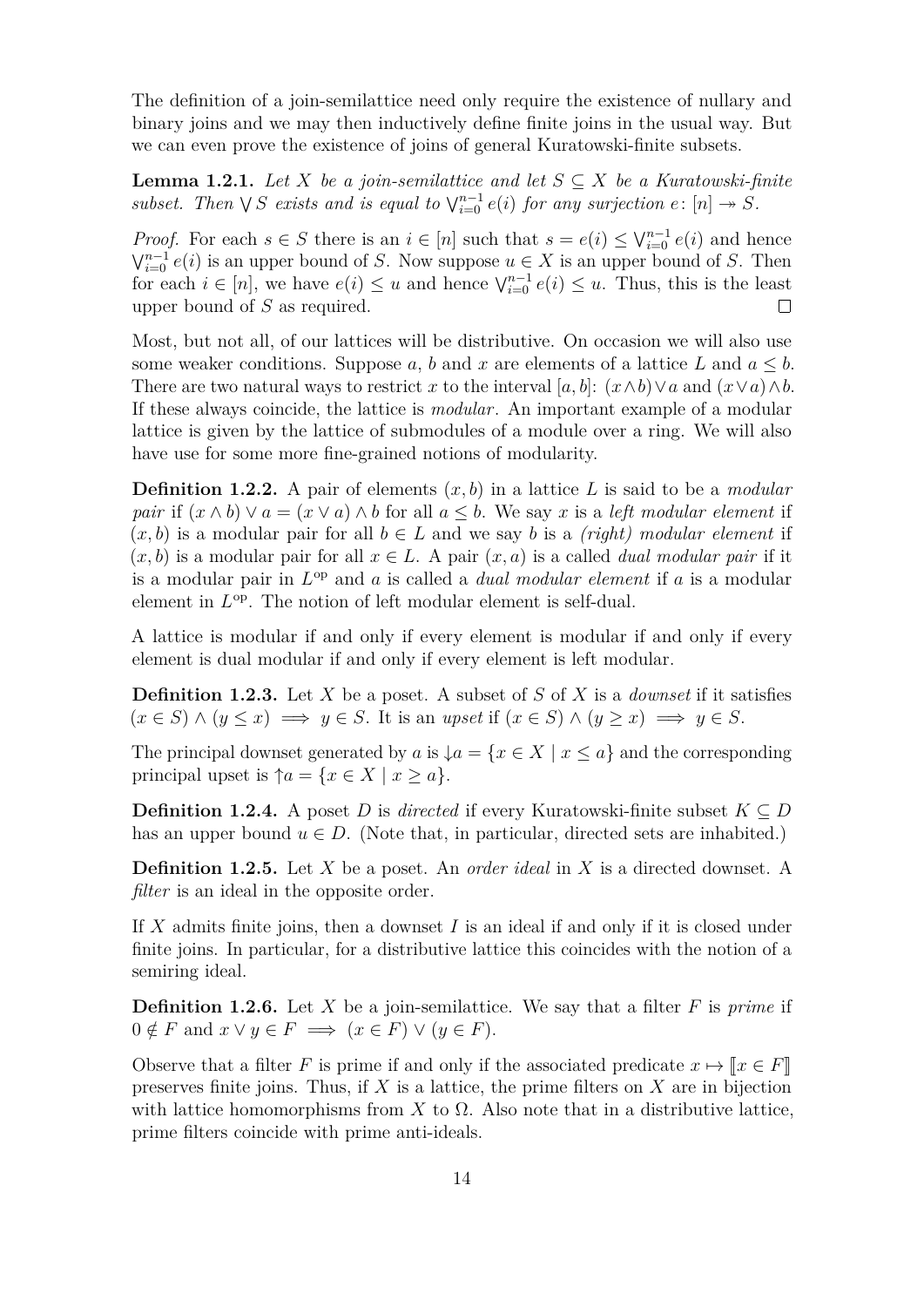**Definition 1.2.7.** We say a poset *X* is a *dcpo* (directed-complete partially ordered set) if it admits joins of all directed subsets. We will often write  $\bigvee^{\uparrow} D$  for the join of a directed subset *D* when we want to emphasise that *D* is directed. A morphism in the category **DCPO** of dcpos is a monotone map which preserves directed joins.

Directed joins and finite joins are complementary in the sense that every poset admits joins of the subsets which are simultaneously finite and directed, but if a poset admits both kinds of joins, then it admits all joins.

**Lemma 1.2.8.** *If X is both a dcpo and join-semilattice, then X admits arbitrary joins. Explicitly, an arbitrary join* W *S can be decomposed as directed join of the Kuratowski-finite subsets of S.*

It is notable that a function on a product of two dcpos is *bilinear* with respect to directed joins if and only if it is *linear* with respect to directed joins.

**Lemma 1.2.9.** *If X, Y and Z are dcpos, then*  $X \times Y$  *is a dcpo and if*  $f: X \times Y \rightarrow Z$ *is a monotone map, then f preserves directed joins if and only if it preserves directed joins in each variable separately (with the other variable held fixed).*

We now define two important classes of subsets of dcpos.

**Definition 1.2.10.** Let *X* be a dcpo. A subset  $U \subseteq X$  is *Scott-open* if it is an upset and for all directed sets  $D \subseteq X$ ,  $\bigvee^{\uparrow} D \in U \implies D \vee U$ . A subset  $C \subseteq X$  is *Scott-closed* if it is a downset which is closed under directed suprema.

The Scott-open sets on a dcpo are indeed the open sets of a topology — called the *Scott topology*.

**Lemma 1.2.11.** *The Scott-open sets on a dcpo X are the open sets of a topology on X.*

*Proof.* The only nontrivial axiom to check is closure under binary intersections. Suppose *U* and *V* are Scott-open, *D* is directed and  $\bigvee^{f} D \in U \cap V$ . Then there are elements  $u \in D \cap U$  and  $v \in D \cap V$ . Since D is directed, we have a  $w \in D$  with  $w \geq u, v$  and then  $w \in D \cap U \cap V$ , since *U* and *V* are upsets.  $\Box$ 

However, the nature of Scott-closed sets is more subtle. Classically, these are the closed sets of the Scott topology. But since subsets need not have complements constructively, there is not a good constructive notion of closed subset (in the sense of being the complement of an open set). Later we will introduce the notion of *weak closedness* and show that Scott-closedness fits nicely into this picture, at least under certain assumptions.

Finally, recall that Galois connections are the order-theoretic manifestation of categorical adjunctions. We define them here to fix terminology and notation.

**Definition 1.2.12.** A (monotone) *Galois connection* is a pair of order-preserving maps between posets  $f: X \to Y$  and  $g: Y \to X$  such that  $f(x) \leq y \iff x \leq g(y)$ . We call *f* the left adjoint and *g* the right adjoint and we write  $g = f_*$ . If *f* has a further left adjoint, we will write it as  $f_!$ .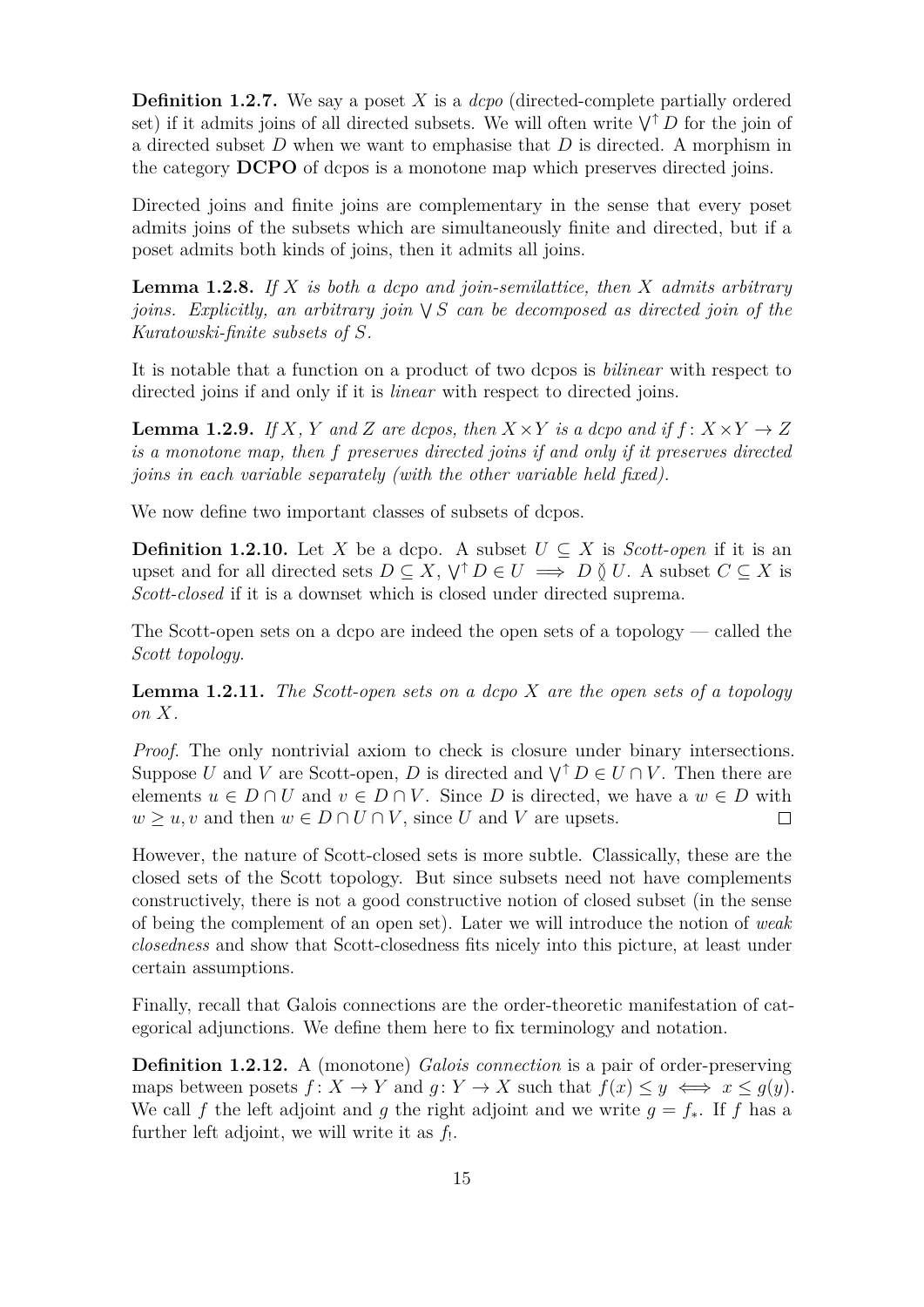An order-preserving map between complete lattices is a left adjoint if and only if it preserves arbitrary joins and a right adjoint if and only if it preserves arbitrary meets. Furthermore,  $fgf = f$  and  $gfg = g$ . Hence f is injective if and only if g is surjective and visa versa. In this case, the one adjoint is a one-sided inverse for the other.

**Definition 1.2.13.** An *order-reversing Galois connection* between *X* and *Y* is monotone Galois connection between  $X$  and  $Y^{\text{op}}$  (where the *left* adjoint maps from  $X$  to  $Y^{\text{op}}$ ).

Note that  $f: X \to Y$  and  $q: Y \to X$  form an order-reversing Galois connection if and only if  $gf(x) \geq x$  and  $fg(y) \geq y$ . Both members of an order-reversing Galois connection send joins to meets.

**Definition 1.2.14.** A *Heyting algebra* is a lattice *L* equipped with a *Heyting implication* operation  $\rightarrow$  which satisfies  $a \wedge b \leq c \iff a \leq b \rightarrow c$ . In order words,  $a \wedge (-)$  is left adjoint to  $a \rightarrow (-)$ . A Heyting algebra homomorphism preserves finite meets, finite joins and implication.

The lattice of truth values  $\Omega$  is a Heyting algebra, where  $\rightarrow$  is the usual logical implication.

### <span id="page-25-0"></span>**1.3 Frames**

The classical approach to topology equips a topological structure to a prespecified set of points. In pointfree topology it is the lattice of open sets which is of fundamental importance and the points are derived from this. This shift of focus from the points to the topology has a number of pleasant consequences. Of particular importance for us is that pointfree topology has a good constructive formulation, whereas the constructive theory of topological spaces is badly behaved.

**Definition 1.3.1.** A *frame* is a complete lattice satisfying the frame distributivity condition

$$
x \wedge \bigvee_{\alpha \in I} x_{\alpha} = \bigvee_{\alpha \in I} (x \wedge x_{\alpha})
$$

for arbitrary families  $(x_{\alpha})_{\alpha \in I}$ . We denote the smallest element of a frame by 0 and the largest element by 1. A frame homomorphism is a function which preserves finite meets and arbitrary joins (and thus in particular 0 and 1).

The distributivity condition gives that  $x \wedge (-)$  preserves arbitrary joins and thus has a right adjoint. So a frame can be given the structure of a complete Heyting algebra, though the morphisms are different.

The prototypical example of a frame is the lattice of open sets of a topological space. In fact, a topological space can be defined as a set *X* equipped with a subframe of the powerset of *X*. Note that a continuous map of topological spaces induces a frame homomorphism *in the opposite direction*. So it is not the category **Frm** of frames, but its opposite category which is analogous to the category of topological spaces. We call this opposite category **Loc**, the category of *locales*.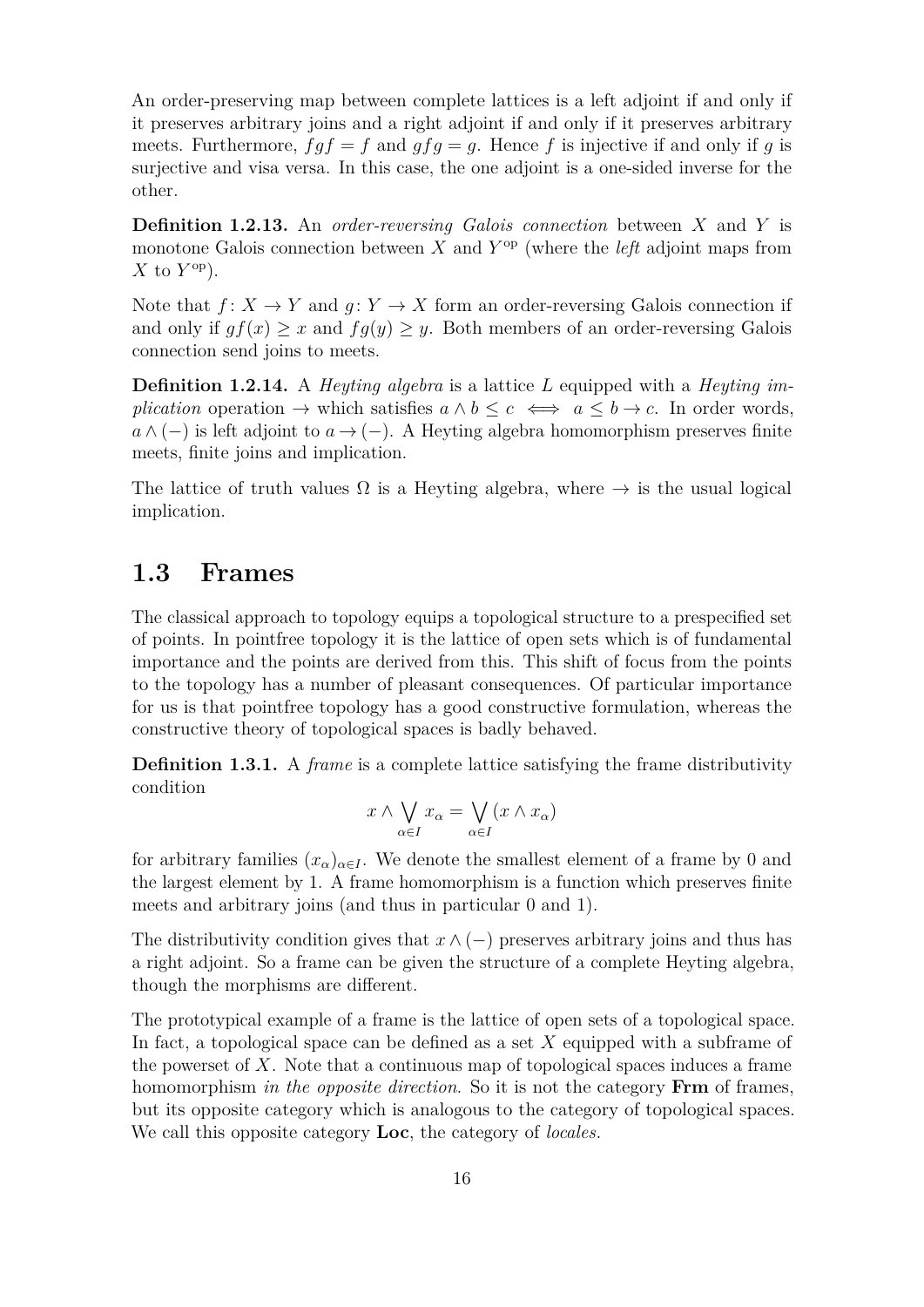The lattice of truth values  $\Omega$  is a frame. In fact, it is the initial frame. The unique frame homomorphism from  $\Omega$  to a frame *L* is given by  $t \mapsto \sqrt{\{1 \mid t\}}$ .

We discuss some relevant aspects of frame theory in the sections below. For further background on frames, see [\[38\]](#page-108-9) for a comprehensive account of the classical theory and [\[24,](#page-107-9) Part C] for the constructive theory.

### <span id="page-26-0"></span>**1.3.1 Frames and topological spaces**

Let us describe the relationship between frames and spaces in more detail. There is an obvious functor  $\mathcal{O} \colon \mathbf{Top} \to \mathbf{Frm}^{\mathrm{op}}$  sending spaces to their frames of open sets. This has a right adjoint  $\Sigma$ : **Frm**<sup>op</sup>  $\rightarrow$  **Top** which constructs a topological space out of a frame as follows. The underlying set of  $\Sigma L$  is given by  $\text{Hom}_{\text{Loc}}(1, L)$  $Hom_{\text{Frm}}(L, \Omega)$ , where 1 is the terminal locale, and the open sets are of the form  ${p: L \to \Omega \mid p(a) = \top}$  for  $a \in L$ . The action of  $\Sigma$  on morphisms is given by composition in the obvious way.

Since maps from *L* to  $\Omega$  are determined by the preimage of  $\top$ , we can identify points of *L* with certain subsets of *L*: the *completely prime filters*. A filter *F* is completely prime if  $\bigvee A \in F \implies A \between F$  for all  $A \subseteq L$ , or equivalently, if *F* is prime and Scott-open. Assuming excluded middle, a completely prime filter is the complement of certain principal downsets — those generated by what are called the *prime elements* of  $L$  — but this often fails constructively.

The adjunction is idempotent and restricts to an equivalence between the so-called *sober* spaces and the *spatial* locales. The restriction to sober spaces is not severe, since almost all spaces encountered in practice are sober. Of particular interest are the locales corresponding to discrete topological spaces. These are called *discrete locales* and their frames are given by powerset lattices.

*Remark 1.3.2.* In this thesis we will treat sober spaces as locales without comment. In order to avoid confusion between the points of a space and elements of its frame of open sets, we will extend the notation  $\mathcal{O}X$  to refer to the underlying frame of a locale *X*, even when it is not necessarily spatial. If  $f: X \to Y$  is a morphism of locales, we will write  $f^*$  for the corresponding frame homomorphism.

Just as 'inhabited' is a positive formulation of a set being nonempty, there is a positive version of a locale being nontrivial. We do not simply ask for the locale to possess a point, since even classically there are nontrivial locales with no points.

**Definition 1.3.3.** We say an element *a* of a frame *L* is *positive* and write *a >* 0 if every open cover of *a* is inhabited — that is,  $a \leq \sqrt{S}$  only if *S* is inhabited. We say *L* is positive if  $1 \in L$  is a positive element.

**Lemma 1.3.4.** *A locale X is positive if and only if the unique locale map* ! *from X to the terminal locale is epic.*

*Proof.* Suppose *X* is positive. We must show that the corresponding frame map  $\therefore$  Ω → *OX* sending *p* to  $\sqrt{1 | p}$  is injective. Suppose  $\sqrt{1 | p}$  =  $\sqrt{1 | q}$ . Assume p holds. Then  $\sqrt{\{1 \mid q\}}$  is a cover which is inhabited by positivity and so  $q = \top$ .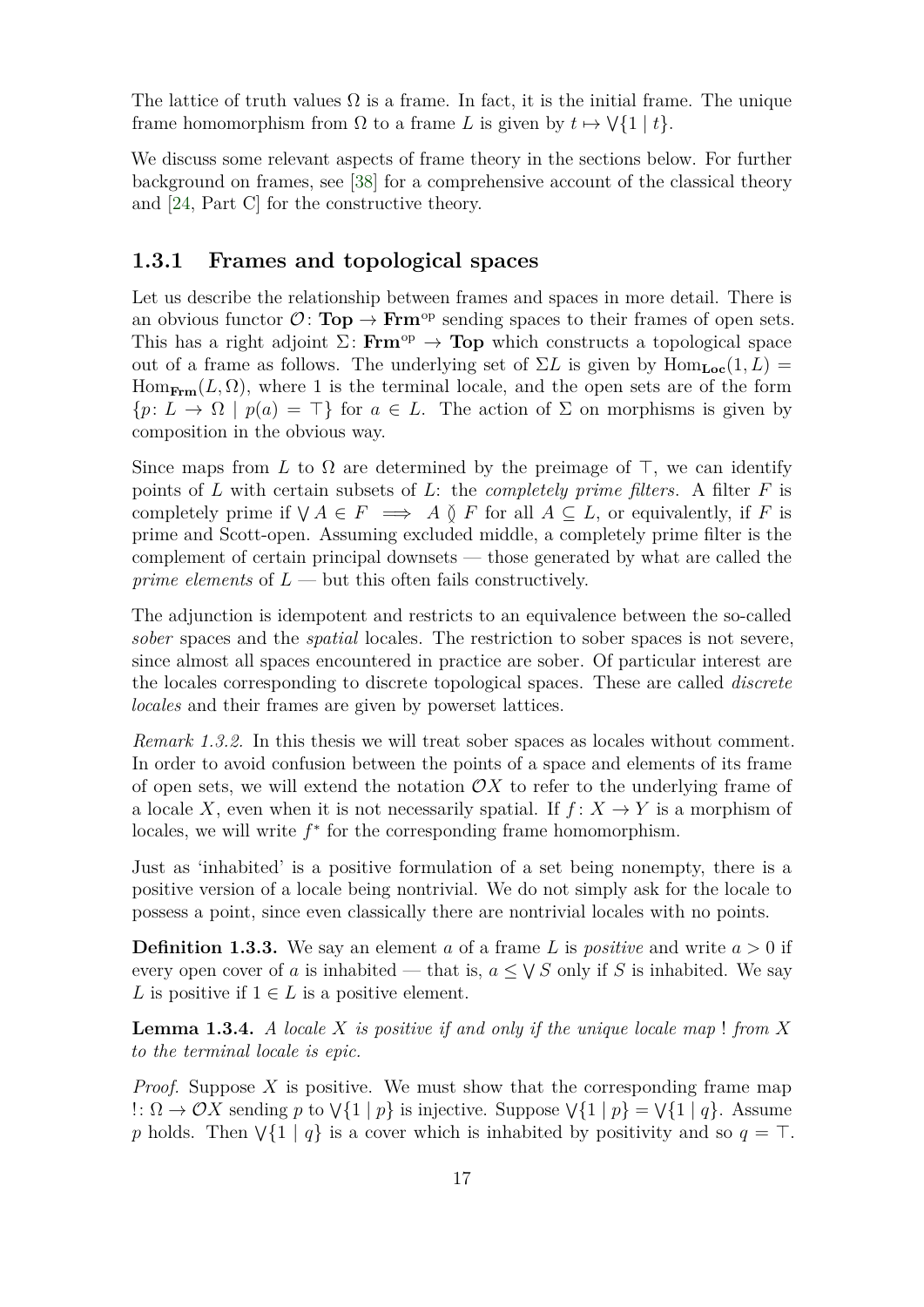Thus, we have shown  $p \implies q$ . Symmetrically, we also have  $q \implies p$  and hence  $p = q$ , as required.

Conversely, suppose the map  $! : \Omega \to \mathcal{O}X$  is injective and let  $\forall S = 1 \in \mathcal{O}X$ . Now notice that  $1 \leq \sqrt{s} \mid s \in S$   $\leq \sqrt{1} \mid s \in S$ . But the set  $\{1 \mid s \in S\}$  is a subsingleton and thus equal to  $\{1 \mid p\}$  for some  $p \in \Omega$ . We now have  $\forall \{1 \mid p\} = 1 = \forall \{1 \mid \top\}$  and hence  $p = \top$  by injectivity. We may conclude that *S* is inhabited and consequently *X* is positive.  $\Box$ 

Note that a set X is inhabited if and only if the unique map  $X \to 1$  is epic. Furthermore, we have that a set is inhabited if and only if the corresponding discrete locale is positive.

**Lemma 1.3.5.** If X is a topological space, then  $OX$  is positive if and only if X is *inhabited.*

*Proof.* Suppose X is inhabited. Then  $X \to 1$  is surjective and hence epic in **Top**. But since  $\mathcal{O}$  is a left adjoint, it preserves epimorphisms and hence  $\mathcal{O}X$  is positive.

Now suppose  $\mathcal{O}X$  is positive. Consider the open cover  $X = \bigcup \{X \mid x \in X\}$ . Since  $\mathcal{O}X$  is positive, this join is inhabited and hence so is  $X$ .  $\Box$ 

#### <span id="page-27-0"></span>**1.3.2 Frames as algebraic structures**

Frames are best viewed as algebraic structures, with a nullary operation for 1, a binary operation for binary meet and one operation for joins of each cardinality. Despite them having a proper class of operations, they are monadic over **Set** and most of the usual notions from universal algebra are available. Thus, we can talk about *subframes* and *quotient frames*, which by duality correspond loosely to quotient spaces (as well as subtopologies) and subspaces respectively. Notably frames may be presented by generators and relations.

The free frame on a set *X* can be constructed in two steps. First form the free meet-semilattice: the opposite of the poset of Kuratowski-finite subsets of *X*. Then the free frame is the lattice of downsets on this semilattice. A presentation yields a frame by quotienting the free frame on the generators by the congruence generated by the relations.

Limits and colimits of frames can now be constructed as for any algebraic structure. In particular, the coproduct  $L \oplus M$  is given by the free frame on the set of symbols  $\{i_1(\ell) \mid \ell \in L\} \sqcup \{i_2(m) \mid m \in M\}$  subject to relations ensuring that the maps  $i_1$  and  $i_2$  are frame homomorphisms. The elements  $i_1(\ell) \wedge i_2(m)$  are the pointfree analogues of the basic open rectangles in the Tychonoff topology and are denoted by  $\ell \oplus m$ .

It should be mentioned that the coproduct of the frame of open sets of two topological spaces sometimes differs from the frame of open sets of the product topology. Consequently, a monoid structure on a topological space might fail to lift to a localic monoid<sup>[6](#page-27-1)</sup> structure on its corresponding locale. (However, in the reverse direction, we

<span id="page-27-1"></span><sup>6</sup>By *localic monoid* we mean a monoid object in the (cartesian) category of locales or equivalently a comonoid in the monoidal category of frames with coproduct as the monoidal product.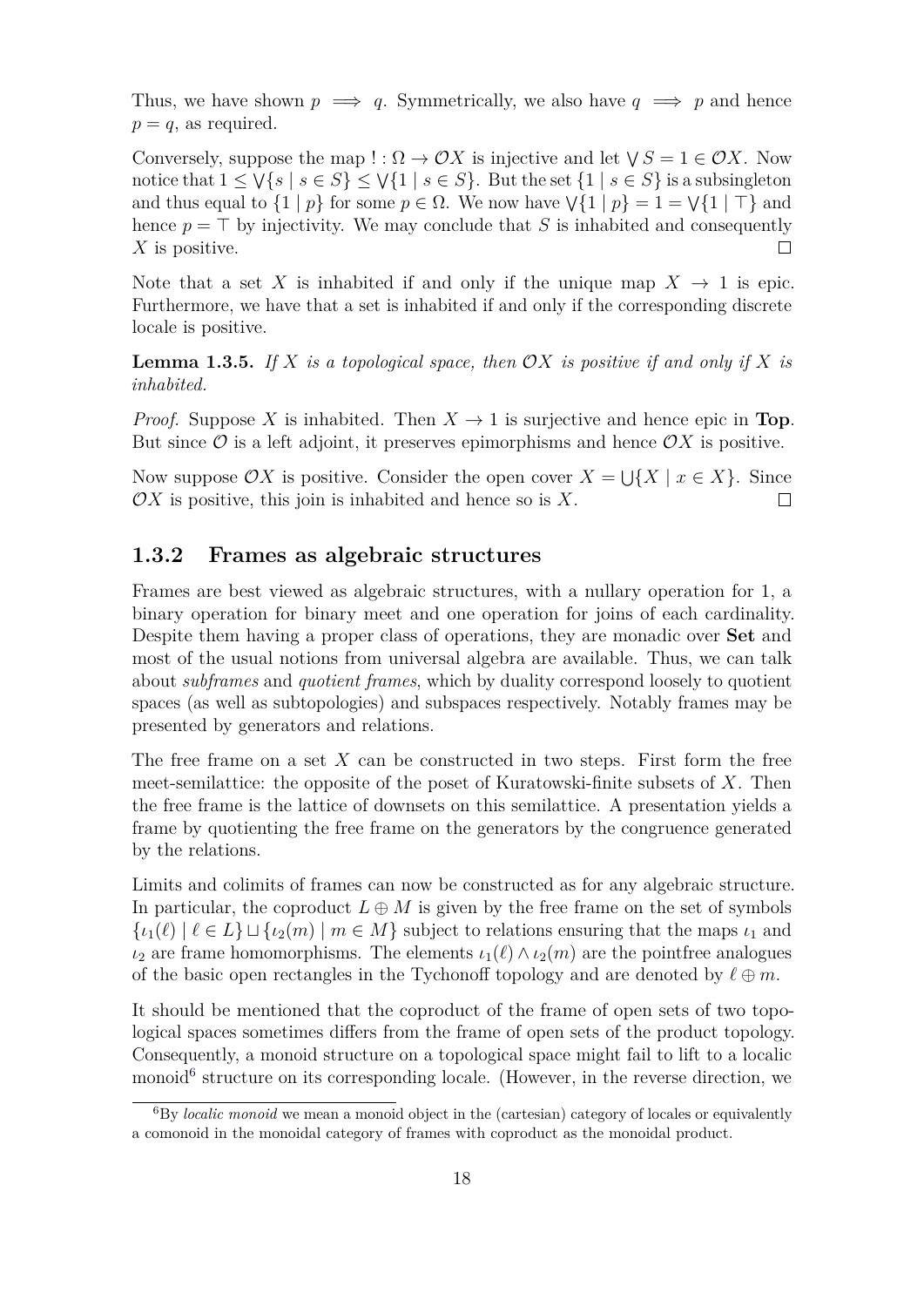do have that every spatial localic monoid is a topological monoid.) It is true that finite products of discrete locales are discrete and hence discrete algebraic structures are always localic algebras.

It can also be useful to consider the forgetful functor from **Frm** to the category **DLat** of distributive lattices. This has a left adjoint  $\mathcal{F}$  sending a distributive lattice to its frame of ideals. The image of  $\mathcal{F}$  is the category of so-called *coherent* frames (see section [1.3.5\)](#page-31-0). This is the pointfree version of Stone duality for distributive lattices (see  $[44]$  and  $[22]$ ).

The free frame on a single generator can be constructed as the frame of ideals of the free distributive lattice, which is the three element chain  ${0 \leq m \leq 1}$ . It is also isomorphic to the frame of downsets on the two-element meet-semilattice  ${0 \leq 1}$ . Finally, this frame can be viewed as the frame of opens of *Sierpiński space*, which has  $\Omega$  as its underlying set and a topology generated by the subbasic open set  $\{\top\}.$ We denote the corresponding locale by S.

#### <span id="page-28-0"></span>**1.3.3 Frames as propositional theories**

Frames can also be viewed as Lindenbaum–Tarski algebras (i.e. algebras of logical formulae considered up to logical equivalence) of a *propositional geometric theory*. Points (i.e. completely prime filters) of the frame correspond to models of the propositional theory, with the completely prime filter giving the true propositions in the model. A propositional *coherent* theory is described by sequents involving formulae that are built up from  $\top$ ,  $\bot$ ,  $\land$  and  $\lor$ . These are described in detail in section [1.7.](#page-49-0) A propositional *geometric* theory is similar, but the disjunctions are allowed to be infinitary.

Geometric logic is the logic of *verifiability*. When we say a proposition *p* is verifiable, we mean that if *p* is true, there is some 'proof' or 'certificate' of this fact which we could confirm the validity of in finite time.<sup>[7](#page-28-1)</sup> Note that if  $p$  is verifiable, it might not be the case that  $\neg p$  is too. If *p* and *q* are verifiable, we can also verify  $p \wedge q$ first verifying *p* and then verifying *q*. However, there is no obvious way to verify an infinitary conjunction. On the other hand, suppose  $p_{\alpha}$  is verifiable for all  $\alpha$ . If  $\vee_{\alpha} p_{\alpha}$ holds, then  $p_{\alpha}$  holds for some  $\alpha$  and so the combination of  $\alpha$  and a certificate for  $p_{\alpha}$ gives a certificate for the disjunction. Thus, verifiable properties are closed under infinite disjunction. Further discussion can be found in [\[48,](#page-108-10) [51\]](#page-108-11).

The basic propositions and axioms of a geometric theory lead directly to a presentation of a frame. As an example we consider the theory of Dedekind cuts on the rationals. Recall that a Dedekind cut is a pair  $(L, U)$  of subsets of  $\mathbb Q$  satisfying certain conditions. For each  $q \in \mathbb{Q}$ , we have a basic proposition  $\ell_q$ , which we interpret as meaning  $q \in L$ , and a basic proposition  $u_q$ , which we interpret as meaning  $q \in U$ . These satisfy the following axioms.

<span id="page-28-1"></span><sup>7</sup>Compare the concept of a semidecidable subset in computability theory or the class NP in computational complexity theory.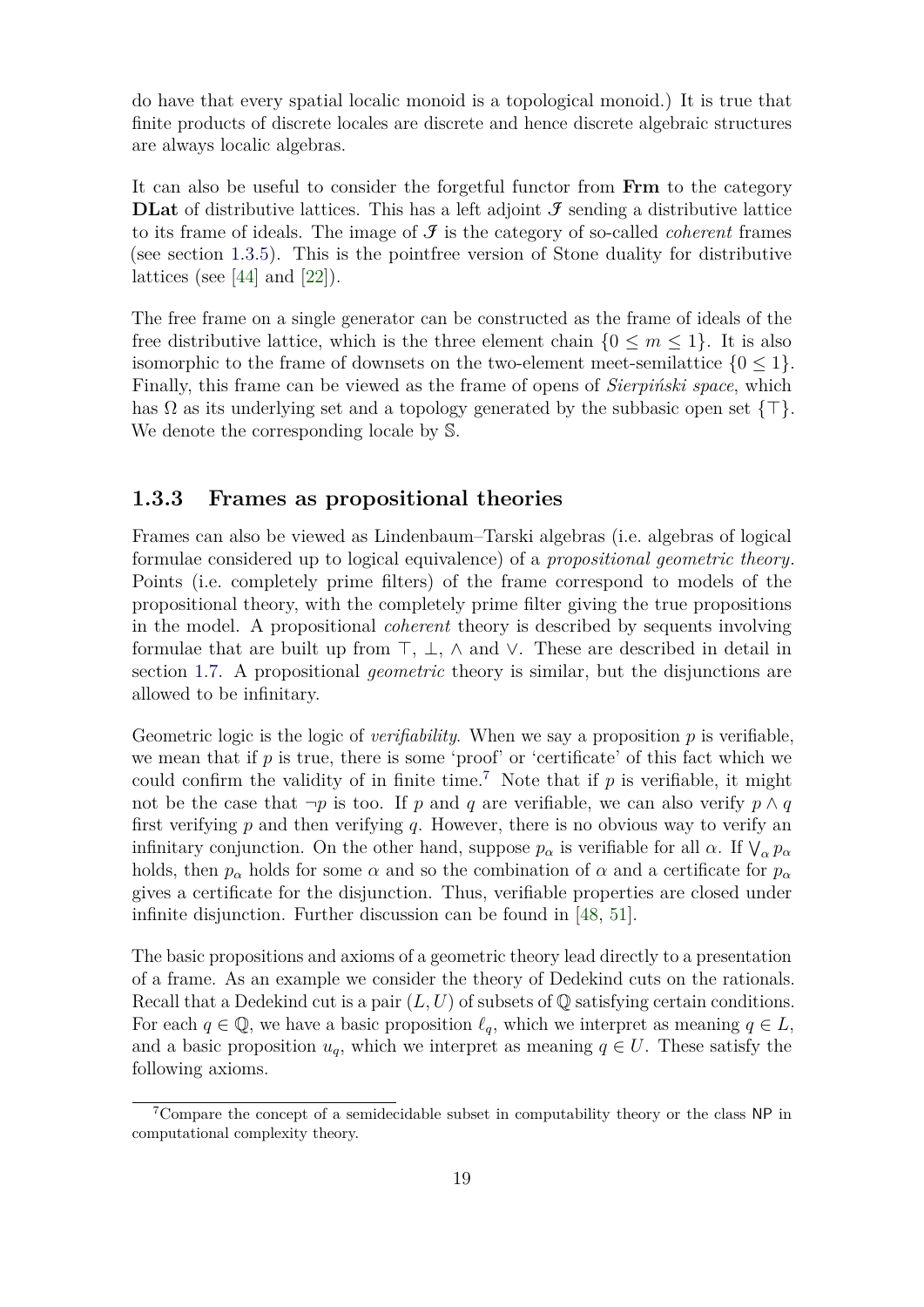| (1) | $\ell_q$ $\vdash \ell_p$                     | for $p \leq q$         | (L downward closed)                   |
|-----|----------------------------------------------|------------------------|---------------------------------------|
| (2) | $\ell_q$ $\vdash \bigvee_{p>q} \ell_p$       | for $q \in \mathbb{Q}$ | $(L$ rounded)                         |
| (3) | $T \vdash \bigvee_{q \in \mathbb{Q}} \ell_q$ |                        | $(L \text{ inhabited})$               |
| (4) | $u_p \vdash u_q$                             | for $p \leq q$         | $(U$ upward closed)                   |
| (5) | $u_q$ $\vdash \bigvee_{p < q} u_p$           | for $q \in \mathbb{Q}$ | $(U$ rounded)                         |
| (6) | $\top \vdash \bigvee_{q \in \mathbb{Q}} u_q$ |                        | $(U \text{ inhabited})$               |
| (7) | $\ell_p \wedge u_q$ $\vdash \perp$           | for $p \geq q$         | $(L \text{ and } U \text{ disjoint})$ |
| (8) | $\top \vdash \ell_p \vee u_q$                | for $p < q$            | (locatedness)                         |

In order to turn this axiomatisation into a presentation, we simply take one generator for each elementary proposition and one relation for each axiom, with a sequent  $\varphi \vdash \psi$  corresponding to setting  $\varphi \leq \psi$  in the presented frame. Explicitly, we could write this as the relation  $\varphi \vee \psi = \psi$ . However, we will often write  $\leq$  in a presentation for clarity.

The frame obtained from the theory of Dedekind cuts is the frame of reals OR. The points of the locale R correspond to the usual constructive notion of Dedekind reals. However, the locale R need not be spatial constructively.

*Remark 1.3.6.* Taking only the basic propositions  $\ell_p$  and axioms 1–3 we obtain the theory of lower one-sided Dedekind cuts. The corresponding locale is the locale of lower reals. Classically, this has the same points as R together with  $\infty$ , while its topology is the topology of lower semicontinuity. Similarly, taking the propositions  $u_p$ and axioms 4–6 we obtain the theory of upper one-sided Dedekind cuts and the locale of upper reals. The norm of a localic  $C^*$ -algebra takes values in the (nonnegative, extended) upper reals (see [\[16\]](#page-107-4) for details).

Another example, which is central to our theme of spectra, is given by the theory of prime anti-ideals of a commutative ring *R*. Each element  $f \in R$  gives a proposition  $\overline{f}$ which we interpret as meaning that f lies in the prime anti-ideal under consideration. Expressing the axioms of a prime anti-ideal as a geometric theory, we have the following.

$$
\begin{array}{c}\n\overline{0} & \vdash \perp \\
\overline{f+g} & \vdash \overline{f} \lor \overline{g} \\
\overline{\top} & \vdash \overline{1} \\
\overline{fg} & \vdash \overline{f} \land \overline{g}\n\end{array}
$$

Not coincidentally, this is precisely the same geometric theory we would obtain by attempting to axiomatise the theory of 'places at which elements of *R* can be cozero'. This is a presentation of the *Zariski spectrum* of *R*.

Explicitly, the frame obtained from this propositional theory has the following presentation.

$$
\langle \overline{f} : f \in R \mid \overline{0} = 0, \overline{f + g} \le \overline{f} \lor \overline{g}, \overline{1} = 1, \overline{fg} = \overline{f} \land \overline{g} \rangle
$$

We will see later that this frame corresponds to the lattice  $Rad(R)$  of radical ideals of *R*.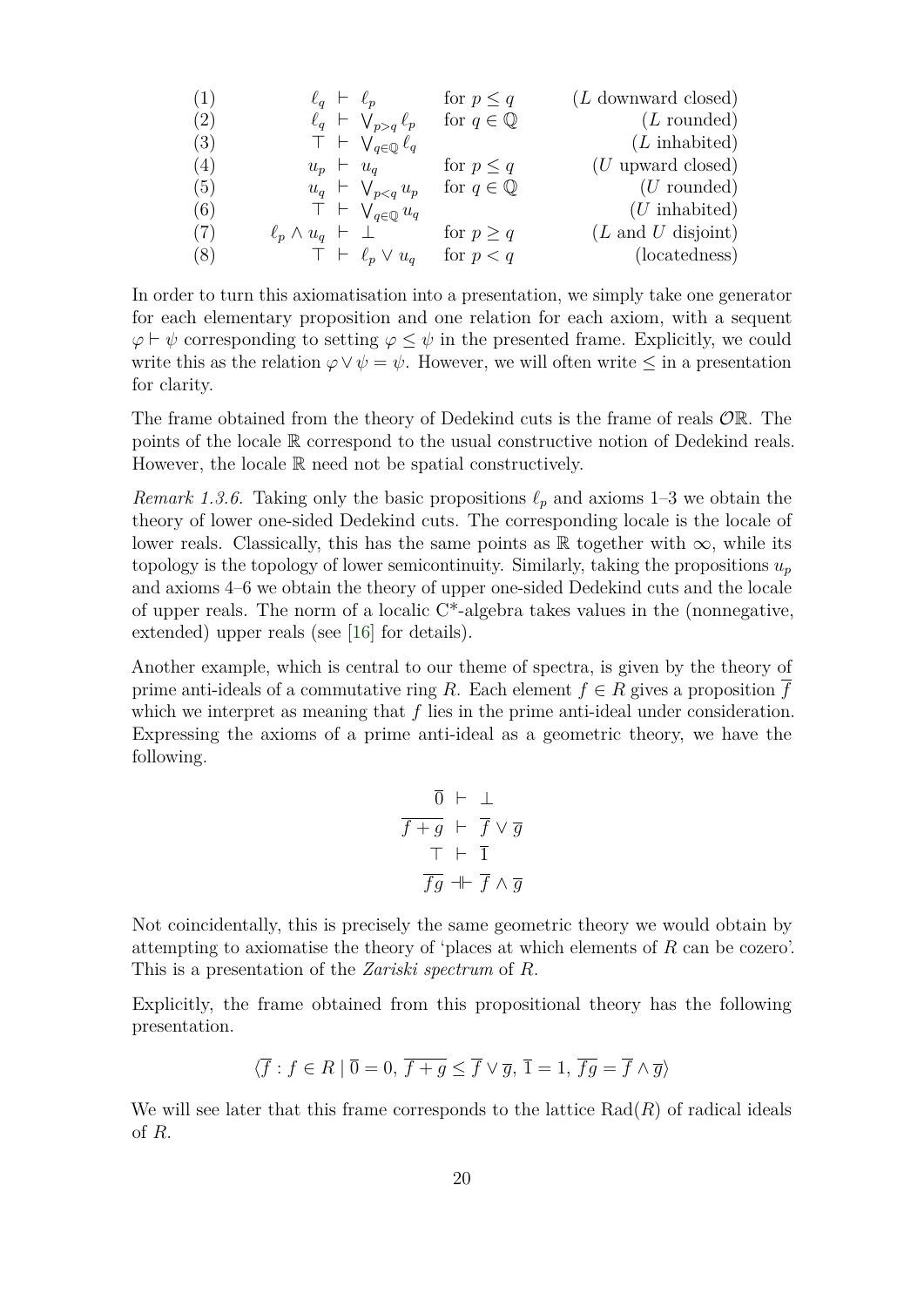### <span id="page-30-0"></span>**1.3.4 Sublocales**

Let us discuss frame quotients in more detail. Taking a quotient of a frame corresponds to adding axioms to any associated geometric theory. We will often call quotient frames *sublocales* when we wish to emphasise the analogy with subspaces. The lattice of sublocales S*L* of a frame *L* is distributive (in fact, it is a coframe) and pullbacks of sublocales in **Loc** respect these lattice (coframe) operations. This gives rise to a functor  $S: Loc^{op} \to DLat$ , where **DLat** is the category of distributive lattices.

If  $f: X \to Y$  is a morphism of locales, then  $Sf$  can be thought of mapping sublocales of *Y* to their preimages under *f*. The map  $Sf$  has a left adjoint  $(Sf)$ , which we interpret as sending sublocales of *X* to their images under *f*.

Sublocales can be specified by congruences. Each equivalence class of a frame congruence *C* is inhabited and closed under inhabited joins; therefore, it has a largest element. This gives a canonical representative of each equivalence class. The resulting map  $a \mapsto \mathsf{V}[a]_C$  is called the *nucleus* associated with the congruence.

**Definition 1.3.7.** A *nucleus ν* on a frame is a closure operator which preserves finite meets.

Nuclei then provide an alternative approach to constructing frame quotients. A nucleus *ν* induces a congruence  $\{(a, b) | \nu(a) = \nu(b)\}\$  and the resulting quotient frame is order isomorphic to the poset of fixed points of the nucleus (or equivalently, the image of the nucleus). Given a surjective frame homomorphism  $q: L \rightarrow M$ , we can recover the nucleus directly as *q*∗*q*.

We now describe some important classes of sublocales. If *a* is an element of a frame *L*, the principal downset  $\downarrow a$  is also a frame and there is a natural surjective frame homomorphism onto  $\downarrow a$  sending x to  $x \wedge a$ . We call this an *open quotient*, since if *L* is the frame of a topological space and *U* is an open set, then  $\downarrow U$  is the frame of *U* viewed as an open subspace. The corresponding congruence is  $\Delta_a = \langle (a, 1) \rangle$ and can be given explicitly as  $\Delta_a = \{(x, y) \mid x \wedge a = y \wedge a\}$ . As we might expect, open sublocales are closed under finite meets and arbitrary joins in the lattice of sublocales.

While open subsets of a topological space might not have complements constructively, open sublocales always have complements in the lattice of sublocales. We call these *closed sublocales*. They can be given by the surjection from *L* to  $\uparrow a$  sending *x* to  $x \vee a$  and the corresponding congruence is  $\nabla_a = \langle (0, a) \rangle = \{ (x, y) | x \vee a = y \vee a \}.$ It is not hard to see that every closed sublocale of  $\Omega$  is open only if excluded middle holds.

The principal congruence generated by a pair  $(a, b)$  can be expressed in terms of open and closed congruences as  $\langle (a, b) \rangle = \langle (0, a \vee b) \rangle \cap \langle (a \wedge b, 1) \rangle = \nabla_{a \vee b} \cap \Delta_{a \wedge b}$ . In this way every congruence can be expressed as a join of finite meets of open and closed congruences.

Open sublocales of discrete locales correspond to subsets. This provides an avenue to generalise certain relations on sets to general locales. For example, ideals of a semiring *R* are subsets *I* satisfying  $0 \in I$ ,  $(x \in I) \wedge (y \in I) \implies x + y \in I$  and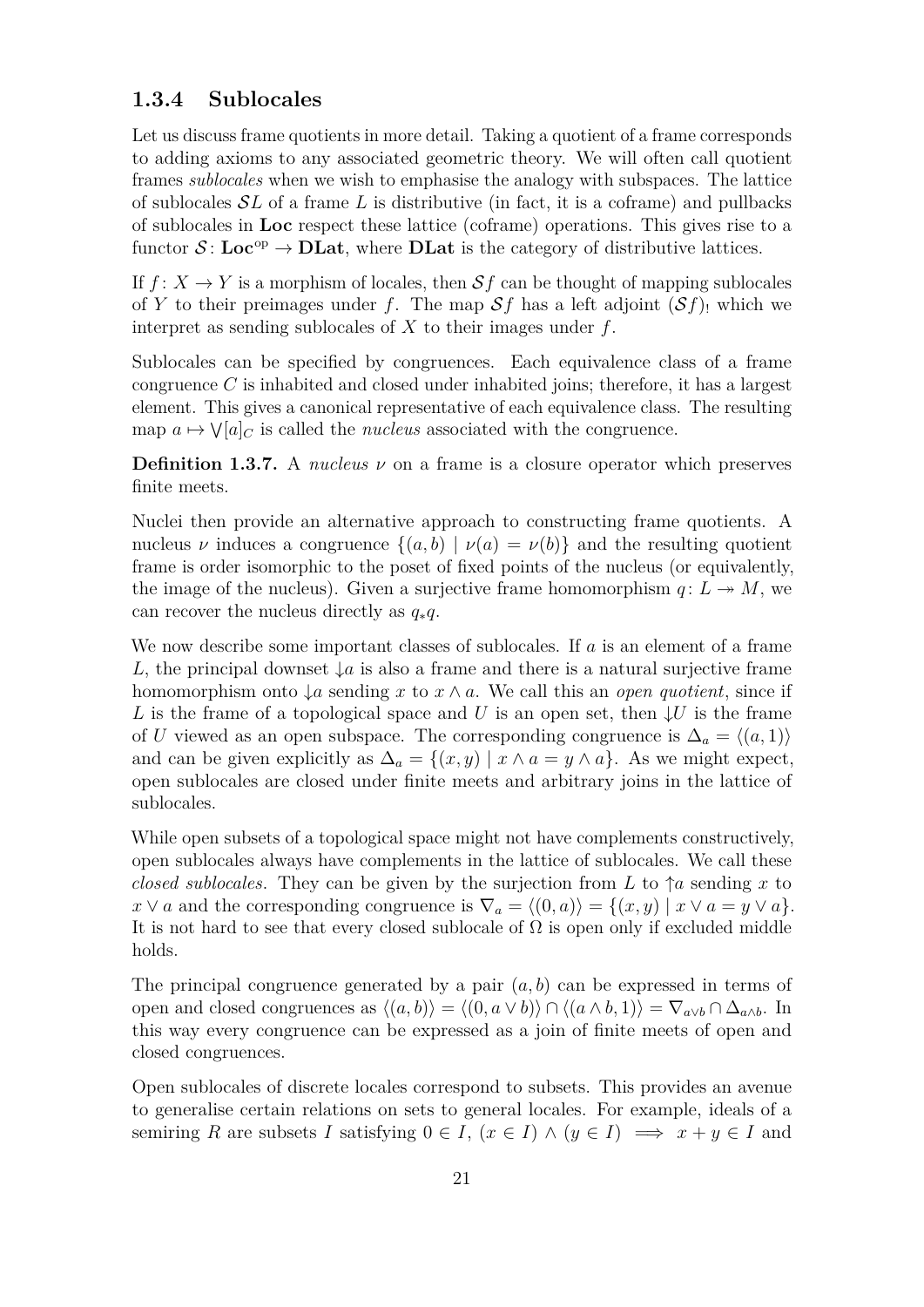$x \in I \implies xy \in I$ . We can then interpret this in the internal logic of the indexed distributive lattice of open sublocales (see definition [1.7.12\)](#page-52-0), as in section [1.7,](#page-49-0) to describe open ideals of localic semirings. We can also interpret the same axioms in the indexed distributive lattice  $\mathcal S$  of all sublocales to define a general notion of ideal, though this will be strictly more general than usual notion in the discrete case. Finally, it can be useful to interpret ideals in the indexed distributive lattice of *closed* sublocales, yielding *closed ideals* in our example. Closed ideals of a discrete ring are precisely the closed complements of the *anti-ideals* of constructive algebra. The following lemma describes how to interpret more general closed substructures in discrete locales. This lemma uses concepts we will only introduce in section [1.7,](#page-49-0) but we state it here since it gives some understanding of the behaviour of closed sublocales in a constructive setting.

**Proposition 1.3.8.** *Consider the theory T of n-ary relations on a set X satisfying axioms given as sequents*  $\varphi \vdash \psi$  *in the fragment of coherent logic without quantification.* We define the dual theory  $T^{\rm op}$  *to be the theory of relations satisfying the dual axioms,*  $\psi^{\text{op}} \vdash \varphi^{\text{op}}$ , where  $\varphi^{\text{op}}$  *is obtained from*  $\varphi$  *by exchanging*  $\wedge$  *and*  $\vee$  *(and*  $\top$  *and*  $\bot$ *). Then there is a correspondence between the models of T in the indexed distributive lattice of closed sublocales and models of*  $T^{op}$  *in the hyperdoctrine of subsets.* 

*Proof.* The hyperdoctrine of subsets is equivalent to the hyperdoctrine of open sublocales of discrete locales, which we can then view as an indexed distributive sublattice of  $S$ . Taking complements provides a bijection between open sublocales and closed sublocales which reverses order and sends joins to meets and visa versa. By the nature of how the theory is interpreted in these structures, this order reversal corresponds to moving to the dual theory as described above.  $\Box$ 

With the notion of closed sublocale comes the notion of *density*.

**Definition 1.3.9.** A frame homomorphism *f* is *dense* if  $f(x) = 0 \implies x = 0$ .

Every frame homomorphism  $f: L \to M$  factors as  $L \to \uparrow f_*(0) \to M$  to give a closed quotient followed by a dense frame map.

#### <span id="page-31-0"></span>**1.3.5 Compactness**

It is easy to define compactness for frames.

**Definition 1.3.10.** An element *a* of a frame is *compact* if whenever  $a \leq \sqrt{\ }D$  for a directed set *D*, there exists an element  $d \in D$  such that  $a \leq d$ . We say a frame *L* is compact if  $1 \in L$  is a compact element.

It is straightforward to see that compact elements are closed under finite joins.

The definition of local compactness might be slightly less familiar.

**Definition 1.3.11.** We say *b* is *way below a* and write  $b \ll a$  if whenever  $\sqrt{\ }D \ge a$ there exists an element  $d \in D$  such that  $d \geq b$ . In particular,  $a \ll a$  if and only if a is compact. We define  $\downarrow a = \{b \mid b \ll a\}$  and  $\uparrow b = \{a \mid b \ll a\}.$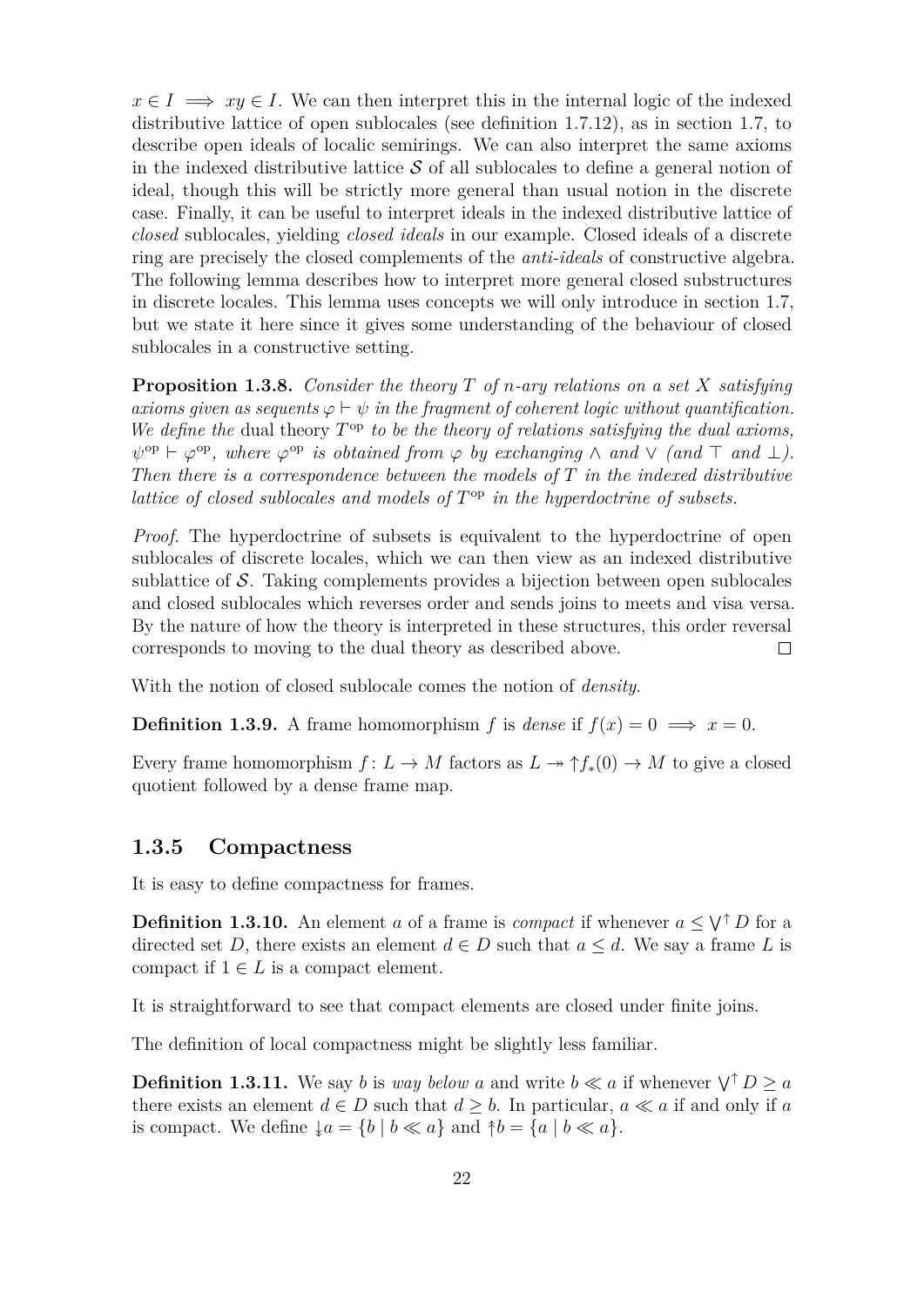**Definition 1.3.12.** A frame *L* is *locally compact* or *continuous* if every  $a \in L$  can be expressed as a join

$$
a=\bigvee_{b\ll a}b.
$$

Compactness, the way-below relation and continuity make sense for any dcpo. Though for a dcpo to be continuous, we must additionally require that  $\downarrow a$  is directed for all *a*. This condition is automatic for a complete lattice, since  $b \ll a$  and  $b' \ll a$ easily gives  $b \vee b' \ll a$ . If a complete lattice is distributive and continuous, it is automatically a frame.

<span id="page-32-0"></span>**Lemma 1.3.13.** *If X is a continuous dcpo, the way below relation on X interpolates*  $-$  *that is, if*  $c \ll a$  *there is an element*  $b \in X$  *such that*  $c \ll b \ll a$ *.* 

*Proof.* Suppose  $c \ll a$  and write  $a = \bigvee_{b \ll a}^{\uparrow} b$ . Now for each  $b \ll a$ , we have  $b = \bigvee_{d \leq b}^{\uparrow} d$  and hence  $a = \bigvee_{d \leq b \leq a}^{\uparrow} d$ . Then since  $c \ll a$ , there are some *d* and *b* with  $d \ll b \ll a$  such that  $c \leq d$  and thus  $c \ll b \ll a$  as required.  $\Box$ 

<span id="page-32-1"></span>**Lemma 1.3.14.** If X is a continuous dcpo, then subsets of the form  $\hat{\tau}$ x are Scott*open and such open sets form a base for the Scott topology on X.*

*Proof.* We first show  $\hat{\tau}x$  is Scott-open. Clearly it is an upset. Now suppose  $\bigvee^{\hat{\tau}} D \in \hat{\tau}x$ . This means  $x \ll \bigvee^{\uparrow} D$  and interpolating we have  $x \ll y \ll \bigvee^{\uparrow} D$  for some  $y \in X$ . Now  $x \ll y \leq d$  for some  $d \in D$  by the definition of the way below relation and hence  $d \in \mathbb{\hat{}}x$  as required.

Now suppose *U* is a general Scott-open set and consider  $x \in U$ . Then  $\forall^{\uparrow} \downarrow x \in U$ and thus there is a  $y \in U$  with  $y \ll x$ . Therefore,  $x \in \hat{y} \subseteq U$  as required.  $\Box$ 

*Remark 1.3.15.* We can also interpret the fact that  $x$  is Scott-open as saying that  $\lllceil x \ll (-) \rrceil$ : *X* → Ω is a dcpo morphism.

It is now not difficult to show that continuous dcpos equipped with the Scott topology are sober topological spaces and that a function between continuous dcpos is continuous with respect to the Scott topology if and only if it is monotone and preserves directed joins. However, we will not prove this here as these results are somewhat tangential to our core interests.

We now return our focus to continuous *frames*. Continuous frames are precisely the *coexponentiable* frames — equivalently, locally compact locales are the exponentiable locales. For more details see [\[18\]](#page-107-11) where an explicit description of the coexponential is given in terms of generators and relations.

Of particular interest are exponentials of the form S *<sup>X</sup>*. If *X* is a locally compact locale, then  $S^X$  is isomorphic to a sober space with underlying set  $\mathcal{O}Y$  equipped with the Scott topology. See [\[24,](#page-107-9) Section C4.1] for details.

Note that  $\mathbb{S}^X$  is a localic distributive lattice with lattice operations inherited from S. These are simply the usual meet and join operations on the underlying set O*X*.

**Definition 1.3.16.** A frame is *coherent* if it has a base of compact elements which is closed under finite meets.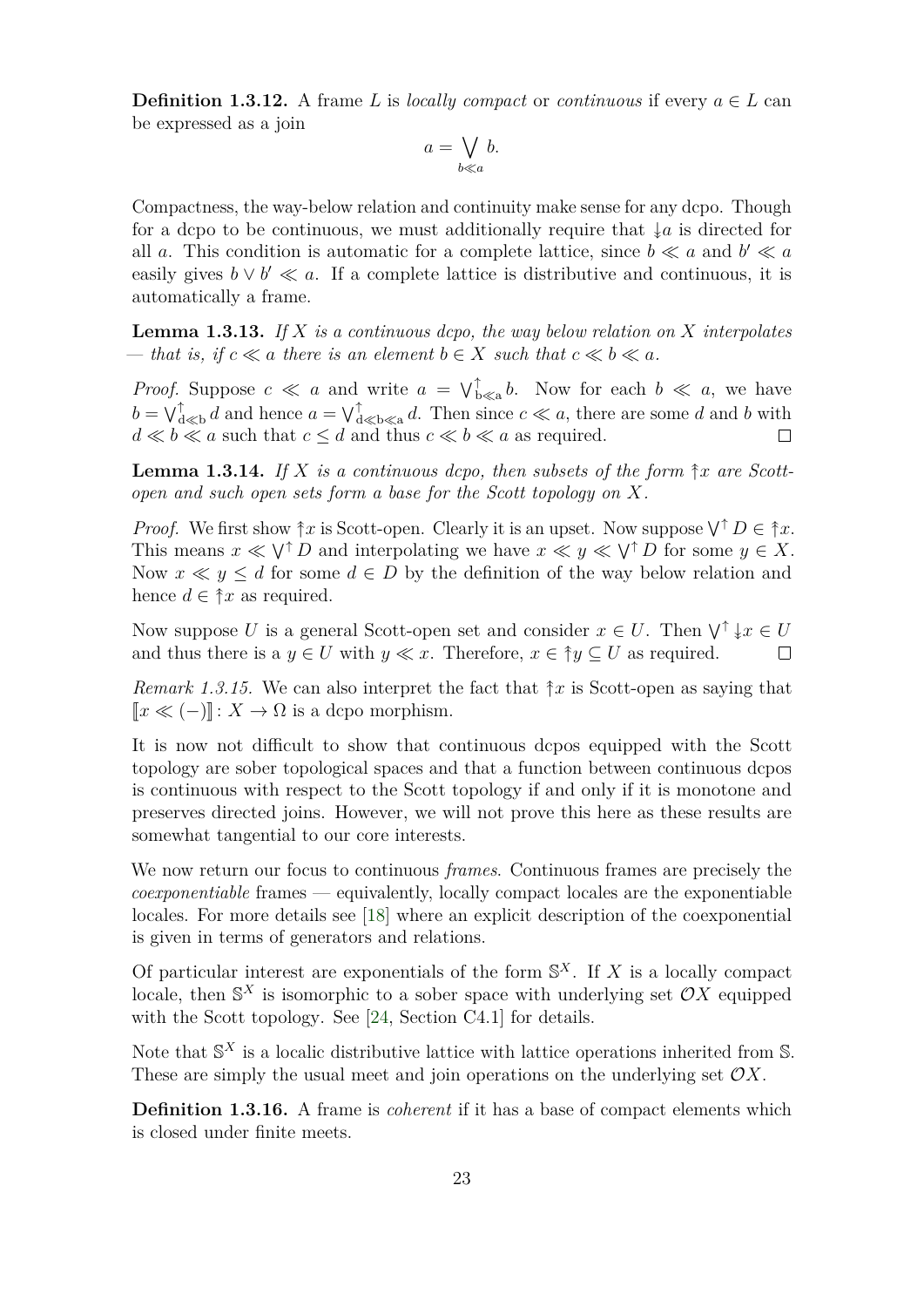It is easy to see that a coherent frame is continuous. The compact elements of a coherent frame form a distributive lattice and the poset of ideals of a distributive lattice is a frame. These are inverse operations and yield an equivalence between the category of distributive lattices and the category of coherent frames and frame homomorphisms which preserve compact elements. Coherent frames are precisely the frames which can be obtained as the Lindenbaum–Tarski algebras of coherent theories.

An example of a coherent frame is the frame of radical ideals of a semiring. The compact elements are given by the finitely generated radical ideals.

We are also interested in a somewhat less well-known variant of local compactness.

**Definition 1.3.17.** We say *b* is *totally below a* and write  $b \ll a$  if whenever  $\sqrt{S} \geq a$ there exists an element  $d \in S$  such that  $d \geq b$ . We define  $\{a = \{b \mid b \ll a\}.$ 

**Definition 1.3.18.** A frame L is *supercontinuous* if every  $a \in L$  can be expressed as a join

$$
a = \bigvee \Downarrow a = \bigvee_{b \ll a} b.
$$

Supercontinuity can be defined for general complete lattices, but any supercontinuous complete lattice is automatically a frame. In fact, supercontinuous lattices are called 'constructively completely distributive' in [\[12\]](#page-106-7), since under the assumption of the axiom of choice it is equivalent to complete distributivity of the lattice.

We will find the following results about the totally below relation to be useful. The proofs proceed as in lemma [1.3.13](#page-32-0) and the first half of lemma [1.3.14](#page-32-1) respectively.

**Lemma 1.3.19.** *In a supercontinuous frame the totally below relation interpolates.*

**Corollary 1.3.20.** *Let*  $L$  *be a supercontinuous frame and take*  $b \in L$ *. Then the map*  $\n **□**$   $\mathbb{I}: L → \Omega$  *preserves arbitrary joins.* 

## <span id="page-33-0"></span>**1.4 Suplattices and quantales**

#### <span id="page-33-1"></span>**1.4.1 Suplattices**

A *suplattice* is a poset admitting arbitrary joins. As objects suplattices are the same as complete lattices, but suplattice homomorphisms need only preserve joins. We call the category of suplattices **Sup**.

We will write 0 for the least element of a suplattice and  $\top$  for the greatest element.

Like **Frm**, the category **Sup** is monadic over **Set** and hence complete and cocomplete. In fact, the underlying functor of the monad in question is the covariant powerset functor, which sends a set *X* to  $\Omega^X$  and a function *f* to its direct image function  $(\Omega^f)$ <sub>!</sub>.

An *inflattice* is a poset admitting arbitrary meets. The category **Sup** is equivalent to the category of inflattices **Inf** by simply reversing the order of each poset. But **Sup**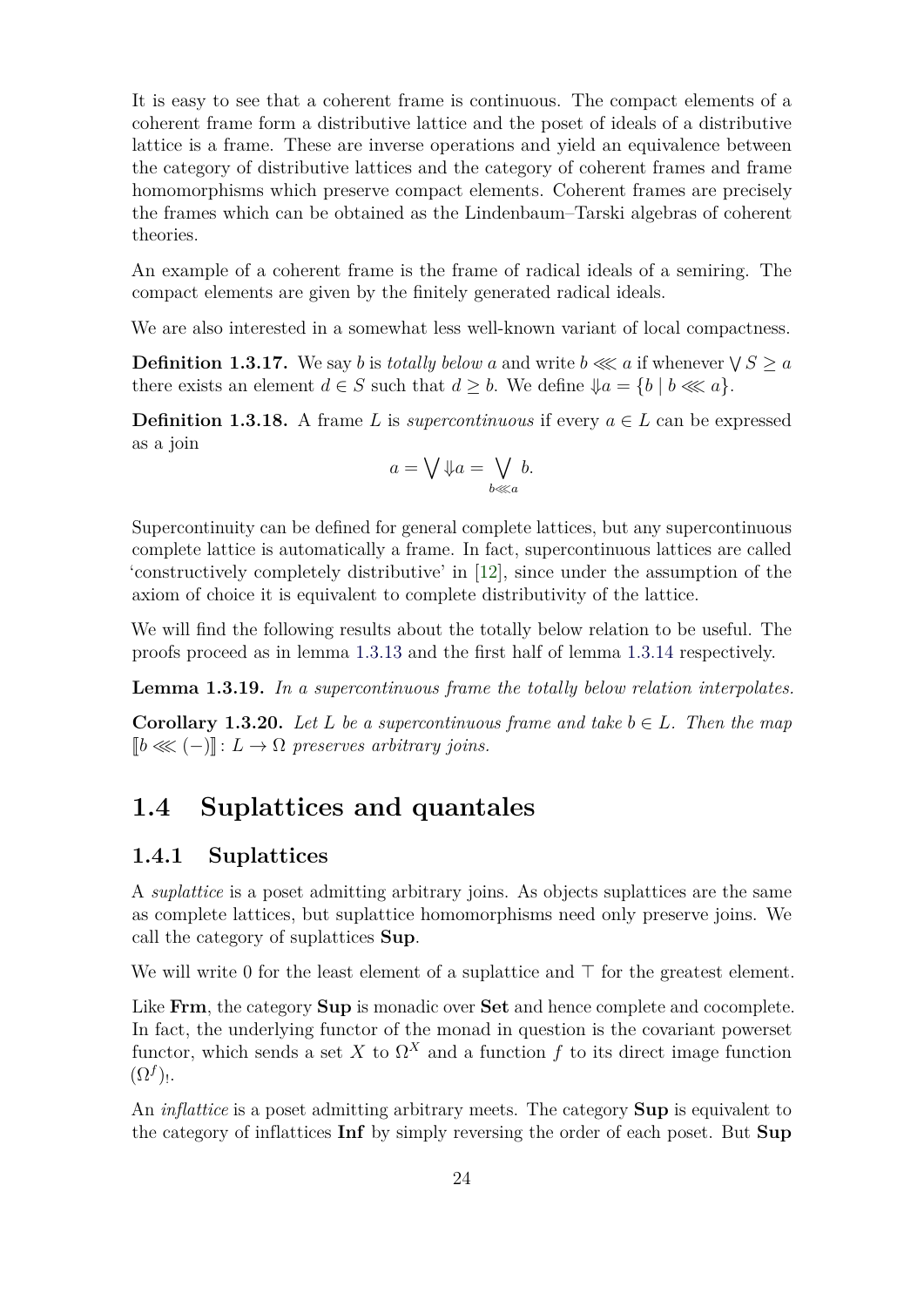is also equivalent to **Inf**<sup>op</sup> by leaving the objects alone and sending each morphism to its right adjoint. Composing these gives a self-duality  $\textbf{Sup} \cong \textbf{Sup}^{\text{op}}$ .

This duality makes colimits particularly easy to compute in **Sup**. It is easy to see that the category has arbitrary (not just finite) biproducts. Coequalisers can be computed as quotients in the usual way, but we can use the duality to instead compute them as a sub-inflattice. In particular, if  $q: L \to M$  is a suplattice quotient, it is often convenient to view *M* as a subset of *L* given by the image of  $q_*$ . Alternatively, we can describe this subset as the subset fixed by the closure operator  $q_*q$ .

Since **Sup** is monadic over **Set**, the monomorphisms in **Sup** are precisely the injections and the regular epimorphisms are precisely the surjections. But then by duality all epimorphisms are surjections and all injections are regular monomorphisms. Hence every mono/epi is regular and **Sup** has (epi,mono)-factorisations.

The forgetful functor from **Sup** to the category ∨-**SLat** of join-semilattices is also occasionally of interest. It has a left adjoint  $\mathcal I$  which sends a join-semilattice to its suplattice of order ideals. Thus, both the squares in the diagram below commute, where the unmarked arrows are the obvious forgetful functors.



Another relevant forgetful functor is the one from **Sup** into the category **Pos** of posets. This has a left adjoint  $\mathfrak D$  which sends a poset to its suplattice of downsets. The counit  $j_L$ :  $\mathfrak{D}L \to L$  of this adjunction sends a downset *D* to its join  $\bigvee D$  in *L*.

The category of suplattices has the structure of a symmetric monoidal category. The tensor product is defined in a very similar way to that of abelian groups or commutative monoids.

**Definition 1.4.1.** Suppose *L, M* and *N* are suplattices. A function  $f: L \times M \rightarrow N$ is said to be *bilinear* if  $f(-, y): L \to N$  and  $f(x, -): M \to N$  are suplattice homomorphisms for all  $x \in L$  and  $y \in M$ .

The *tensor product*  $L \otimes M$  of  $L$  and  $M$  is given by 'initial bilinear map' in the sense that it is the representing object of the obvious functor  $\text{Bilin}_{LM}$ :  $\text{Sup } \rightarrow \text{Set}$  which sends an object to the set of bilinear maps from  $L \times M$  into it.

The tensor product  $L \otimes M$  can be given explicitly as the free suplattice on the generators  $\ell \otimes m$  for  $\ell \in L$  and  $m \in M$  subject to the obvious relations making the map  $(\ell, m) \mapsto \ell \otimes m$  bilinear.

This tensor product has a right adjoint, making **Sup** symmetric monoidal closed. The internal hom object  $hom(L, M)$  is given by the set of suplattice homomorphisms from *L* to *M* equipped with the pointwise suplattice structure. This also means **Sup** is enriched over itself.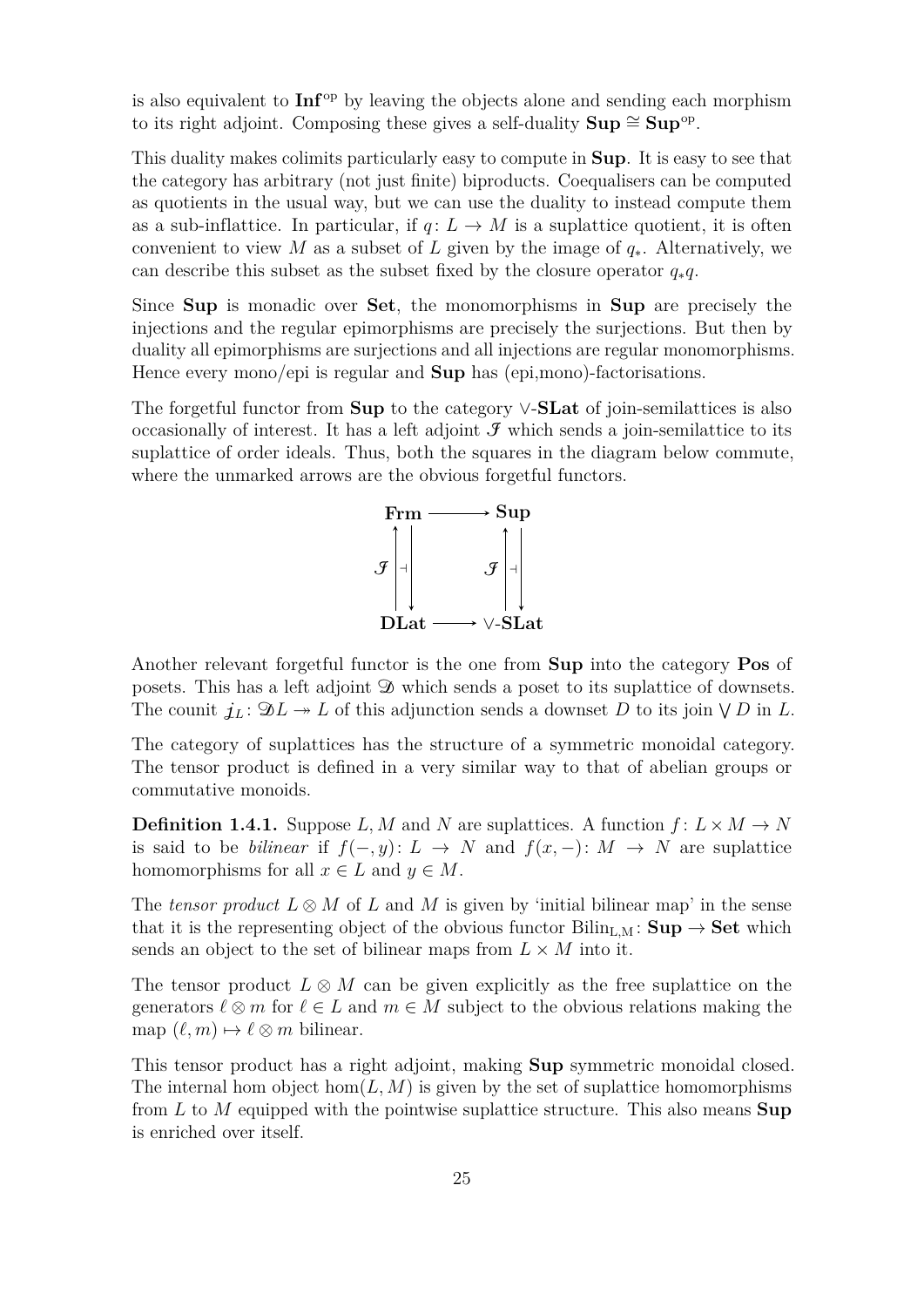### <span id="page-35-0"></span>**1.4.2 Quantales**

We are now in a position to define quantales. See [\[26\]](#page-107-12) and [\[40\]](#page-108-12) for further details.

**Definition 1.4.2.** A *quantale* is a monoid in **Sup** — that is a suplattice equipped with a bilinear associative multiplication operation and a unit for this multiplication. A quantale homomorphism is then a suplattice homomorphism which preserves the monoid structure.

Every frame is an example of a quantale with meet as the multiplication. Quantales are sometimes described as "frames with noncommutative meet operations", but it is equally important that the multiplication is *non-idempotent*. Indeed, in this thesis all quantales will be *commutative*. The category of (commutative) quantales with quantale homomorphisms will be denoted by **Quant**.

As with frames, we may define an implication operation  $\rightarrow$  on a quantale  $Q$ , where  $a \rightarrow (-)$  is right adjoint to multiplication by *a*. We will write  $x^{\bullet}$  for  $x \rightarrow 0$ . When *Q* is a frame, this is known as the *pseudocomplement* of *x*.

Quantales provide models for a fragment of intuitionistic linear logic. Linear logic is a resource-sensitive logic where we keep track of the number of times we must assume a variable in order to derive a particular conclusion. We will see that this extra structure afforded to us by using quantales will be able to capture some measure of 'differential' information, in addition to the topological information that would be given by a frame.

An important class of quantales is given by the free quantale on a commutative monoid. An analogue of this construction will be important in chapter [3.](#page-70-0)

*Example 1.4.3.* Let *M* be a commutative monoid. The free quantale over *M* is given by the quantale of subsets of *M* where multiplication is defined by setting  $ST = \{st \mid s \in S, t \in T\}$  for  $S, T \subseteq M$ .

We write 1 for the unit of a quantale and  $\top$  for its largest element.

**Definition 1.4.4.** We say a quantale is *two-sided* if  $1 = \top$ .

Most quantales we deal with will be two-sided. The category of *two-sided* quantales will be denoted by  $\mathbf{Quant}_{\tau}$ . In logical terms two-sided quantales correspond to *affine* logic, which permits the disposal, but not the duplication, of resources.

*Example 1.4.5.* Let *M* be a commutative monoid. The complete lattice of monoid ideals of *M* forms a two-sided quantale where multiplication is given elementwise. Explicitly,  $IJ = \{ij \mid i \in I, j \in J\}$ . In fact, this is the free two-sided quantale on the commutative monoid *M*.

*Example 1.4.6.* Let *R* be a semiring. The complete lattice of semiring ideals of *R* forms a two-sided quantale  $\text{Id}(R)$  where the multiplication is given by  $IJ = \langle ij |$  $i \in I, j \in J$ .

Like frames and suplattices, quantales can be viewed as algebraic structures and so we can describe quotients of quantales by congruences. But as with frames, we will also sometimes want to use nuclei.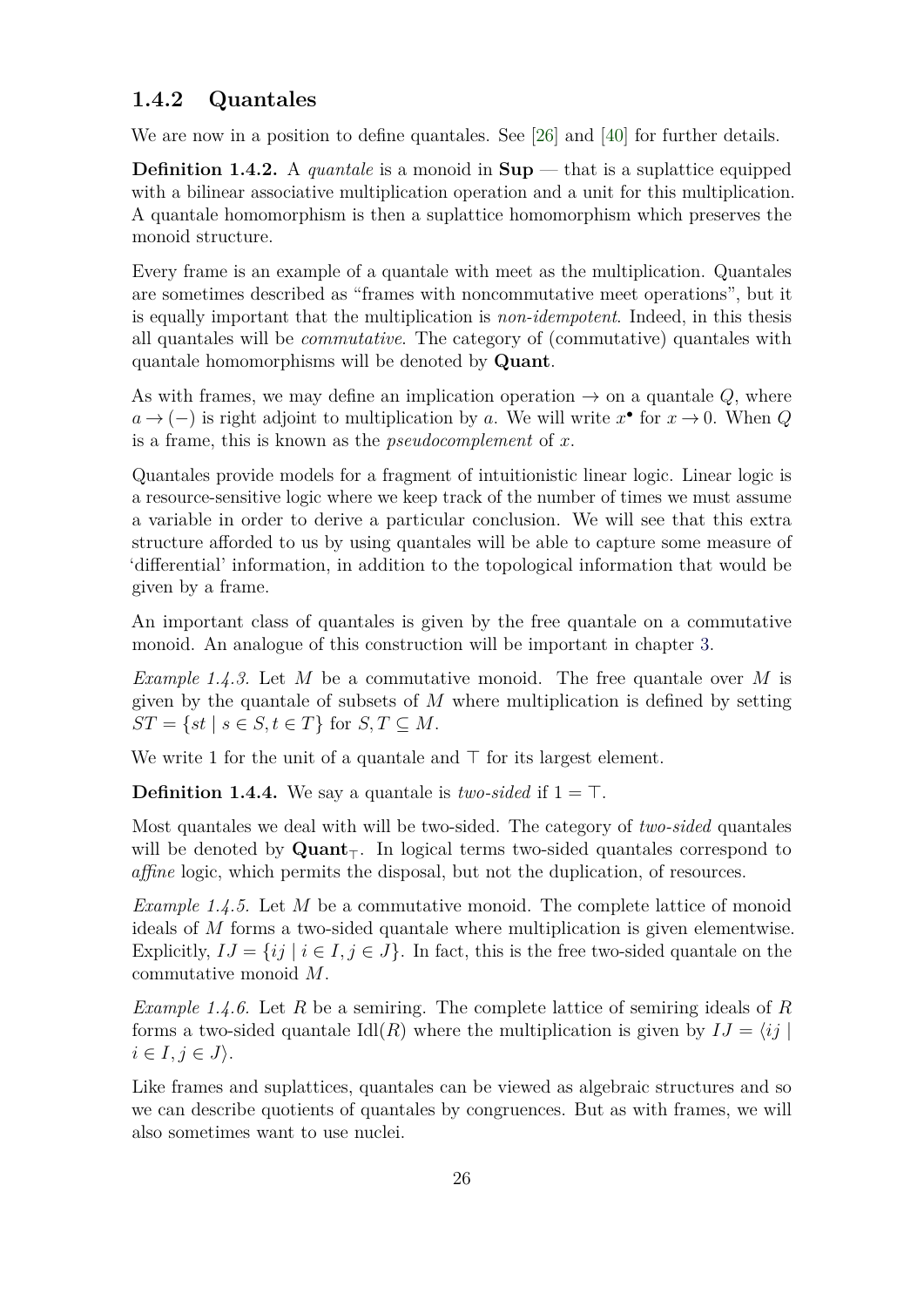**Definition 1.4.7.** A *nucleus ν* on a quantale is a closure operator which satisfies  $\nu(a)\nu(b) \leq \nu(ab).$ 

The quotient given by a nucleus  $\nu$  has the fixed points of  $\nu$  as its underlying sublattice and a multiplication defined by  $ab = \nu(a \circ b)$  where  $\circ$  is the multiplication in the parent quantale. On the other hand, given a surjective quantale homomorphism  $q: Q \to S$  we can recover the corresponding nucleus as  $q_*q$ .

If *Q* is a two-sided quantale and  $c \in Q$ , it is easy to show that the congruence  $\langle (0, c) \rangle$ corresponds to the nucleus  $a \mapsto a \vee c$  and the underlying suplattice of the quotient is isomorphic to  $\uparrow c$ . By analogy to frames we write  $\nabla_c = \langle (0, c) \rangle$  and call the quotients induced by such congruences *closed quotients*.

Two-sided quantales form a subvariety of the class of all quantales defined by the equation  $1 \vee x = 1$ . Consequently, the category **Quant**<sub> $\tau$ </sub> is a reflective subcategory of **Quant**. The unit of the reflection is given by quotient determined by the nucleus  $a \mapsto a \top$ . (In fact, **Quant**<sub> $\top$ </sub> is also *coreflective* in the category of quantales, where the counit is given by the inclusion of the subquantale  $\downarrow$ 1.)

Similarly, the category of frames forms a full subcategory of  $\mathbf{Quant}_{\tau}$  (and hence of the category of all quantales) which is both reflective and coreflective. We call the reflector  $\mathscr{L}$ . The unit of reflection  $\rho_Q: Q \to \mathscr{L}Q$  is given by the quotient obtained from setting  $a \sim a^2$ . The fixed points of the corresponding nucleus are the so-called *semiprime* elements: the elements *a* such that  $b^2 \le a \implies b \le a$ . In example [1.4.6](#page-35-0) these elements are the radical ideals of  $R$  and so the localic reflection of  $\text{Id}(R)$  is these elements are the radical ideals of *R* and so the localic reflection of  $\text{Id}(R)$  is the frame of radical ideals  $\text{Rad}(R)$  (with the map  $\rho_{\text{Id}(R)}$  sending an ideal *I* to  $\sqrt{I}$ ).

As algebraic structures, we can present quantales by generators and relations. In section [1.3.3](#page-28-0) we gave a presentation of the Zariski spectrum of a ring *R*. Replacing meets with products gives a presentation for a two-sided quantale which is the subject of the following lemma.

**Lemma 1.4.8.** *If R is a semiring, then the two-sided quantale*

<span id="page-36-0"></span>
$$
\langle \overline{f} : f \in R \mid \overline{0} = 0, \overline{f + g} \le \overline{f} \lor \overline{g}, \overline{1} = 1, \overline{fg} = \overline{f} \cdot \overline{g} \rangle
$$

*is isomorphic to the quantale of ideals* Idl(*R*)*.*

*Proof.* The not-necessarily-two-sided quantale  $\langle \overline{f} : f \in R | \overline{1} = 1, \overline{f} = 1, \overline{f} = \overline{f} \cdot \overline{q}$  is simply the free quantale on the multiplicative monoid of *R* and is hence isomorphic to  $\Omega^R$  with the obvious multiplication. Applying the reflection into two-sided quantales gives the quotient quantale corresponding to the nucleus  $a \mapsto a^{\text{T}}$ . The fixed points of this nucleus are the subsets  $S \subseteq R$  satisfying  $S = S \cdot \top = \{sr \mid s \in S, r \in R\},\$ which are precisely the monoid ideals. Now add back the additive conditions. The condition  $\overline{0} = 0$  corresponds to the nucleus  $a \mapsto a \vee \overline{0}$ , the fixed points of which are monoid ideals which contain 0. Finally, the conditions  $\overline{f+q} < \overline{f} \vee \overline{q}$  then pick out the monoid ideals which are closed under finite sums. A product in the quotient is given by the ideal generated by the product in  $\Omega^R$ , as expected.  $\Box$ 

**Corollary 1.4.9.** *The Zariski spectrum of R is isomorphic to* Rad(*R*)*.*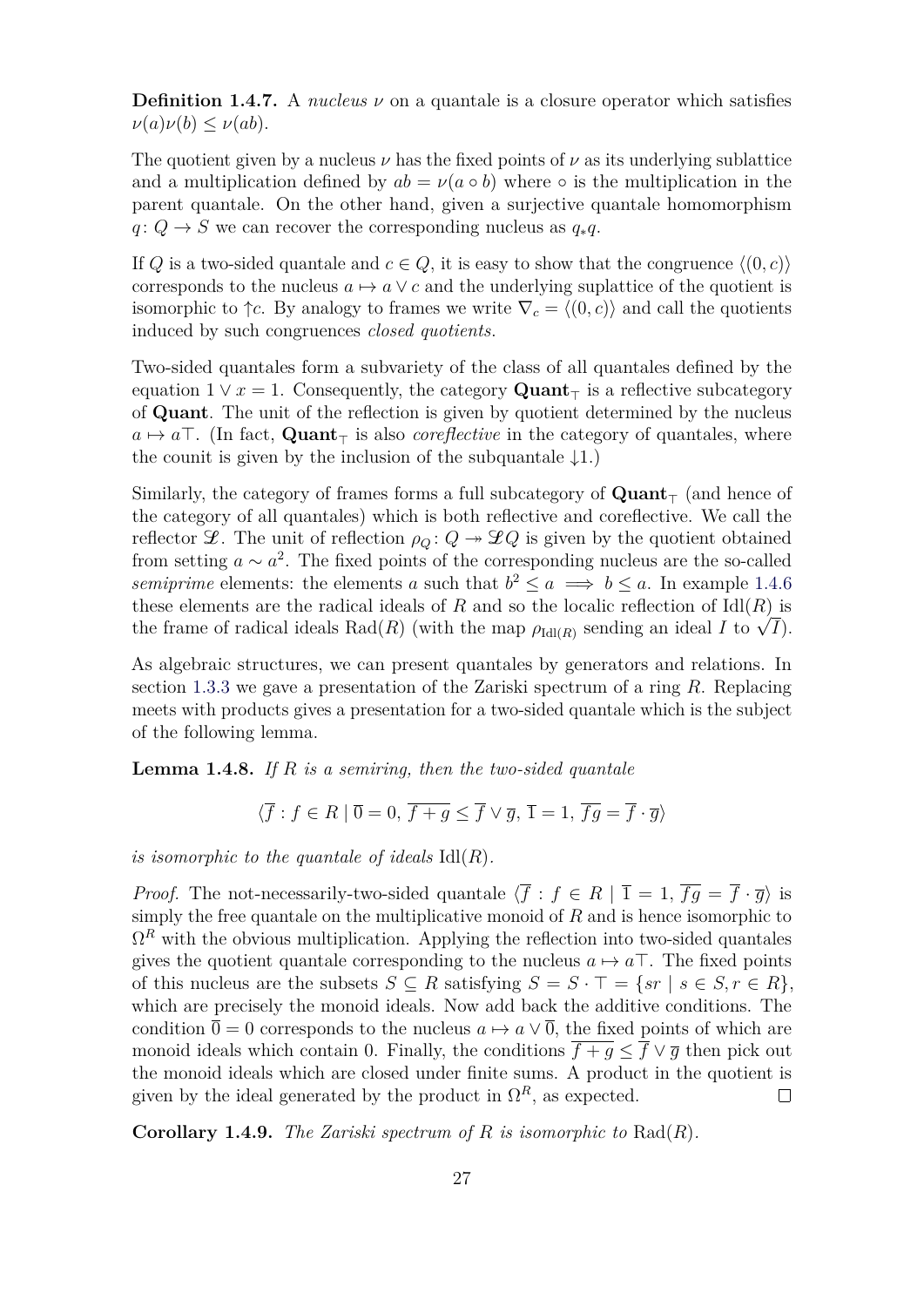Binary coproducts of quantales are given by tensor products of their underlying suplattices with multiplication induced by  $(a \otimes b)(a' \otimes b') = aa' \otimes bb'$ , similarly to how coproducts of rings are given by tensor products of their underlying abelian groups. (Note that these results make essential use of commutativity.) The initial quantale is the frame of truth values  $\Omega$ .

The free two-sided quantale on a single generator — denoted by  $\mathcal{N}$  — is more interesting. It is the quantale of monoid ideals on N under addition. Classically, this is isomorphic to  $\mathbb{N} \cup \{\infty\}$  with the reverse order and with addition as the monoid operation. Constructively, this still gives the free two-sided<sup>[8](#page-37-0)</sup> idempotent semiring on one generator, but it cannot be proved to be complete. We obtain a quantale by applying the functor  $\mathcal{F}$  as described below. (Compare this to how the corresponding free frame  $\mathcal{O}S$  is given by applying  $\mathcal I$  to the 3 element chain.)

Just as there is a forgetful functor from **Frm** to **DLat**, there is a forgetful functor from **Quant**<sub> $\tau$ </sub> to the category of two-sided idempotent semirings. This has a left adjoint, which is obtained from applying the functor  $\mathcal{F}$  to the underlying suplattices. Multiplication is defined in the obvious way by generating an order ideal from the elementwise product.

*Remark 1.4.10.* Note that this functor is given by taking *order ideals*. This is not the same as the functor Idl, which takes *semiring ideals*. Every order ideal of a two-sided idempotent semiring is a semiring ideal, but they do not coincide in general! For example, in the free two-sided idempotent semiring on  $\{x, y\}$  the principal semiring ideal  $(x \vee y)$  fails to contain *x*.

**Definition 1.4.11.** A two-sided quantale is *coherent* if it has a base of compact elements which is closed under finite products.

Our main example of a coherent quantale is the quantale of (semiring) ideals  $\text{Id}(R)$ of a semiring *R*. Since directed joins of ideals are given by set-theoretic union, it is not hard to show that the compact elements of  $\text{Id}(R)$  are precisely the finitely generated ideals.

Coherent quantales behave in a very similar way to coherent frames. They have a two-sided idempotent semiring  $K$  of compact elements and can be recovered as  $\mathcal{F}K$ . Furthermore, a two-sided idempotent semiring *D* can be recovered from the compact elements of  $J\mathcal{D}$ , which are the principal order ideals.

### **1.4.3 Quantale modules**

There is a clear analogy in the above sections between suplattices and abelian groups and between quantales and rings. As with rings, it is possible to define 'modules' over quantales. See [\[26\]](#page-107-0) for further details.

**Definition 1.4.12.** Let *Q* be a quantale. A *Q-module* is a suplattice *M* equipped with a quantale homomorphism  $\alpha$  from  $Q$  to the noncommutative quantale of

<span id="page-37-0"></span><sup>8</sup>As with quantales, we will define an idempotent semiring to be two-sided if 1 is the largest element in the natural order structure.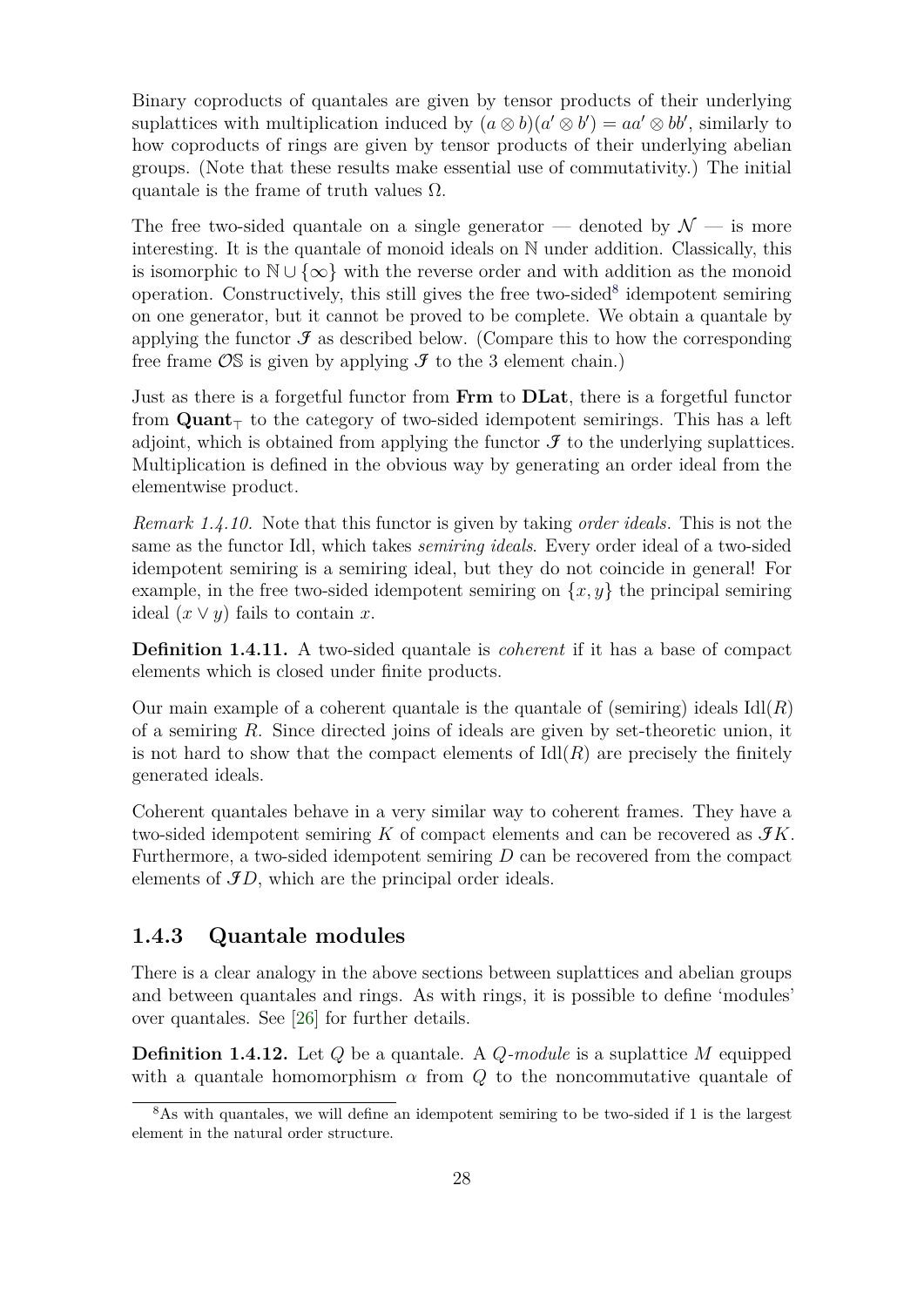endomorphisms  $\text{End}(M)$ <sup>[9](#page-38-0)</sup>. We will write  $q \cdot m$  (or  $m \cdot q$ ) for  $\alpha(q)(m)$  when the choice of structure map is obvious from context.

A *Q*-module homomorphism between *Q*-modules *M* and *N* is a suplattice homomorphism  $f: M \to N$  satisfying  $f(q \cdot m) = q \cdot f(m)$ .

The category *Q*-**Mod** of *Q*-modules behaves similarly to that of suplattices. It too is symmetric monoidal closed and its tensor product may be constructed in a similar way. A monoid in *Q*-**Mod** is called a *Q-algebra* and can be thought of as quantale with a compatible *Q*-module structure.

Notice that any quantale homomorphism  $f: Q \to P$  induces a *Q*-module structure on *P* by  $q \cdot p = f(q)p$ . This gives *P* the structure of a *Q*-algebra. In fact, this gives an equivalence between the category of (commutative) *Q*-algebras and the coslice category *Q/***Quant**. Note in particular that any quantale *Q* has a unique  $\Omega$ -algebra<sup>[10](#page-38-1)</sup> structure (and all quantale homomorphisms preserve this structure). We will occasionally use this to write  $t \cdot a$  for  $\forall \{a \mid t\}$  where  $a \in Q$  and  $t \in \Omega$ .

Coproducts in the category of *Q*-algebras correspond to pushouts in **Quant** and their underlying suplattices are given by these tensor products in *Q*-**Mod**.

Quantale modules were first introduced to help with the study *open* morphisms of frames.

**Definition 1.4.13.** A frame homomorphism  $f: L \to M$  is *open* if it is a complete Heyting algebra homomorphism — that is, if it preserves implication and arbitrary meets.

Recall that if  $f: M \to L$  is a morphism of locales, then  $(\mathcal{S}f)$  sends sublocales of M to their images under f. The above definition is equivalent to  $(\mathcal{S}f)$  sending open sublocales to open sublocales. In particular, it is a conservative extension of the notion of open quotient from section [1.3.4.](#page-30-0)

<span id="page-38-2"></span>**Lemma 1.4.14.** *A frame homomorphism*  $f: L \to M$  *is open if and only if it admits a left adjoint in L-***Mod***.*

*Proof.* Certainly, the map  $f$  has an order-theoretic left adjoint  $f_!$  if and only if  $f_!$ preserves arbitrary meets. Suppose this is the case. We now show that *f* preserves implication if and only if  $f_!$  is an *L*-module homomorphism. This latter condition is  $f_1(q \cdot p) = q \cdot f_1(p)$ , or more explicitly,  $f_1(p \wedge f(q)) = f_1(p) \wedge q$ .

Observe the following sequence of equivalences:

$$
p \le f(q) \Rightarrow f(r)
$$
  

$$
\iff p \land f(q) \le f(r)
$$
  

$$
\iff f_!(p \land f(q)) \le r.
$$

<span id="page-38-0"></span><sup>&</sup>lt;sup>9</sup>We take multiplication in  $End(M)$  to be function composition in the usual order. Our definition is then of a *left* module. However, since *Q* is assumed to be commutative, we will not be careful to distinguish between left and right modules.

<span id="page-38-1"></span><sup>&</sup>lt;sup>10</sup>This should not be confused with  $Ω$ -algebras in the sense of universal algebra, despite the unfortunate clash of terminology.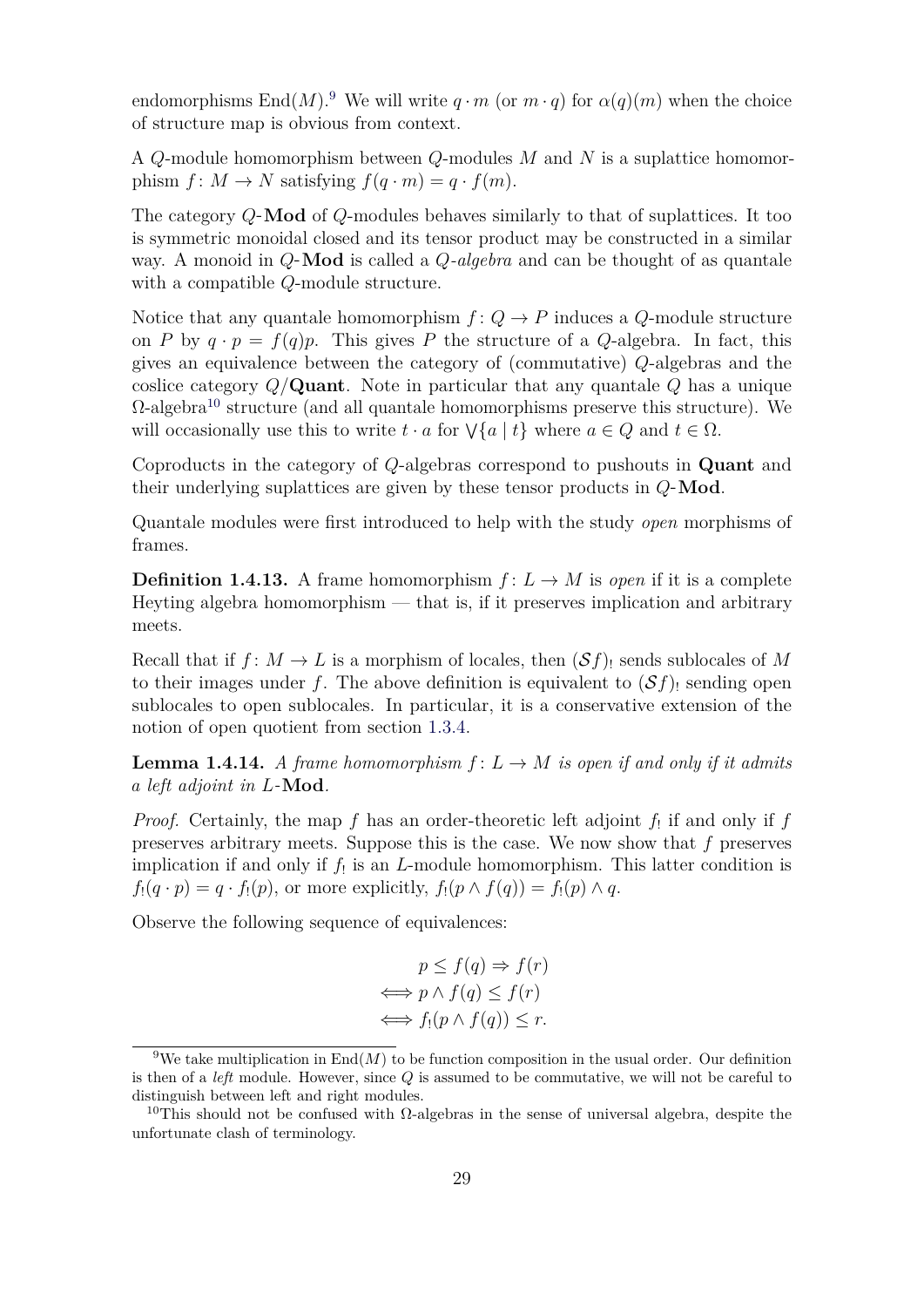Additionally, we have

$$
p \le f(q \Rightarrow r)
$$
  

$$
\iff f_1(p) \le q \Rightarrow r
$$
  

$$
\iff f_1(p) \land q \le r.
$$

The desired result now follows easily.

<span id="page-39-0"></span>We may now show open locale maps are stable under pullback.

**Lemma 1.4.15.** *Suppose*  $f: L \to M$  *and*  $g: L \to N$  *are frame homomorphisms. If f is open, then so is the map f* 0 *in the pushout diagram below. Furthermore, we have the so-called Beck–Chevalley condition*  $gf_! = f'_!g'$ .



*Proof.* Note that  $f'(n) = 1 \otimes n$  and  $g'(m) = m \otimes 1$ . Then  $(f_! \otimes_L N)g'(m) = f_!(m) \cdot 1 =$  $g(f_1(m))$ , where the final equality comes from the definition of the *L*-module structure on *N*. Thus, we have the following commutative diagram in *L*-**Mod**.



Also note that identifying *N* with  $L \otimes_L N$ , we have  $f' = f \otimes_L N$ . So  $f_! \otimes_L N$  is left adjoint to  $f' = f \otimes_L N$ , since  $(-) \otimes_L N$  preserves the order enrichment.

It remains to show that  $f_! \otimes_L N$  preserves the action of *N* on  $M \otimes_L N$  induced by *f*<sup>'</sup>, but this is just the equality  $f_!(m) \cdot n'n = n'(f_!(m) \cdot n)$ , which comes from the *L*-algebra structure of *N*.  $\Box$ 

### **1.5 Overtness and weakly closed sublocales**

#### **1.5.1 Overtness**

Compactness plays an important role in both classical and constructive topology. But there is an equally important 'dual' notion, which is classically invisible.

 $\Box$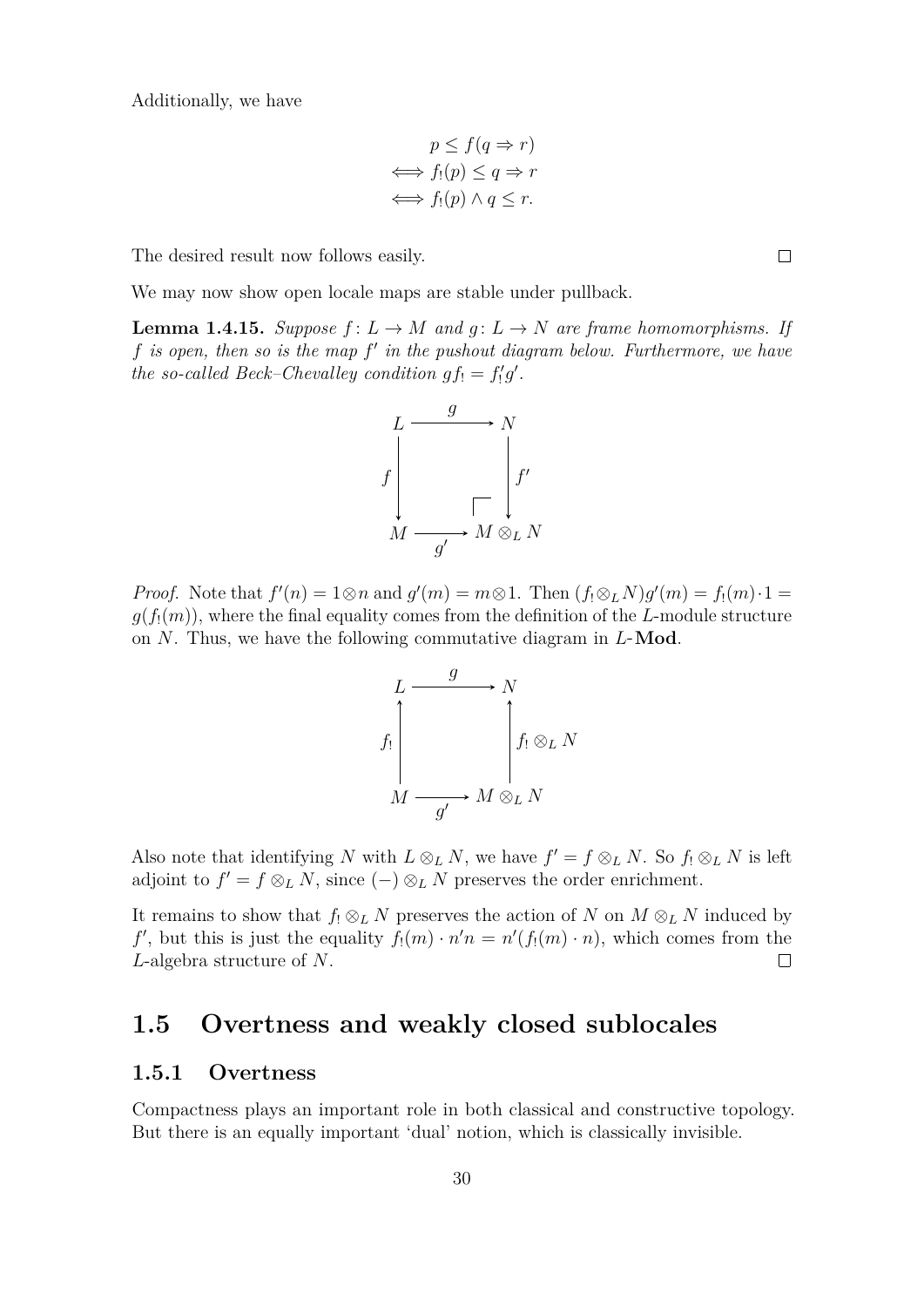**Definition 1.5.1.** A frame *L* said to be *overt* (or *locally positive*) if the unique frame homomorphism  $\colon \Omega \to L$  is open. Equivalently, L is overt if ! has a left adjoint, which we denote by  $\exists: L \to \Omega$ .

<span id="page-40-0"></span>As suggested by the notation, the map ∃ measures the degree to which elements of *L* are positive — think " $\exists x \in a$ ". We call it the *positivity predicate* on *L*.

**Lemma 1.5.2.** *If L is overt, then*  $\exists (a) = [a > 0].$ 

*Proof.* Since  $\exists$  is left adjoint to !:  $\Omega \to L$ , we have  $\exists (a) = \Lambda \{p \in \Omega \mid a \leq p \cdot 1\}$  and so  $\exists(a) = \top$  if and only if  $a \leq \forall \{1 \mid p\} \implies p = \top$ . This in turn is seen to be equivalent to *a* being positive as in the proof of lemma [1.3.4.](#page-26-0)  $\Box$ 

**Lemma 1.5.3.** *A frame L is overt if and only if it admits a base of positive elements.*

*Proof.* Suppose *L* is overt and take  $a \in L$ . Then  $a \leq \exists (a) = \exists (a) \cdot 1$  and hence  $a = \exists (a) \cdot 1 \land a = \exists (a) \cdot a = \forall \{a \mid \exists (a)\}.$  This represents *a* as a join of positive elements, since every element of  $\{a \mid \exists (a)\}$  is positive by lemma [1.5.2.](#page-40-0)

Now suppose *L* has a base of positive elements. We will show that  $\llbracket (-) > 0 \rrbracket$  is left adjoint to  $\Omega \to L$ .

We first note that  $[[(-) > 0] \circ ! \leq id_{\Omega}$ . It is enough to compare the preimages of  $\top$ and the condition then follows as in the proof of lemma [1.5.2.](#page-40-0)

Next we show  $id_L \leq | \circ \llbracket (-) > 0 \rrbracket$ . Take  $a \in L$  and suppose  $a = \bigvee_a a_\alpha$  for some family of positive elements  $(a_1)$ . Then  $a = \bigvee \llbracket a > 0 \rrbracket$ ,  $a \leq \bigvee \llbracket a > 0 \rrbracket$ ,  $1 \leq \llbracket a > 0 \rrbracket$ ,  $1 \leq \llbracket a > 0 \rrbracket$ . of positive elements  $(a_{\alpha})_{\alpha}$ . Then  $a = \bigvee_{\alpha} [a_{\alpha} > 0] \cdot a_{\alpha} \leq \bigvee_{\alpha} [a_{\alpha} > 0] \cdot 1 \leq [a > 0] \cdot 1$ as required.

Assuming excluded middle, every element is either positive or zero and hence every locale has a base of positive elements and is therefore overt. This explains why overtness is not discussed in nonconstructive approaches to topology. Even constructively, many locales of interest are overt.

#### <span id="page-40-3"></span>**Lemma 1.5.4.** *Every discrete locale is overt.*

*Proof.* If *X* is a set, then the set of singletons of *X* form a base of positive elements for the frame  $\Omega^X$ . П

Furthermore, the reals are overt. In fact, this is true of every metric locale [\[16\]](#page-107-1). However, if every locale is overt then we can deduce excluded middle: recall that excluded middle holds if every sublocale of  $\Omega$  is open and simply note that if *S* is any overt sublocale of  $\Omega$ , then the frame map  $\Omega \rightarrow S$  is open by definition.

The relationship between overtness and open maps allows for simple proofs of some basic closure properties.

<span id="page-40-1"></span>**Lemma 1.5.5.** *Open sublocales of overt frames are overt.*

<span id="page-40-2"></span>*Proof.* Simply use the fact that the composition of two open maps is open.  $\Box$ 

**Lemma 1.5.6.** *A locale V is overt if and only if the product projection*  $\pi_1: X \times V \rightarrow$ *X is open for all locales X.*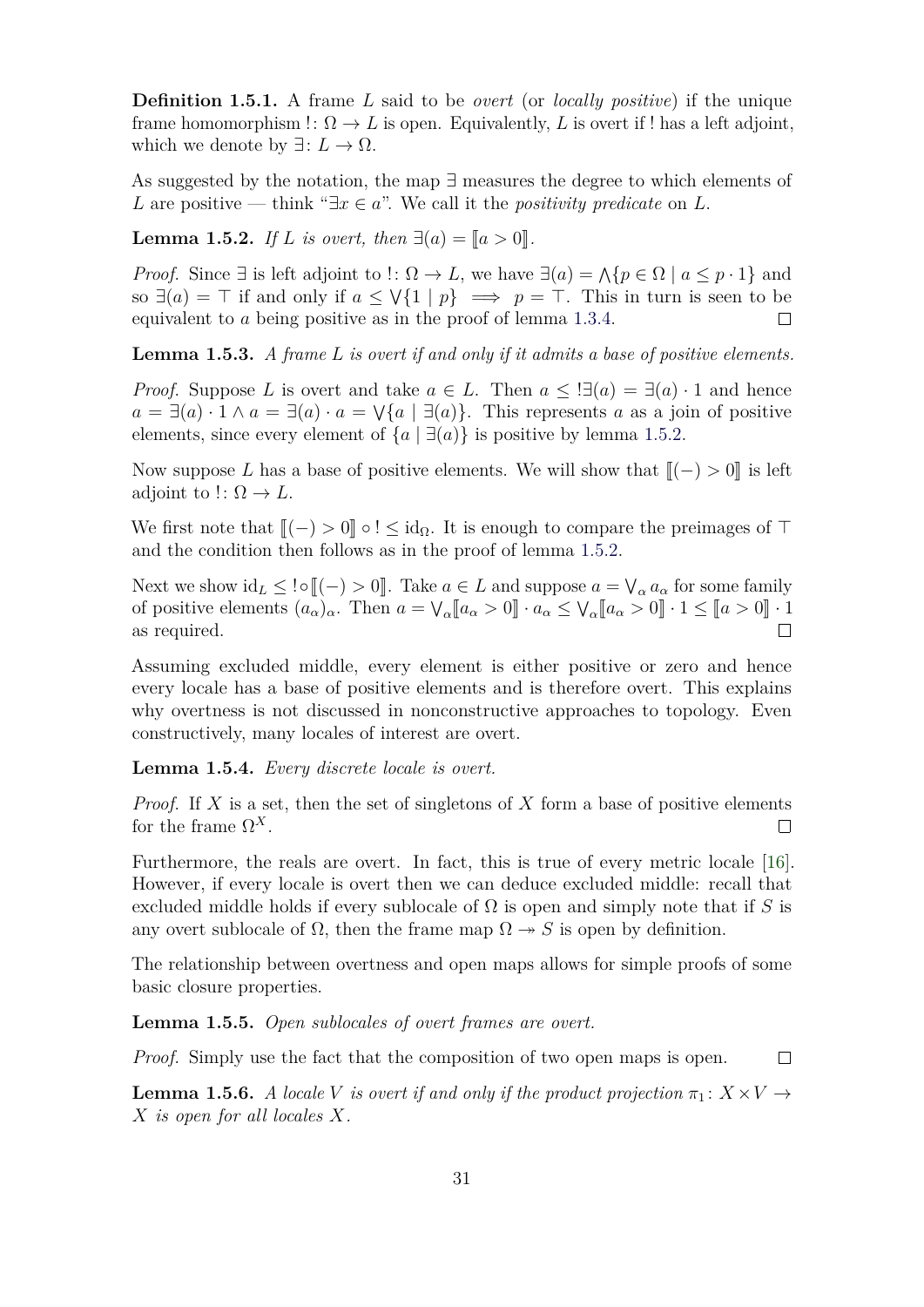*Proof.* The backward direction is immediate by taking  $X = 1$ . For the forward direction we take the pullback of  $\colon X \to 1$  and  $\colon V \to 1$ .



The openness of  $\pi_1$  follows from that of !:  $V \rightarrow 1$  by lemma [1.4.15.](#page-39-0)

**Corollary 1.5.7.** *Finite products of overt locales are overt.*

*Proof.* It is enough to show this for binary products. Simply express  $\colon X \times Y \to 1$ as the composite of the open maps  $X \times Y \xrightarrow{\pi_1} X$  and  $X \xrightarrow{!} 1$ .  $\Box$ 

 $\Box$ 

For discrete locales we can prove a converse to lemma [1.5.5.](#page-40-1) This is the 'dual' of the result that a sublocale of a compact Hausdorff locale is closed if and only if it is compact.

**Lemma 1.5.8.** *A sublocale of a discrete locale is overt if and only if it is open.*

*Proof.* The backward direction is immediate from lemma [1.5.5.](#page-40-1) We prove the forward direction. Let X be a discrete locale and let  $i: V \hookrightarrow X$  be the inclusion of an overt sublocale. Observe that the following square is a pullback.



Now the diagonal inclusion (id, id):  $X \to X \times X$  is given by the usual inclusion of subsets and is therefore open. Thus,  $(i, id)$  is open by lemma [1.4.15](#page-39-0) and since  $V$  is overt, the projection  $\pi_1: X \times V \to X$  is open by lemma [1.5.6.](#page-40-2) Composing these gives that  $i = \pi_1(i, id)$  is open, as required.  $\Box$ 

Overtness is best understood as the property that allows us to existentially quantify an open predicate over a locale. Such an open predicate would be given by an open in a product locale  $X \times V$ . The image of this open under the projection  $\pi_1: X \times V \to X$ intuitively selects those 'points'  $x \in X$  for which there is some  $v \in V$  such that  $(x, v)$ satisfies the predicate. Lemma [1.5.6](#page-40-2) shows that we can be sure that the resulting predicate on *X* is open when *V* is overt. This idea is explored further in section [1.7.](#page-49-0)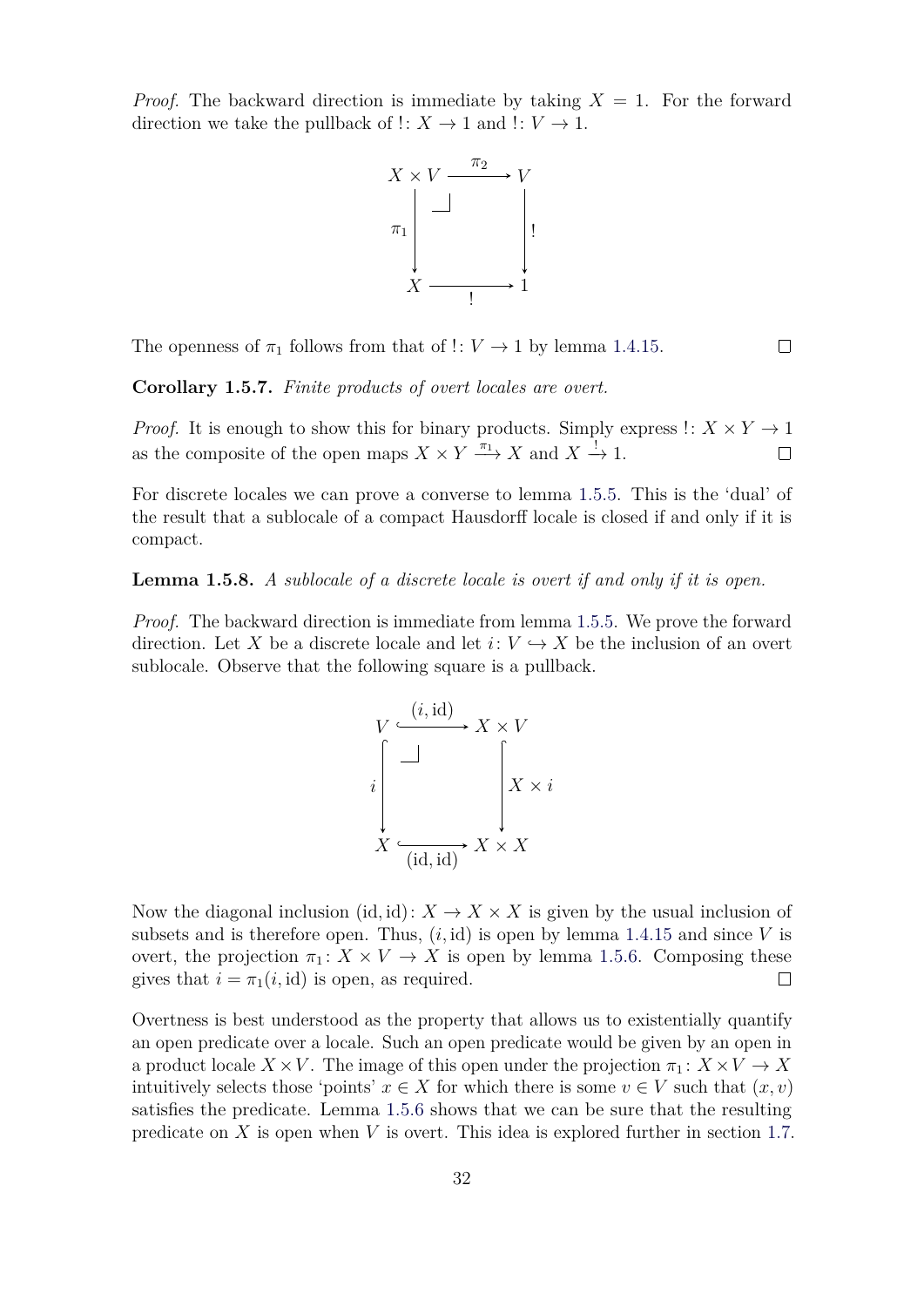### **1.5.2 Strong density and weak closedness**

Classically, a closed set can either be defined as the complement of an open set or as a set which contains all of its limit points. Constructively, these two notions are no longer equivalent. Our definition of closed sublocale is analogous to the former definition, but an analogue of the latter notion — called *weak closedness* — is also of interest. (See [\[23\]](#page-107-2) and [\[21\]](#page-107-3) for further details on weak closedness.)

Let us first take a closer look the notion of density. Recall that a frame homomorphism  $f: L \to M$  is dense if  $f(x) = 0 \implies x = 0$ . But if *L* and *M* are overt, it is perhaps even more natural to ask when  $x > 0 \implies f(x) > 0$ . (This is analogous to the limit-point definition of density, since every point of  $B \supseteq A$  is an adherent point of *A* if and only if  $U \rvert B \implies U \rvert A$  for all open  $U$ .)

**Lemma 1.5.9.** *Let*  $f: L \to M$  *be a frame homomorphism between overt frames. Then*  $x > 0 \implies f(x) > 0$  *if and only if*  $f(a) \leq f(p) \implies a \leq f(p)$ .

*Proof.* The condition  $x > 0 \implies f(x) > 0$  simply means that  $\exists (x) \leq \exists f(x)$ . Rephrasing this condition gives  $\exists f(x) \leq p \implies \exists (x) \leq p$  for all  $p \in \Omega$  and the result follows immediately by using the adjunction between ∃ and !.  $\Box$ 

This second condition gives a reasonable notion even if *L* and *M* are not overt.

**Definition 1.5.10.** A frame map  $f: L \to M$  is called *strongly* (or *fibrewise*) *dense* if  $f(a) \leq (p) \implies a \leq (p)$ .

Note that a strongly dense frame homomorphism is in particular dense (by taking  $p = 0$ . Furthermore, writing the condition as  $f(a) = f(p \cdot a) \implies a = p \cdot a$  shows that every injective frame homomorphism is strongly dense. It is also easy to see that strongly dense frame homomorphisms are closed under composition.

Suppose  $f: L \to M$  is a frame map. We have  $f(a) \leq \ell(p) \iff f(a) = f(p \cdot a)$ and hence f factors through the quotient  $q: L \rightarrow L/C$  where C is the congruence  $\langle (a, p \cdot a) | f(a) \leq (p) \rangle$ . The resulting map  $f' : L/C \to M'$  is strongly dense.

**Definition 1.5.11.** A frame quotient is *weakly closed* (or *fibrewise closed*) if its associated congruence is generated by pairs of the form  $(a, p \cdot a)$ .

We have shown that every frame homomorphism *f* factors into a weakly closed quotient followed by a strongly dense map. Note that if  $f = gh$  where g is strongly dense, then the weakly closed quotient obtained from *f* coincides with that obtained from *h*. It follows easily that the (weakly closed, strongly dense)-factorisation is unique. If the map *f* is surjective, we call *L/C* the *weak closure* of the sublocale *M*.

By replacing closedness with weak closedness we can prove an analogue of the classical result that every subspace of a discrete space is closed, which can otherwise fail badly without excluded middle.

**Lemma 1.5.12.** *Every sublocale of a discrete locale is weakly closed.*

*Proof.* Let *X* be a discrete locale. Since singletons form a base, any congruence on OX can be generated by relations of the form  $\{x\} \leq \bigvee_{\alpha \in A} \{y_{\alpha}\}\$  and taking the meet of both sides of this inequality with  $\{x\}$  we see that we may take  $y_\alpha = x$  for each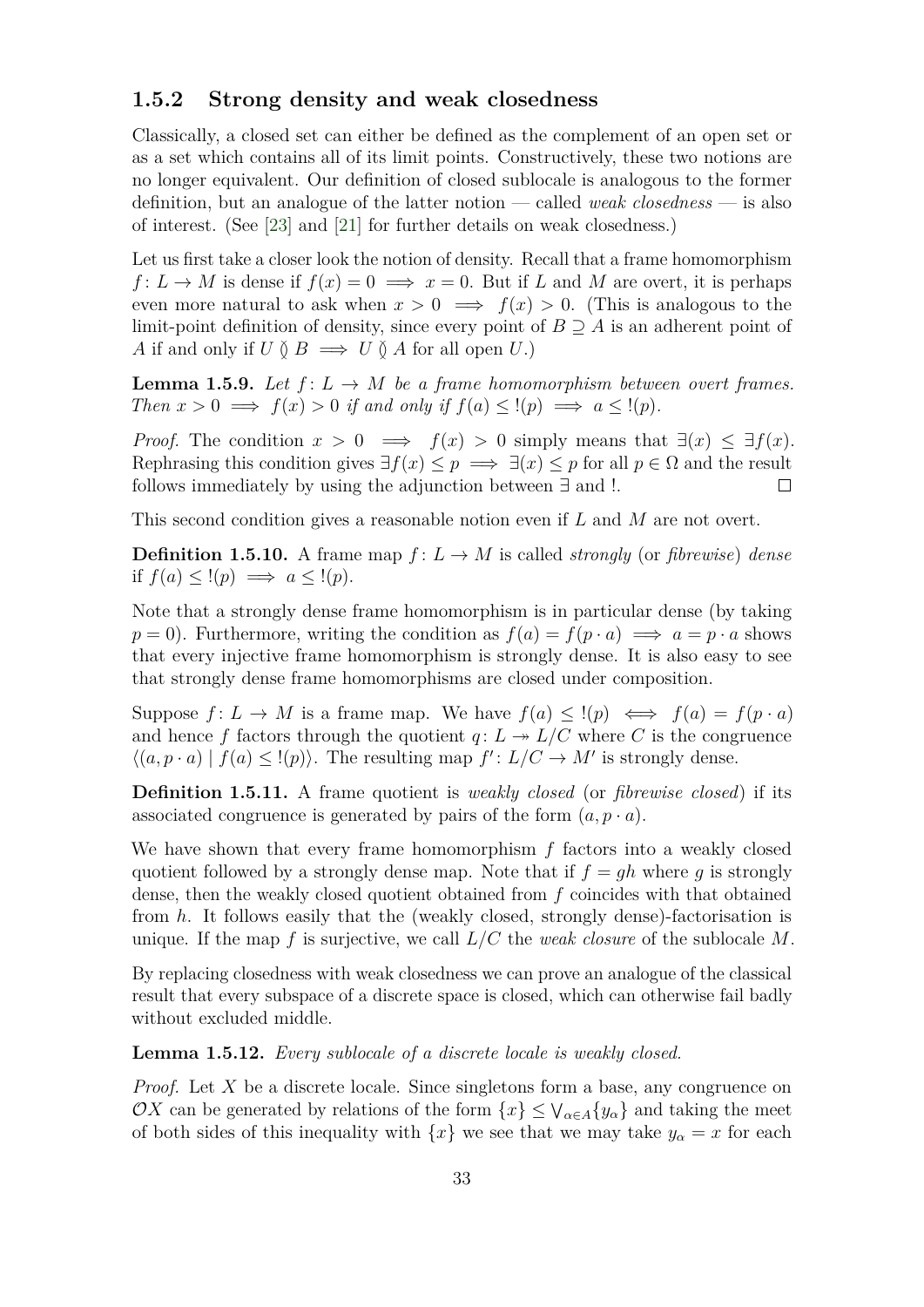$\alpha \in A$ . We can rewrite this as  $x \leq p \cdot x$  where  $p = \llbracket \exists \alpha \in A \rrbracket$  and hence the quotient by any such congruence is weakly closed. by any such congruence is weakly closed.

<span id="page-43-0"></span>We end with a useful lemma for showing proving that certain locales are overt.

**Lemma 1.5.13.** *Suppose*  $f: L \to M$  *is a strongly dense frame homomorphism.* If *M is overt, then so is L. If f is additionally assumed to be surjective, the converse also holds.*

*Proof.* We have  $a \leq (p) \iff f(a) \leq (p)$ , since f is strongly dense, and  $f(a) \leq$  $!(p) \iff ∃f(a) \leq p$ , since *M* is overt. Thus,  $∃f$  is left adjoint to  $! : L \to \Omega$  and hence *L* is overt.

For the converse, we have  $b = ff_*(b) \leq (p) \iff f_*(b) \leq (p) \iff \exists f_*(b) \leq p$ . So  $\exists f_*$  is left adjoint to !:  $M \to \Omega$  and M is overt.  $\Box$ 

**Corollary 1.5.14.** *The weak closure of an overt sublocale is overt.*

**Corollary 1.5.15.** *Spatial locales are overt.*

*Proof.* For a topological space *X* with underlying set |*X*|, we have an injective frame homomorphism  $\mathcal{O}X \hookrightarrow \Omega^{|X|}$ . The discrete locale given by  $\Omega^{|X|}$  is overt by lemma [1.5.4](#page-40-3) and injective frame homomorphisms are strongly dense. Thus, the result follows by lemma [1.5.13.](#page-43-0)  $\Box$ 

#### **1.5.3 Overt weakly closed sublocales**

Overt weakly closed sublocales have a description in terms of suplattice homomorphisms, which will be very important for us going forward. Further details can be found in [\[8\]](#page-106-0) and [\[49\]](#page-108-0).

<span id="page-43-1"></span>We will use the following lemma, which is of interest in itself.

**Lemma 1.5.16.** *Suppose L is a frame and*  $(C_{\alpha})_{\alpha \in X}$  *is a family of frame congruences on L.* Then the join  $\bigvee_{\alpha \in X} C_{\alpha}$  *in the lattice of frame congruences coincides with the join*  $\bigvee_{\alpha \in X} C_{\alpha}$  *in the lattice of suplattice congruences.* 

*Proof.* Recall that quotient suplattices correspond to sub-inflattices under the duality between **Sup** and **Inf**. The join of suplattice congruences then corresponds to the intersection of the corresponding sub-inflattices. We must show that if all the input congruences are frame congruences, then the inclusion of the resulting inflattice is right adjoint to a frame homomorphism. Equivalently, we can show that the associated closure operator  $\nu' : x \mapsto \Lambda\{s \geq x \mid \forall \alpha \in X$ .  $\nu_\alpha(s) \leq s\}$  is a nucleus, where  $\nu_{\alpha}$  is the nucleus associated to  $C_{\alpha}$ .

It is enough to prove that  $\nu'(x) \wedge y \leq \nu'(x \wedge y)$ , since then  $\nu'(x \wedge y) \leq \nu'(x) \wedge \nu'(y) \leq$  $\nu'(x \wedge \nu'(y)) \leq \nu'(\nu'(x \wedge y)) = \nu'(x \wedge y)$ . So given  $s \geq x \wedge y$  such that  $\nu_\alpha(s) \leq s$ for all  $\alpha \in X$ , we require  $\nu'(x) \wedge y \leq s$ , or equivalently  $\nu'(x) \leq y \rightarrow s$ . It suffices to show that  $y \to s$  occurs in the meet defining  $\nu'(x)$ . We have  $y \to s \geq x$  by the assumption that  $s \geq x \wedge y$ . But now  $\nu_\alpha(y \to s) \wedge y \leq \nu_\alpha((y \to s) \wedge y) \leq \nu_\alpha(s) \leq s$ and thus  $\nu_{\alpha}(y \to s) \leq y \to s$ , as required.  $\Box$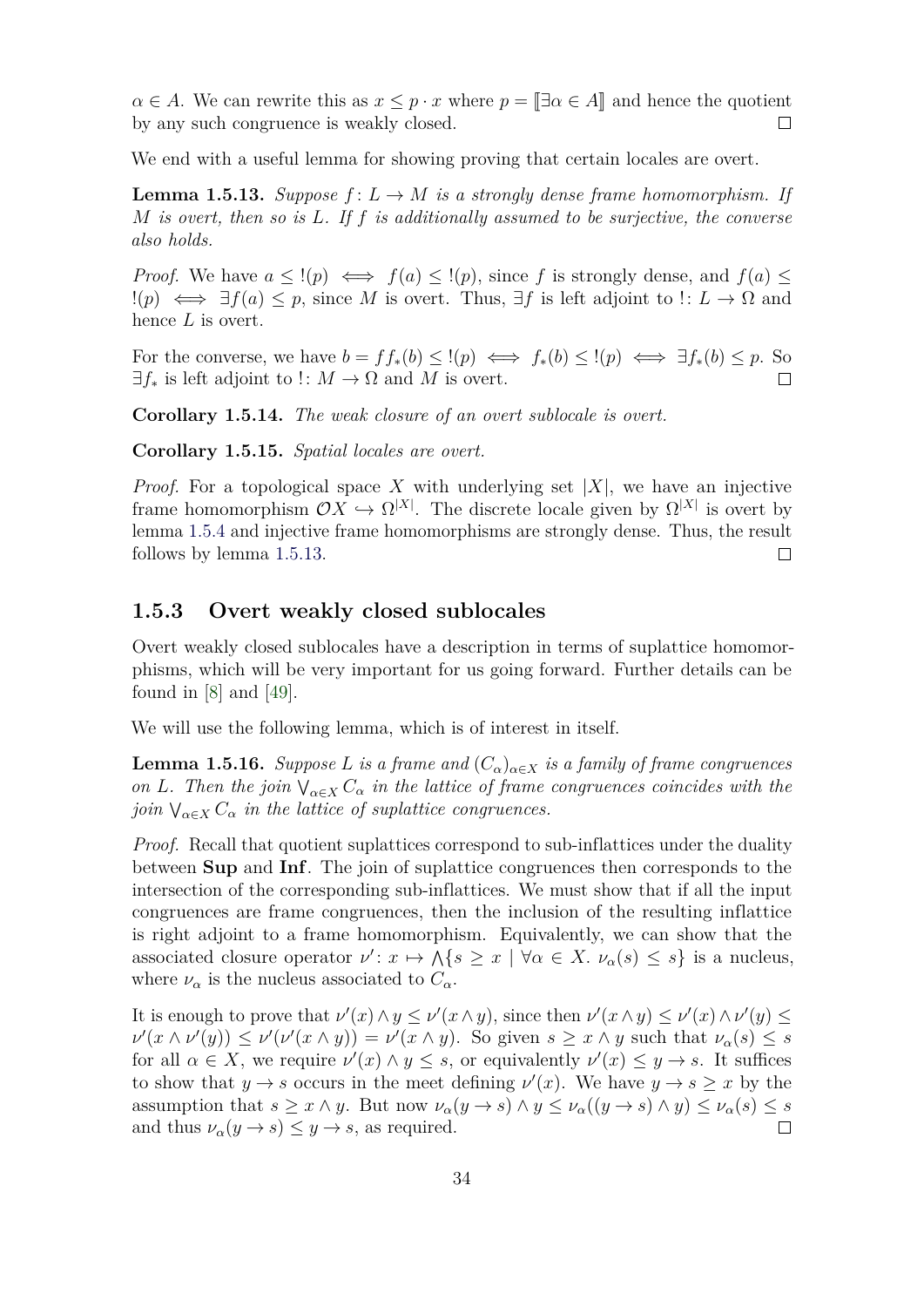*Remark 1.5.17.* This result can also be derived from the 'coverage theorem' of [\[1\]](#page-106-1), which shows how certain frame presentations can be described in terms of corresponding suplattice presentations.

We can now prove the correspondence between overt weakly closed sublocales and suplattice homomorphisms into  $\Omega$ . The intuition behind this link is that the suplattice homomorphism indicates when a given open meets the sublocale in question and factors through the quotient to give a positivity predicate.

**Proposition 1.5.18.** *There is a bijection between the overt weakly closed sublocales of a frame L and the suplattice homomorphisms from L to* Ω*.*

*Proof.* Let  $q: L \rightarrow L/C$  be a quotient where  $L/C$  is overt. Then the unique map !: Ω → *L/C* has a left adjoint ∃: *L/C* → Ω and so the composite ∃ ◦ *q* gives a corresponding suplattice homomorphism.

On the other hand, given a suplattice homomorphism  $h: L \to \Omega$  we can construct a weakly closed congruence  $W_h = \langle (a, h(a) \cdot a) | a \in L \rangle$  on *L*. In fact, the quotient frame  $L/W_h$  is overt. Let us prove this.

The positivity predicate is obtained by factoring *h* through the quotient  $q: L \twoheadrightarrow L/W_h$ . To see that this is possible first note that  $W = \bigvee_{a \in L} \langle (a, h(a) \cdot a) \rangle$ . By lemma [1.5.16](#page-43-1) this join may be taken in the lattice of suplattice congruences and so we need only show that *h* factors through  $L/\langle (a, h(a) \cdot a) \rangle$  for each  $a \in L$ . We have  $\langle (a, h(a) \cdot a) \rangle$  =  $\nabla_a \wedge \Delta_{h(a)\cdot a} = \{(x, y) \in L \times L \mid x \vee a = y \vee a \text{ and } h(a)\cdot a \wedge x = h(a)\cdot a \wedge y\}.$  So if  $(x, y) \in \langle (a, h(a) \cdot a) \rangle$ , then  $x \vee a = y \vee a$  and so  $h(x) \vee h(a) = h(y) \vee h(a)$ . But also,  $h(a) \cdot a \wedge x = h(a) \cdot a \wedge y$  and hence we have  $h(x) \wedge h(a) = h(h(a) \cdot a \wedge x) =$  $h(h(a) \cdot a \wedge y) = h(y) \wedge h(a)$ . Now recall that in a distributive lattice, if  $u \vee w = v \vee w$ and  $u \wedge w = v \wedge w$  for some *w*, then  $u = v$ . Thus, we have shown that  $h(x) = h(y)$ and so *h* factors through  $L/\langle (a, h(a) \cdot a) \rangle$ . Consequently, *h* factors through *q* to give a map  $\overline{h}: L/W_h \to \Omega$ .

We now show  $\bar{h}$  is left adjoint to  $\colon \Omega \to L/W_h$ . We must show  $x \leq (\colon \circ \bar{h})(x)$ and  $(\bar{h} \circ \bar{h})(p) \leq p$ . For the former, take *a* such that  $x = q(a)$ . Then we need *q*(*a*) ≤ (! ◦ *h*)(*a*). But *q*(*a*) = *q*(*h*(*a*) · *a*) = *h*(*a*) · *q*(*a*) ≤ *h*(*a*) · 1 = (! ◦ *h*)(*a*) and so we are done. For the other inequality, we have  $(\bar{h} \circ \cdot)(p) = \bar{h}(p \cdot 1) = p \cdot \bar{h}(1) \leq p$ .

Finally, we show the above assignments are inverse operations when restricted to weakly closed overt sublocales. Starting with  $h: L \to \Omega$  we construct  $q: L \to L/W_h$ , but then we immediately see that  $\exists \circ q = \overline{h}q = h$ , as required.

In the other direction, given an overt quotient  $q: L \rightarrow L/C$  we form the suplattice homomorphism  $\exists \circ q$ . Then we obtain the congruence  $W_{\exists \circ q} = \langle (a, (\exists \circ q)(a) \cdot a) \mid a \in L \rangle$ . Note that  $q((\exists \circ q)(a) \cdot a) = (\exists \circ q)(a) \cdot q(a) = (!\circ \exists \circ q)(a) \wedge q(a) = q(a),$  since  $!\circ \exists \geq id$ . Thus,  $W_{\exists \circ q}$  ⊆ *C*.

Now suppose  $(a, p \cdot a) \in C$ . Then  $q(a) = p \cdot q(a)$  and so  $(\exists \circ q)(a) \cdot a = (p \cdot (\exists \circ q)(a)) \cdot a \le$  $p \cdot a$ . But  $((\exists \circ q)(a) \cdot a, a) \in W_{\exists \circ q}$  and  $(\exists \circ q)(a) \cdot a \leq p \cdot a \leq a$  so that  $(a, p \cdot a) \in C$ . Therefore, the weak closure of *C* is contained in  $W_{\exists q}$  and hence,  $C = W_{\exists q}$  in the case that *C* is weakly closed.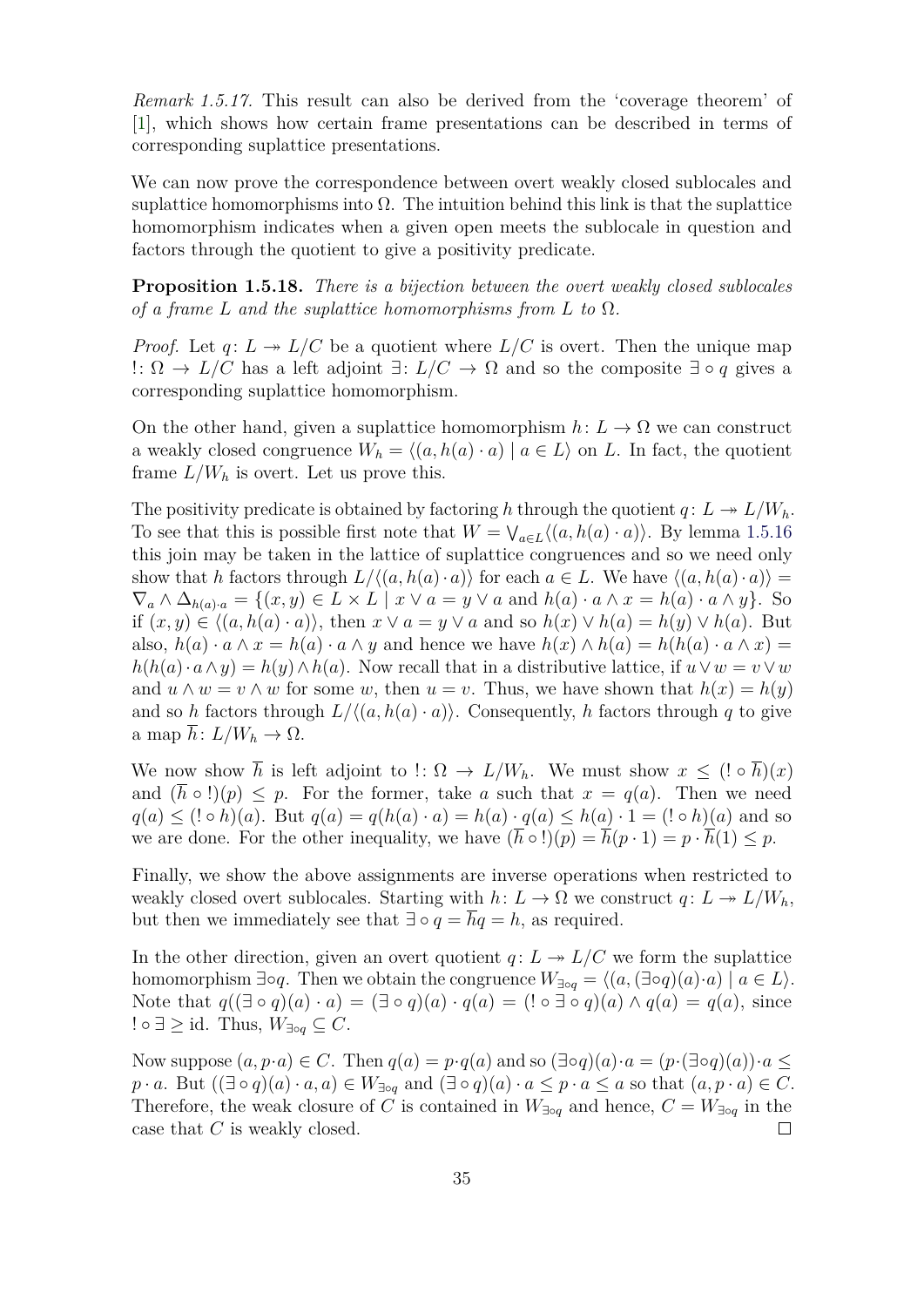**Definition 1.5.19.** If *W* is an overt weakly closed sublocale, we will write  $\exists_W$  for the corresponding suplattice homomorphism. If *W* is the weak closure of an overt sublocale *V*, we will also write *V*  $\delta$  *a* to mean  $\exists w(a) = \top$ .

This definition of the  $\delta$  relation agrees with our previous definition in the case that the parent locale is discrete.

**Definition 1.5.20.** Let X be a locale. We denote the suplattice of overt weakly closed sublocales of *X* by  $\text{Sub}_{\text{OW}}(X)$ . This extends to a functor  $\text{Sub}_{\text{OW}}\colon \mathbf{Loc}\to \mathbf{Sup}$ where the action on morphisms is induced by the suplattice hom functor hom $(-, \Omega)$ .

If  $f: X \to Y$  is a locale map, then  $\text{Sub}_{\text{OW}}(f)(W) \varnothing a \iff W \varnothing f^*(a)$ . Furthermore, we note that  $\text{Sub}_{\text{OW}}(f)(W)$  coincides with the weak closure of  $(\mathcal{S}f)(W)$ .

*Remark 1.5.21.* Overt weakly closed sublocales do not give rise to an indexed distributive lattice like open and closed sublocales do. Thus in section [3.3](#page-73-0) we will take a somewhat different approach when defining overt weakly closed ideals compared to that used in section [1.3.4.](#page-30-0)

We can now return to the matter of Scott-closed sets. The following result is surely known, but I have been unable to find a reference for it.

**Proposition 1.5.22.** *Let X be a continuous dcpo. The Scott-closed subsets of X correspond to overt weakly closed sublocales in the Scott topology.*

*Proof.* Given a Scott-closed set  $S \subseteq X$ , we can define a suplattice homomorphism  $h_S: \mathcal{O}X \to \Omega$  as above:  $h_S(U) = \llbracket S \ \emptyset \ U \rrbracket$ .

Conversely, given a suplattice homomorphism  $h: \mathcal{O}X \to \Omega$ , we define a set  $S_h \subset X$ as the Scott-closure of  $\{x \in X \mid h(\hat{\tau}x) = 1\}$ . (This set is already downwards closed, but needs to be closed under directed suprema.)

We now show these are inverse operations. Take  $x \in S$ . If  $y \ll x$ , then  $S \mathfrak{g} \uparrow y$  and so  $y \in S_{h_S}$ . But  $x = \bigvee^{\uparrow} \downarrow x$  by continuity and hence  $x \in S_{h_S}$  by Scott-closedness. Thus,  $S \subseteq S_{h_S}$ . Conversely, if  $S \nsubseteq \mathcal{F}$  then  $x \in S$  by downward closure and hence  $S_{h_S} \subseteq S$ , since *S* is Scott-closed.

Suppose  $h(U) = 1$ . By lemma [1.3.14](#page-32-0) we may write  $U = \bigcup_{x \in U} \hat{\uparrow}x$  and so  $h(\hat{\uparrow}x) = 1$ for some  $x \in U$ . Thus,  $S_h \nsubseteq U$  and hence  $h_{S_h}(U) = 1$ . Consequently,  $h \leq h_{S_h}$ . On the other hand, if  $S_h \nsubseteq U$ , then  $\{x \in X \mid h(\hat{\tau}x) = 1\} \nsubseteq U$  by the Scott-openness of *U*. Thus,  $h(\uparrow x) = 1$  for some  $x \in U$  so that  $h(U) = 1$ . Thus,  $h_{S_h} \leq h$  and the assignments are inverse operations.  $\Box$ 

*Remark 1.5.23.* Note that we have not quite shown that (the sublocales induced by) Scott-closed subsets are weakly closed sublocales, but instead that Scott-closed subsets are in bijection with their weak closures. It is easy to see that a Scott-closed set is the largest subspace contained in its weak closure, but I do not know if this weak closure is necessarily spatial. Nonetheless, we will not need this for what follows.

*Remark 1.5.24.* Using classical logic the above result is true without the assumption that *X* is continuous. I do not know whether this more general result is true in the constructive setting.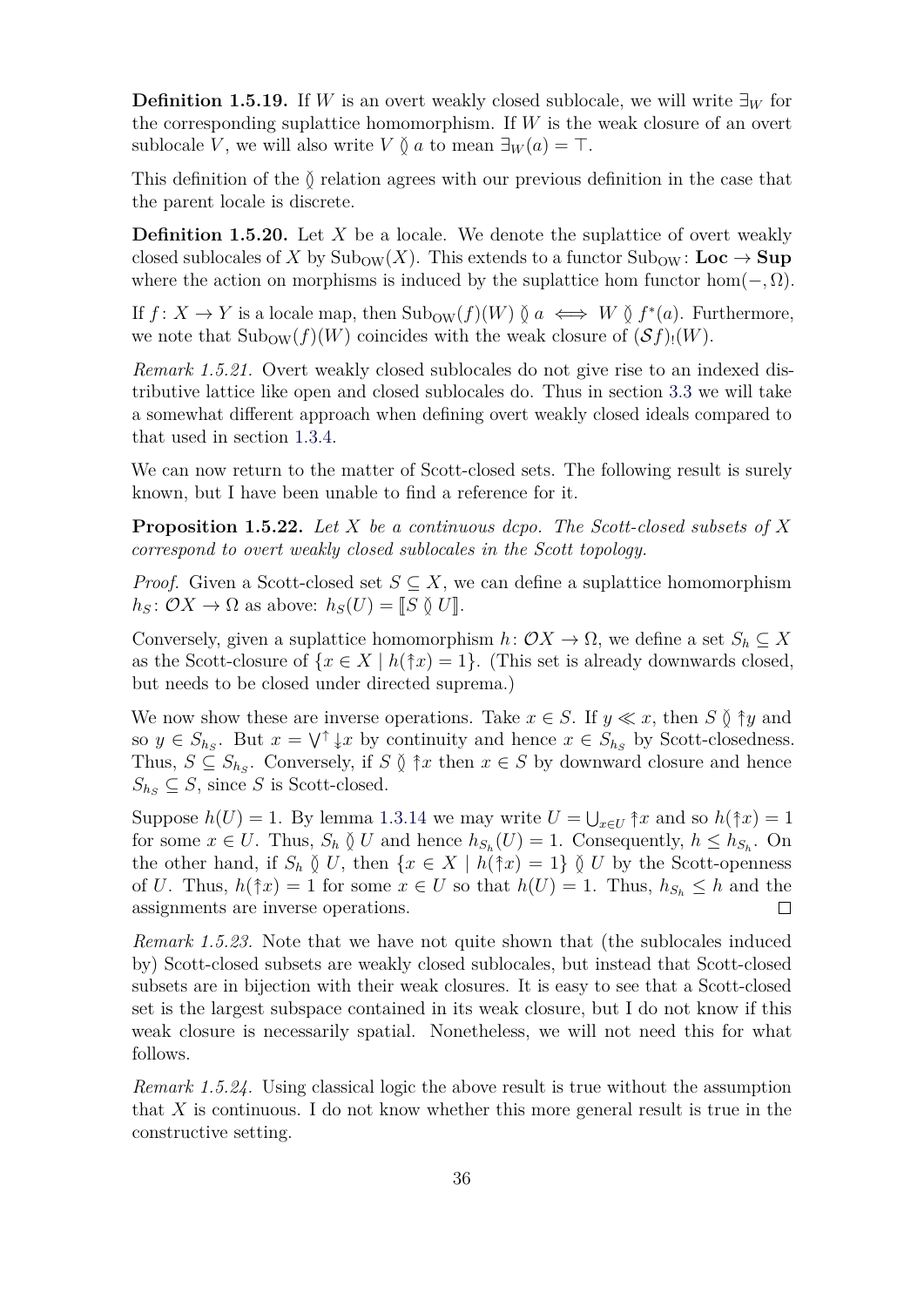## **1.6 Dualisable suplattices and string diagrams**

In [\[36\]](#page-108-1) Niefield gives a number of equivalent descriptions of an important class of suplattices: projective suplattices, completely distributive suplattices, supercontinu-ous suplattices (as in definition [1.3.18\)](#page-33-0) and suplattices *L* for which  $L \otimes (-)$  has a left adjoint. The proofs are nonconstructive, but constructive versions can be found in [\[26,](#page-107-0) [12,](#page-106-2) [37\]](#page-108-2).

Another description of this class is as the *dualisable* suplattices.

**Definition 1.6.1.** An object A in a monoidal category  $\mathscr{C}$  is *(left) dualisable* if when viewing  $\mathscr C$  as one-object bicategory, the 1-morphism corresponding to *A* is a (left) adjoint. Its (right) adjoint is denoted by *A*<sup>∗</sup> and is called the *(right) dual* of *A*.

Explicitly, *A* has a (right) dual *A*<sup>\*</sup> if there exist maps  $\eta: I \to A^* \otimes A$  and  $\varepsilon: A \otimes A^* \to A$ *I* such that the following diagrams commute.

$$
A \otimes (A^* \otimes A) \xrightarrow{\sim} (A \otimes A^*) \otimes A \qquad (A^* \otimes A) \otimes A^* \xrightarrow{\sim} A^* \otimes (A \otimes A^*)
$$
  

$$
\downarrow \varepsilon \otimes A \qquad \eta \otimes A^*
$$
  

$$
A \otimes I \xrightarrow{\sim} A \xleftarrow{\sim} I \otimes A \qquad \qquad I \otimes A^* \xrightarrow{\sim} A^* \xleftarrow{\sim} A^* \otimes I
$$

Here *I* is the unit of the monoidal category and the unnamed isomorphisms are the associator (or its inverse) and the left and right unitors as appropriate.

In a symmetric monoidal category left and right dualisability are equivalent and so we simple call such an object *dualisable*. This also gives that  $A^{**} \cong A$ .

Note that if *A* is left dualisable, then the functor  $A \otimes (-)$  has  $A^* \otimes (-)$  as a right adjoint. The unit of the adjunction is given by  $(\eta \otimes B)_B$  and the counit is given by  $(\varepsilon \otimes B)_B$  up to composition with the appropriate unitors.

If the category  $\mathscr C$  is monoidal closed, then  $A \otimes (-) \dashv \text{hom}(A, -)$ . So by uniqueness of adjoints,  $A^* \otimes (-) \cong \text{hom}(A, -)$  whenever  $A^*$  exists. In particular,  $A^* \cong A^* \otimes I \cong$ hom(*A, I*). Moreover, if we take  $A^* = \text{hom}(A, I)$ , the counit  $\varepsilon: A \otimes A^* \to I$  is given by the (flipped) evaluation map  $A \otimes \text{hom}(A, I) \rightarrow I$ .

When doing calculations involving duals in a monoidal category it can be very helpful to use *string diagrams*. We will describe string diagrams very briefly; more information can be found in [\[5,](#page-106-3) [41,](#page-108-3) [31\]](#page-107-4).

In a string diagram morphisms are represented by vertices and objects are represented by wires. Our diagrams will be read vertically, from bottom to top. For instance, if  $f: A \to B$  and  $g: B \to C$ , we can write the composite  $gf$  as the following string diagram.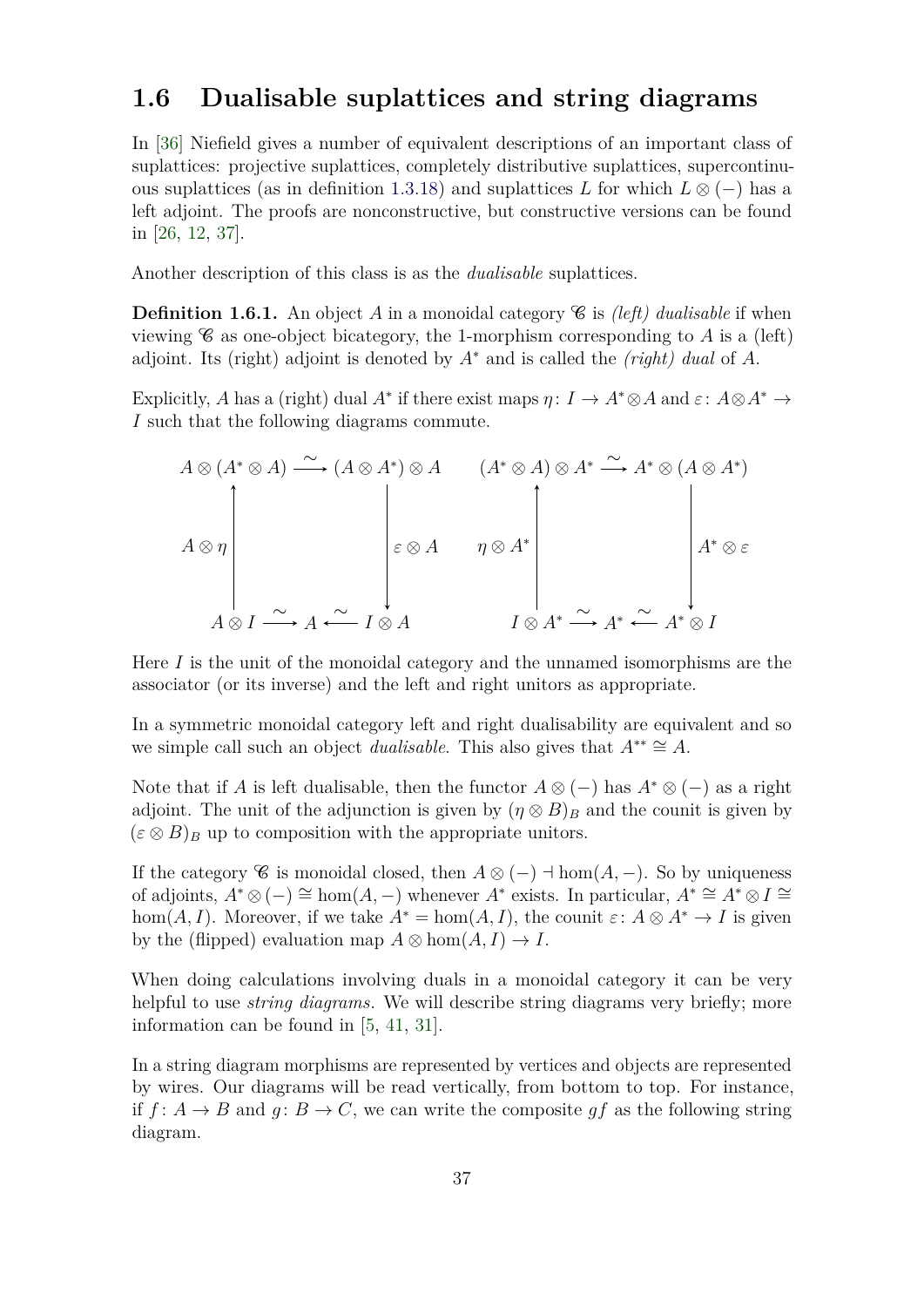$$
\begin{array}{c}\nC \\
B \\
f \\
A\n\end{array}
$$

Identity morphisms are suppressed in string diagrams so that  $\mathrm{id}_A\colon A\to A$  is simply represented by a vertical line.

*A*

The unit of the monoidal category is also suppressed. A map  $e: I \rightarrow A$  will be written:

*A*

Parallel wires in a string diagram will denote tensor product. So if  $f: A \rightarrow B$  and  $f' : A' \to B'$ , then  $f \otimes f' : A \otimes A' \to B \otimes B'$  is represented as follows.

 $f \leftarrow f'$ 

*A*0

*B*0

Note that the associativity and unit laws are implicit in this notation.

*A*

*B*

String diagrams can also accommodate morphisms with 'multiple inputs or outputs'. For example, a map  $m: A \otimes A \rightarrow A$  is shown in the following diagram.



Finally, in a symmetric monoidal category the symmetry map  $A \otimes A' \cong A' \otimes A$  is represented as:



*e*



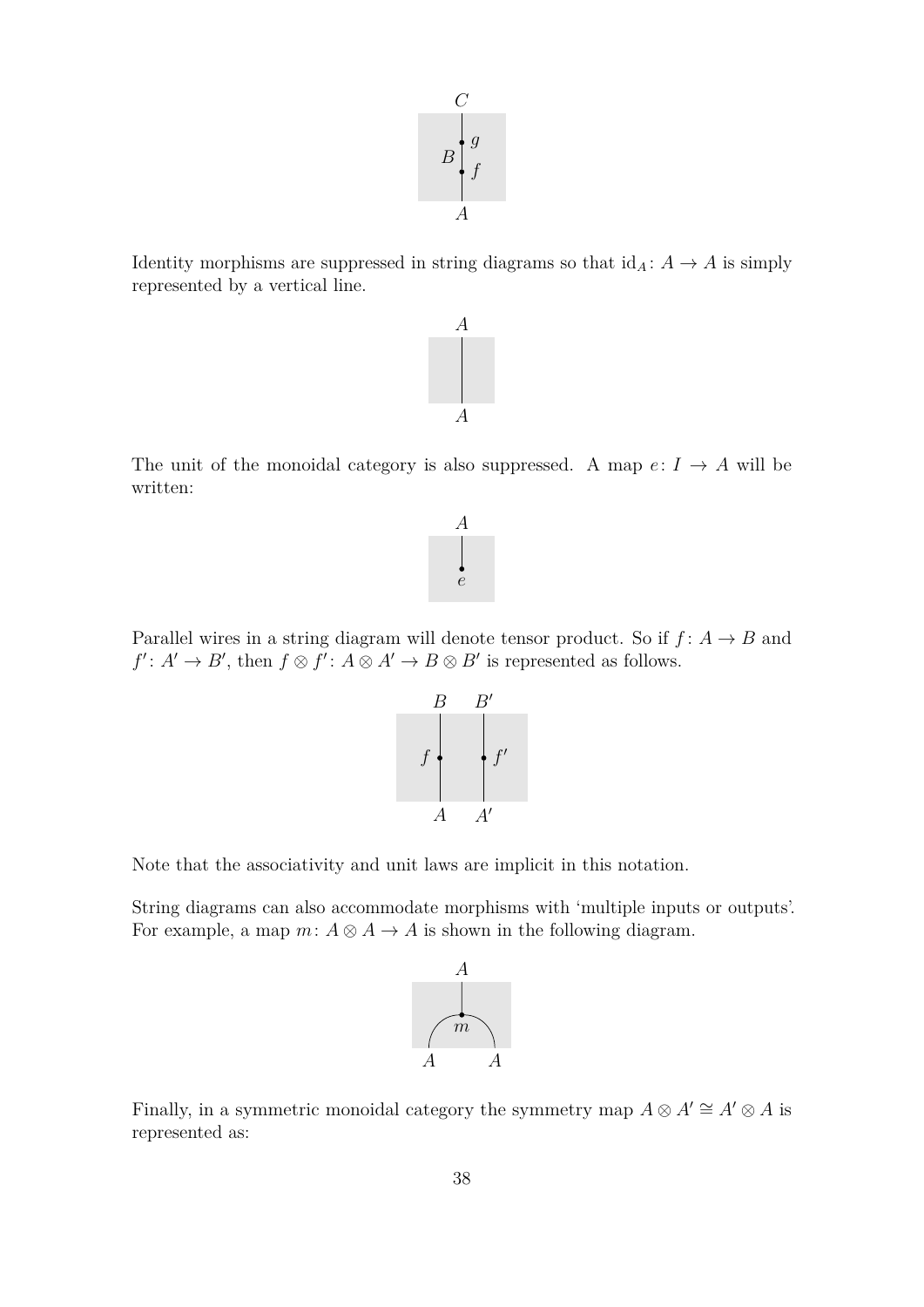

The advantage of string diagrams is that two string diagrams are isomorphic in the obvious sense if and only if the morphisms they represent can be proved equal from the axioms of symmetric monoidal categories. A similar result holds for general monoidal categories if we replace diagram isomorphism with planar isotopy, since in that case we cannot allow lines to cross (see [\[41\]](#page-108-3) for further details). This allows for intuitive proofs of otherwise complicated identities.

The conditions for  $A$  to have a dual  $A^*$  can now be expressed in a particularly evocative way.



So the maps  $\varepsilon$  and  $\eta$  allow us to 'turn corners' in string diagrams and the identities can be thought of as saying we can 'pull the wires straight'. We will usually suppress the dots and labels for  $\varepsilon$  and  $\eta$  in these situations as they can be readily understood from context.

Let us now return to the case of dualisable objects in **Sup**.

**Definition 1.6.2.** Let *L* be a suplattice. We say that a family  $(r_x)_{x \in X}$  of elements of *L* and a family  $(\sigma_x)_{x \in X}$  of elements of hom $(L, \Omega)$  form a *dual basis* for *L* if  $a = \bigvee_{x \in X} \sigma_x(a) \cdot r_x$  for all  $a \in L$ .

**Lemma 1.6.3.** *A suplattice L is dualisable if and only if it admits a dual basis.*

*Proof.* Suppose *L* is dualisable. We may assume  $L^* = \text{hom}(L, \Omega)$  and that the counit  $\varepsilon: L \otimes \text{hom}(L, \Omega) \to \Omega$  is given by evaluation. Now express  $\eta(\top)$  as a join of basic elements  $\eta(\top) = \bigvee_{x \in X} \sigma_x \otimes r_x$ . The first 'triangle' identity for the adjunction is precisely the fact that  $(r_x)_{x \in X}$  and  $(\sigma_x)_{x \in X}$  give a dual basis.

Now suppose  $(r_x)_{x \in X}$  and  $(\sigma_x)_{x \in X}$  are a dual basis for *L*. Taking  $L^* = \text{hom}(L, \Omega)$ and  $\varepsilon$  to be evaluation, we have the first triangle identity as above. Now note that  $\alpha(a) = \alpha(\bigvee_{x \in X} \sigma_x(a) \cdot r_x) = \bigvee_{x \in X} \sigma_x(a) \cdot \alpha(r_x)$  so that  $\alpha = \bigvee_{x \in X} \sigma_x \cdot \alpha(r_x)$  for all  $\alpha \in \text{hom}(L, \Omega)$ , which gives the second identity.  $\Box$ 

We will be interested in the following equivalent formulations of dualisability.

**Proposition 1.6.4.** *Let L be a suplattice. The following are equivalent:*

- *i) L is dualisable*
- *ii) L is supercontinuous*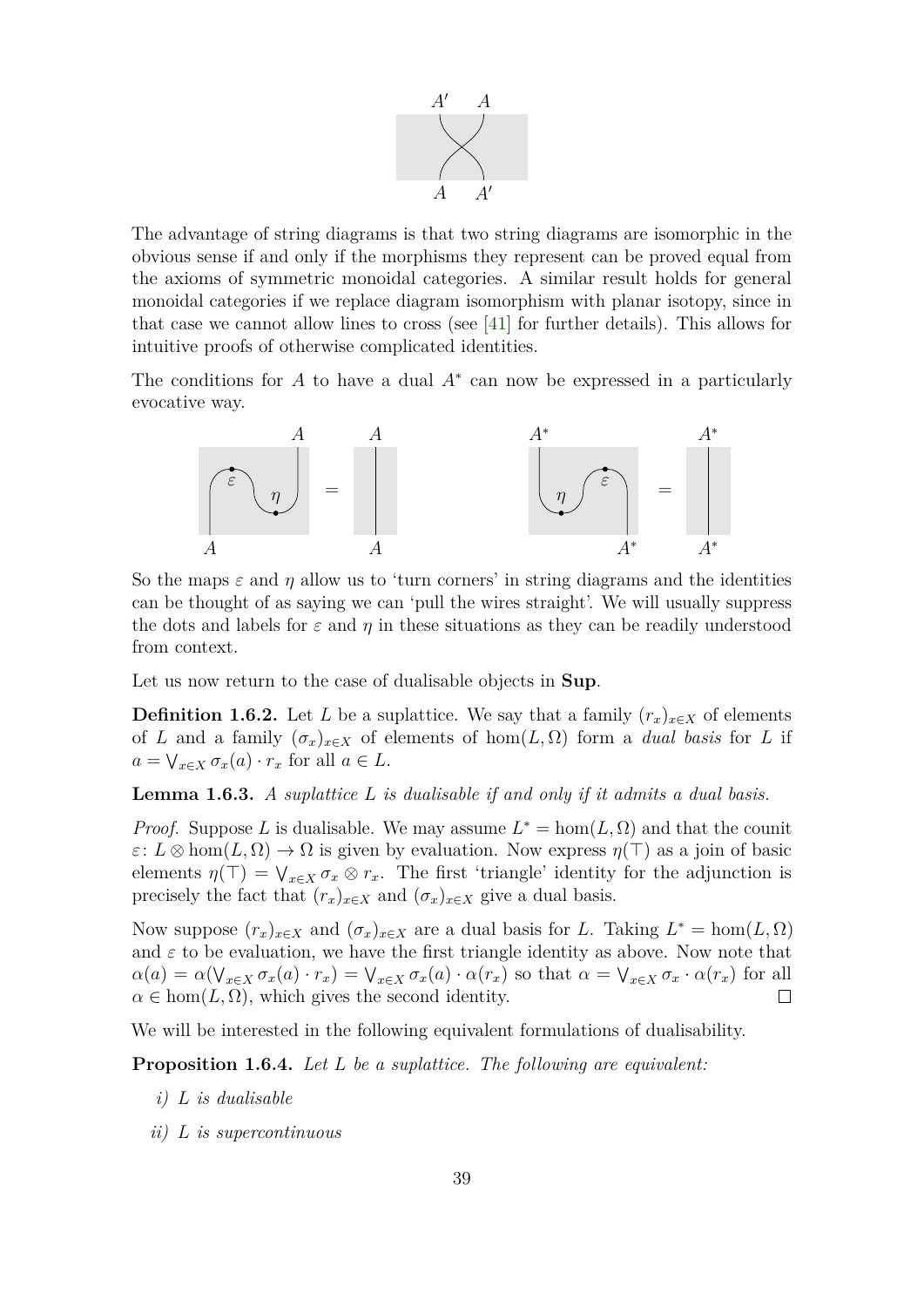*iii*) The join map  $\mathbf{i} : \mathfrak{D}L \to L$  has a left adjoint.

*Proof.* (*i*)  $\Rightarrow$  (*ii*) Suppose *L* has a dual basis consisting of  $(r_x)_{x \in X}$  and  $(\sigma_x)_{x \in X}$ . Consider  $a \in L$  such that  $\sigma_x(a) = 1$ . We will show that  $r_x \ll a$ . Suppose  $a \leq \sqrt{B}$ . Then  $\bigvee_{b \in B} \sigma_x(b) = 1$  and hence  $\sigma_x(b) = 1$  for some  $b \in B$ . But  $b = \bigvee_{y \in X} \sigma_y(b) \cdot r_y$ and this join includes  $r_x = \sigma_x(b) \cdot r_x$ . So  $r_x \leq b$  and hence  $r_x \ll a$  as claimed. Finally, we have  $a = \bigvee_x \sigma_x(a) \cdot r_x \leq \bigvee_{r \ll a} r$  and so *L* is supercontinuous.

 $(iii) \Rightarrow (iii)$  Now suppose L is supercontinuous. We will show that the map  $a \mapsto \mathcal{J}a$ is left adjoint to  $j: \mathfrak{D}L \to L$ . Take  $a \in L$  and  $D \in \mathfrak{D}L$ . If  $\mathfrak{p}_a \subseteq D$ , then taking joins gives  $a \leq \sqrt{D}$ . On the other hand, if  $a \leq \sqrt{D}$  and  $b \ll a$ , then  $b \leq d$  for some  $d \in D$ . Hence  $b \in D$  and so  $\mathcal{J}a \subseteq D$ .

 $(iii) \Rightarrow (i)$  Suppose *j* has a left adjoint  $j_! : L \to \mathfrak{D}L$ . We construct a dual basis by taking  $X = L$  setting  $r_x = x$  and  $\sigma_x(a) = [x \in \mathcal{I}](a)]$  for each  $x, a \in L$ . Note that that maps  $\sigma_x$  so defined do indeed preserve joins. Then  $\bigvee_x \sigma_x(a) \cdot r_x = \bigvee_{x \in \mathcal{Y}(a)} x =$  $\forall j_!(a) = j_*(a) = a$  as required, where the final equality holds since j is surjective.

The third equivalent condition above is what is called 'constructive complete distributivity' in [\[12\]](#page-106-2). In particular, it easily implies the frame distributivity law.

**Corollary 1.6.5.** *A dualisable suplattice L is a frame.*

*Proof.* Note that  $\mathfrak{D}L$  is a frame, since it is a complete sublattice of  $\Omega^L$ . But as a right adjoint,  $j$  preserves arbitrary meets and so  $L$  is a frame quotient of  $\mathfrak{D}L$ .  $\Box$ 

Finally, we note a link between supercontinuity and overtness.

**Lemma 1.6.6.** *A supercontinuous frame is overt.*

*Proof.* Simply note that  $[x > 0] = [0 \ll x]$ . The elements *x* for which  $0 \ll x$  then clearly form a base by supercontinuity. clearly form a base by supercontinuity.

## <span id="page-49-0"></span>**1.7 Categorical logic**

A number of our proofs will be more perspicuous when written using internal logic. In order to make this precise we will need to make use of the theory of hyperdoctrines. We give a brief introduction to the concepts involved. A more detailed account of this material can be found in [\[39\]](#page-108-4).

**Definition 1.7.1.** A *signature* is given by a set of *sorts*, a set of *function symbols*, a set of *relation symbols* and an assignment of function and relations symbols to their 'types'. The type of a function is given by a finite list of input sorts and an output sort. We write  $f: A_1 \times \cdots \times A_n \to B$  to mean the type of f has  $A_1, \ldots, A_n$  as the input sorts and *B* as the output sort. In the case that  $n = 0$  we write  $f : B$  and call *f* a *constant*. The type of a relation *R* is given by a finite list of sorts. We write  $R \subseteq A_1 \times \cdots \times A_n$ . In the case that  $n = 0$  we write  $R \subseteq 1$  and call R an *atomic proposition*.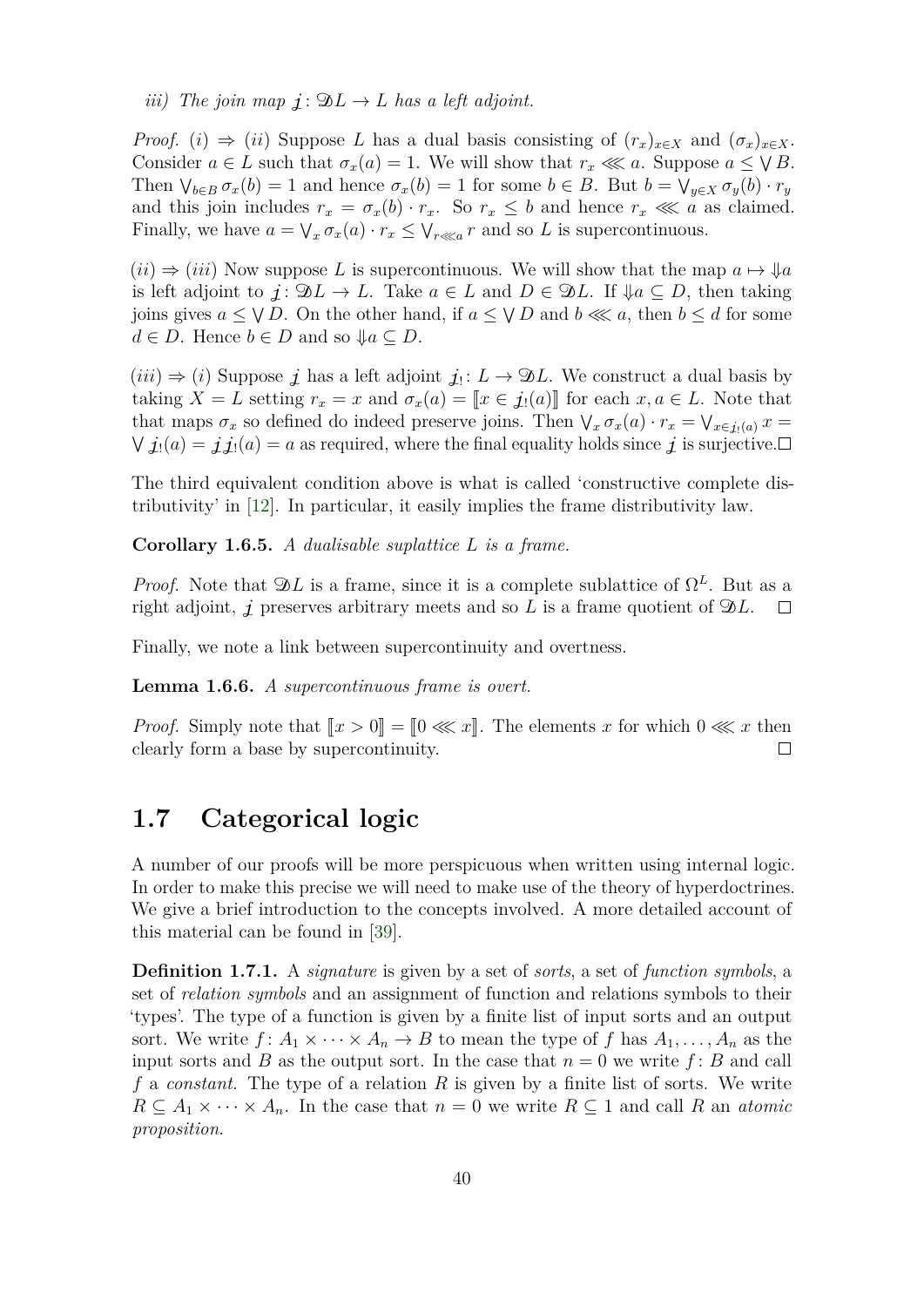**Definition 1.7.2.** Given a signature  $\Sigma$ , a *context*  $\vec{x}$  is a finite list<sup>[11](#page-50-0)</sup> of distinct symbols  $x_1, \ldots, x_m$ , called *variables*, where each variable is equipped with a sort  $X_i$ .

**Definition 1.7.3.** A *term t* of type *B* in the context  $\vec{x}$  is described by the grammar<sup>[12](#page-50-1)</sup>

$$
t ::= x \mid f(t_1, \ldots, t_n)
$$

where *x* stands for a variable, *f* is a function symbol of type  $A_1 \times \cdots \times A_n \to B$  and each  $t_i$  stands for a term of type  $A_i$  in the context. In practice, we simply write the term as f in the case that  $n = 0$ .

**Definition 1.7.4.** A *(coherent) formula*  $\varphi$  in the context  $\vec{x}$  is defined by the grammar

$$
\varphi ::= R(t_1, \ldots, t_n) | \top | \bot | \varphi \wedge \varphi | \varphi \vee \varphi | \exists y : A. \ \psi
$$

where *y* is a symbol not in  $\vec{x}$ ,  $\psi$  is a formula in the context  $\vec{x} \cup {\{y\}}$  (where *y* has sort *A*), *R* stands for a relation symbol of type  $A_1 \times \cdots \times A_n$  and each  $t_i$  stands for a term of type  $A_i$  in the context  $\vec{x}$ . In practice, we simply write the formula as  $R$  in the case that  $n = 0$ .

We use terms and formulae to construct *judgements*. Judgements allow us to make claims about the syntactic notions we have described above. In our setup there are two kinds judgements: equations and sequents.

**Definition 1.7.5.** An *equation* in the context  $\vec{x}$  is simply an expression of the form  $t = \vec{x}$  *s* where *t* and *s* are terms in  $\vec{x}$  of the same sort.

An equation should, of course, be thought of as a claim that the interpretations of *t* and *s* are the same in any model.

**Definition 1.7.6.** A *sequent* in the context  $\vec{x}$  is an expression of the form  $\Gamma \vdash_{\vec{x}} \varphi$ , where  $\Gamma$  is a finite set of formulae in the context  $\vec{x}$  and  $\varphi$  is a single formula in the context  $\vec{x}$ . In practice it is common to use a number of notational shorthands. For instance, we might write  $\Gamma$ ,  $\Delta$ ,  $\psi \vdash_{\vec{x}} \varphi$  instead of  $\Gamma \cup \Delta \cup \{\psi\} \vdash_{\vec{x}} \varphi$  or  $\vdash_{\vec{x}} \varphi$  instead of  $\emptyset \vdash_{\vec{x}} \varphi$ .

A sequent should be thought of as a restricted form of logical implication. (Recall that we do not have an implication connective in our logic.)

*Remark 1.7.7.* Note that equations are judgements, not propositions, and so cannot occur in sequents nor be combined with connectives. This is what is meant when this logic is described as coherent logic 'without equality'. It is more common to consider logics 'with equality' — where there is an equality *relation* — but that would rule out our main example.

Coherent logic has inference rules by which we can deduce judgements from others. Such a rule is of the form

$$
\frac{J_1 J_2 \cdots J_n}{K}
$$

*,*

<span id="page-50-0"></span><sup>&</sup>lt;sup>11</sup>In practice we will treat the context more like a set. We should describe rules which allow for the reordering of variables in the context wherever they appear, but we omit them for simplicity.

<span id="page-50-1"></span><sup>&</sup>lt;sup>12</sup>We express the grammar in a semi-informal version of Backus–Naur form (BNF).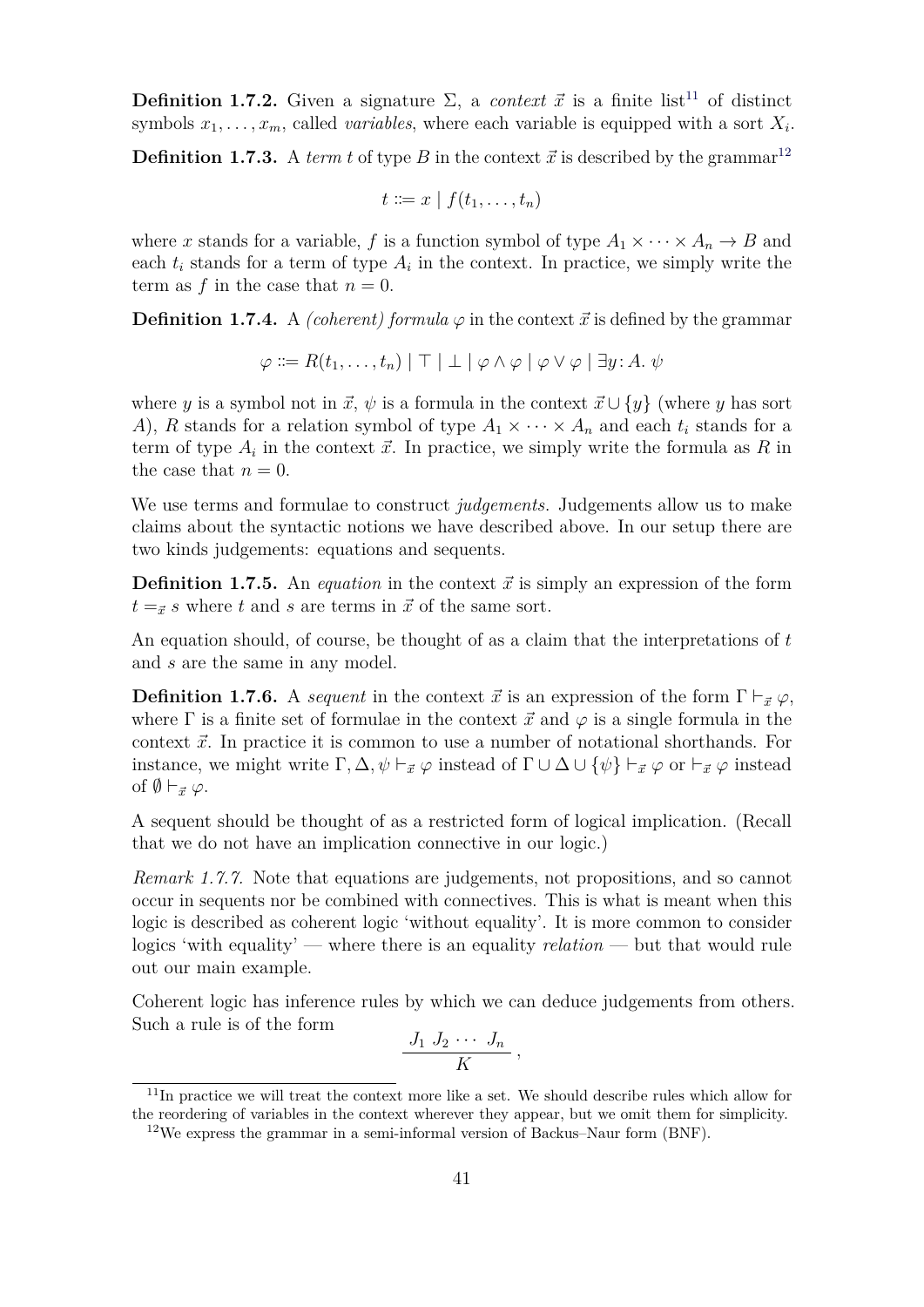where  $K$  and each  $J_i$  are judgements. This means that if  $J_i$  is a theorem for all  $1 \leq i \leq n$ , then so is *K*. In this way an inference rule is like a metalogical sequent.

As a shorthand we sometimes write

$$
\frac{J_1 J_2 \cdots J_n}{K}
$$

to mean that the rule can both be read forwards in the normal way and also backwards to give  $\frac{K}{I}$  $J_i$ for each *i*.

We can now give a complete set of inference rules for coherent logic.

| Inference rules for coherent logic                                                                                                                    |                                                                                                                                                |
|-------------------------------------------------------------------------------------------------------------------------------------------------------|------------------------------------------------------------------------------------------------------------------------------------------------|
| $\frac{1 \overline{F}_{\vec{x}} \varphi}{\overline{F}_{\vec{x}} \varphi}$                                                                             | (Weak) $\frac{s = \vec{x} \cdot l}{s = \vec{x} \cdot l}$                                                                                       |
| $\text{(Sub)} \frac{s =_{\vec{x}} s'}{\Gamma[s/u] \vdash_{\vec{x},y} \varphi}$                                                                        | (Sub) $\frac{s =_{\vec{x}} s' - t =_{\vec{x},y} t'}{t[s/u] = -t'[s'/u]}$                                                                       |
| $(1)$ $\frac{1}{\sqrt{1 + 1}}$                                                                                                                        | $(\wedge) \frac{\Gamma \vdash_{\vec{x}} \varphi \qquad \Gamma \vdash_{\vec{x}} \psi}{\Gamma \vdash_{\vec{x}} (\varphi \wedge y)}$              |
|                                                                                                                                                       | $(\vee) \frac{\Gamma, \varphi \vdash_{\vec{x}} \chi \qquad \Gamma, \psi \vdash_{\vec{x}} \chi}{\Gamma \varpi \vee \psi \vdash_{\vec{x}} \chi}$ |
| $\left(\exists\right) \frac{\Gamma,\varphi\vdash_{\vec{x},y}\psi}{\Gamma,\exists u\colon A\ \text{is\hspace{1mm}}\varphi\vdash_{\neg\varphi}\varphi}$ | $\text{(Sym)} \frac{s =_{\vec{x}} t}{t - \epsilon}$                                                                                            |
| $(\mathrm{Id})$ $\frac{\Gamma}{\Gamma \omega \vdash_{\vec{\pi} \varphi}}$                                                                             | $(\text{Refl}) \frac{t}{t} = \frac{t}{t}$                                                                                                      |
| $(\text{Cut}) \frac{\Gamma \vdash_{\vec{x}} \varphi \qquad \Delta, \varphi \vdash_{\vec{x}} \psi}{\Gamma \ \Lambda \vdash_{\vec{x}} \psi}$            | $\text{(Trans)} \frac{r = \vec{x} \cdot s \cdot s = \vec{x} \cdot t}{r = \vec{x}}$                                                             |

In the above there are a number of implicit constraints on the types of variables and whether they occur in the context, which are necessary for the rules to be well-formed. See [\[39,](#page-108-4) pp. B18–B19] for details. The notation  $\varphi[s/y]$  denotes substitution of the term *s* for the variable *y* (of the same type) in the formula  $\varphi$ . Variables that are bound by quantifies should be renamed if necessary so as to not shadow free variables in the context lest they be captured during substitution.

<span id="page-51-0"></span>We can use the above inference rules to give all the rules that one might expect to hold for such logic. Let us prove some such rules as examples.

**Lemma 1.7.8.** *Suppose y is of sort A*, *s is a term of type A in context*  $\vec{x}$  *and*  $\varphi$ *is a formula in the context*  $\vec{x} \cup \{y\}$ *. If we are given*  $\Gamma \vdash_{\vec{x}} \varphi[s/y]$ *, we can deduce*  $\Gamma \vdash_{\vec{x}} \exists y$ : *A.*  $\varphi$  *by the rules of coherent logic.*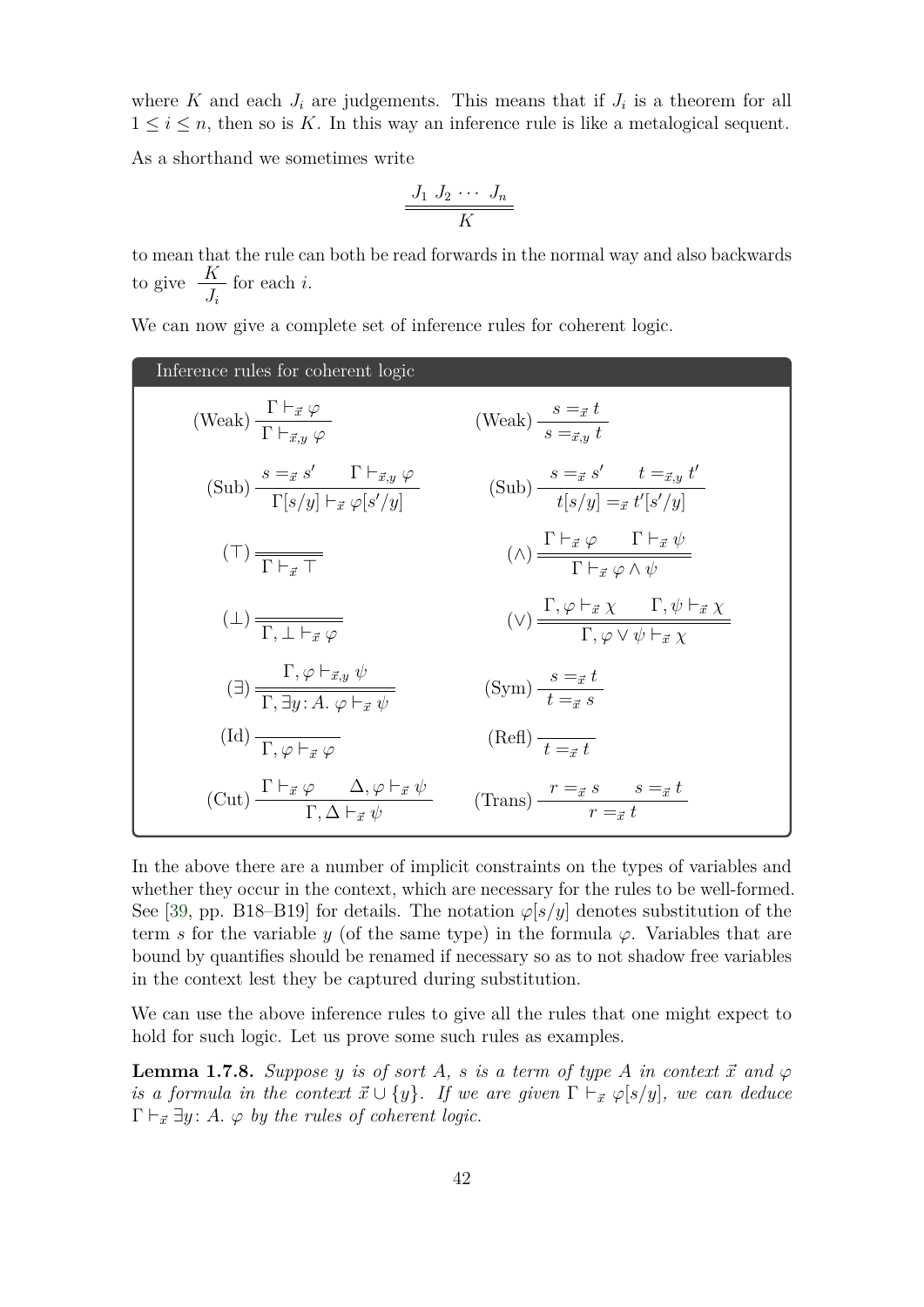*Proof.* Simply consider the following proof tree built from the inference rules.

$$
\frac{\frac{\exists y: A. \varphi \vdash_{\vec{x}} \exists y: A. \varphi \vdash_{\vec{x}} \exists y: A. \varphi \vdash_{\vec{x}} \exists y: A. \varphi \vdash_{\vec{x}} \exists y: A. \varphi \vdash_{\vec{x}} \exists y: A. \varphi \vdash_{\vec{x}} \exists y: A. \varphi}{\Gamma \vdash_{\vec{x}} \exists y: A. \varphi}
$$

The result follows.

**Corollary 1.7.9.** *If we have*  $\Gamma, \varphi \vdash_{\vec{x},y} \psi$ *, then we can deduce*  $\Gamma, \exists y: A$ *.*  $\varphi \vdash_{\vec{x}}$ ∃*y* : *A. ψ.*

**Lemma 1.7.10.** Suppose that y is of sort A, that s, s' and s'' are terms of type A *in context*  $\vec{x}$  *and that*  $\varphi$  *and*  $\psi$  *are formulae in the context*  $\vec{x} \cup {\{y\}}$ *. If we are given*  $s =_{\vec{x}} s'$ ,  $s =_{\vec{x}} s''$  and  $\Gamma$ ,  $\varphi[s/y] \vdash_{\vec{x}} \psi[s/y]$ , we can deduce  $\Gamma$ ,  $\varphi[s'/y] \vdash_{\vec{x}} \psi[s''/y]$ .

*Proof.* Consider the following proof tree.

$$
\begin{array}{c|c|c} s =_{\vec{x}} s' & s =_{\vec{x}} s' & \overline{\psi \vdash_{\vec{x},y} \psi} \\ \hline s' =_{\vec{x}} s & \overline{\varphi \vdash_{\vec{x},y} \varphi} & \Gamma, \varphi[s/y] \vdash_{\vec{x}} \psi[s/y] & \psi[s/y] \vdash_{\vec{x}} \psi[s''/y] \\ \hline \hline \varphi[s'/y] \vdash_{\vec{x}} \varphi[s/y] & \Gamma, \varphi[s'/y] \vdash_{\vec{x}} \psi[s''/y] & \\ \hline \Gamma, \varphi[s'/y] \vdash_{\vec{x}} \psi[s''/y] & \\ \end{array}
$$

The result follows.

We can now use these rules in order to deduce judgements, just as with the primitive inference rules.

**Definition 1.7.11.** A *coherent theory T* may be defined from a signature  $\Sigma$  and a set of judgements (called axioms). A judgement *J* is a *theorem* of *T* if it can be derived from the axioms by repeated application of the inference rules of coherent logic.

We now describe models of coherent logic. A model provides a concrete instantiation of what were hitherto purely syntactic notions. Propositional coherent logic can be interpreted in a distributive lattice, while sorts and functions can be interpreted in a category. To interpret coherent logic these must be combined into a *coherent hyperdoctrine*.

**Definition 1.7.12.** Let  $\mathscr C$  be a category with finite products. A  $\mathscr C$ -indexed dis*tributive lattice* is a functor  $P: \mathcal{C}^{op} \to \mathbf{DLat}$ .

**Definition 1.7.13.** Let  $\mathscr{C}$  be a category with finite products. A *coherent hyperdoctrine on*  $\mathscr{C}$  *(without equality)* is a  $\mathscr{C}$ -indexed distributive lattice P such that:

- i) for every product projection  $\pi_1: X \times Y \to X$ , the lattice homomorphism  $\pi_1^* = P(\pi_1)$  has a left adjoint  $\exists_Y$  satisfying  $\exists_Y (p \land \pi_1^*(q)) = \exists_Y (p) \land q$ ,
- ii) the *X*-indexed family of maps  $(\exists Y)_X : P(X \times Y) \to P(X)$  is natural in *X*.

 $\Box$ 

 $\Box$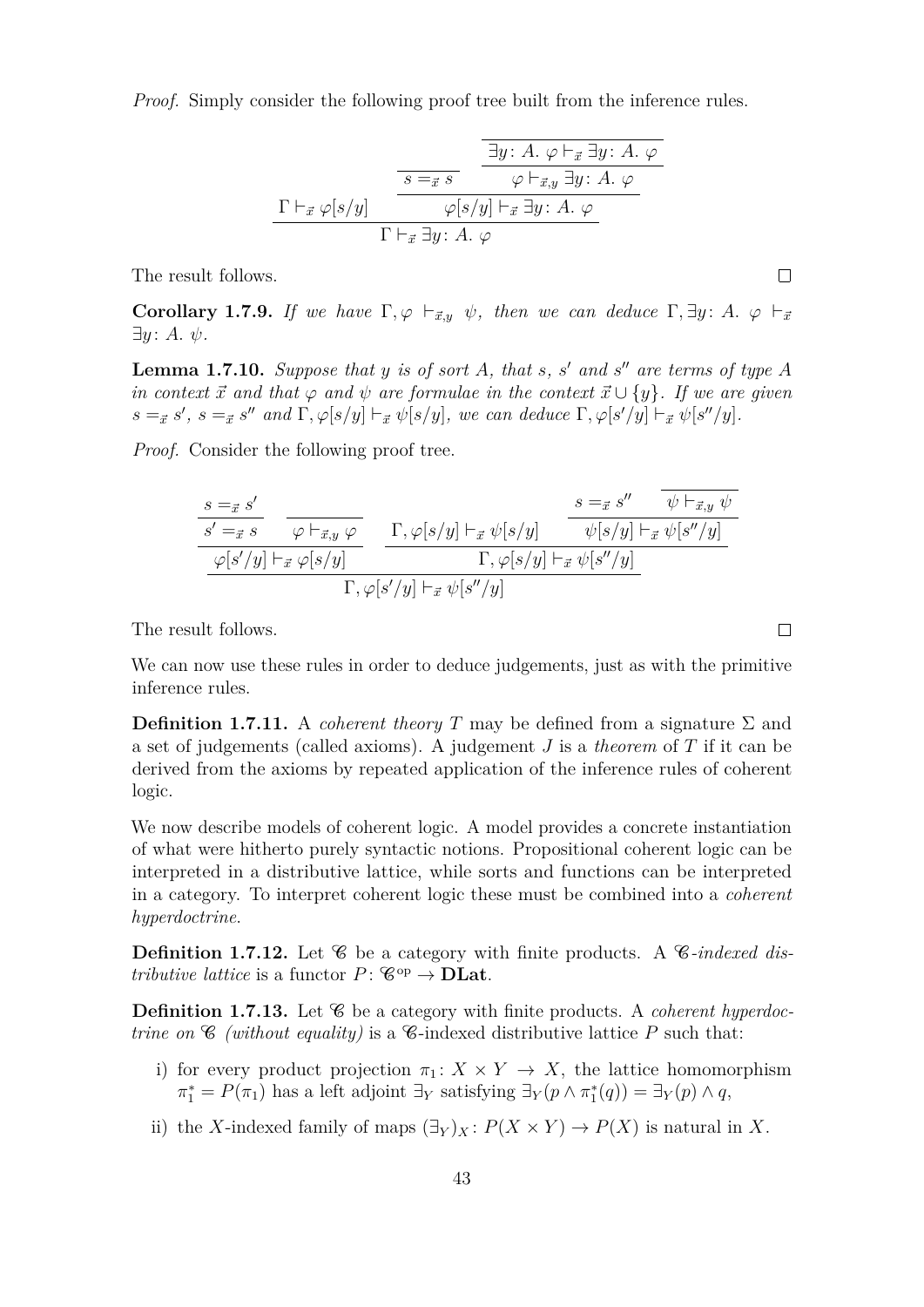We think of  $P(X)$  as giving the set of predicates on X and the lattice structure allows for the interpretation of conjunctions and disjunctions. This is most obvious for the coherent hyperdoctrine given by powerset on the category of sets. The action of *P* on morphisms corresponds to variable substitution and we write  $P(f)$  as  $f^*$ .

The two conditions making an indexed distributive lattice into a coherent hyperdoctrine are necessary to handle existential quantification. The left adjoint of  $\pi_1^*$  allows us to define existential quantification. The rest of condition (i) is known as *Frobenius reciprocity* and is needed to show  $(\exists y \in Y. p(x, y) \land q(x)) \iff (\exists y \in Y. p(x, y)) \land q(x)$ . Condition (ii) is called the *Beck–Chevalley condition* and is necessary for existential quantification to respect substitution.

We can now describe how to interpret coherent logic in a hyperdoctrine.

**Definition 1.7.14.** Let  $P: \mathscr{C}^{\text{op}} \to \text{DLat}$  be a coherent hyperdoctrine. A *structure M* in  $(\mathcal{C}, P)$  for a signature  $\Sigma$  is given by

- an object  $M(A)$  in  $\mathscr G$  for each sort A in  $\Sigma$ ,
- a morphism  $M(f)$ :  $M(A_1) \times \cdots \times M(A_n) \to M(B)$  in  $\mathscr C$  for each function symbol  $f: A_1 \times \cdots \times A_n \to B$  in  $\Sigma$ ,
- an element  $M(R) \in P(M(A_1) \times \cdots \times M(A_n))$  for each relation symbol  $R \subseteq$  $A_1 \times \cdots \times A_n$  in  $\Sigma$ .

Given a structure M, we may assign a denotation to a term  $t: B$  in the context  $\vec{x}$ in the form of a morphism  $[[t]]: \prod_{i=1}^{m} M(X_i) \to M(B)$  by recursively applying the following rules: following rules:

•  $\llbracket x_i \rrbracket = \pi_i$  for a variable  $x_i$ , where  $\pi_i$  is the *i*<sup>th</sup> product projection,

• 
$$
[[f(t_1,\ldots,t_n)]] = M(f) \circ ([t_1],\ldots,[t_n]).
$$

We say that *M* satisfies an equation  $t = x$  if  $[[t]] = [[s]]$  as morphisms.

We may assign a denotation  $[\![\varphi]\!] \in P(\prod_{i=1}^m M(X_i))$  to a formula  $\varphi$  in the context  $\vec{x}$ <br>by requirely applying the rules: by recursively applying the rules:

- $[[R(t_1, ..., t_n)]] = ([[t_1], ..., [t_n])^*(M(R)),$
- $\mathbb{L} \mathbb{L} = 1$ ,
- $\mathbb{T} \mathbb{T} = 0$ ,
- $\llbracket \varphi \wedge \psi \rrbracket = \llbracket \varphi \rrbracket \wedge \llbracket \psi \rrbracket,$
- $\llbracket \varphi \vee \psi \rrbracket = \llbracket \varphi \rrbracket \vee \llbracket \psi \rrbracket,$
- $[\exists y : A. \varphi] = \exists_A([\varphi]),$  where  $\exists_A$  is left adjoint to  $P(\pi_{\widehat{A}})$  and  $\pi_{\widehat{A}}$  is the product projection from  $(\Pi^m, M(X)) \times A$  to  $\Pi^m, M(X)$ projection from  $(\prod_{i=1}^m M(X_i)) \times A$  to  $\prod_{i=1}^m M(X_i)$ .

We say *M* satisfies a sequent  $\Gamma \vdash_{\vec{x}} \varphi$  if  $\Lambda_{\gamma \in \Gamma} [\![\gamma]\!] \leq [\![\varphi]\!]$ .

A structure *M* with signature  $\Sigma$  is a *model* of such a theory *T* if it satisfies every axiom of *T*.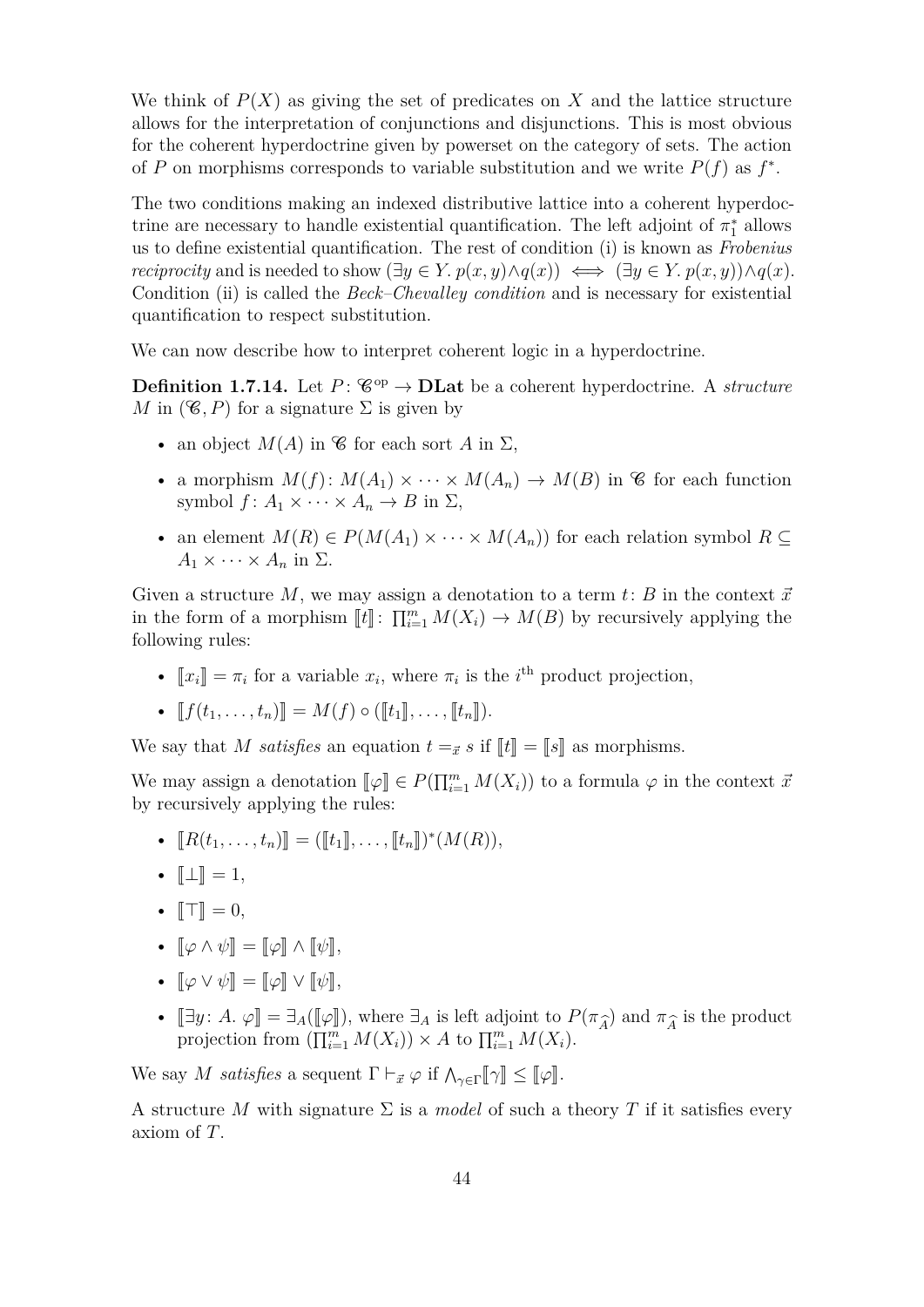**Lemma 1.7.15 (Substitution).** Suppose  $t$  is a term and  $\varphi$  is a formula in the *same context*  $\vec{x}$  *consisting of variables*  $x_1 : A_1, \ldots, x_n : A_n$ *. Furthermore, for each*  $1 \leq i \leq n$  suppose  $s_i$ :  $A_i$  *is a term in the context*  $\vec{y}$ *. Then for any structure we have* 

$$
[[t[s_1/x_1,\ldots,t_n/x_n]] = [[t]] \circ ([s_1]],\ldots,[s_n]])
$$

*and*

$$
[\![\varphi[s_1/x_1,\ldots,t_n/x_n]\!]]=([\![s_1]\!],\ldots,[\![s_n]\!])^*([\![\varphi]\!]).
$$

*Proof.* The proof is by structural induction on  $\varphi$ . We omit the details.

**Theorem 1.7.16 (Soundness).** *If M is a model of a theory T, then M satisfies every theorem of T.*

 $\Box$ 

*Proof.* We must check that the judgements satisfied by *M* are closed under each of the inference rules. We omit the details.  $\Box$ 

In practice we will usually start with a hyperdoctrine and then define an associated theory which we can use to prove results about it. We define a sort for each object of C under consideration and a function symbol for each morphism in question. We then define a relation symbol for given elements of  $P(X_1 \times \cdots \times X_n)$  for appropriate choices of objects  $X_1, \ldots, X_n$ . Finally, relevant equalities between morphisms and inequalities in between elements in the distributive lattices are interpreted as logical judgements and become the axioms of the coherent theory. Thus, this theory has a tautologous interpretation in *P* and results proved in the logic of this theory can then be translated back into results about the original hyperdoctrine. If  $\mathscr C$  is small, then the *internal logic* of the hyperdoctrine *P* is the theory given by taking *all* objects, morphisms and relations and for which all judgements satisfied by *P* are axioms, but we will abuse language and refer to our more restricted theories as internal logics.

In practice, we will often take a more informal approach to using the internal logic than what is demonstrated in lemma [1.7.8.](#page-51-0) Just like how we never use completely formal sequent calculus for intuitionistic or classical logic, we will often leave the context implicit and use natural language instead of proof trees even when dealing with internal logic. It should be straightforward to translate the informal descriptions into the formal proofs. Occasionally, we will omit a proof in the internal logic when it is identical to a well-known result from standard mathematics.

Our main example of a coherent hyperdoctrine will be given by taking  $\mathscr{C}$  to be the category **OLoc** of overt locales (with general locale maps) and *P* to be the obvious forgetful functor from its opposite category into the category of distributive lattices. The Frobenius reciprocity condition comes from lemma [1.5.6](#page-40-2) and lemma [1.4.14,](#page-38-2) while the Beck–Chevalley condition follows from lemma [1.5.6](#page-40-2) and applying lemma [1.4.15](#page-39-0) to  $\pi_1: X \times Y \to X$  and an arbitrary map  $g: X' \to X$ .

In this example, given an open *a* we will often write  $t \in a$  for the formula  $R(t)$  where *R* is the unary relation defined by *a*. We will also occasionally write  $\{x: X \mid \varphi(x)\}$ to represent the open in *X* described by the formula  $\varphi$  (in the context *X*).

When dealing with exponential objects we will write  $f(x)$  to denote  $ev(f, x)$  where ev:  $Y^X \times X \to Y$  is the evaluation map. In such a situation, we are permitted to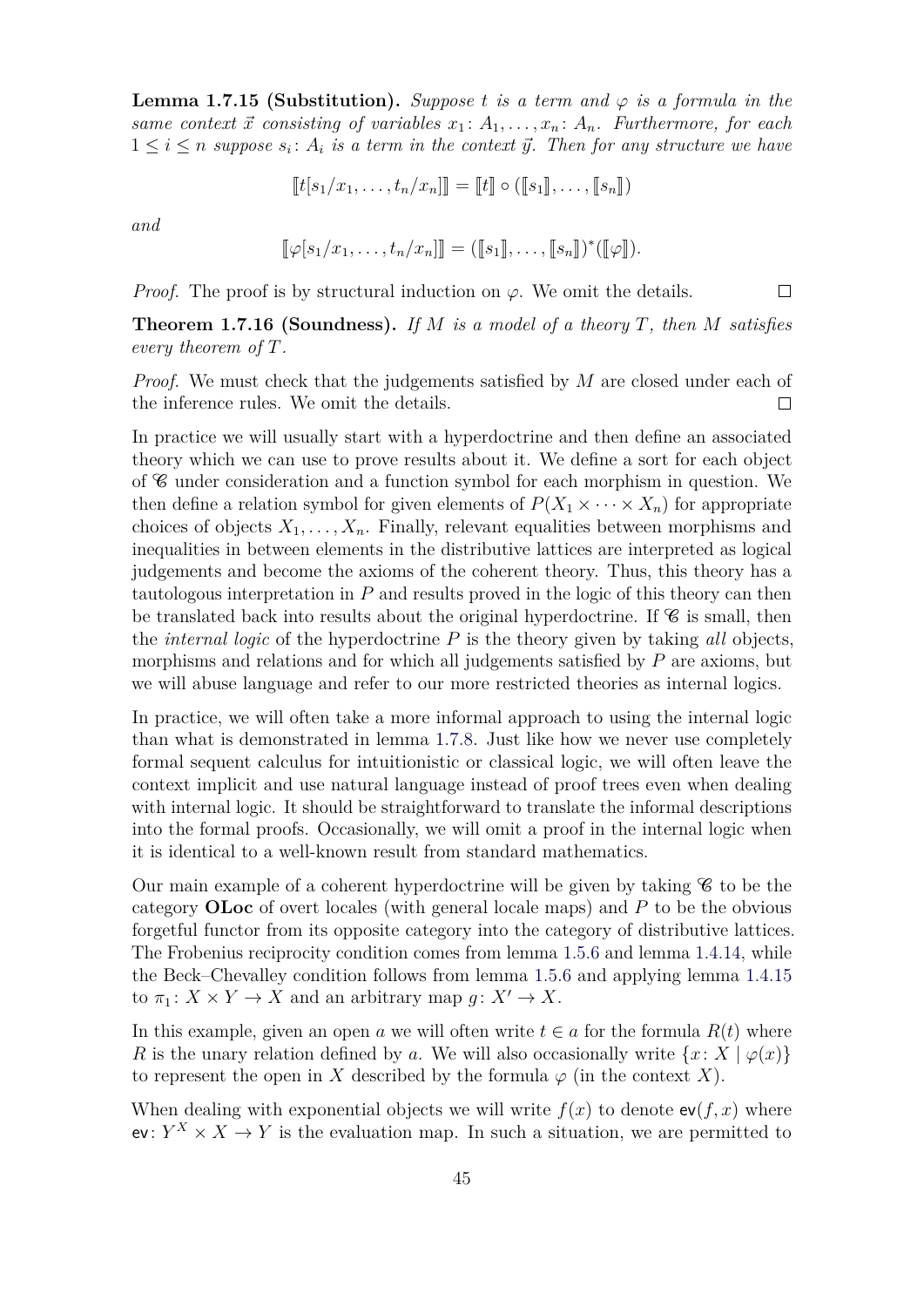use the following additional inference rule

$$
\frac{t(y) =_{\vec{x},y} t'(y)}{t =_{\vec{x}} t'},
$$

which follows from the universal property of the exponential.

Finally, in the internal logic we will write the operations of an internal semiring using infix notation in the usual way, with  $+$  for addition and juxtaposition for multiplication, instead of using the formal names of the morphisms involved. Similar notation might also be used for other operations.

### **1.8 Results from commutative ring theory**

In chapter [2](#page-58-0) and section [4.3](#page-101-0) we will need a few results about commutative rings. We do not give full proofs here. See [\[32\]](#page-107-5) for a comprehensive account of commutative ring theory and [\[46\]](#page-108-5) for a gentler introduction to algebraic geometry.

**Definition 1.8.1.** Let *R* be a ring and *S* a multiplicative submonoid of *R*. The *localisation* of *R* with respect to *S* is the initial ring homomorphism  $\ell : R \to S^{-1}R$ sending every element of *S* to an invertible element in the codomain.

Explicitly, for every map  $f: R \to R'$  such that  $f(s)$  is invertible for all  $s \in S$ , there is a unique map  $\overline{f}: S^{-1}R \to R'$  making the following diagram commute.



The localisation can be constructed using 'fractions' with denominators in *S*. The underlying set of  $S^{-1}R$  is given by the quotient of  $R \times S$  by the equivalence relation  $(r, s) \sim (r', s') \iff \exists t \in S$ .  $rs't = r'st$ . We write  $x/y$  for the equivalence class  $[(x, y)]$ . The ring operations are given by the usual rules for adding and multiplying fractions and  $\ell$  sends  $x \in R$  to  $x/1$ .

For the rest of this section we will need to *assume excluded middle and even the occasional choice principle — namely, dependent choice and the Boolean prime ideal theorem*. This is so that we can make contact with classical constructions in algebraic geometry. We will be sure to indicate this when we use any of these results.

In classical mathematics with the Boolean prime ideal theorem, the frame Rad(*R*) of radical ideals of a ring *R* is spatial and the points are given by the prime ideals of *R*. The corresponding sober topological space is the classical description of the (Zariski) spectrum of *R* and is used extensively in algebraic geometry.

The closure of a point in the spectrum is the simultaneous zero-set for every element of the corresponding prime ideal. These closed sets are called *irreducible closed sets*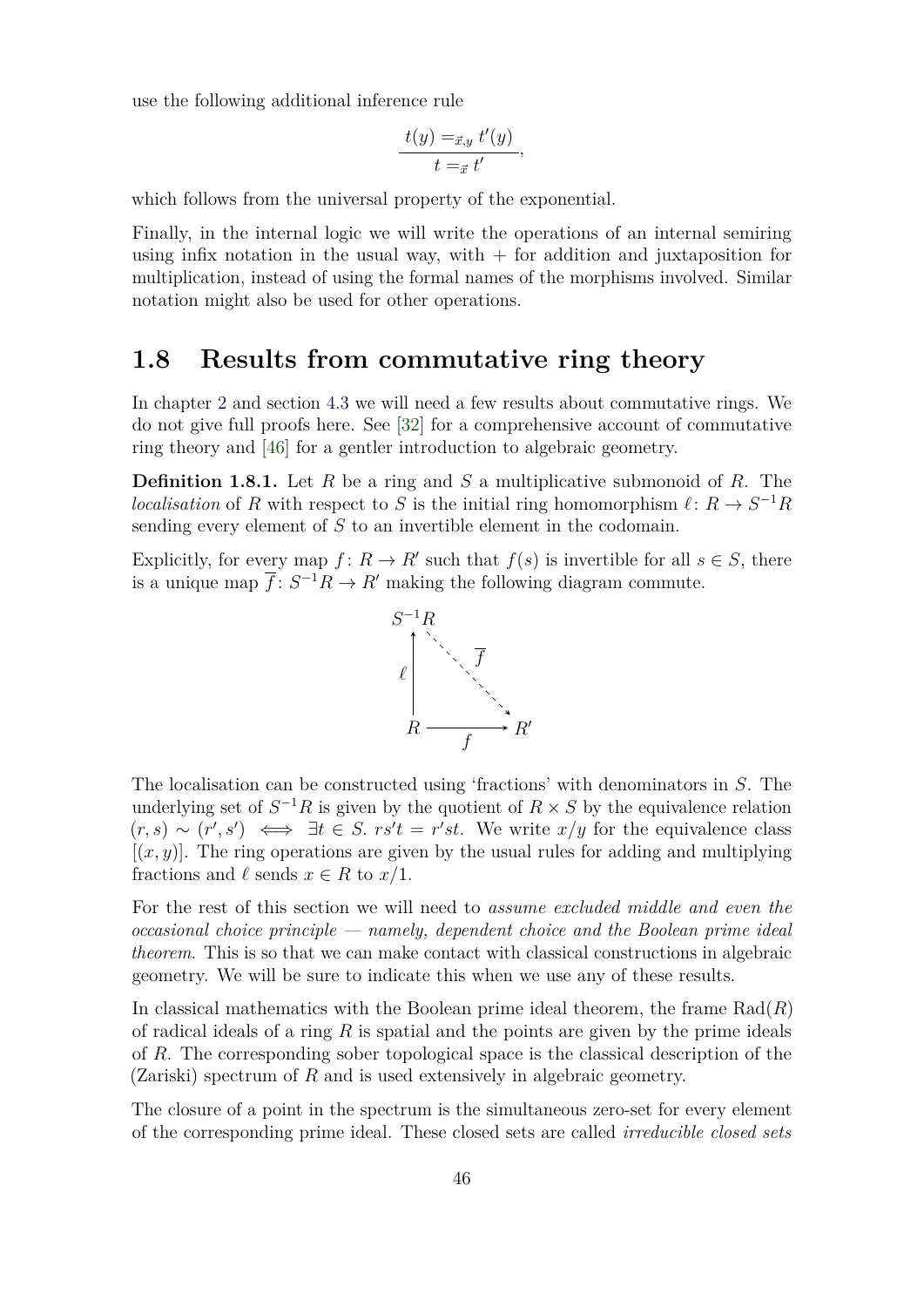as they cannot be expressed as finite unions of closed proper subsets. Closed points in the spectrum correspond to maximal ideals in *R*.

The spectrum of *R* is equipped with a sheaf of rings. We will not cover the details, since we use this purely for intuition. From this we obtain a ring for each point of the spectrum: the *stalk* at that point. The elements of the stalk should be thought of as functions that are defined in a small neighbourhood of the point.

The stalks can be constructed by localisation. Suppose *P* is a prime ideal. Its complementary anti-ideal  $P^c$  is a submonoid of  $R$ . The stalk at  $P$  is given by localisation of *R* with respect to this anti-ideal. We call this the *localisation of R at P* and denote the ring by *R<sup>P</sup>* .

**Definition 1.8.2.** A *local ring* (*R,* m) is a ring *R* equipped with a unique maximal ideal m.

*Remark 1.8.3.* The elements lying outside of m in a local ring are precisely the invertible elements. Without excluded middle, local rings should instead be defined as rings for which the invertible elements form an anti-ideal, but we will not need this.

The localisation of a ring at a prime *P* is always a local ring where the maximal ideal is given by the image of *P*. The localisation map induces a bijection between the prime ideals of *R<sup>P</sup>* and the prime ideals of *R* which are contained in *P*.

Recall that an ideal *I* is prime if and only if *R/I* is an integral domain and maximal if and only if  $R/I$  is a field. The quotient of  $R_P$  by its maximal ideal is isomorphic to the field of fractions of the domain  $R/P$  and the quotient map is thought of as taking a 'function'  $f \in R_P$  defined around P to its value at P.

A function  $f \in \mathfrak{m}$  is zero at *P*. Conceptually, its Taylor series at *P* has zero constant term. The linear term — its first derivative at  $P$  — is then given by quotienting out by  $\mathfrak{m}^2$ .

**Definition 1.8.4.** The *Zariski cotangent space* of a local ring (*R,* m) is the module m*/*m<sup>2</sup> considered as a vector space over the field *R/*m. For a general ring *R*, the *cotangent space at a prime P* refers to Zariski cotangent space of *R<sup>P</sup>* .

We can then formally define the *tangent space* to be the linear dual of the cotangent space: hom $(\mathfrak{m}/\mathfrak{m}^2, R/\mathfrak{m})$ . The tangent space of a ring R at a prime P is denoted by *TPR*. This is the algebraic analogue of the tangent space in differential geometry.

**Definition 1.8.5.** A ring *R* is said to be *Noetherian* if all of its ideals are finitely generated.

*Remark 1.8.6.* Noetherian rings are only really well-behaved under the assumption of the axiom of dependent choice (in addition to excluded middle), since many of the usual definitions become inequivalent without this assumption.

**Proposition 1.8.7.** Let  $(R, \mathfrak{m})$  be a Noetherian local ring. Then  $x_1, \ldots, x_n$  is a *minimal generating set for*  $\mathfrak{m}$  *if and only if the images of*  $x_1, \ldots, x_n$  *in*  $\mathfrak{m}/\mathfrak{m}^2$  *form a basis.*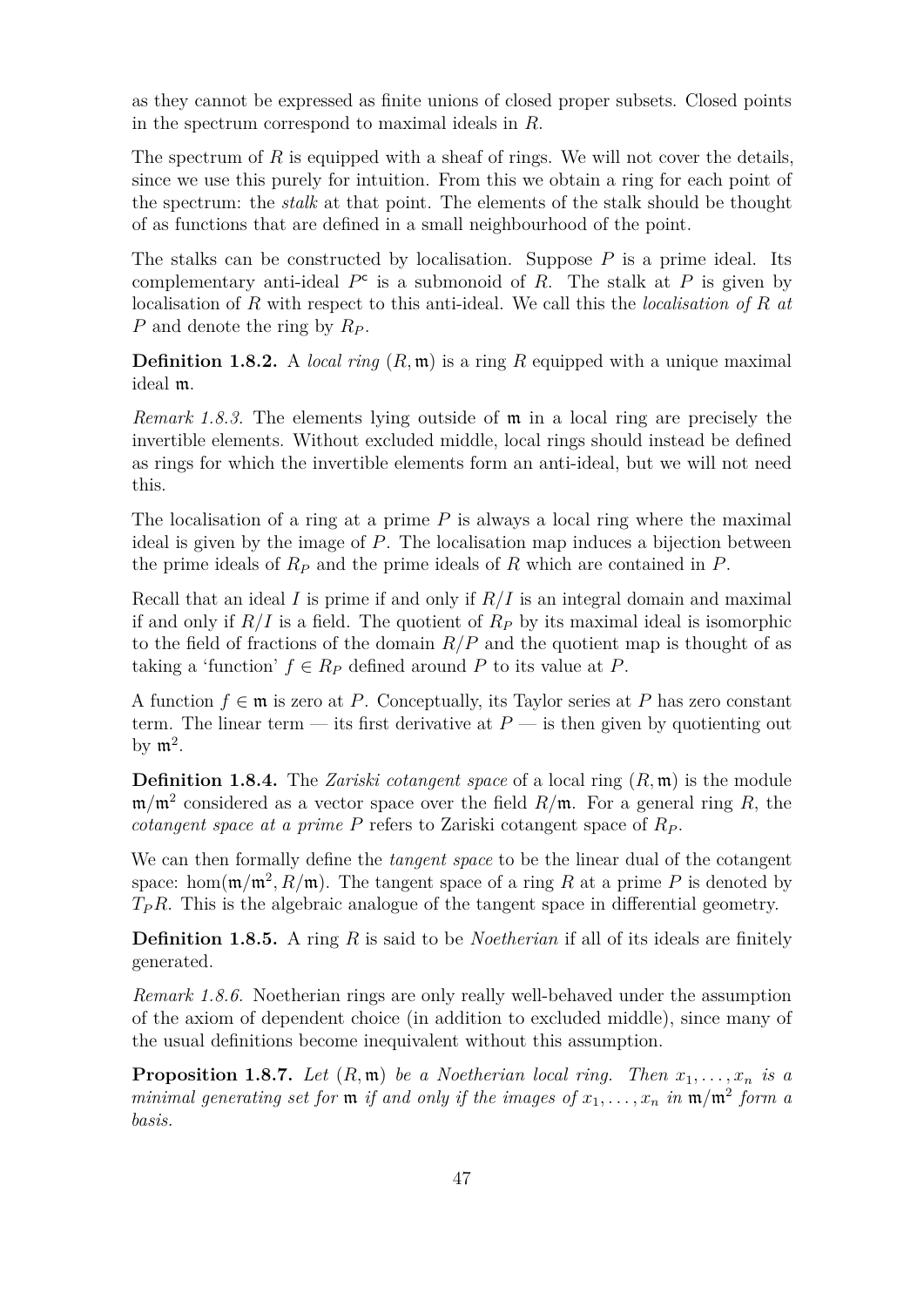*Proof.* This follows immediately from [\[32,](#page-107-5) Theorem 2.3].

**Definition 1.8.8.** Let *R* be a ring and *K* the set of finite chains of prime ideals in *R*. Then the *Krull dimension* of *R* is given by dim  $R = \bigvee_{C \in K} (|C| - 1) \in \mathbb{N} \cup \{-1, \infty\}.$ 

Under this definition a polynomial ring  $k[x_1, \ldots, x_n]$  over a field k has dimension n. The intuition behind this definition is that a point will be contained in a 1-dimensional curve, which will be contained in a 2-dimensional surface and so on, giving a chain of length  $n + 1$  in the spectrum of an *n*-dimensional ring.

**Proposition 1.8.9 (Krull's height theorem).** *If* (*R,* m) *is a Noetherian local ring and*  $\mathfrak{m} = \sqrt{(x_1, \ldots, x_n)}$ , then dim  $R \leq n$ .

*Proof.* See [\[32,](#page-107-5) Theorem 13.5].

**Corollary 1.8.10.** *The dimension of a Noetherian local ring is finite and bounded by the dimension of its cotangent space.*

**Definition 1.8.11.** A Noetherian local ring  $(R, \mathfrak{m})$  is said to be *regular* if dim  $R =$ dim  $\mathfrak{m}/\mathfrak{m}^2$ . We say a ring is *nonsingular* if all of its stalks are regular local rings.

A Noetherian local ring is regular if its tangent space is 'no larger than expected'. Regular local rings correspond to the stalks of schemes at nonsingular points. For instance, below is a graphical representation of the ring  $\mathbb{R}[x, y]/(y^2 - x^2(x+1))$ . This ring is 1-dimensional, but the cotangent space at the origin  $(x, y)$  has dimension 2.



A nodal cubic curve with two tangent lines at the singularity.

If *R* is a regular local ring of dimension *n*, then **m** has a generating set  $x_1, \ldots, x_n$ . Such a generating set is called a *regular system of parameters*.

**Proposition 1.8.12.** If  $x_1, \ldots, x_n$  *is a regular system of parameters for a regular local ring R, then for any*  $1 \leq k \leq n$ *, the quotient*  $R/(x_1, \ldots, x_k)$  *is also a regular local ring with regular system of parameters*  $[x_{k+1}], \ldots, [x_n].$ 

*Proof.* See [\[32,](#page-107-5) Theorem 14.2].

**Proposition 1.8.13.** *Regular local rings are integral domains.*

*Proof.* See [\[32,](#page-107-5) Theorem 14.3].

**Corollary 1.8.14.** *If*  $x_1, \ldots, x_n$  *is a regular system of parameters for a regular local ring R, then*  $(x_1, \ldots, x_k)$  *is prime for any*  $1 \leq k \leq n$ *.* 

 $\Box$ 

 $\Box$ 

 $\Box$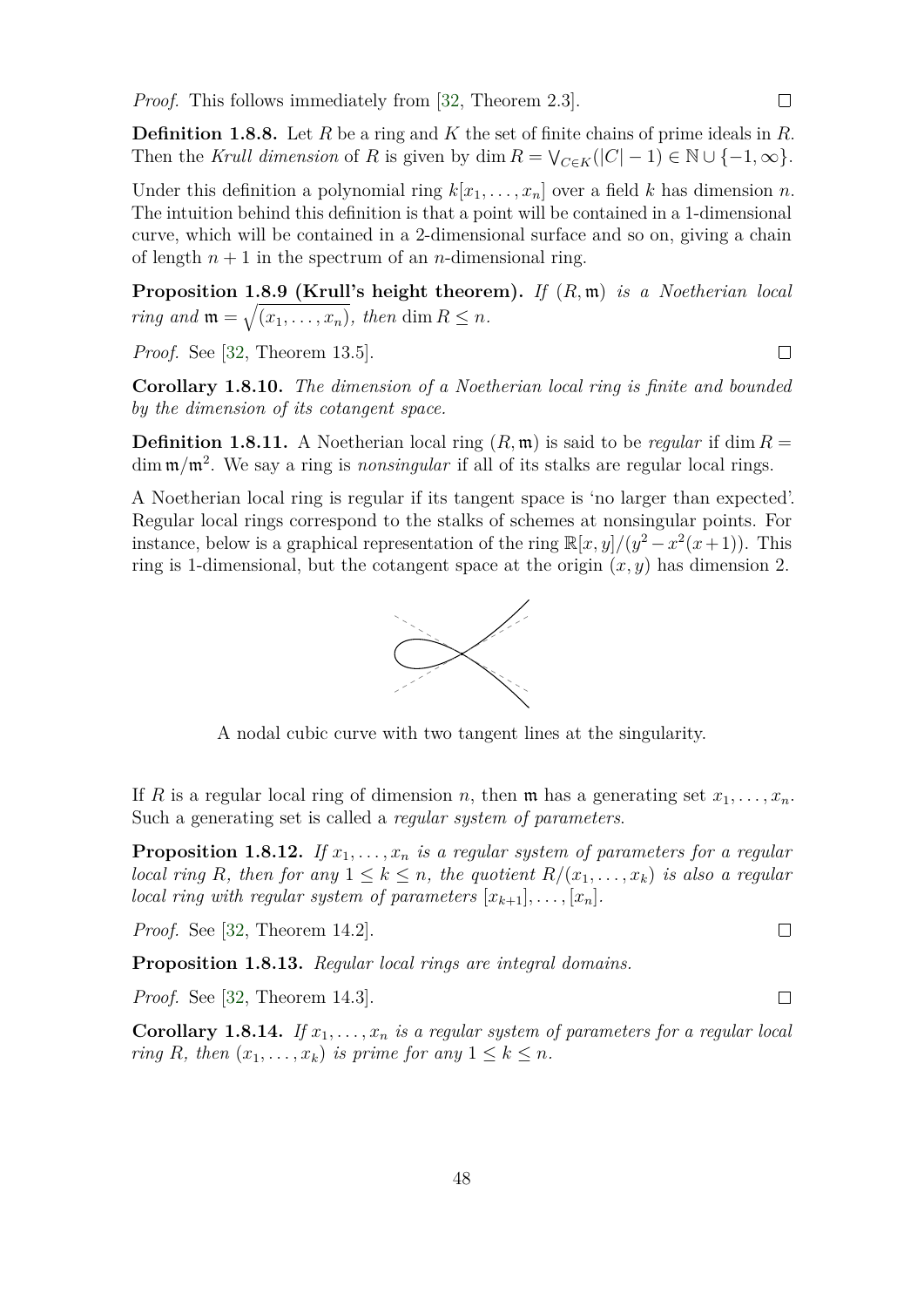## <span id="page-58-0"></span>**Chapter 2**

# **Quantales and abstract ideal theory**

While ideals have been used to study rings for well over a century, the study of rings purely through their abstract *residuated lattices*[1](#page-58-1) of ideals was first initiated by Dilworth and Ward in [\[53\]](#page-109-0). However, progress was limited until Dilworth's publication of *Abstract Commutative Ideal Theory* [\[10\]](#page-106-4) in the early 1960s.

In this paper Dilworth defines a number of notions of 'principal element' of a residuated lattice, which play a similar role to principal ideals and allow for proofs of analogues of the Lasker–Noether theorem and Krull's principal ideal theorem.

Unfortunately, most of the literature on Abstract Ideal Theory is rather uncategorical, being focused only on objects with little regard for morphisms. Indeed, with the most obvious choice of morphisms for residuated lattices, the assignment of a ring to its residuated lattice of ideals is not even functorial. However, it *is* functorial when the codomain is taken to be the category of (two-sided) quantales.

**Definition 2.0.1.** We define a functor Idl:  $CRing \rightarrow Quant_{\perp}$  which sends a ring to its quantale of ideals and a ring homomorphism  $f: R \to S$  to a quantale homomorphism defined by  $\text{Idl}(f)(I) = \langle f(I) \rangle$ .

In this chapter we aim to formulate some concepts in Ideal Theory from a more categorical perspective. We do not attempt here to prove substantial ring-theoretic results in this framework. Rather, we simply describe some concepts in a way which we hope might better lend themselves to future work on Abstract Ideal Theory where morphisms play a larger role.

## **2.1 Principal elements and strict morphisms**

In 1939 Dilworth and Ward [\[53\]](#page-109-0) introduced a weak notion of principal element in a residuated lattice, but it was another two decades before Dilworth [\[10\]](#page-106-4) formulated

<span id="page-58-1"></span> ${}^{1}$ A residuated lattice is a lattice equipped with an additional multiplicative monoid structure and an implication operation which gives a right adjoint to multiplication. As objects, complete residuated lattices are the same thing as quantales.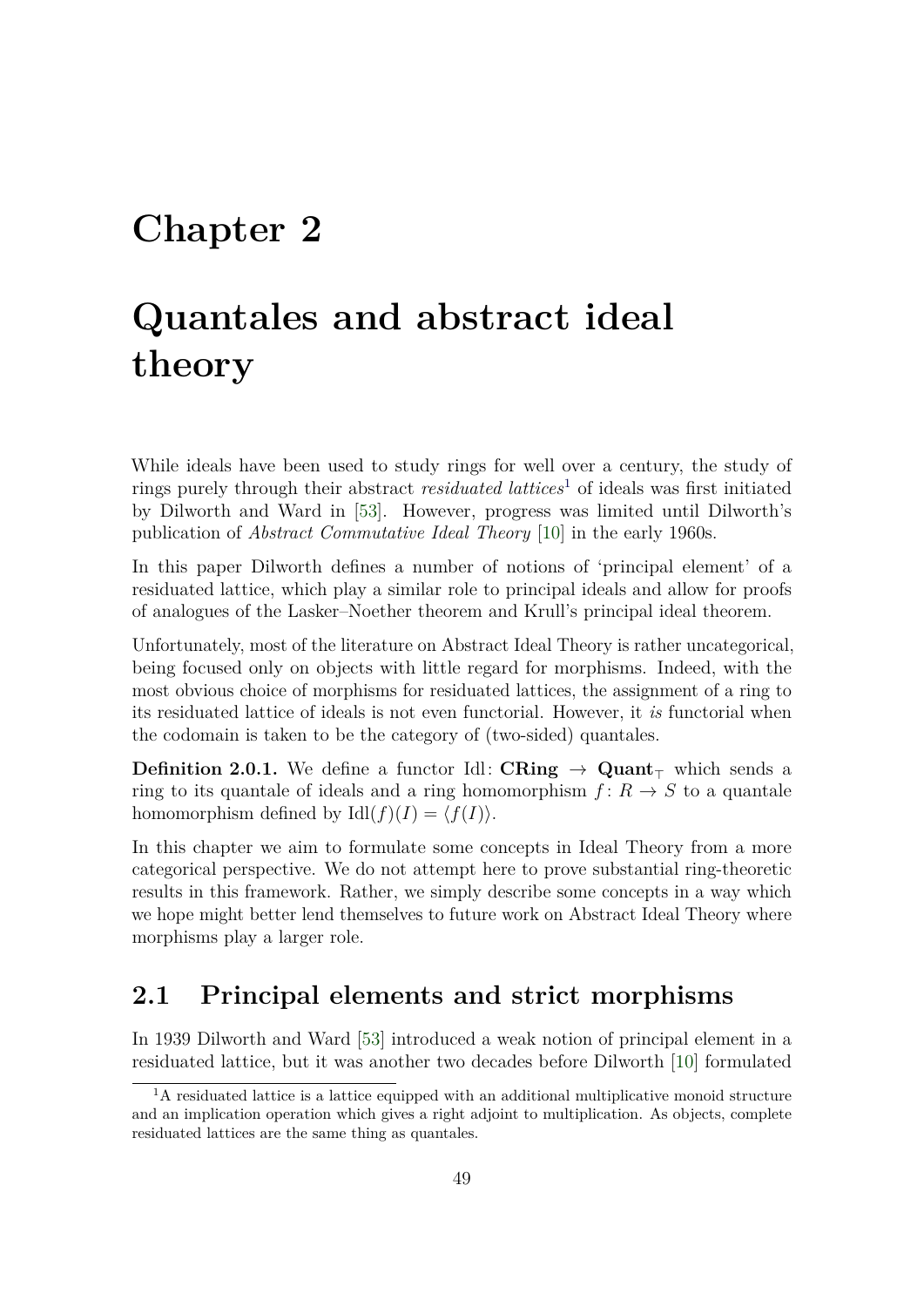the stronger notion of principal element which was so influential in Abstract Ideal Theory. As this delay suggests, the definition of principal element is not particularly obvious. The situation is further complicated by there being a number of weaker notions which are also of interest. A thorough discussion of these different notions can be found in [\[4\]](#page-106-5) whose terminology we adopt here.

**Definition 2.1.1.** An element *k* of a two-sided quantale *Q* is said to be

- i) *weak meet principal* if  $k(k \to x) = x \land k$  for all  $x \in Q$ ,
- ii) weak join principal if  $k \to kx = x \vee k^{\bullet}$  for all  $x \in Q$  (recall that  $k^{\bullet} = k \to 0$ ),
- iii) *meet principal* if  $k((k \rightarrow x) \land b) = x \land kb$  for all  $x, b \in Q$ ,
- iv) *join principal* if  $k \to (kx \lor a) = x \lor (k \to a)$  for all  $x, a \in Q$ ,
- v) *weak principal* if it is weak meet principal and weak join principal,
- vi) *principal* if it is meet principal and join principal.

It is easy to see that these have the following equivalent characterisations (see [\[4\]](#page-106-5)).

**Lemma 2.1.2.** *Consider*  $k \in Q$ *. We have that* 

- *i*) *k is weak meet principal if and only if*  $x \leq k \implies x = kd$  *for some*  $d \in Q$ *,*
- *ii*) *k is weak join principal if and only if*  $kx \le ky \implies x \le y \vee k^{\bullet}$ ,
- *iii*) *k is meet principal if and only if*  $x \le kb \implies x = kd$  *for some*  $d \le b$ *,*
- *iv) k is join principal if and only if it is weak join principal in every closed quotient of Q.*

*Remark 2.1.3.* If *R* is a ring and  $I \in \text{Id}(R)$  contains a non-zero-divisor (i.e. an element  $r \in R$  such that  $rx = 0 \implies x = 0$ , then  $I^{\bullet} = 0$  and so *I* is weak join principal if and only if  $IJ \leq IK \implies J \leq K$ . This is precisely what is known as a *cancellation ideal* in ring theory.

So under mild conditions, weak join principal recovers a classical notion. Furthermore, when trying to prove primary decomposition, it becomes apparent before too long that something like weak meet principal will be helpful. Indeed, this is what led Dilworth and Ward to their original definition of this notion. The picture simplifies further once one notices that meet principal and join principal are not unrelated notions, but are dual to each other in a certain sense (see [\[3\]](#page-106-6)).

As one might hope, principal ideals are principal elements.

**Lemma 2.1.4.** *If*  $R$  *is a ring and*  $f \in R$ *, then*  $(f)$  *is a principal element of* Idl $(R)$ *.* 

*Proof.* Suppose  $I \leq fJ$  for ideals *I* and *J*. Then for each  $i \in I$ , there is a  $j \in J$ such that  $i = f_j$ . Set  $D_i$  to be the ideal generated by all such  $j$  and  $D = \bigvee_{i \in I} D_i$ . Then  $I = fD$  and so  $(f)$  is meet principal.

Now suppose  $fI \leq fJ$ . Then for each  $i \in I$ , there is a  $j \in J$  such that  $fi = fj$ . Then  $f(i - j) = 0$  and so  $i - j \in (f)^{\bullet}$ . Thus,  $i = j + (i - j) \in J \vee (f)^{\bullet}$ . So  $I \leq J \vee (f)^{\bullet}$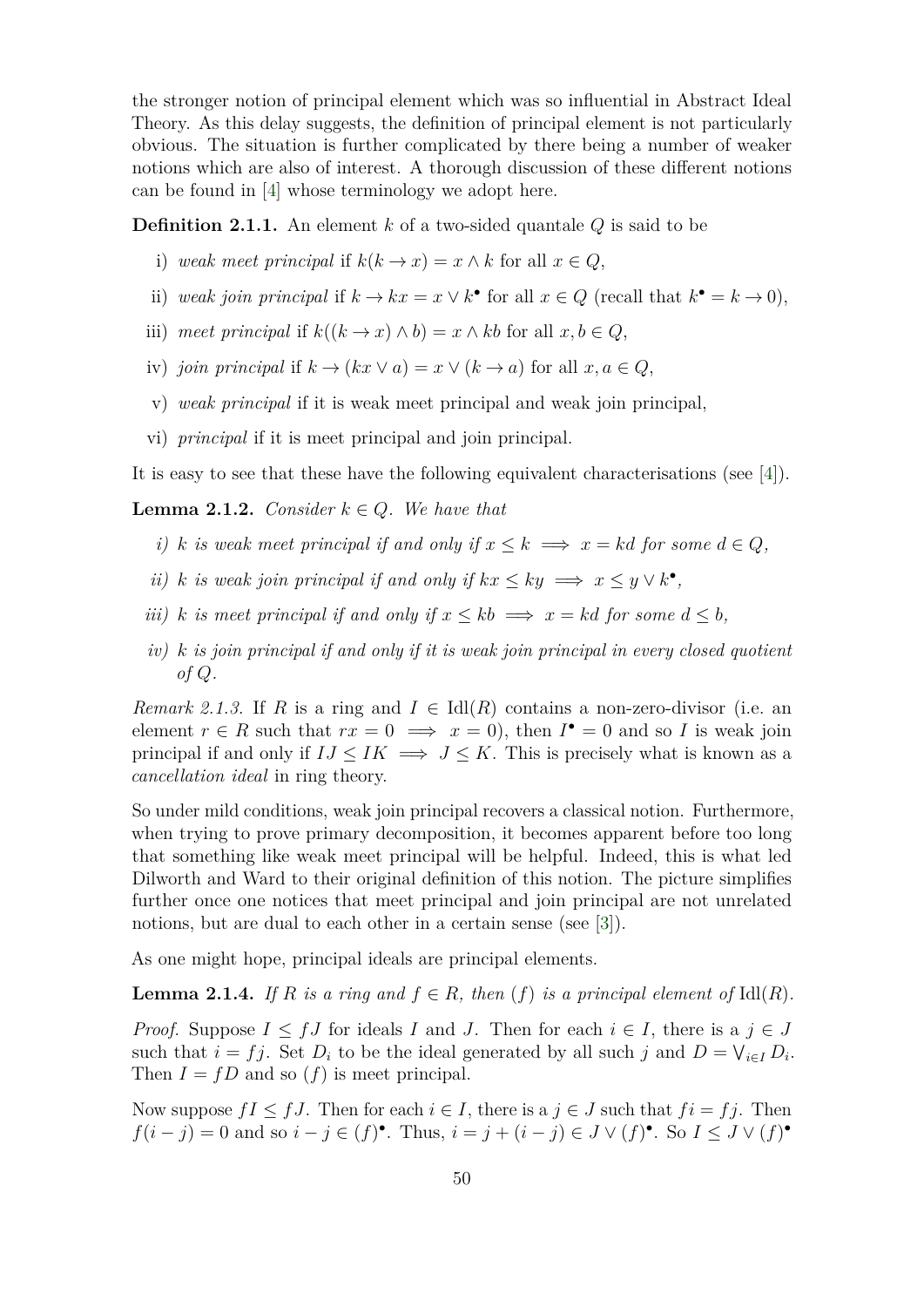and  $(f)$  is weak join principal. Then since the same argument holds in every quotient ring and  $\text{Id}(R)/\nabla_I \cong \text{Id}(R/I)$ , we can conclude that  $(f)$  is join principal.  $\Box$ 

We have tried to convey a sense of the motivation for these definitions, but it is perhaps still not completely clear why these are natural notions. Our contribution is to show how all these notions of principal element fall out of a simple discussion of normal mono/epimorphisms in **Sup**.

The category **Sup** is pointed with the zero morphisms given by the constant 0 maps. In a pointed category there is a notion of kernels and cokernels.

**Definition 2.1.5.** The *kernel* of a morphism  $f: L \to M$  in a pointed category is the equaliser of f and  $0_{L,M}$ . The *cokernel* of f is the coequaliser of f and  $0_{L,M}$ .

A morphism is called a *normal monomorphism* if it occurs as the kernel of some morphism and a *normal epimorphism* if it occurs as the cokernel of some morphism. We will draw such morphisms with triangle tails  $(\rightarrow)$  and tips  $(\rightarrow)$  respectively.

Every monomorphism or epimorphism in **Sup** is regular, but not every monomorphism or epimorphism is normal.

<span id="page-60-0"></span>**Lemma 2.1.6.** *A monomorphism*  $f: L \to M$  *in* **Sup** *is normal if and only if the image of*  $f$  *is downward closed. Dually, an epimorphism*  $g: L \to M$  *in* Sup *is normal if and only if*

$$
g(x) = g(y) \iff x \lor g_*(0) = y \lor g_*(0).
$$

*Proof.* Let  $h: M \to N$  be a suplattice homomorphism. The kernel of h is given by  ${x \in M \mid h(x) = 0} = \downarrow h_*(0)$ , which is clearly downward closed. On the other hand, it is easy to see that for any  $a \in M$  the inclusion  $\downarrow a \hookrightarrow M$  is the kernel of the map into  $\uparrow a$  sending x to  $x \vee a$ .

Now in order to apply duality, we note that the image of *f* is downward closed if and only if  $ff_*(x) = x \wedge f(\top)$ . The dual condition then gives  $g_*g(x) = x \vee g_*(0)$ . If *g* is epic, this is in turn equivalent to the stated condition for *g* being normal.  $\Box$ 

*Remark 2.1.7.* Throughout this section we make extensive use of the autoduality **Sup**  $\cong$  **Sup**<sup>op</sup>. This exchanges 0 with  $\top$ , joins with meets, (normal) epis with (normal) monos and maps with their adjoints.

Recall that **Sup** has (epi,mono)-factorisations. So for any morphism we can ask if its monic/epic factor is normal.

**Definition 2.1.8.** Let f be a morphism in **Sup** and suppose  $f = me$  where m is monomorphism and *e* is epimorphism. If *m* is a normal mono, we say *f* is *mononormal*. If *e* is a normal epi, we call *f epi-normal*. If *f* is both mono-normal and epi-normal, we say it is *strict*.

**Corollary 2.1.9.** *A suplattice map*  $f: L \to M$  *is epi-normal if and only if its kernel congruence is generated by an element of the form* (0*, a*) *and mono-normal if and only if its image is downward closed.*

A reason why we might be interested in strict morphisms of suplattices in the context of abstract ideal theory is that the functor Sub:  $R$ -**Mod**  $\rightarrow$  **Sup** sending  $R$ -modules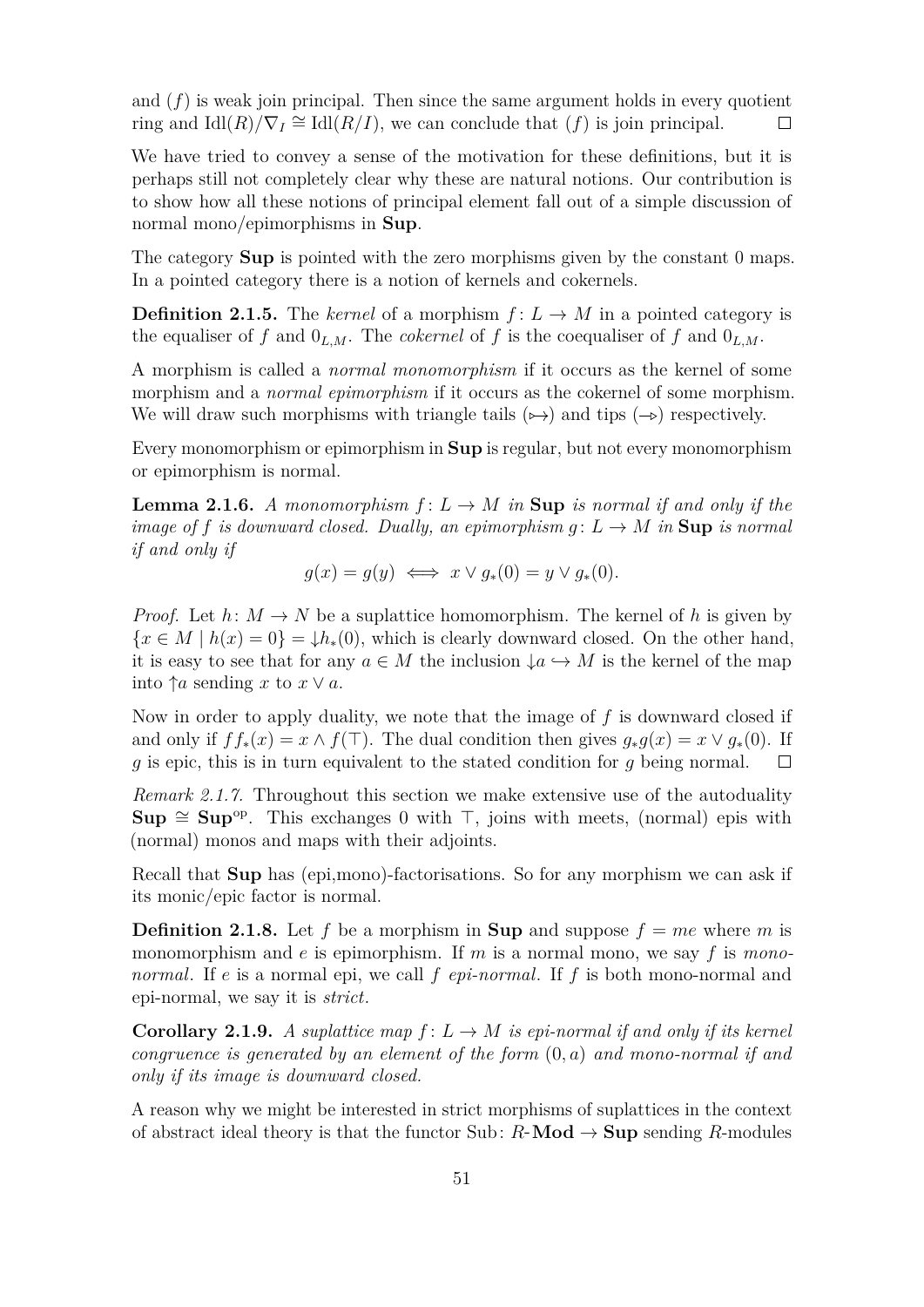to their suplattices of submodules sends module homomorphisms to strict suplattice homomorphisms.

**Lemma 2.1.10.** *If*  $f: V \hookrightarrow W$  *is a monomorphism of R-modules, then* Sub *f is a normal monomorphism. If*  $g: V \rightarrow W$  *is an epimorphism of R-modules, then* Sub *f is a normal epimorphism.*

*Proof.* The first statement is clear if we think of Sub(*W*) as the subobjects of *W*. The second statement is clear if we think of  $\text{Sub}(V)$  as the quotients of V.  $\Box$ 

*Remark 2.1.11.* The fact that principal ideals are join principal, the modularity of  $\textbf{Sup}(V)$  and the above lemma all make essential use of the fact that the additive structure of a module permits inverses. (In the final case it is used to prove the bijection between subobjects and quotients.)

<span id="page-61-0"></span>**Lemma 2.1.12.** *Normal monomorphisms and normal epimorphisms are closed under composition.*

*Proof.* We show it for monomorphisms; it will then follow for epimorphisms by duality. Suppose  $f: L \to M$  and  $g: M \to N$  are normal monos. Suppose  $x \leq gf(\top)$ . Then  $x \leq g(\top)$  and so  $x = g(x')$  for some  $x' \in M$ . So  $g(x') \leq gf(\top)$ . But g is an injective suplattice homomorphism and hence reflects order. Thus,  $x' \le f(\top)$  and so  $x' = f(x'')$  for some  $x'' \in L$ . Therefore,  $x = gf(x'')$  and  $gf$  is a normal mono.  $\Box$ 

<span id="page-61-2"></span>*Remark 2.1.13.* Also note that in any pointed category, if *f* is monic and *fg* is a normal monomorphism, then *g* is a normal monomorphism. Dually, if *h* is epic and *gh* is a normal epimorphism, then so is *g*.

Mono-normal, epi-normal and strict morphisms are *not* closed under composition in general. If *f* is epi-normal and *e* is a normal epi, then *fe* is epi-normal by lemma [2.1.12,](#page-61-0) but *ef* might not be. We might ask under what conditions on *f* we have that *ef* is epi-normal for all normal epis *e*.

<span id="page-61-1"></span>**Lemma 2.1.14.** *Consider*  $f: L \to M$  *and let*  $e: M \to N$  *be a normal epimorphism. Set*  $a = e_*(0)$ *. Then ef is epi-normal if and only if*  $x \vee f_*(a) \geq f_*(f(x) \vee a)$  *for all*  $x \in L$ *.* 

*Proof.* Note that  $(ef)_*(0) = f_*(e_*(0)) = f_*(a)$ . Now  $ef(x) = ef(y) \iff f(x) \lor a =$ *f*(*y*) ∨ *a* by normality. So *ef* is epi-normal if and only if  $f(x)$  ∨  $a = f(y)$  ∨  $a \implies$  $x \vee f_*(a) = y \vee f_*(a)$  for all  $x, y \in L$ .

This is equivalent to  $f(y) \leq f(x) \vee a \implies y \leq x \vee f_*(a)$ . But  $f(y) \leq f(x) \vee a \iff$  $y \leq f_*(f(x) \vee a)$  and so the result follows.  $\Box$ 

<span id="page-61-3"></span>**Corollary 2.1.15.** *Consider*  $f: M \to L$  *and let*  $m: N \to M$  *be a normal monomorphism. Set*  $b = m(T)$ *. Then fm is mono-normal if and only if*  $x \wedge f(b) \leq f(f_*(x) \wedge b)$ *for all*  $x \in L$ *.* 

*Proof.* By duality.

**Definition 2.1.16.** We call a morphism f satisfying the conditions of lemma [2.1.14](#page-61-1) for all normal epimorphisms *e*, a *composably epi-normal morphism*. A morphism satisfying the dual condition is called a *composably mono-normal morphism*.

 $\Box$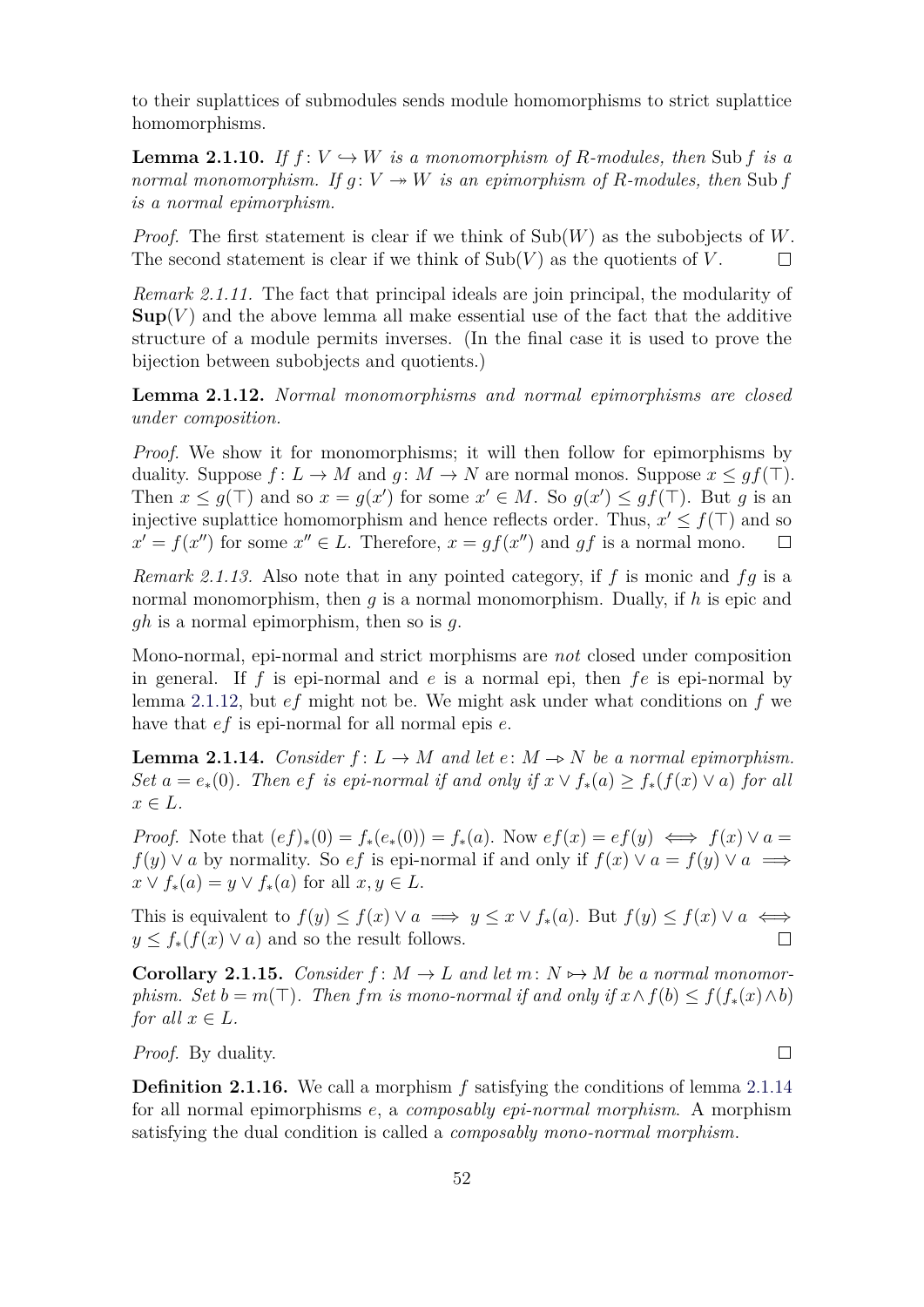Note that each of these is closed under composition.

<span id="page-62-0"></span>Clearly every normal epimorphism is composably epi-normal. To determine if a more general morphism is composably epi-normal, we may consider its monic and epic factors separately.

**Lemma 2.1.17.** *Suppose*  $f: L \to M$  *factors as mn where m is monic and n is epic. Then f is composably epi-normal if and only if n is a normal epimorphism and m is composably epi-normal.*

*Proof.* For *f* to be composably epi-normal, it must in particular be epi-normal and hence *n* must certainly be a normal epimorphism. Let us assume this is the case.

Now let  $e: M \to N$  be a normal epimorphism. We (epi,mono)-factorise *em* and  $ef$ to obtain the following commutative diagram.



Then by lemma [2.1.12](#page-61-0) and remark [2.1.13,](#page-61-2)  $n'$  is normal if and only if  $e'$  is and hence *ef* is epi-normal if and only if *em* is.  $\Box$ 

At this stage modularity becomes relevant. Many results in abstract ideal theory require the underlying lattice of the quantale in question to be modular. We provide a possible explanation for this by exhibiting a strong link between modularity properties and the composability properties of epi/mono-normal morphisms.

Recall that a pair  $(x, b)$  of elements in a lattice is a *modular pair* if  $(x \wedge b) \vee a = (x \vee a) \wedge b$ for all  $a \leq b$  and that *b* is a *modular element* if  $(x, b)$  is a modular pair for all *x*.

<span id="page-62-1"></span>**Lemma 2.1.18.** Let  $m: L \rightarrow M$  be a normal monomorphism and let  $e: M \rightarrow N$ *be a normal epimorphism. Then em is epi-normal if and only if*  $(e_*(0), m(\top))$  *is a modular pair and em is mono-normal if and only if*  $(m(\top), e_*(0))$  *is a dual modular pair.*

*Proof.* Let  $a = e_*(0)$  and  $b = m(\top)$ . We can view L as the subset  $\downarrow b \subseteq M$  and take *m* to be the inclusion map. Then  $m_*(z) = z \wedge b$ . Thus by lemma [2.1.14](#page-61-1) we find that *em* is normal if and only if  $x \vee (a \wedge b) = (x \vee a) \wedge b$  for all  $x \leq b$ . This is precisely the definition of  $(a, b)$  being a modular pair. The dual result follows by duality.  $\Box$ 

The essence of the following characterisation of complete modular lattices is essentially known, but it is perhaps notable that the characterisation can be stated in purely categorical terms (and amongst algebraic structures that do not have meets in their signature).

<span id="page-62-2"></span>**Corollary 2.1.19.** *Let M be a suplattice. Then em is strict for every normal mono*  $m: L \rightarrow M$  *and normal epi*  $e: M \rightarrow N$  *if and only if it is epi-normal for every such*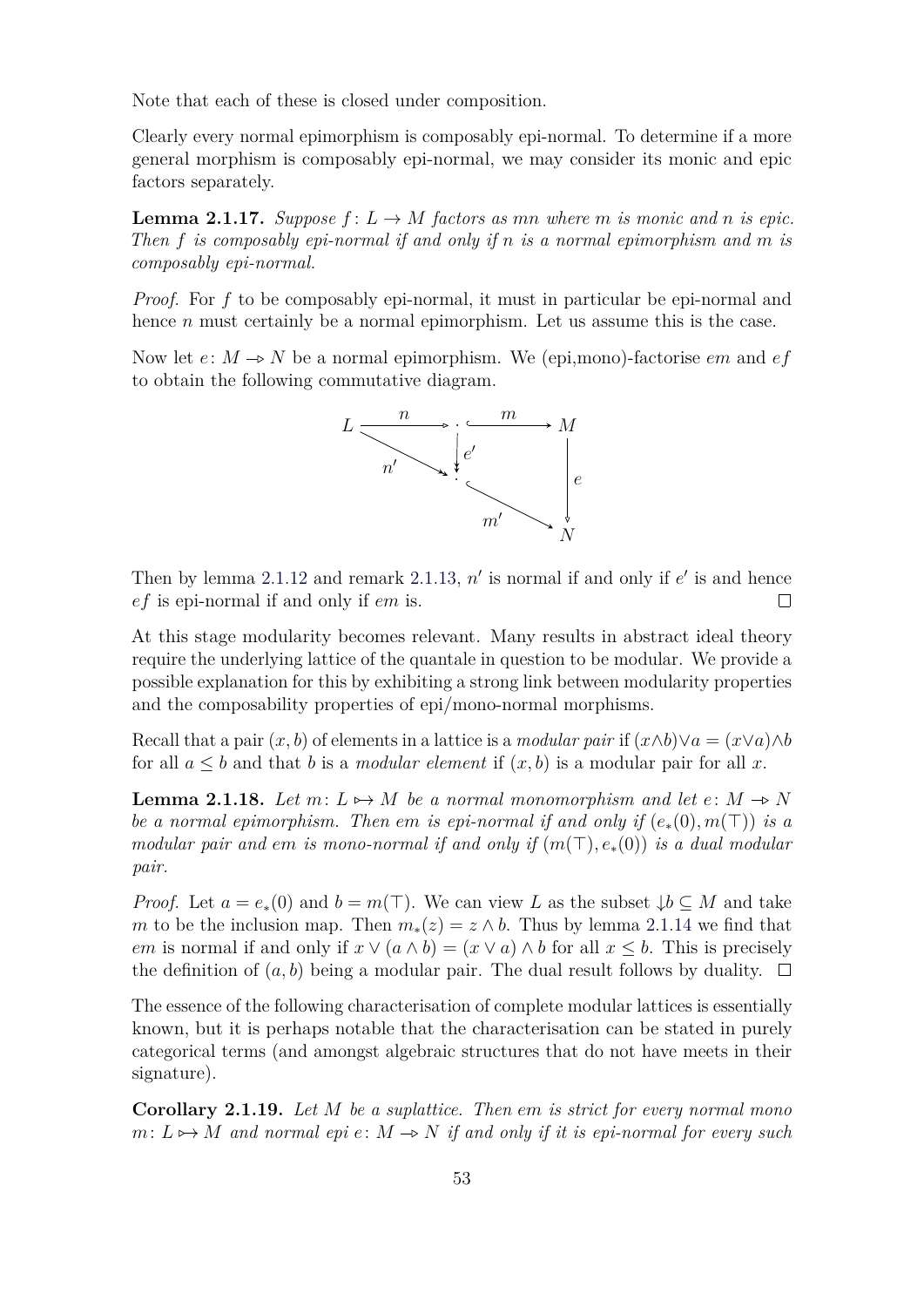*m and e if and only if it is mono-normal for every such m and e if and only if M is modular.*

Consequently, *M* is modular if and only if the composition of every strict map into *M* and every strict map out of *M* is strict. Thus, the collections of modular suplattices and strict homomorphisms form a category.

*Remark 2.1.20.* The submodule functor Sub:  $R$ -**Mod**  $\rightarrow$  **Sup** factors through this subcategory. A precise characterisation of the smallest subcategory containing the image of this functor is a very difficult problem, even on the level of objects.

<span id="page-63-0"></span>**Corollary 2.1.21.** A strict morphism k is composably epi-normal iff  $k(\top)$  is modu*lar and composably mono-normal iff k*∗(0) *is dual modular.*

*Proof.* Simply use lemma [2.1.17,](#page-62-0) lemma [2.1.18](#page-62-1) and the fact that surjections send  $\top$ to  $\top$ .  $\Box$ 

It is now apparent that we can rephrase the different notions of principal element in terms of the classes of morphisms discussed above.

**Proposition 2.1.22.** *Let*  $Q$  *be a two-sided quantale and take*  $k \in Q$ *. We may view k as suplattice endomorphism on Q (multiplication by k). Then*

- *i) k is weak meet principal iff it is mono-normal,*
- *ii) k is weak join principal iff it is epi-normal,*
- *iii) k is meet principal iff it is composably mono-normal,*
- *iv) k is join principal iff it is composably epi-normal,*
- *v) k is weak principal iff it is strict,*
- *vi) k is principal iff k is a strict map, k is a modular element and*  $k^{\bullet}$  *is dual modular.*

*Proof.* Claims (i) and (ii) come from lemma [2.1.6.](#page-60-0) Claims (iii) and (iv) come from lemma [2.1.14](#page-61-1) and corollary [2.1.15.](#page-61-3) Then  $(v)$  is immediate and  $(vi)$  follows from corollary [2.1.21.](#page-63-0)  $\Box$ 

From this we can immediately conclude the following known results.

**Corollary 2.1.23.** *Meet principal, join principal and principal elements are closed under multiplication.*

**Corollary 2.1.24.** *The product of a weak meet principal element and a meet principal element is weak meet principal. The product of a weak join principal element and a join principal element is weak join principal.*

**Corollary 2.1.25.** *Weak principal elements in a modular quantale are principal.*

**Corollary 2.1.26.** *Weak meet principal elements (and hence principal elements) in a modular quantale are preserved by closed quotients.*

*Proof.* Let *k* be a weak meet principal element of *Q* and suppose  $e: Q \rightarrow Q/\nabla_a$  is a closed quotient. Consider the following commutative diagram.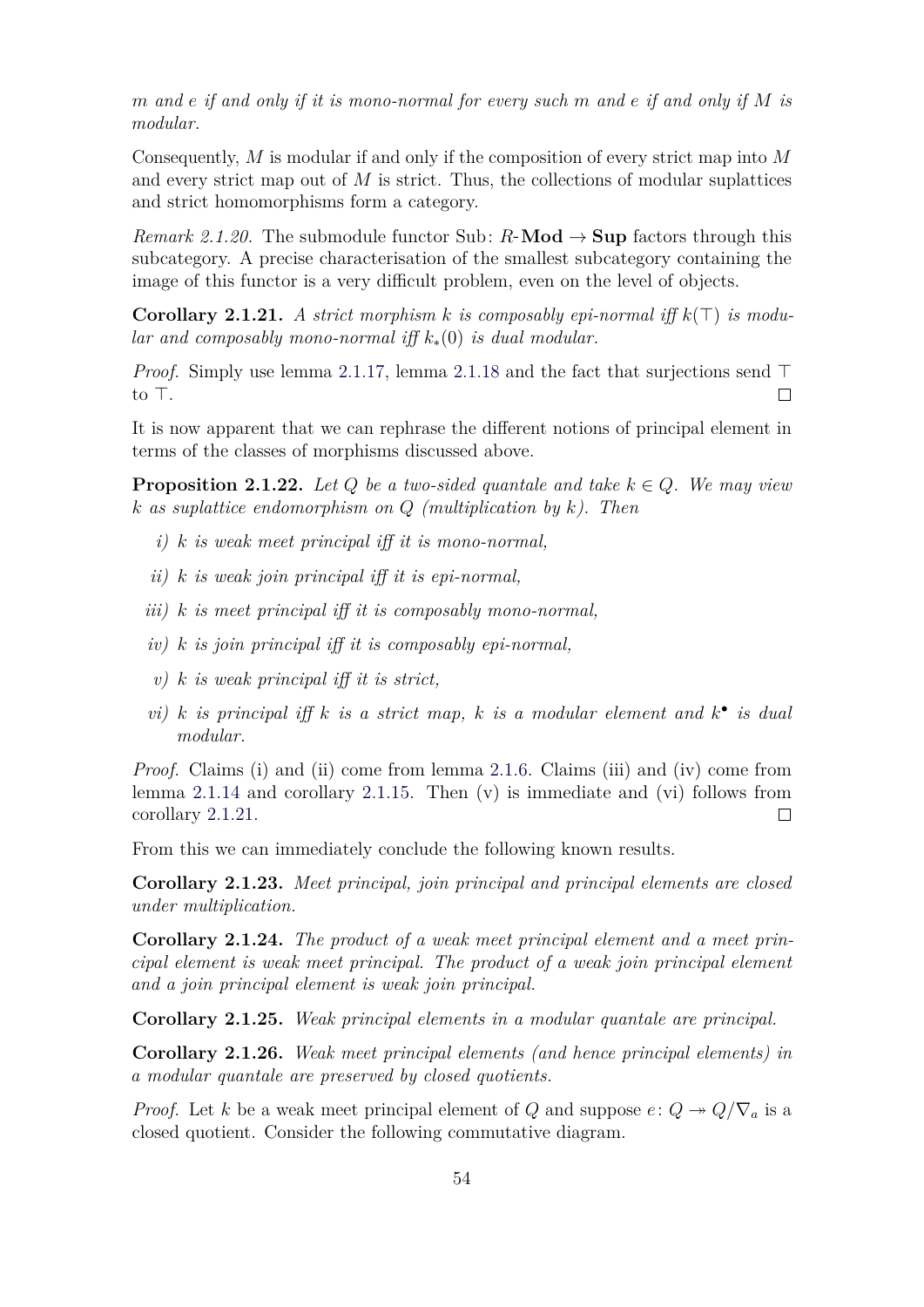

Here we have used corollary [2.1.19](#page-62-2) to commute *e* past the monic part of *k* and the uniqueness of the (epi,mono)-factorisation of *ek* to obtain the isomorphism.  $\Box$ 

Our approach actually suggests a further notion, which does not seem to have been defined previously.

**Definition 2.1.27.** We say a map of suplattices is *composably strict* if the composition of it with every strict map is strict. An element  $k \in Q$  is *strong principal* if its corresponding suplattice homomorphism is composably strict.

Note that a quantale element *k* is strong principal iff *k* is strict, *k* is left and right modular and *k* • is left and right dual modular (by lemma [2.1.18\)](#page-62-1).

*Remark 2.1.28.* Let us note some similarities of the above approach to work in two other sources. The first is [\[35\]](#page-108-6), which discusses similar classes of 'principal maps' between posets and discusses how they relate to principal elements. However, the authors do not discuss composition or modularity in much detail. The second is [\[7\]](#page-106-7), which discusses the notion of 'range-closed maps' between posets (corresponding to our mono-normal maps) and proves a number of similar results involving composition and modularity. However, the link with abstract ideal theory appears to have gone unnoticed. Our more categorical descriptions place the focus more strongly on composability and hopefully lead to more understandable proofs.

## **2.2 Principal elements in quantales of ideals**

While principal elements were intended to capture the lattice-theoretic behaviour of principal ideals, principal ideals are not characterised by this condition. For instance, (at least classically) every ideal of a Dedekind domain is a principal element, but not every Dedekind domain is a principal ideal domain. Rather, the principal elements of Idl(*R*) correspond to what are known as the finitely generated *locally principal ideals* [\[33\]](#page-108-7). The proofs in the literature are nonconstructive and even require the axiom of choice (though a constructive ring-theoretic proof of the backward direction can be found in [\[29\]](#page-107-6)). We will provide a full constructive proof.

**Definition 2.2.1.** A finitely generated ideal *I* in a ring *R* is *locally principal* if there are elements  $f_1, \ldots, f_n \in R$  such that  $(f_1, \ldots, f_n) = 1$  and the image of *I* in the localisation  $R[f_i^{-1}]$  is principal for each  $1 \leq i \leq n$ .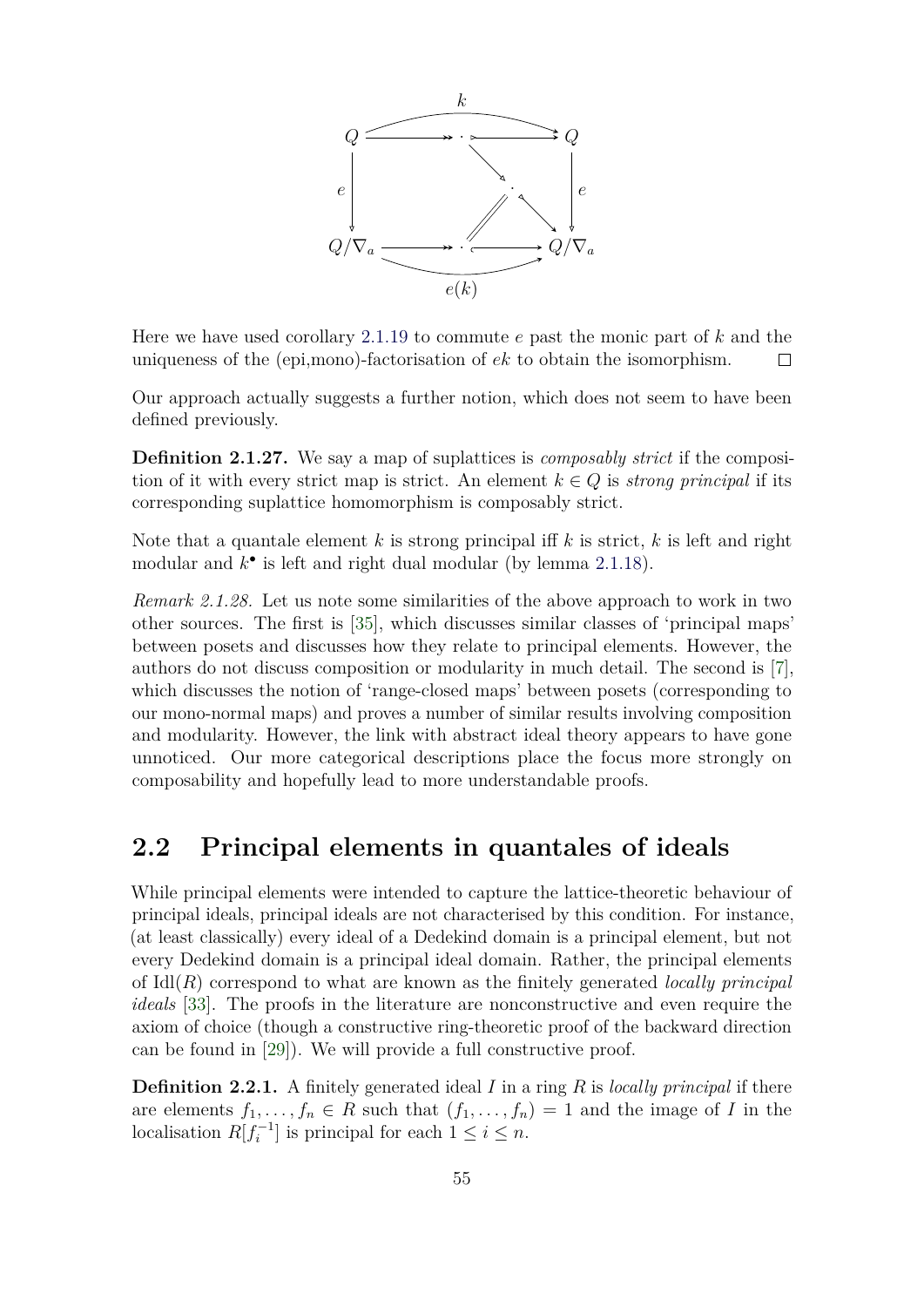To prove the characterisation we will need to a few results on localisation of quantales. The necessary results are stated in [\[2\]](#page-106-8) without proof. We present them here for completeness.

We first consider a special class of quotients of idempotent semirings.

**Definition 2.2.2.** Let *D* be a two-sided idempotent semiring and let *S* be a multiplicative submonoid of *D*. We define  $D/S$  to be the quotient of *D* by the congruence  $\langle (s, 1) | s \in S \rangle$  and call such a quotient a *localisation*.

<span id="page-65-0"></span>**Lemma 2.2.3.** *If*  $x, y \in D$ *, then*  $[x]_S \leq [y]_S$  *in*  $D/S$  *if and only if*  $\exists s \in S$ *.*  $xs \leq y$ *.* 

*Proof.* Define a relation  $\leq \subseteq D \times D$  by  $x \leq y \iff \exists s \in S$ .  $xs \leq y$ . This is a preorder. It is transitive, since if  $s, s' \in S$ ,  $xs \leq y$  and  $ys' \leq z$ , then  $ss' \in S$  and  $xss' \leq ys' \leq z$ . It is reflexive, since  $1 \in S$ . In fact, it is clear that  $\leq \leq \leq$ .

Furthermore,  $\leq$  is a sub-semiring of  $D \times D$ . If  $s, s' \in S$ ,  $xs \leq y$  and  $x's' \leq y'$ , then  $ss'(x \vee x') = ss'x \vee ss'x' \leq sx \vee s'x' \leq y \vee y'$  and  $ss'xx' = (sx)(s'x') \leq yy'.$ 

Thus,  $\sim := \leq \cap \geq$  is a congruence. Notice that for any preorder satisfying the above properties, we have  $x \lesssim y \iff (x \vee y) \sim y \iff [x]_{\sim} \leq [y]_{\sim}$ .

Now it is clear that  $s \sim 1$  for all  $s \in S$ . So  $\sim$  contains the localisation congruence and hence  $[x]_S \leq [y]_S \implies x \lesssim y$ . Finally, if  $x \lesssim y$ , then  $xs \leq y$  for some  $s \in S$  and so  $[x]_S = [x]_S[s]_S \le [y]_S$ .  $\Box$ 

<span id="page-65-1"></span>**Lemma 2.2.4.** Let  $a_1, \ldots, a_k \in D$  be such that  $\bigvee_{i=1}^k a_i = 1$  and let  $A_i$  be the *multiplicative submonoid generated by*  $a_i$ . *Consider*  $x, y \in D$ . If  $[x]_{A_i} \leq [y]_{A_i}$  for *each i*, *then*  $x \leq y$ *.* 

*Proof.* By lemma [2.2.3](#page-65-0) we have  $n_1, \ldots, n_k \in \mathbb{N}$  such that  $a_i^{n_i} x \leq y$  for each *i*. But setting  $N = 1 + \sum_{i=1}^{k} n_i$ , the assumption gives

$$
1 = \left(\bigvee_{i=1}^{k} a_i\right)^{N} = \bigvee_{\substack{m_1, \dots, m_k \in \mathbb{N} \\ m_1 + \dots + m_k = N}} \prod_{j=1}^{k} a_j^{m_j} \le \bigvee_{i=1}^{k} a_i^{n_i},
$$

where the inequality comes from the fact that there is always some *i* for which  $m_i \geq n_i$  by the pigeonhole principle. Hence  $x = \bigvee_{i=1}^k a_i^{n_i} x \leq y$ , as required.  $\Box$ 

As a left adjoint, the functor  $\mathcal I$  preserves quotients and so a localisation  $D/S$  gives a quotient  $\mathcal{F}(D) \to \mathcal{F}(D/S)$ , which we may call a localisation of coherent two-sided quantales. Such quantalic localisations have some desirable properties.

**Proposition 2.2.5.** *Let*  $q: \mathcal{F}(D) \rightarrow \mathcal{F}(D/S)$  *be a localisation of quantales. Then* 

- *q preserves finite meets,*
- $q(\downarrow i \rightarrow J) = \downarrow [i] \rightarrow q(J)$ .

*Proof.* It trivially preserves the empty meet, since the quantale is two-sided, and we always have  $q(I \cap J) \leq q(I) \cap q(J)$ . For the other direction, suppose  $[k] \in q(I) \cap q(J)$ . Then  $[k] \leq [i], [j]$  for some  $i \in I$  and some  $j \in J$  and by lemma [2.2.3](#page-65-0) there are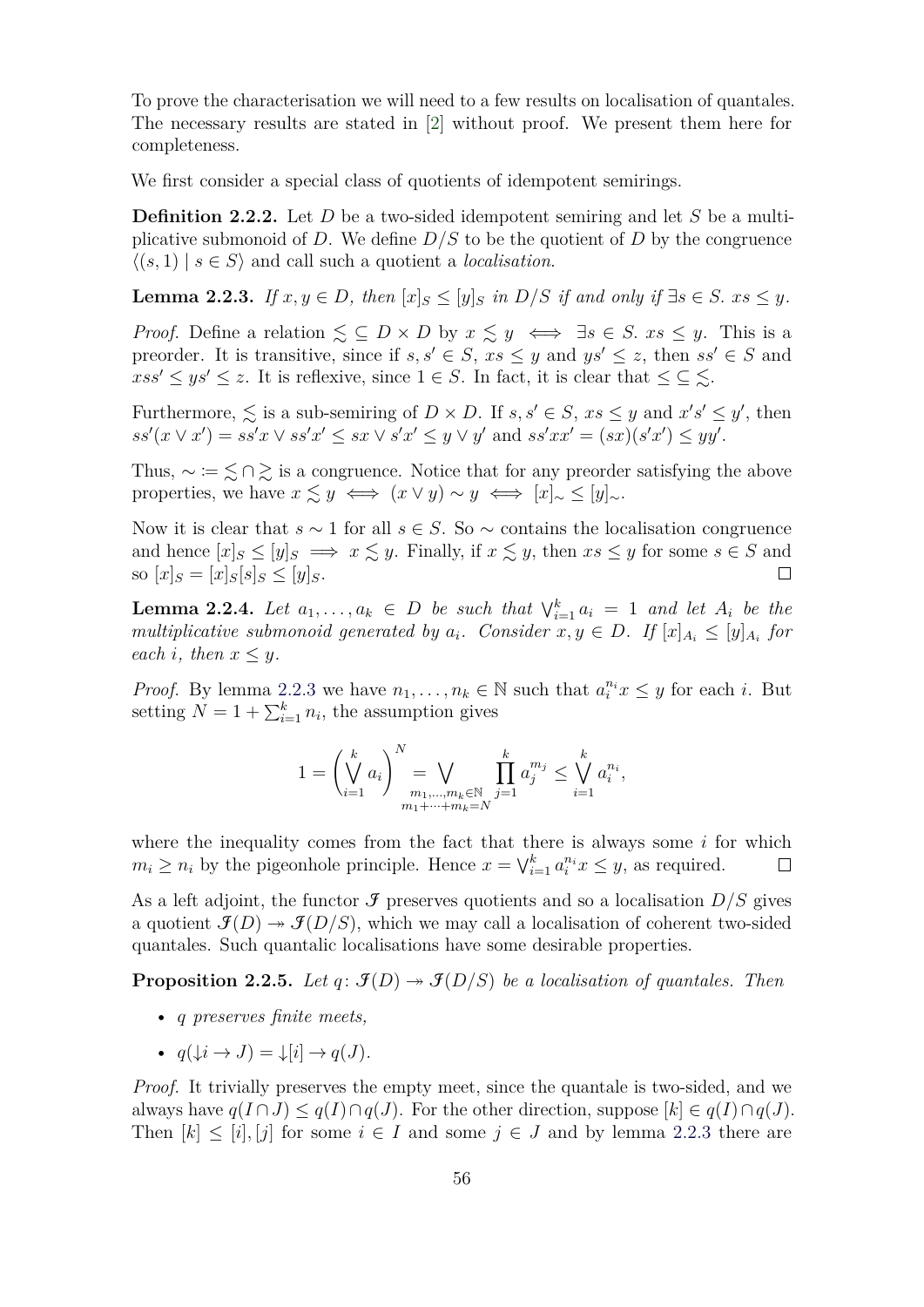*s*, *s*<sup> $\prime$ </sup> ∈ *S* such that *ks* ≤ *i* ∈ *I* and *ks*<sup> $\prime$ </sup> ≤ *j* ∈ *J*. But then *kss*<sup> $\prime$ </sup> ∈ *I* ∩ *J* and hence  $[k] = [kss'] \in \overline{k}(I \cap J)$ , as required.

We always have  $q(I \to J) \leq q(I) \to q(J)$ , since  $q(I \to J)q(I) = q((I \to J)I) \leq q(J)$ . Now take  $I = \downarrow i$ . We must show  $[k] \in q(I) \rightarrow q(J) \implies [k] \in q(I \rightarrow J)$ . Using the adjunction, we suppose  $[ik] \in q(J)$  and find a  $k' \geq k$  such that  $ik' \in J$ . As above, we have  $iks \in J$  for some  $s \in S$ . Then taking  $k' = ks$  yields the result.  $\Box$ 

*Remark 2.2.6.* Note that *q* need not preserve the residuation arrow in general, since different elements of  $I$  will give different values for  $s$  and we need a single  $k'$  to work for all  $i \in I$ .

**Corollary 2.2.7.** *Localisations preserve compact (weak) meet/join principal elements.*

*Proof.* Simply note that all our notions of principal element *k* are defined by equations involving multiplication, meet, join and residuation of the form  $k \to x$ . These are all preserved by localisation. (For preservation of  $k \to x$  we use that *k* is compact.)  $\Box$ 

<span id="page-66-1"></span>**Lemma 2.2.8.** *Let*  $a_1, \ldots, a_k \in D$  *be such that*  $\bigvee_{i=1}^k a_i = 1$  *and consider*  $I, J \in$  $\mathcal{F}(D)$ *. If*  $q_i(I) \leq q_i(J)$  *for each localisation*  $q_i \colon \mathcal{F}(D) \to \mathcal{F}(D/\langle a_i \rangle)$ *, then*  $I \leq J$ *.* 

*Proof.* Take  $x \in I$ . We know  $[x]_i \in q_i(J)$ , so that  $[x]_i \leq [y_i]_i$  for some  $y_i \in J$ . So setting  $y = \bigvee_{i=1}^{k} y_i$ , we have  $[x]_i \leq [y]_i$  for all *i* and thus  $x \leq y \in J$  by lemma [2.2.4.](#page-65-1)

<span id="page-66-0"></span>**Corollary 2.2.9.** *Let*  $a_1, \ldots, a_n \in D$  *be such that*  $\bigvee_{i=1}^n a_i = 1$ *. Consider compact element k of*  $\mathcal{F}(D)$  *and suppose the image of k in the localisation*  $D/\langle a_i \rangle$  *is (weak) meet/join principal for each*  $1 \leq i \leq n$ *. Then k is (weak) meet/join principal (as appropriate).*

Recall that the quantale of ideals of a ring is coherent. We now observe that localisation of rings induces a localisation of the corresponding quantales of ideals.

**Lemma 2.2.10.** *Let R be a ring and S a multiplicative submonoid of R. Then the localisation*  $\ell \colon R \to S^{-1}R$  *induces a localisation of quantales* Idl $(\ell)$ : Idl $(R) \to$ Idl( $S^{-1}R$ ) *determined by the multiplicative submonoid*  $\overline{S} = \{(s) | s \in S\}.$ 

*Proof.* First note that  $Idl(\ell)$  is surjective. It is enough to show every principal ideal is in the image of  $\text{Idl}(\ell)$  (since these form a base). Take  $f/s \in S^{-1}R$ . Since  $1/s$  is invertible in  $S^{-1}R$ , we have  $(f/s) = (f/1) = Idl(\ell)((f))$  and hence Idl $(\ell)$  is surjective.

Now Idl( $\ell$ ) certainly sends (*s*) to 1 and hence factors through Idl( $R$ )/ $\overline{S}$ . We show the resulting map is injective.

Suppose  $\text{Id}(\ell)(I) \leq \text{Id}(\ell)(J)$  and take  $i \in I$ . Then  $i/1 \in \text{Id}(\ell)(J)$  and hence  $i/1 = j/s$  for some  $j \in J, s \in S$ . This means  $iss' = js' \in J$  for some  $s' \in S$  and so  $(i)(s'') \in J$  for  $s'' = ss' \in S$ . Therefore,  $[(i)]_{\overline{S}} \leq [J]_{\overline{S}}$  and hence  $[I]_{\overline{S}} \leq [J]_{\overline{S}}$  as required.  $\Box$ 

**Corollary 2.2.11.** *A finitely generated locally principal ideal of a ring R is a principal element in* Idl(*R*)*.*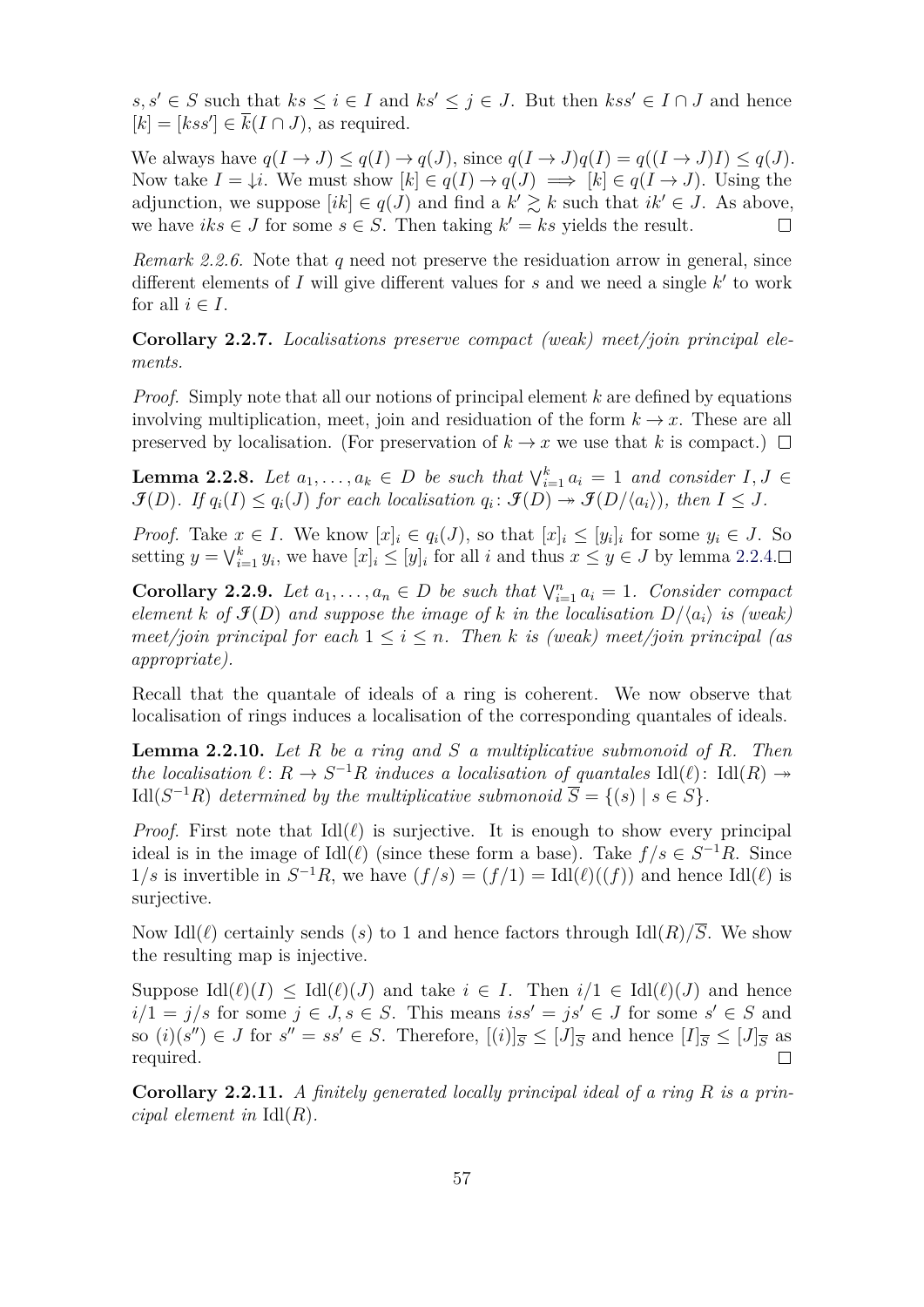*Proof.* Finitely generated ideals are compact elements in  $\text{Id}(R)$  and so we may apply corollary [2.2.9](#page-66-0) and the fact that principal ideals are principal elements.  $\Box$ 

It remains to show that principal elements of  $\text{Id}(\mathbb{R})$  are finitely generated locally principal ideals. This is consequence of the following proposition.

**Proposition 2.2.12.** *Suppose Q is a coherent two-sided quantale with a base B of compact elements which contains* 0*. Let x be a weak principal element of Q. Then there are elements*  $b_1, \ldots, b_n \in B$  *such that*  $q_i(x) \in q_i(B)$  *for each localisation*  $q_i: Q \rightarrow Q/\langle b_i \rangle$ . Furthermore, *x is compact.* 

*Proof.* Write  $x = \sqrt{a \in B \mid a \leq x}$ . Since *x* is weak meet principal,  $a = x(x \to a)$ for each  $a \leq x$ . Let  $j = \bigvee_{a \in B \cap \downarrow x} (x \to a)$  so that  $x = xj$ . Now since *x* is weak join principal,  $1 = j \vee x^{\bullet} = \bigvee_{a \in B \cap \downarrow x} (x \to a)$ , where we have the final equality since  $0 \in B$ .

Now express each  $x \to a_{\alpha}$  as a join of elements of *B*. The unit 1 is compact, since *Q* is coherent, and so we have  $1 = b_0 \vee b_1 \vee \cdots \vee b_n$  where each  $b_i$  is an element of *B* lying below some  $x \to a_{\alpha_i}$ .

In the quotient  $Q/\langle b_i \rangle$ , we have  $1 = [b_i] \leq [x \rightarrow a_{\alpha_i}] \leq [x] \rightarrow [a_{\alpha_i}]$  and hence  $[x] \leq [a_{\alpha_i}]$ . But we know  $a_{\alpha_i} \leq x$  and so  $[x] = [a_{\alpha_i}] \in q_i(B)$  as required.

To see that *x* is compact, notice that  $[x] = [\vee_{j=1}^{n} a_{\alpha_j}]$  in each localisation and thus  $x = \bigvee_{j=1}^{n} a_{\alpha_j}$  by lemma [2.2.8.](#page-66-1) So *x* is a finite join of compact elements and therefore compact.  $\Box$ 

**Corollary 2.2.13.** *If R is a ring, the principal elements of* Idl(*R*) *are precisely the finitely generated locally principal ideals.*

*Proof.* We have already shown the backward direction. For the forward direction, simply apply the above result with *B* taken to be the set of principal ideals.  $\Box$ 

## **2.3 Valuations**

We will now discuss two concepts from ring theory which arise naturally when considering quantales of ideals. In order to make links with classical notions, *we will assume excluded middle for this section*.

Consider  $\mathcal{N}$  — the free two-sided quantale on one generator q. We will write the elements of N as  $g^n$  for  $n \in \mathbb{N} \cup \{\infty\}$  to avoid confusion about what 0 and 1 mean.

**Definition 2.3.1.** A *valuation* on a two-sided quantale *Q* is a quantale homomorphism  $w: Q \to \mathcal{N}$ .

**Definition 2.3.2.** Let *R* be a ring. We will call a map  $v: R \to \mathbb{N} \cup \{\infty\}$  a *positive prevaluation* if it satisfies

- $v(0) = \infty$ ,
- $v(a + b) > min(v(a), v(b)).$
- $v(1) = 0$ .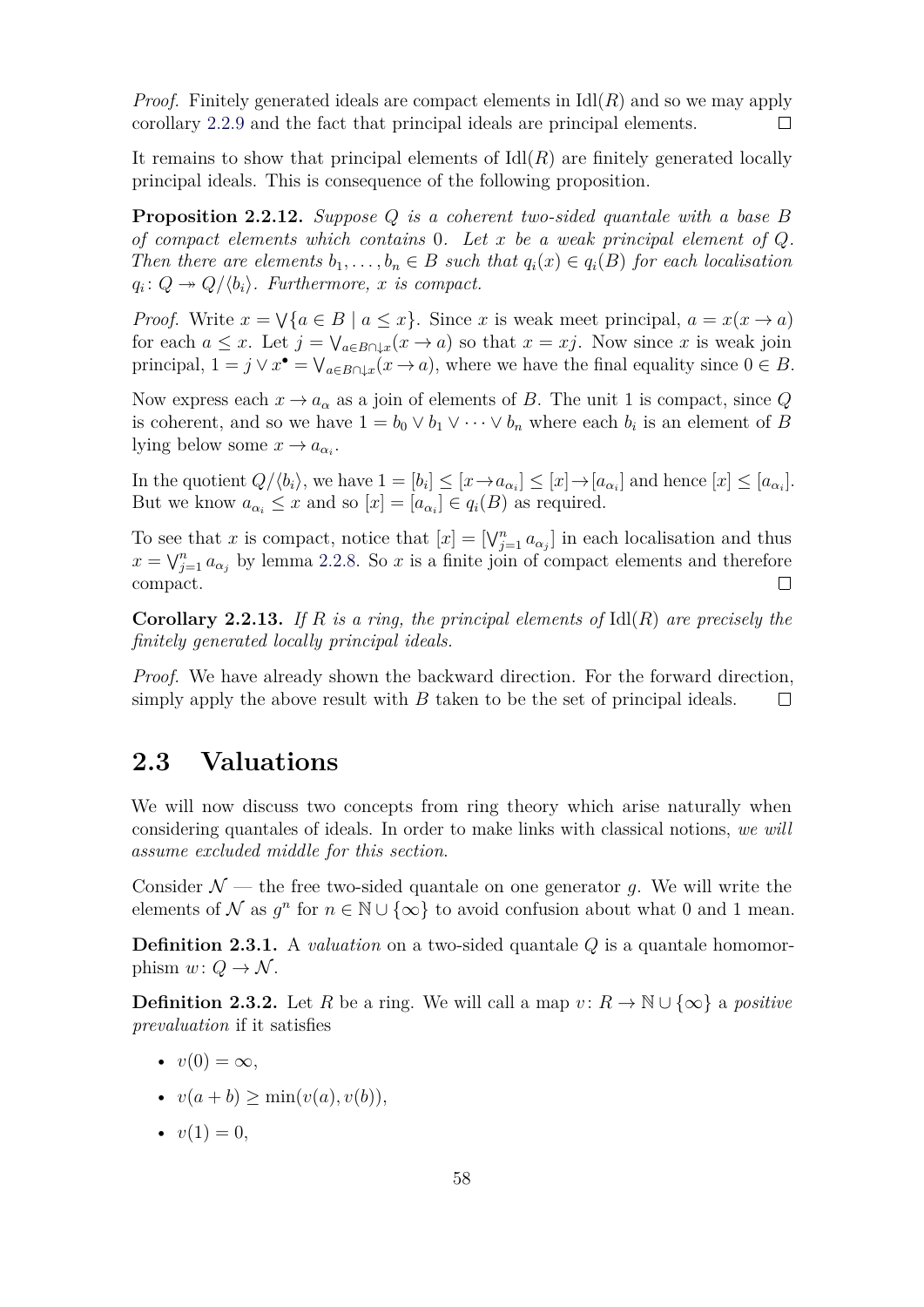•  $v(ab) = v(a) + v(b).$ 

**Lemma 2.3.3.** *There is a bijective correspondence between positive prevalutations v on a ring R and quantale valuations*  $\tilde{v}$ : Idl $(R) \rightarrow \mathcal{N}$ *. Here*  $\tilde{v}(I) = \bigvee_{a \in I} g^{v(a)}$ *.* 

*Proof.* This is immediate from the description of  $\text{Id}(R)$  in terms of generators and relations (lemma [1.4.8\)](#page-36-0).  $\Box$ 

*Remark 2.3.4.* This result becomes constructively valid if we restrict to quantale valuations that preserve compact elements.

The notion of a positive prevaluation is very reminiscent of that of a *discrete valuation*, which is important in algebraic geometry.

**Definition 2.3.5.** A *discrete valuation* on a field *K* is function  $v: K \to \mathbb{Z} \cup \{\infty\}$ satisfying

- $v(a) = \infty \iff a = 0$ .
- $v(a + b) > min(v(a), v(b)),$
- $v(1) = 0$ ,
- $v(ab) = v(a) + v(b).$

We can make this relationship more precise. Let *v* be a positive prevaluation on a ring *R*. First notice that  $P = v^{-1}(\infty)$  is a prime ideal of *R*. Indeed, composing  $\tilde{v}$  with the map from N to  $\Omega$  sending g to 1 gives a point of  $\text{Id}(R)$ , which classically corresponds to a 'prime element' in  $\text{Id}(\mathbb{R})$ . We can now factor *v* through the quotient  $\mathbb{R}/\mathbb{P}$  to give a positive prevaluation *v*' on an integral domain satisfying  $v'(a) = \infty \iff a = 0$ .

Such a positive prevaluation on an integral domain *D* can then be extended to give a valuation  $v''$  on its field of fractions  $K(D)$ . We set  $v''(a/b) = v'(a) - v'(b)$ . Let us show this gives a valuation. Only the additive condition is nontrivial. We have

$$
v''(a/b + c/d) = v''((ad + cb)/bd)
$$
  
=  $v'(ad + cb) - v'(b) - v'(d)$   
 $\ge \min(v'(a) + v'(d), v'(c) + v'(b)) - v'(b) - v'(d)$   
=  $\min(v'(a) - v'(b), v'(c) - v'(d))$   
=  $\min(v''(a/b), v''(c/d)).$ 

In summary, we have the following lemma.

**Lemma 2.3.6.** *A positive prevaluation v on a ring R induces a discrete valuation*  $v''$  *on the field*  $K(R/v^{-1}(\infty))$  *satisfying*  $v''(a) \geq 0$  *for all*  $a \in R$ *.* 

However, an element  $a \in K(R/P)$  for which  $v''(a) \geq 0$  does not necessarily lie in *R*. This can be understood by considering the other map from  $\mathcal N$  to  $\Omega$ , which sends g to 0. Composing this with  $\tilde{v}$  gives another point of Idl(*R*). This corresponds to a prime ideal  $Q \geq P$ . The complement of  $Q$  is a multiplicative submonoid consisting of the elements *a* of *R* for which  $v(a) = 0$ . If we both quotient *R* by *P* and localise at *Q* we obtain a ring  $R_Q/P$ . This is precisely the subring of  $K(R/P)$  on which  $v''$ is nonnegative.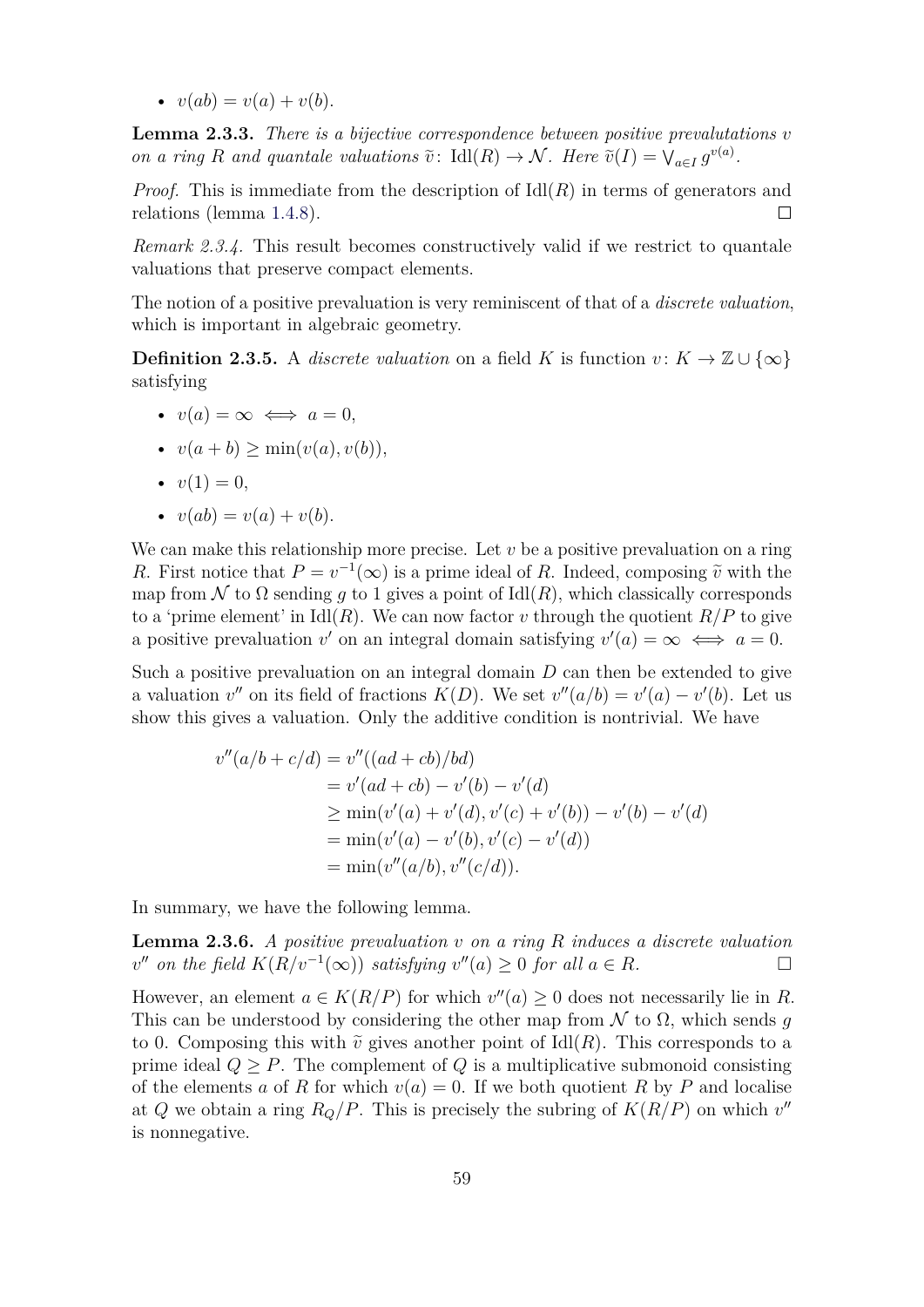A ring *RQ/P* which arises in this manner is known a *discrete valuation ring* (unless it is a field). It is well known that  $\tilde{v}$  factors through Idl( $R_Q/P$ ) to give an injection. However, this might fail for coherent quantales that do not come from rings.

It can also be illuminating to consider maps from a quantale into a quotient of  $\mathcal N$ . These might be induced by valuations, but need not be. For instance, a map from a quantale *Q* into  $\mathcal{O}\mathbb{S}$  corresponds to a pair of prime elements  $p \leq q$ . However, not every such pair can be obtained from a valuation — in ring-theoretic terms, *RQ/P* might not be a discrete valuation ring.

More interesting are maps from *Q* to the two-sided quantale  $\mathcal{D} = \langle \varepsilon | \varepsilon^2 = 0 \rangle \approx$  $\mathcal{N}/\nabla_{g^2}$ . As a set  $\mathcal{D} = \{0, \varepsilon, 1\}$ . This is the quantalic incarnation of an infinitesimal tangent vector at a point.

<span id="page-69-0"></span>**Lemma 2.3.7.** *Let Q be a two-sided quantale. A quantale homomorphism*  $f: Q \rightarrow \mathcal{D}$ *yields a prime element*  $p = f_*(\varepsilon)$  *and an element*  $j = f_*(0)$  *with*  $p^2 \leq j \leq p$  *such that*  $ab \leq j \implies (a \leq j) \vee (b \leq p)$ . Furthermore, every pair of elements  $(p, j)$  satisfying *these conditions arises in this way from a unique quantale map.*

*Proof.* Note that  $\varepsilon$  is a prime element of  $\mathcal D$  and hence  $p = f_*(\varepsilon)$  is a prime element of *Q*. Then  $f(p^2) = f(p)^2 \le 0$  and so  $p^2 \le f_*(0) = j$ . And certainly,  $j \le p$ .

Now suppose  $ab \leq j$ . Then  $f(a)f(b) = 0$ . It is easy to see that this can only happen if  $f(a) \leq 0$  or  $f(b) \leq \varepsilon$ , so that  $a \leq j$  or  $b \leq p$ .

On the other hand, suppose we are given *p* and *j* satisfying the properties above. These uniquely define a meet preserving map from D to *Q*, which then has a left adjoint *f*. We can show *f* preserves products by simply checking all the cases. We will prove just one case here, but the others are similar.

Suppose  $f(x) = \varepsilon$  and  $f(y) = 1$ . Then  $f(x) \not\leq 0$  and  $f(y) \not\leq \varepsilon$ , so that  $x \not\leq j$  and  $y \not\leq p$ . Hence,  $xy \not\leq j$  by the contraposition of the condition on *j*. This means  $f(xy) \not\leq 0$  — that is,  $f(xy) \geq \varepsilon$ . But we certainly have  $f(xy) \leq f(x) = \varepsilon$  and hence  $f(xy) = \varepsilon = \varepsilon \cdot 1$ , as required.  $\Box$ 

Recall the following definition from ring theory.

**Definition 2.3.8.** An ideal *J* is *primary*, if whenever  $ab \in J$ , we have  $a \in J$  or *b*<sup>n</sup> ∈ *J* for some  $n \in \mathbb{N}$ . The radical ideal  $\sqrt{J}$  is prime and if  $\sqrt{J} = P$  we say *J* is *P-primary*.

So lemma [2.3.7](#page-69-0) tells us that quantale homomorphisms from  $\text{Id}(R)$  to  $\mathcal D$  correspond to a pair of ideals  $(P, J)$  where P is prime, J is P-primary and  $J \geq P^2$ . Here *P* represents a point of the spectrum of *R* and *J* gives some kind of information about first-order derivatives at that point. This can be made more explicit by considering the local ring  $(R_P, \mathfrak{m})$  obtained by localising R at P. A P-primary ideal  $J \geq P^2$  corresponds bijectively to an ideal  $\mathfrak{m}^2 \leq \overline{J} \leq \mathfrak{m}$  in the localisation. Thus, *J* corresponds to a subspace of the cotangent space  $m/m^2$  at *P*. Actually, it is better to think of *J* as defining a *quotient* of the cotangent space and hence a subspace of the *tangent space*. We will explore maps into  $\mathcal{D}$  in more detail in section [4.3.](#page-101-0)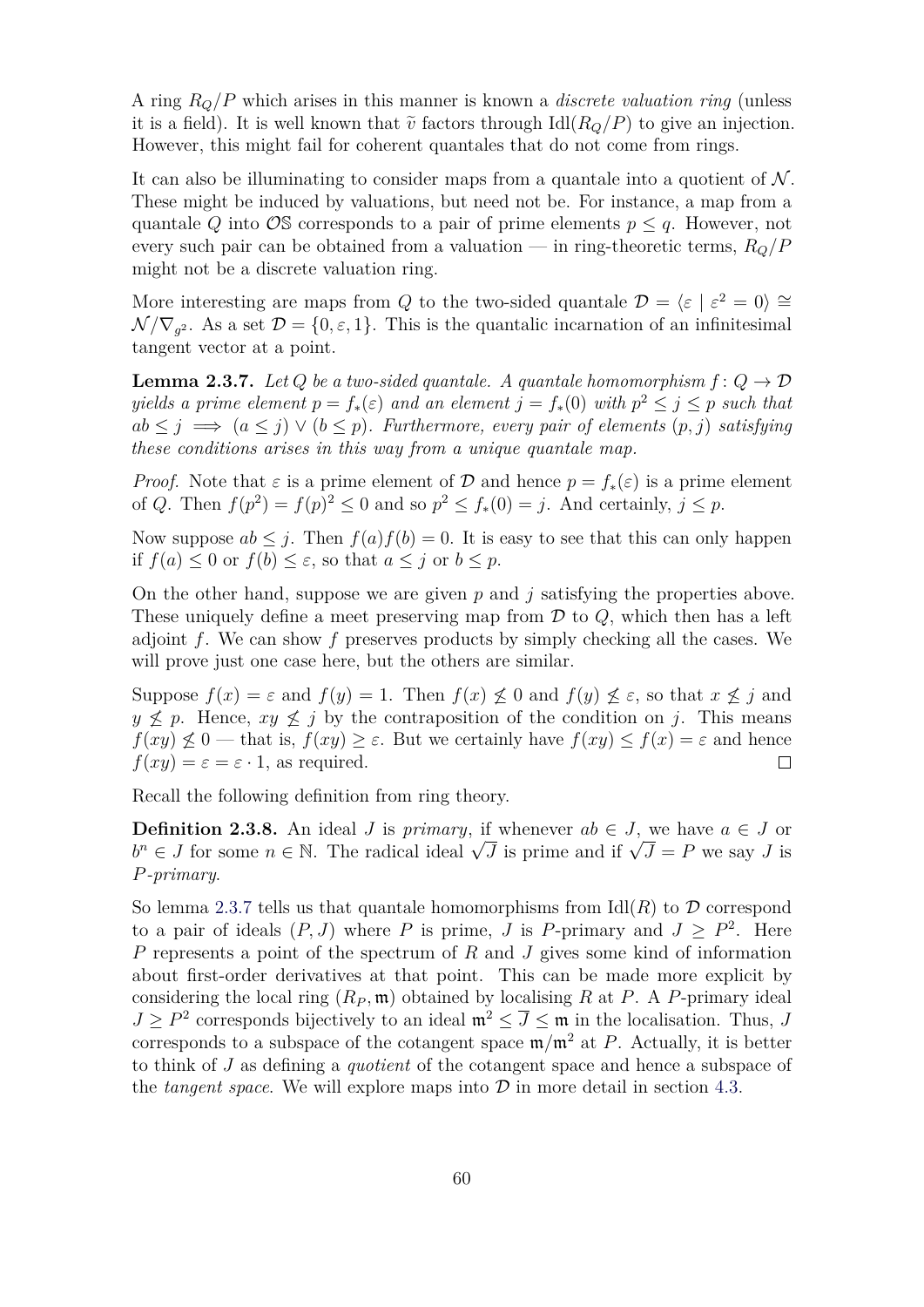## **Chapter 3**

## **The spectrum of localic semirings**

As discussed in the introduction, Stone's spectra of Boolean algebras [\[43\]](#page-108-8) and distributive lattices [\[44\]](#page-108-9), the Zariski spectrum of rings, Gelfand's spectrum (see [\[13,](#page-106-9) [16\]](#page-107-1)) of commutative  $C^*$ -algebras (with their norm topology) and the Hofmann– Lawson spectrum [\[17\]](#page-107-7) of continuous frames (thought of as topological distributive lattices by equipping them with the Scott topology) can all be viewed as spectrum constructions of localic semirings where the opens are given by the overt weakly closed radical ideals and the points are given by closed prime ideals. In this chapter we define the general spectrum which reduces to these as special cases.

The basic idea behind the spectrum of a ring *R* is to provide a space *X* such that the elements of *R* can be thought of as certain continuous functions on *X*. While the one-point space might technically satisfy this condition, we would like this space to in some sense be 'as general as possible', so that it elucidates the structure of *R*. We do not require these functions on *X* to have a fixed target in some (topological) ring, but instead think of them in the sense of sections of a bundle, so that their codomains differ at different points of *X*.

See [\[22\]](#page-107-8) for a discussion a number of different examples of spectrum constructions, albeit from a classical perspective.

A point of the spectrum is characterised by the values each element is thought to take at that location. While we do not yet know the ring in which the functions take values, we at least know that it contains 0. So points will be characterised by the functions which vanish (or do not vanish) at them. We topologise the spectrum so that a function *not* vanishing at a point is a verifiable property. (This is by analogy to the Zariski topology and because in the Gelfand case C has open inequality.)

When working constructively we should interpret the notion of being nonzero at a point in a positive sense, not as the negation of being zero. We will say a function is *cozero* at a point if it is nonzero in this sense. It is helpful to imagine being cozero as akin to being invertible.

There are a few different ways to describe the spectrum of a ring. Firstly, we can describe it by a geometric theory. The constant function 1 is cozero everywhere, while zero is cozero nowhere. If the sum of two functions is cozero at a point, then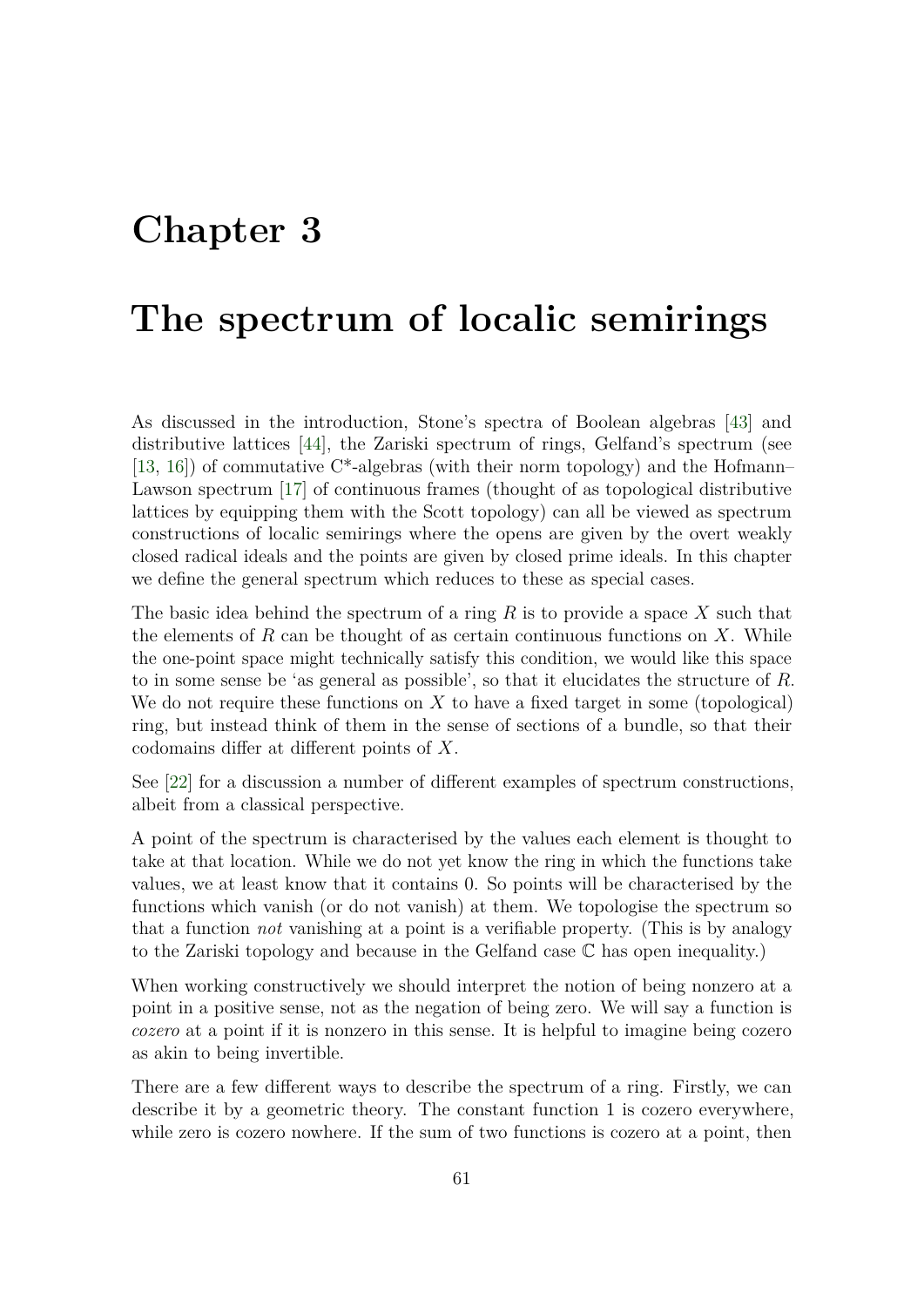one of them must be cozero at that point. Finally, the product of two functions is cozero at a point if and only if both of them are. So we have the following geometric theory (where a function  $f$  stands for the predicate  $'f$  is cozero').

$$
0 \vdash \bot
$$
  

$$
f + g \vdash f \lor g
$$
  

$$
\top \vdash 1
$$
  

$$
fg \dashv f \land g
$$

The corresponding frame gives the usual Zariski topology. Another description of the frame is obtained by thinking about the open sets directly. An open set in the spectrum should be a verifiable property and we can verify a point lies in an open set if we can give a function which is cozero at that point. In this way open sets correspond to sets of functions. But it isn't hard to see that "some function in *S* vanishes at *x*" holds if and only if "some function in *I* vanishes at *x*", where *I* is the radical ideal generated by *S*. So the frame of opens should correspond to the frame of radical ideals and this is indeed the case.

In the above we have restricted our consideration to discrete rings. More generally we will need to deal with localic rings. This is in accordance with Stone's maxim of "Always topologise". In fact, we are taking this maxim to the extreme by topologising Stone duality itself! In the case of  $C^*$ -algebras, ignoring the topology and taking the Zariski spectrum gives the wrong result. In sections [3.1](#page-71-0) and [3.2](#page-72-0) we attempt to mimic this presentation of the Zariski spectrum in the case that *R* is a localic ring where we cannot consider its points as generators in a naive manner. In later sections we relate this frame described by this presentation to a construction involving the overt weakly closed ideals of *R*.

The generalisation from rings to semirings is necessary to handle the cases of discrete distributive lattices and continuous frames (with the Scott-topology). In this more general setting, there is no reason to expect that the vanishing of functions gives the full story. There might be a finer spectrum which also encodes information about where a function is equal to 1 or even  $1 + 1$  and so on. Nonetheless, the information about vanishing still provides the answers to an important class of questions and it is this spectrum which gives the expected results for our examples.

## <span id="page-71-0"></span>**3.1 A generalised notion of presentation**

For the classical Zariski spectrum, we construct a presentation of the frame from the elements of the ring. However, this does not take the topology of the ring into account and it isn't even an option for the spectrum of a localic ring that does not have enough points. We will generalise the notion of presentation to be able to handle this. (An unfortunate aspect of the generalisation is that there might not be any frame satisfying a given presentation, but it seems that this is unavoidable.)

The classical notion of a presentation of a frame can be viewed as expressing a frame L as the coequaliser of maps between free frames  $\langle R \rangle \rightrightarrows \langle G \rangle \rightarrow L$ , where G is the set of generators and *R* indexes the relations. From the localic perspective, the free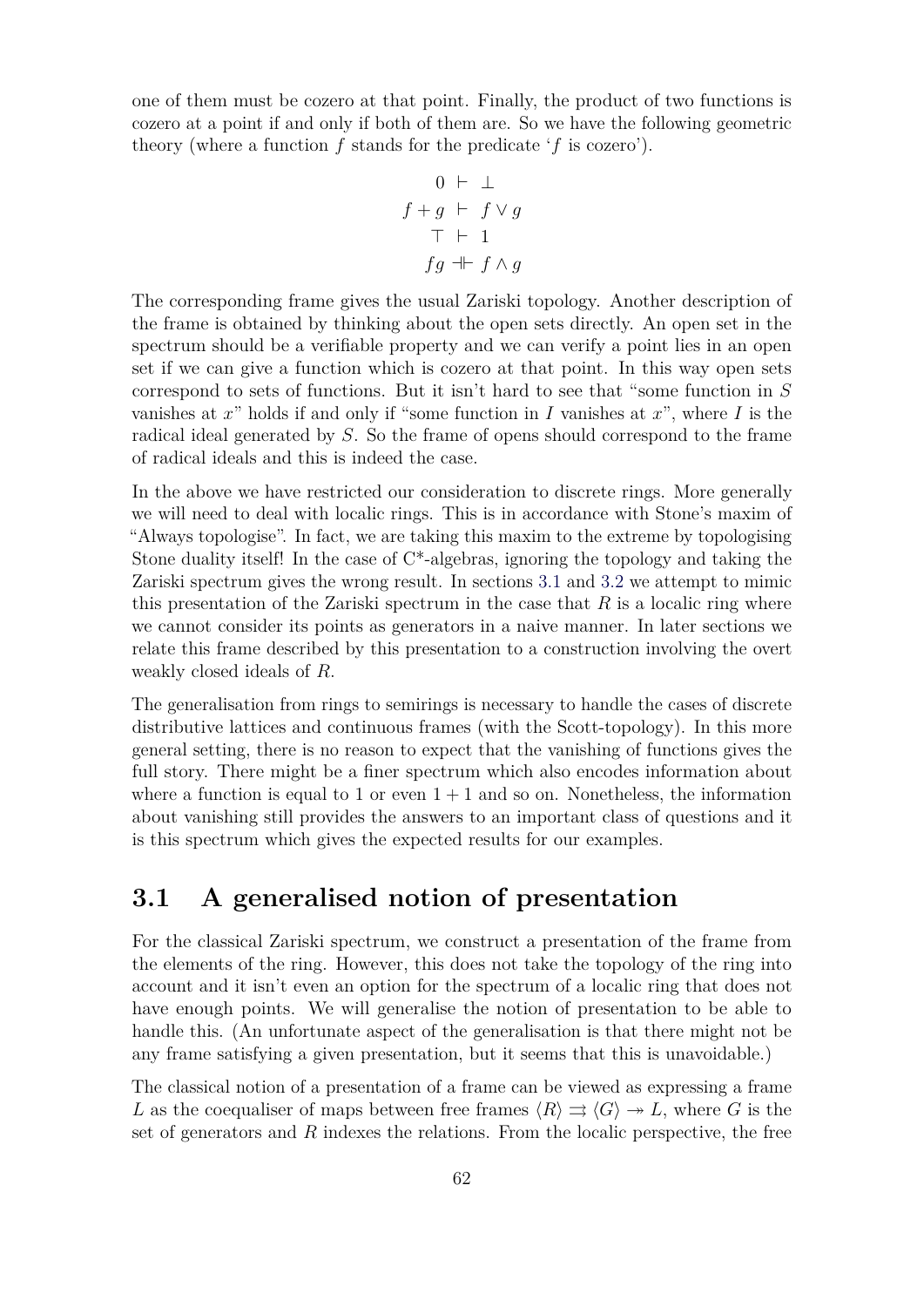frame on *G* corresponds to the  $G<sup>th</sup>$  power of S and so the presentation corresponds to an equaliser  $L \hookrightarrow \mathbb{S}^G \rightrightarrows \mathbb{S}^R$  (where we reuse the variable *L* for the corresponding locale).

We now reinterpret *G* and *R* as discrete locales and the powers of S as exponentials. This allows us to replace *R* and *G* with any exponentiable locales. However, since our localic semirings might not be locally compact, this is not yet sufficiently general for our purposes.

We can circumvent the nonexistence of exponentials by passing to the presheaf category  $\textbf{Set}^{\textbf{Loc}^{op}}$ . Here we consider the equaliser of a pair of natural transformations  $F \hookrightarrow \text{Hom}_{\text{Loc}}((-)\times G, \mathbb{S}) \rightrightarrows \text{Hom}_{\text{Loc}}((-)\times R, \mathbb{S})$ . The resulting functor is not always representable, but when it is we say the representing object *L* is presented by the generalised presentation. It is shown in [\[52\]](#page-109-0) that natural transformations from  $Hom_{Loc}((-) \times G, \mathbb{S})$  to  $Hom_{Loc}((-) \times R, \mathbb{S})$  are in bijection with dcpo morphisms from  $\mathcal{O}G$  to  $\mathcal{O}R$  (by taking the component of each natural transformation at 1). Thus, a generalised presentation may be described by a locale *G* of generators and a pair of dcpo morphisms from *G* into another locale *R* describing the relations.

### <span id="page-72-0"></span>**3.2 The universal property**

Let *R* be a localic semiring. We have frame homomorphisms  $\varepsilon_0$ :  $\mathcal{O}R \to \Omega$ ,  $\varepsilon_1$ :  $\mathcal{O}R \to$  $\Omega$ ,  $\mu_+$ :  $\mathcal{O}R \to \mathcal{O}R \oplus \mathcal{O}R$  and  $\mu_\times$ :  $\mathcal{O}R \to \mathcal{O}R \oplus \mathcal{O}R$  for the additive identity, the multiplicative identity, addition and multiplication, respectively.

Mimicking the Zariski spectrum, we will describe the spectrum Spec *R* by a generalised presentation where *R* is the locale of generators. In the Zariski case we have one relation involving 0, one involving 1, an  $(R \times R)$ -indexed family involving addition and an  $(R \times R)$ -indexed family involving multiplication, so the relations are indexed by the set  $1 \sqcup 1 \sqcup R \times R \sqcup R \times R$ . Similarly, in our case the relations are indexed by the locale given by the frame  $\Omega \times \Omega \times (\mathcal{O}R \oplus \mathcal{O}R) \times (\mathcal{O}R \oplus \mathcal{O}R)$ . The relations are described by a parallel pair of dcpo morphisms, which decompose into four pairs of dcpo morphisms  $OR \rightrightarrows \Omega$ ,  $OR \rightrightarrows \Omega$ ,  $OR \rightrightarrows \mathcal{O}R \oplus \mathcal{O}R$  and  $OR \rightrightarrows \mathcal{O}R \oplus \mathcal{O}R$ . The first pair is  $\varepsilon_0$  and the constant function 0. The second pair is  $\varepsilon_1$  and the constant function 1. The third is  $\mu_+ \vee \iota_1 \vee \iota_2$  and  $\iota_1 \vee \iota_2$ , where  $\iota_{1,2} : R \to R \oplus R$  are the coproduct injections. The forth pair is  $\mu_{\times}$  and  $\iota_1 \wedge \iota_2$ .

The resulting equaliser can be explicitly described as a functor  $OPAI_R$ :  $Loc^{op} \rightarrow Set$ given by

$$
\text{OPAI}_{R}: X \mapsto \left\{ u \in \mathcal{O}X \oplus \mathcal{O}R \mid (\mathcal{O}X \oplus \varepsilon_{0})(u) = 0, \ (\mathcal{O}X \oplus \varepsilon_{1})(u) = 1, (\mathcal{O}X \oplus \mu_{+})(u) \leq (\mathcal{O}X \oplus \iota_{1})(u) \vee (\mathcal{O}X \oplus \iota_{2})(u), (\mathcal{O}X \oplus \mu_{\times})(u) = (\mathcal{O}X \oplus \iota_{1})(u) \wedge (\mathcal{O}X \oplus \iota_{2})(u) \right\}
$$

where we use elements of the frame  $\mathcal{O}X \oplus \mathcal{O}R$  in place of locale maps  $X \times R \to \mathbb{S}$ . If  $f: Y \to X$  is a map of locales, then  $OPAI_R(f)$  sends  $u \in OPAI_R(X)$  to  $(f^* \oplus \mathcal{O}R)(u)$ . We call this OPAI since it gives the open prime anti-ideals (or equivalently the closed prime ideals) of *R* 'fibred over *X*'. (For example, the first condition specifies that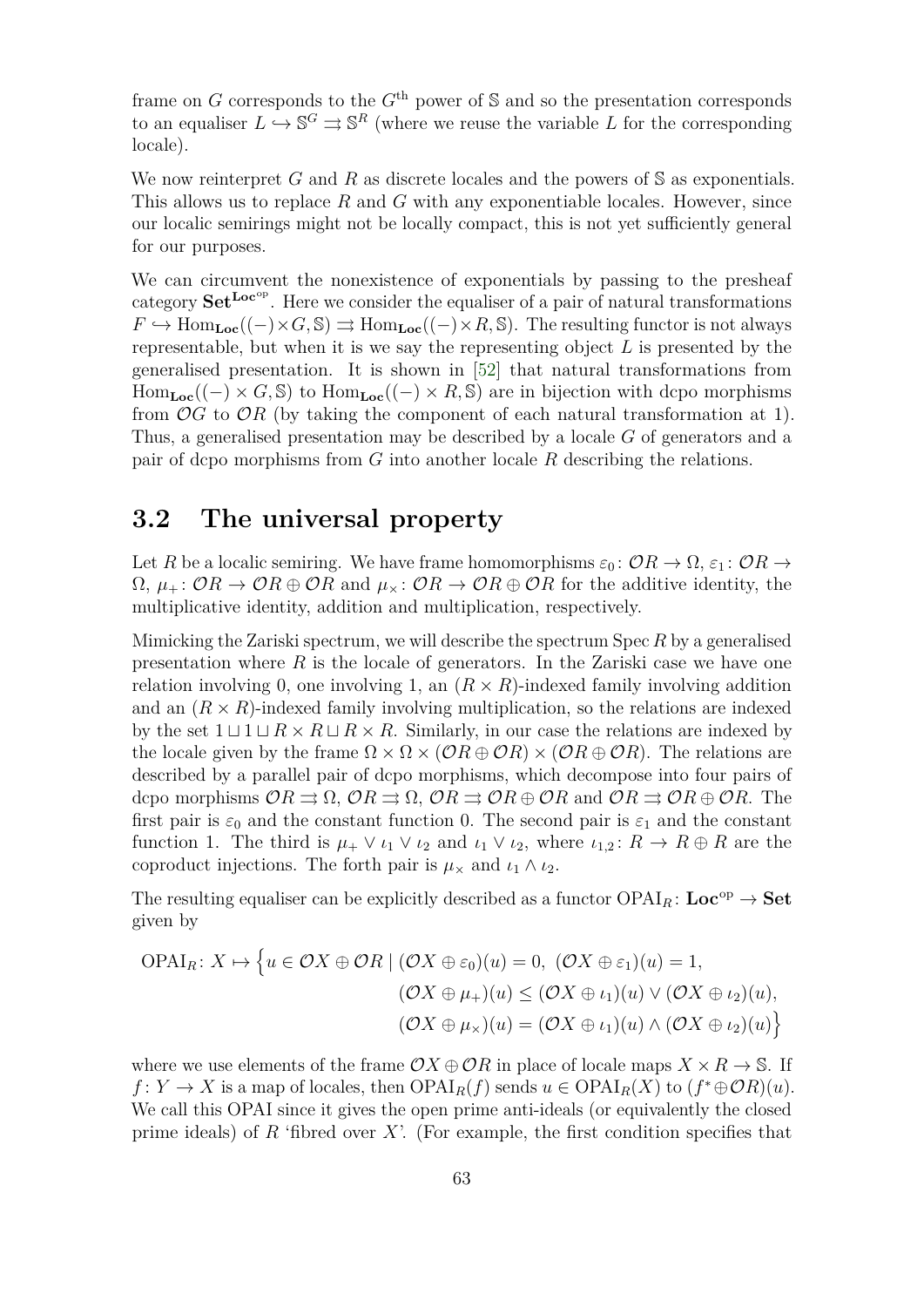the putative anti-ideal does not contain 0 and the third condition is a pointfree formulation of the requirement that either  $r \in u$  or  $s \in u$  whenever  $r + s \in u$ .)

**Definition 3.2.1.** The *(localic) spectrum* of a localic semiring *R* is the representing object Spec *R* of the presheaf  $OPAI_R$  (equipped with the universal element  $\tilde{v}_R \in$  $\mathcal{O}$  Spec  $R \oplus \mathcal{O}R$ ).

Note that  $OPAI<sub>R</sub>$  is functorial in *R* and so Spec is a (partial) functor by parametrised representability. Of course, we have no guarantee that OPAI*<sup>R</sup>* is representable at all. We will describe sufficient conditions for the spectrum's existence in section [3.4.](#page-76-0)

The universal element associated with the spectrum can be thought of as the uncurried form of a function that assigns functions to their cozero sets (were it to exist).

We can generalise the spectrum functor from locales to (two-sided) quantales by considering the following functor.

**Definition 3.2.2.** Let *R* be a localic semiring. The functor  $\overline{OPAI}_R$ :  $\textbf{Quant}_{\top} \to \textbf{Set}$ is given by

$$
\overline{\text{OPAI}}_R: Q \mapsto \left\{ u \in Q \oplus \mathcal{O}R \mid (Q \oplus \varepsilon_0)(u) = 0, \ (Q \oplus \varepsilon_1)(u) = 1, \right. \\
 (Q \oplus \mu_+)(u) \leq (Q \oplus \iota_1)(u) \vee (Q \oplus \iota_2)(u), \newline (Q \oplus \mu_\times)(u) = (Q \oplus \iota_1)(u) \cdot (Q \oplus \iota_2)(u) \right\}.
$$

The representing object of  $\overline{OPAI}_{R}$ , if it exists, is called the *quantic spectrum* of *R*. In this case, the localic spectrum also exists and is given by the localic reflection of the quantic spectrum.

*Remark 3.2.3.* This definition even works when *R* is a general commutative semiring object in the opposite of the category of quantales, but we will restrict our attention to localic semirings.

### <span id="page-73-0"></span>**3.3 The quantale of ideals**

At this point we change tack and ask directly what the opens should be in a good notion of a spectrum. In the classical examples, we are often interested in finding the region where every element of a set of ring elements (viewed as functions on the spectrum) vanishes. This should describe a closed set. If we wish to work with open sets, we can instead ask for the region where *some* element of the set of functions is *cozero*. In our setting it makes little sense to consider a set of ring elements, but we can replace this with a sublocale of the localic semiring *R*. However, at least constructively, not every sublocale is appropriate. We need to be able to ask when 'some element of the sublocale is cozero' (interpreted in an appropriately pointfree way). For this to be possible it seems reasonable to ask that our sublocale admits existential quantification of 'open' predicates. This is precisely what the concept of overtness allows us to do and so we should restrict to overt sublocales.

Of course, not every overt sublocale will give a unique open. For example, adding the zero function to a sublocale will not change the open it describes. Furthermore,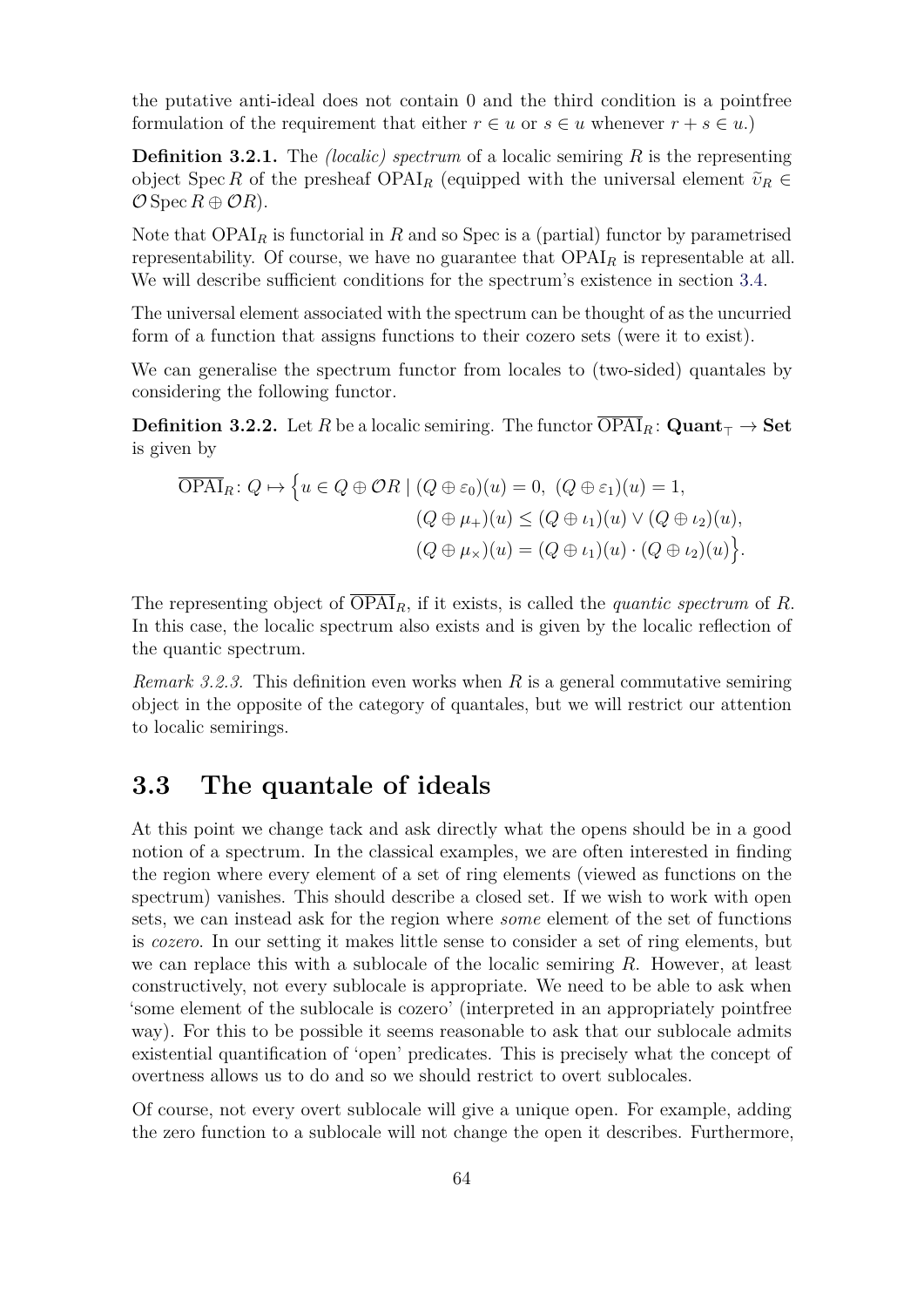if we 'close a sublocale under addition', this should not change the open it describes, since if  $f + q$  is cozero somewhere, then one of f or q must be cozero there too. The open is also unaffected if we 'multiply the sublocale by the whole locale', since if *fg* is cozero somewhere, then *f* is also cozero there. Finally, at least modulo nilpotents, if  $f$  is cozero somewhere, then so is  $f^2$ . So in some sense, the same open is induced by a sublocale and the 'radical ideal generated by that sublocale'. We now make this precise.

The (constructive) closed subgroup theorem (see [\[23\]](#page-107-0)) states that every overt subgroup of a localic group is weakly closed. Consequently, overt ideals in localic rings are always weakly closed. In terms of existential quantification an overt sublocale and its weak closure (which is still overt) behave identically, so it is reasonable to restrict to weakly closed overt sublocales even for semirings where the closed subgroup theorem is unavailable.

Recall that the assignment to each locale of its suplattice of overt weakly closed sublocales gives a functor  $Sub_{OW} : Loc \rightarrow Sup$ , which factors as (the opposite of) the forgetful functor  $U: \mathbf{Frm} \to \mathbf{Sup}$  followed by the internal hom functor hom $(-, \Omega)$ in **Sup**. When **Frm** is equipped with the cocartesian symmetric monoidal structure, *U* becomes a strong symmetric monoidal functor. Furthermore, the internal hom in a symmetric monoidal closed category  $\mathscr C$  is a lax symmetric monoidal functor hom:  $\mathscr{C}^{\text{op}} \times \mathscr{C} \to \mathscr{C}$  and the inclusion from  $\mathscr{C}^{\text{op}}$  to  $\mathscr{C}^{\text{op}} \times \mathscr{C}$  given by pairing with the monoidal unit is strong symmetric monoidal. Hence  $hom(-, \Omega)$ :  $\text{Sup}^{\text{op}} \to \text{Sup}$  is lax symmetric monoidal. Thus, the composite  $\text{Sub}_\text{OW}$  is also lax symmetric monoidal. It follows that  $\text{Sub}_{OW}$  preserves commutative monoids.

So if *R* is a localic semiring,  $\text{Sub}_{\text{OW}}(R)$  is a quantale in two different ways. Explicitly, the multiplicative structure of *R* gives a unit  $1_x = \varepsilon_1$  and multiplication  $fg =$  $\nabla(f\otimes g)\mu_{\times}$ , where  $\nabla: \Omega\otimes\Omega \cong \Omega$  is the meet in  $\Omega$ . Similarly, the additive structure gives an additive identity  $0_+ = \varepsilon_0$  and an addition  $f + g = \nabla (f \otimes g) \mu_+$ . Note that  $0<sub>+</sub>$  is not the same as 0, the least element of the suplattice.

We wish to restrict to those overt weakly closed sublocales that are closed under addition — that is, the elements  $a \in Sub_{OW}(R)$  such that  $0_+ \le a$  and  $a + a \le a$ . It is easy to these elements are closed under arbitrary meets and so they form a sub-inflattice of  $\text{Sub}_{OW}(R)$ . But since we are in the category of suplattices, it is better to take the adjoint of the inclusion and instead view it as a quotient suplattice. The associated closure operator is given by  $\nu: a \mapsto \bigvee_{n \in \mathbb{N}} n \cdot a$ , where we write  $n \cdot a$ to denote repeated addition.

**Lemma 3.3.1.** *The closure operator*  $\nu$  *is a nucleus for the multiplicative quantale structure on*  $\text{Sub}_{\text{OW}}(R)$ .

*Proof.* We must show that  $\nu(a)\nu(b) \leq \nu(ab)$ . Expanding the definition of  $\nu$  we see it is enough to show  $(n \cdot a)(m \cdot b) \leq nm \cdot ab$  for all  $n, m \in \mathbb{N}$  and this in turn follows from  $0_+x \leq 0_+$  and  $(x+y)z \leq xz + yz$  by induction. We will prove these inequalities.

One of the axioms of a semiring (that zero is absorbing) is given by the following diagram in **Loc** (where we write  $\varepsilon_0$  and  $\mu_\times$  for their corresponding locale maps).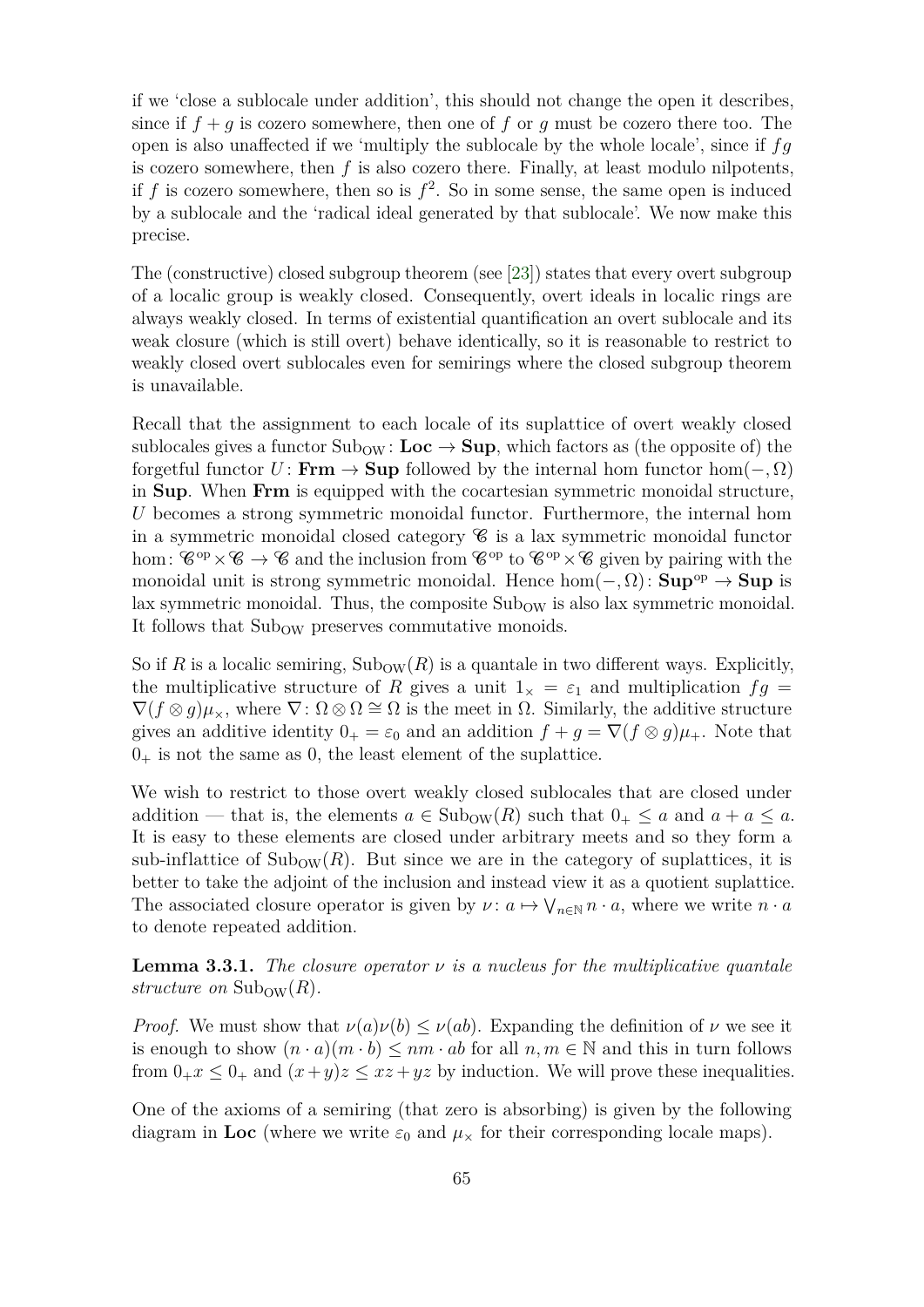

So in **Frm** we have  $(\varepsilon_0 \oplus \mathcal{O}R)\mu_{\times} = ! \circ \varepsilon_0$ . Then applying the forgetful functor *U* and composing with  $\Omega \otimes x$  where  $x: \mathcal{O}R \to \Omega$ , we get  $(\varepsilon_0 \otimes x)\mu_x = \varepsilon_0 \otimes x$ . Hence,  $0_+x = \nabla(\varepsilon_0 \otimes x)\mu_{\times} = \nabla(\varepsilon_0 \otimes x) = \varepsilon_0 \wedge x \leq \varepsilon_0 = 0_+.$ 

Another axiom of semirings (distributivity) is given by



where  $\Delta_R: R \to R \times R$  is the diagonal map and  $\tau: R^4 \to R^4$  interchanges the middle two factors of the product. Thus, if  $x, y, z \colon \mathcal{O} \mathbb{R} \to \Omega$ , proceeding as before we have  $((x \otimes y)\mu_+ \otimes z)\mu_x = (x \otimes y \otimes z\Delta_R)\tau(\mu_x \otimes \mu_x)\mu_+$ . But  $z\Delta_R(u \otimes v) = z(u \wedge v) \leq$  $z(u) \wedge z(v) = \nabla(z \otimes z)(u \otimes v)$  and so  $z\Delta_R \leq \nabla(z \otimes z)$ . Hence, we obtain  $(x+y) \cdot z =$  $\nabla(\nabla \otimes \Omega)((x \otimes y)\mu_+ \otimes z)\mu_{\times} \leq \nabla(\nabla \otimes \nabla)((x \otimes z)\mu_{\times} \otimes (y \otimes z)\mu_{\times})\mu_+ = x \cdot z + y \cdot z,$ as required.

Thus, the quotient is a quantale under multiplication.

**Definition 3.3.2.** This quantale obtained as above from the nucleus  $\nu$  on  $\text{Sub}_{\text{OW}}(R)$ will be called the *quantale of additive submonoids of*  $R$  and denoted by  $\text{SubMon}_{+}(R)$ .

On the other hand, *ν* is not quite a nucleus for the additive structure. But we *do* have  $\nu(a) + \nu(b) = \nu(a+b)$  when  $a, b \geq 0_+$  and so, in some sense, the failure to preserve the additive structure is entirely due to the fact that  $0_+ \neq 0$ . We might think of this failure as being rather small. In any case, sums in  $\text{Sub}_{\text{OW}}(R)$  become joins in the quotient and  $SubMon_{+}(R)$  is the universal such quantale. Compare the 'quantic spectrum' of [\[11\]](#page-106-0).

So finite joins in the SubMon<sub>+</sub> $(R)$  can be computed as sums in Sub<sub>OW</sub> $(R)$ . The following result shows how to compute directed joins.

**Lemma 3.3.3.** *Directed joins in* SubMon<sub>+</sub> $(R)$  *are computed as in* Sub<sub>OW</sub> $(R)$ *.* 

*Proof.* The elements *a* of  $\text{Sub}_{\text{OW}}(R)$  corresponding to additive submonoids are those satisfying  $0_+ \le a$  and  $a + a \le a$ . Suppose  $b = \bigvee_{\alpha}^{\uparrow} a_{\alpha}$  is a directed join of additive submonoids in  $\text{Sub}_{\text{OW}}(R)$ . Then  $0_+ \leq b$ , since directed joins are inhabited. To see that  $b + b \le a$  we use the fact that whenever a function is bilinear with respect to directed joins, it is also linear with respect to directed joins and so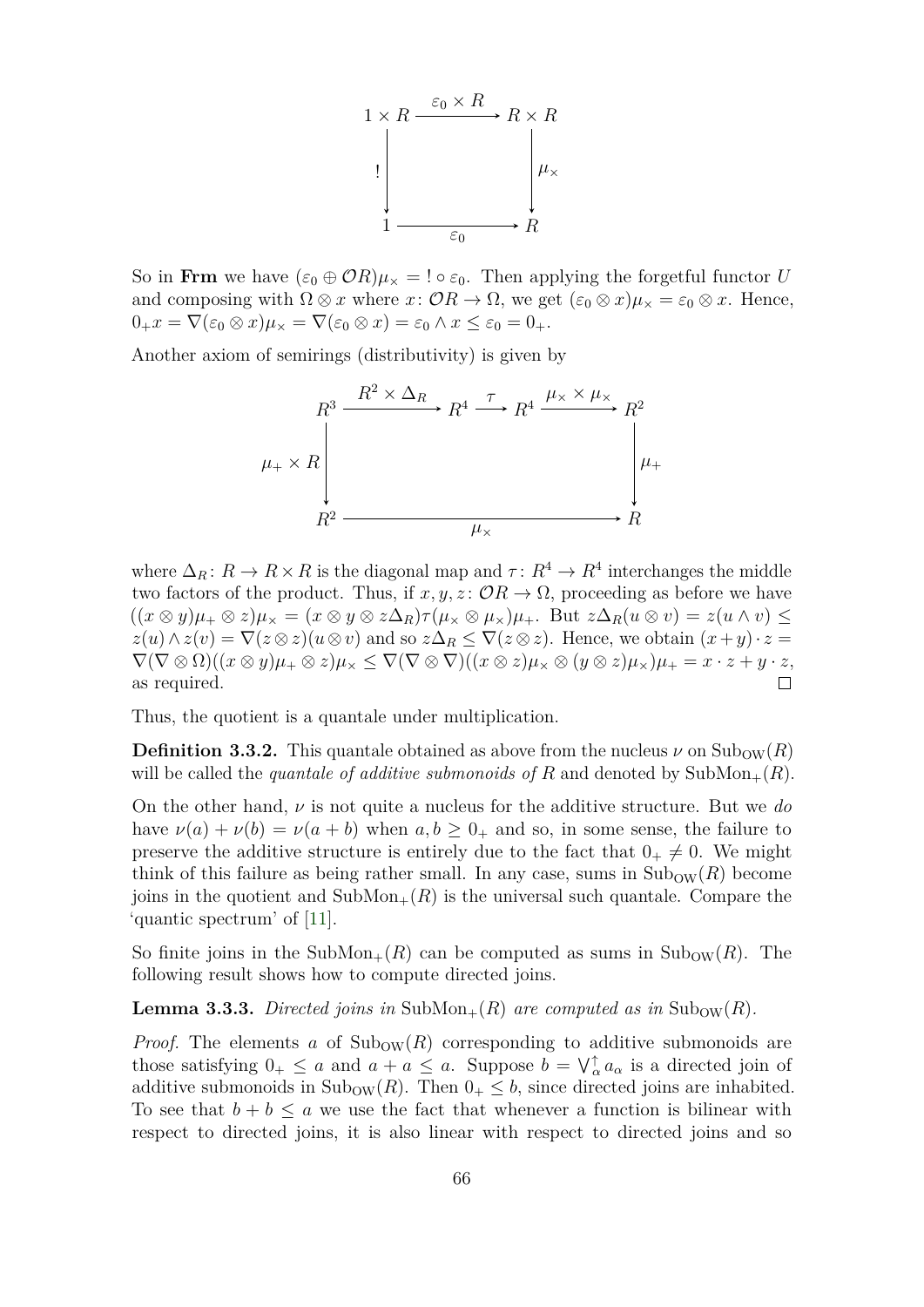$b + b = \sqrt{\alpha} a_{\alpha} + \sqrt{\alpha} a_{\alpha} = \sqrt{\alpha} a_{\alpha} + a_{\alpha} \leq \sqrt{\alpha} a_{\alpha} = b$ . Thus *b* is also an additive submonoid.  $\Box$ 

We can take the two-sided and localic reflections of this quantale to obtain the desired quantales of ideals and radical ideals.

**Definition 3.3.4.** The *quantale of ideals of R* is the two-sided reflection of the quantale SubMon<sub>+</sub> $(R)$  and is denoted by Idl $(R)$ . The *frame of radical ideals of*  $R$  is then given by the localic quotient of  $\text{Id}(R)$  and denoted by  $\text{Rad}(R)$ .

**Lemma 3.3.5.** *Joins in*  $\text{Idl}(R)$  *are computed as in*  $\text{SubMon}_{+}(R)$ *.* 

*Proof.* Simply observe that the nucleus  $x \mapsto x \cdot \top$  corresponding to the two-sided quotient preserves arbitrary joins.  $\Box$ 

It will also be useful to consider the two-sided reflection of  $\text{Sub}_{\text{OW}}(R)$ .

**Definition 3.3.6.** The *quantale of monoid ideals of R* is given by the two-sided reflection of  $\text{Sub}_{\text{OW}}(R)$  (with its multiplicative structure) and is denoted by  $\mathcal{M}R$ .

By the universal property of the two-sided reflection, the quotient  $\text{Sub}_{\text{OW}}(R) \rightarrow \text{Id}(R)$ factors through  $MR$  so that  $\text{Id}(R)$  is also a quotient of  $MR$ . It can be shown that the corresponding nucleus on  $MR$  has the same form as  $\nu$  above.

**Definition 3.3.7.** We write  $\boldsymbol{\epsilon}$  for this induced surjection from  $\mathcal{M}R$  to Idl $(R)$ .

The above definitions of  $\text{Id}(R)$  and  $\text{Rad}(R)$  are corroborated by the constructive theories of the Zariski and Gelfand spectra. If *R* is a discrete ring, then the overt weakly closed sublocales are precisely the open sublocales and so the overt weakly closed localic radical ideals coincide with the set-theoretic radical ideals in the usual constructive approach. Henry shows in [\[15\]](#page-107-1) that if *R* is a localic  $C^*$ -algebra, then the underlying frame of the Gelfand spectrum of  $R$  is order isomorphic to  $\text{Id}((R)$ <sup>[1](#page-76-1)</sup>

We conclude by noting that Idl and Rad are functorial with an action on morphisms inherited from Sub<sub>OW</sub>. To see this it is enough to note that if  $f: R \to R'$  is a morphism of localic semirings, then  $\text{Sub}_{\text{OW}}(f)$  preserves the additive and multiplicative quantale structures. From this it is immediate that  $\text{Sub}_{\text{OW}}(f)$  sends additive submonoids to additive submonoids. On the other hand, ideals and radical ideals are not preserved by  $\text{Sub}_{\text{OW}}(f)$ , but we obtain the desired morphism by composing with the unit of the relevant reflection.

#### <span id="page-76-0"></span>**3.4 When does the spectrum exist?**

Suppose  $R$  is a localic semiring. We want to know if the quantale  $\text{Id}(R)$  of overt weakly closed ideals constructed in section [3.3](#page-73-0) satisfies the universal property of the quantic spectrum. To prove this we need to equip  $\text{Id}(R)$  with a candidate universal open prime anti-ideal fibred over it, which we call  $v$ . Since  $\text{Id}(R)$  is defined in terms of overt sublocales, it seems reasonable to restrict to the case that *R* is overt.

<span id="page-76-1"></span><sup>&</sup>lt;sup>1</sup>In particular, note that when *R* is a commutative localic  $C^*$ -algebra, the underlying lattice of  $\text{Id}(R)$  is a frame. However, it remains to show that the multiplication in  $\text{Id}(R)$  is given by meet and hence  $\text{Rad}(R) \cong \text{Id}(R)$ . We will prove this in proposition [3.5.9.](#page-89-0)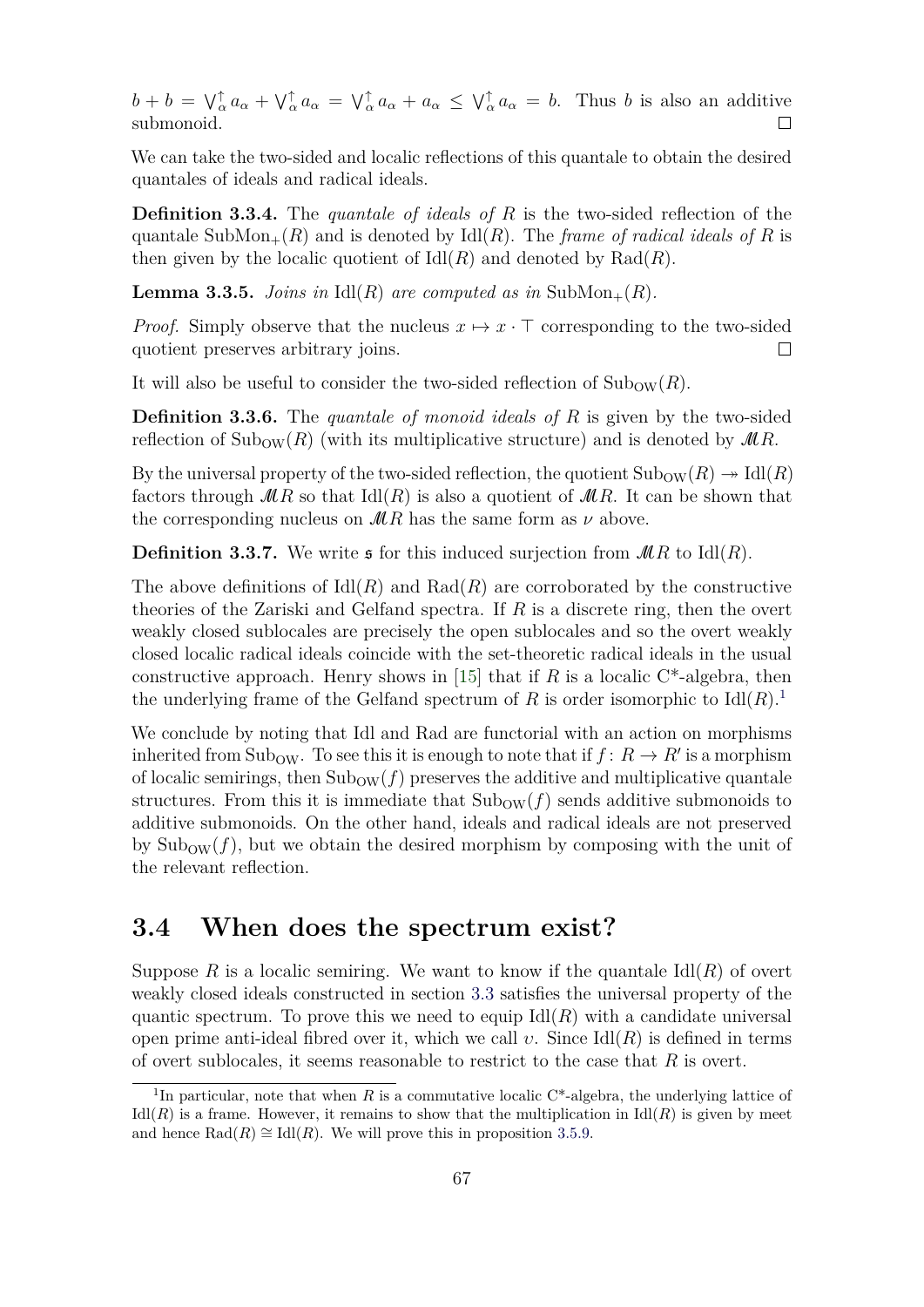Before we define *υ*, it will be useful to have a good understanding of *saturated opens* in *R*. Recall that a subset *S* of a discrete semiring is called *saturated* if  $xy \in S \implies (x \in S) \land (y \in S).$ 

**Definition 3.4.1.** We say an element  $s \in \mathcal{O}R$  is *saturated* if  $\mu_{\times}(s) \leq s \oplus s$ .

Note that  $s \oplus s = \iota_1(s) \wedge \iota_2(s)$ , where  $\iota_{1,2}: \mathcal{O}R \to \mathcal{O}R \oplus \mathcal{O}R$  are the coproduct injections, and so this is simply saying that  $xy \in s \vdash_{x,y} (x \in s) \land (y \in s)$  holds in the internal logic.

Since  $\mu_{\times}$  is commutative, it is enough to require  $\mu_{\times}(s) \leq \iota_1(s)$ . From this it is easy to see that the saturated elements form a subframe of O*R*. The topological meaning of this frame will be discussed in section [4.1.](#page-92-0)

**Definition 3.4.2.** Let *R* be a localic semiring. We write S*R* for the frame of saturated elements of O*R*.

Since *R* is overt,  $\iota_1$  has a left adjoint and so an open *a* is saturated if and only if  $(\iota_1)_{!\mu_\times}(a) \leq a$ . Here  $(\iota_1)_{!\mu_\times}(a)$  is called the *(open) saturation* of *a*. In the internal logic, it can be expressed as  $\{x: R \mid \exists y: R. xy \in a\}.$ 

<span id="page-77-0"></span>**Lemma 3.4.3.** Let R be an overt localic semiring. The map  $(\iota_1)_{\mu \times} : \mathcal{O}R \to \mathcal{O}R$  is *a closure operator whose fixed points are precisely the saturated elements.*

*Proof.* We have explained above that  $(\iota_1)_{!}\mu_{\times}(a) \leq a \iff a$  is saturated. It remains to show that  $(\iota_1)_{\mu \times}$  is a closure operator.

It is clearly monotone. To show it is inflationary we need  $a \leq (\iota_1) \cdot \mu_*(a)$ , which in the internal logic means  $x \in a \vdash_x \exists y$ : *R. xy*  $\in a$ . But this holds for  $y = 1$ , since  $x \cdot 1 = x$  *x* by the axioms of a semiring. The desired result follows by lemma [1.7.8.](#page-51-0)

Finally, we prove idempotence. We require  $(\iota_1)_{!}\mu_{\times}(\iota_1)_{!}\mu_{\times}(a) \leq (\iota_1)_{!}\mu_{\times}(a)$ . Let us translate this into the internal logic. The open  $(\iota_1)_{,\mu_\times}(a)$  can be described by the formula  $\exists y'. x'y' \in a$  in the context  $x': R$ . Then  $\mu_{\times}(i_1) \cdot \mu_{\times}(a)$  corresponds to substituting *xz* for *x*<sup>*'*</sup> to give the formula  $\exists y'$ .  $(xz)y' \in a$  in the context *x*: *R*, *z*: *R*. Finally,  $(\iota_1)_{!\mu_{\times}}(\iota_1)_{!\mu_{\times}}(a)$  is obtained by existentially quantifying over z to give the formula  $\exists z. \exists y'. (xz)y' \in a$ . Thus, we must prove the sequent  $\exists z. \exists y'. (xz)y' \in a \vdash_x$  $\exists y. xy \in a$ . This is proved by taking  $y = zy'$  and using associativity. An explicit proof tree (using lemma [1.7.10\)](#page-52-0) is given below.

$$
(xz)y' = x, y, z \ x(zy') \in a \ \overline{x(zy') \in a \vdash_{x,y',z} x(zy') \in a}
$$
\n
$$
(xz)y' = x, y, z \ x(zy') \qquad \overline{\exists z. \exists y'. x(zy') \in a \vdash_x \exists y. xy \in a}
$$
\n
$$
\overline{\exists z. \exists y'. (xz)y' \in a \vdash_x \exists y. xy \in a}
$$

Thus,  $(\iota_1)_{\mu}$  is idempotent as required.

**Corollary 3.4.4.** *The saturated opens in an overt localic semiring are closed under arbitrary meets and joins.*

<span id="page-77-1"></span>Saturated opens are also related to overt weakly closed monoid ideals.

 $\Box$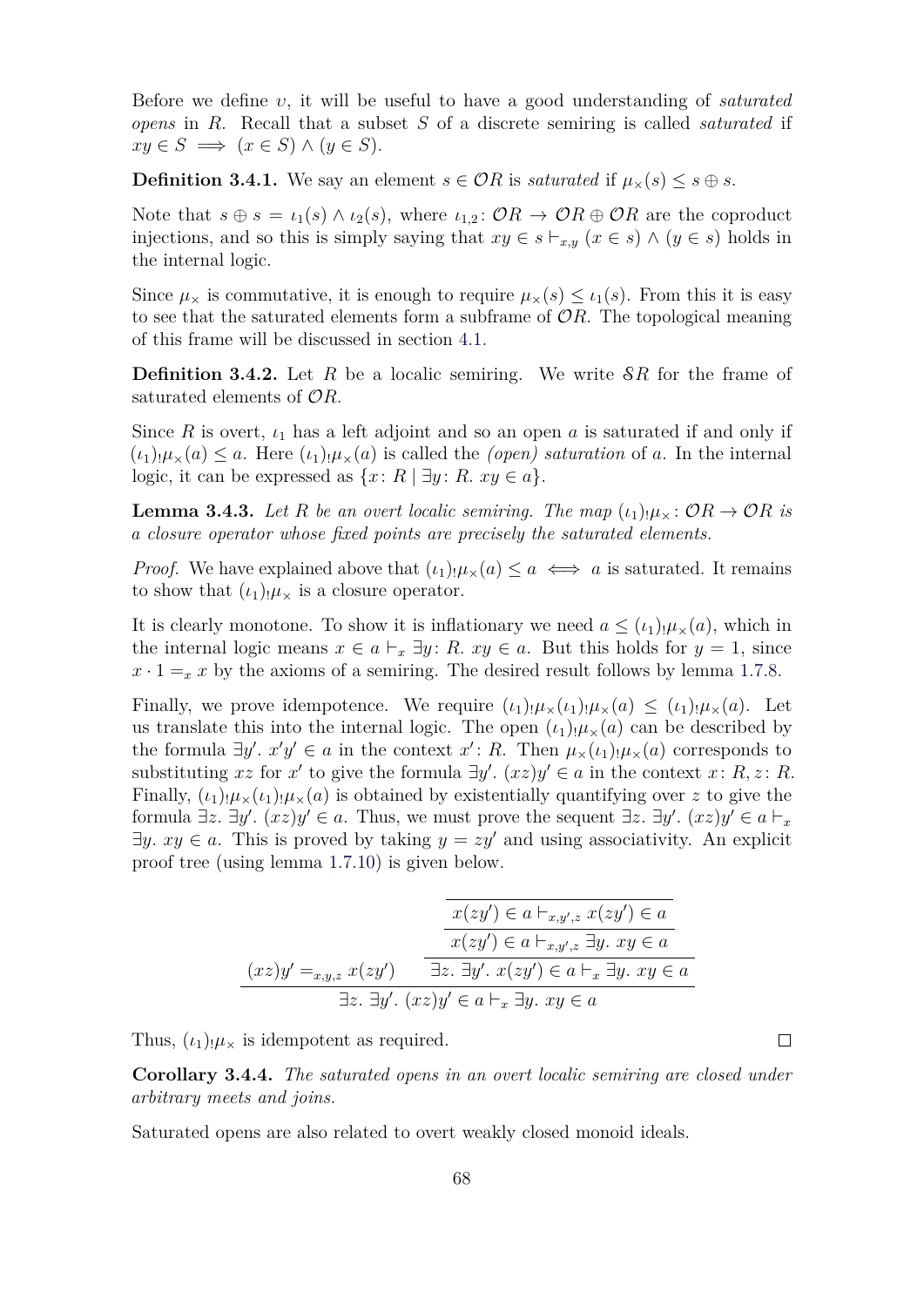**Lemma 3.4.5.** *Suppose R is an overt localic semiring. Take*  $V \in Sub_{OW}(R)$  *and*  $a \in \mathcal{O}R$ *. Then*  $V \cdot \top \mathfrak{d} \iff V \mathfrak{d}(\iota_1)_{\mu \times}(a)$ *.* 

*Proof.* By definition we have  $\exists_{V \cdot \top} = \nabla(\exists_V \otimes \exists_\top)\mu_\times$ . The map  $\exists_\top$  is simply  $\exists$ , the left adjoint to !:  $\Omega \to \mathcal{O}R$ . Note the coproduct injection  $\iota_1$  is equal to  $\mathcal{O}R \oplus !$  up to composition with the isomorphism  $\mathcal{O}R \cong \mathcal{O}R \oplus \Omega$ . Taking left adjoints in **Sup** then shows  $(\iota_1)_! = \mathcal{O}R \otimes \exists$ , so that  $\exists_{V \cdot \top} = \nabla(\exists_V \otimes \Omega)(\mathcal{O}R \otimes \exists)\mu_{\times} = \exists_V(\iota_1)_! \mu_{\times}$ .  $\Box$ 

Now we are in a position to discuss the universal element. The element  $v \in$  $\text{Id}(R) \oplus \mathcal{O}R$  should be thought of informally as the region containing the pairs  $(x, f)$ such that  $f(x)$  is cozero. (Here we are using spatial language and viewing points of *R* as functions on the spectrum.)

From the intuition behind our definition of Rad(*R*), the (overt weakly closed) ideal (*f*) generated by *f* should be thought of as the region on which *f* is cozero. (We do not take the radical ideal in order to be sensitive to the additional infinitesimal information captured in  $\text{Idl}(R)$ .) We might attempt to construct *v* as a join  $\bigcup_{f\in|R|}(f)\times\{f\}$ . Of course, we should not rely on the points  $f \in R$ . Moreover,  $\{f\}$  is not open in general and we would like to express *υ* as a join of 'basic open rectangles' in the product.

Now notice that if a function  $f(x)$  is cozero and  $f = qh$ , then  $(qh)(x) = q(x)h(x)$  is also cozero. So if  $(f, x) \in v$ , then we also have  $(g, x) \in v$  for every function g in the set-theoretic saturation sat(*f*). This suggests building *v* as  $\bigcup_{f\in|R|}(f) \times$  sat(*f*). Our two previous objections still apply, but the larger set  $\text{sat}(f)$  gives us some more room to manoeuvre. While sat(f) need not be open itself, the saturation map  $(\iota_1)_{!\mu_\times}$  of lemma [3.4.3](#page-77-0) ensures we have a wealth of saturated opens at our disposal.

To remove the dependence on points, we replace the functions *f* with more general overt sublocales  $V$ , thought of here as subsets of  $R$ . The ideal generated by a subset *V* intuitively represents the region on which *some* element of *V* is cozero. Since we have potentially enlarged the first factor of  $(f) \times \text{sat}(f)$  to  $(V)$ , we should similarly reduce the second factor to the *intersection*  $\bigcap_{f \in V} \text{sat}(f)$ , for we cannot know beforehand which of the functions are cozero at a given point in the region in question, so we cut down to what the different sets  $sat(f)$  have in common. We are left with a description for *v* as  $\bigcup_{V \subseteq |R|}(V) \times \text{sat}(V)$ , writing sat(*V*) for the intersection in question.

The above expression for *υ* could easily be made pointfree were it not for the fact that  $sat(V)$  is now defined in terms of points. Furthermore, we have not yet addressed the fact that sat( $V$ ) is not necessarily open. But note that sat( $V$ ) can be equivalently defined as  $\bigcap \{S \text{ saturated } | \exists f \in V \cap S\}$ . The two issues can now be addressed at once with the following definition.

**Definition 3.4.6.** We define the function  $\pi$ : Sub<sub>OW</sub>(*R*)  $\rightarrow$  O*R* by

$$
\pi(V) = \bigwedge \{ t \in \mathcal{S}R \mid V \between t \}.
$$

Note that, at least when *R* is overt,  $\pi(V)$  is saturated, but there is no guarantee it meets *V* .

This definition gives a pointfree replacement for  $sat(V)$ , where we have replaced the saturated sets with saturated opens. Also note that the intersection is now taken in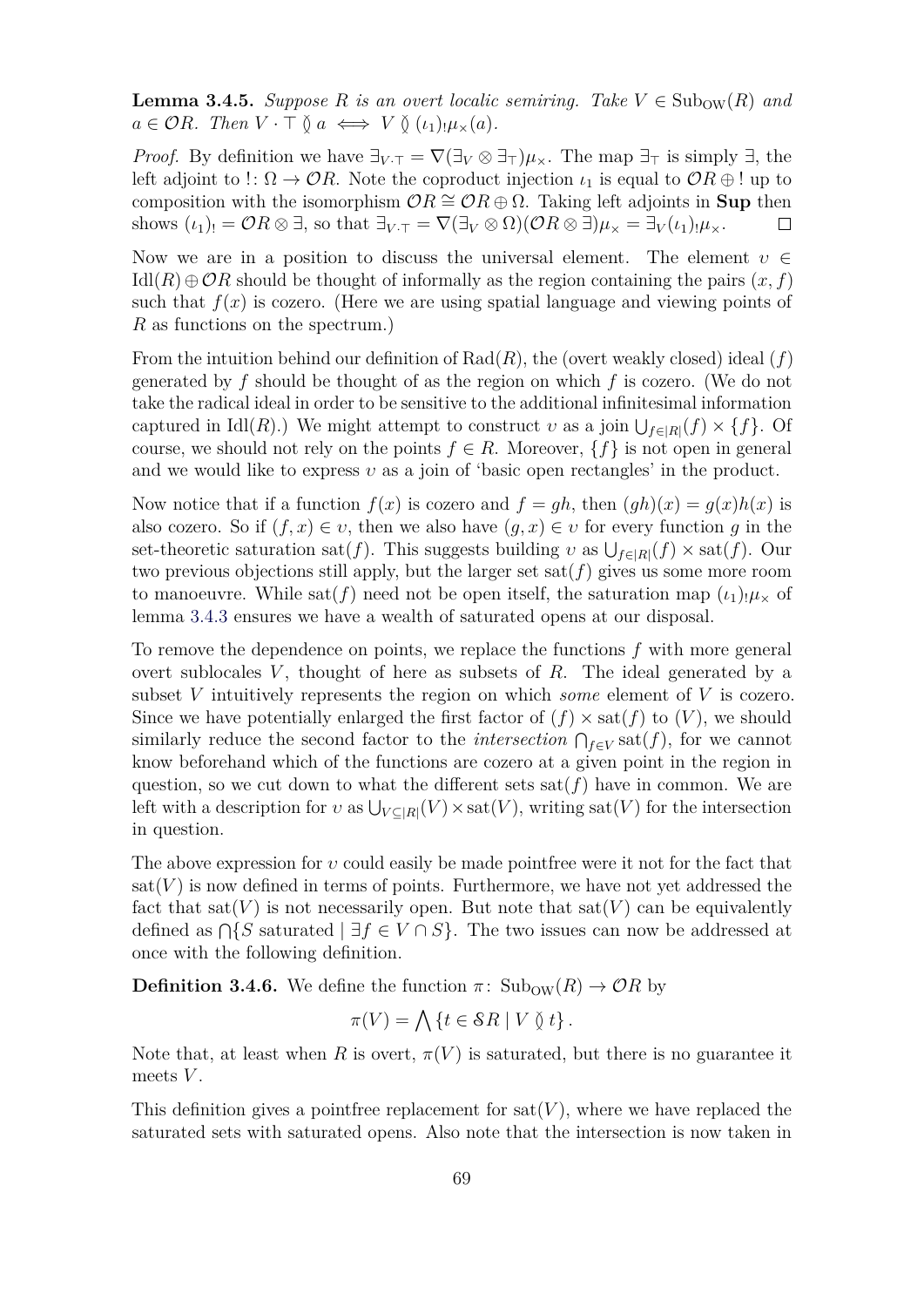the lattice of opens, so it is more like the interior of the corresponding set-theoretic intersection.

This suggests setting *v* to be  $\bigvee_{V \in \text{Sub}_{\text{OW}}(R)} \mathfrak{s}(V) \oplus \pi(V)$ . At this point we might worry that the passage from general saturated sets to saturated opens might lead to this join between smaller than necessary. Indeed, since it appears that spectra might fail to exist (see example [3.5.12\)](#page-90-0), it stands to reason that we would need some additional assumption that will ensure that the saturated opens *s* satisfying  $I \oplus s \leq v$  can be well approximated by elements of the form  $\pi(V)$ .

**Definition 3.4.7.** We say a localic semiring *R* is *approximable* if

$$
s = \bigvee_{V \between s} \pi(V)
$$

for every saturated element  $s \in \mathcal{S}R$ .

This is the point free version of the equality  $S = \bigcup_{f \in S} \text{sat}(f)$ , which holds for discrete semirings. Note that the ' $\geq$ ' inequality always holds, so to show a localic semiring is approximable we need only show  $s \leq \bigvee_{V \uparrow s} \pi(V)$ . Furthermore, we need only check this on a base of saturated elements.

<span id="page-79-1"></span>**Lemma 3.4.8.** If R is overt and approximable,  $(\iota_1)_{!}\mu_*(a) = \nabla_{V \setminus a} \pi(V)$  for all  $a \in \mathcal{O}R$ *.* 

*Proof.* Recall that  $V \nvert (t_1)_{\mu \times}(a) \iff V \cdot \top \nvert a$  by lemma [3.4.5.](#page-77-1) It follows that  $\pi(V) = \pi(V \cdot \top)$  and hence the join  $\bigvee_{V \uparrow s} \pi(V)$  may be restricted to monoid ideals. Applying lemma [3.4.5](#page-77-1) again then yields the desired result.  $\Box$ 

It will be useful to understand  $\pi$  and approximability in more detail. We first observe that the way in which the approximability condition has an open being approximated from below is vaguely reminiscent of continuity or supercontinuity. We can make the analogy stronger by defining a relation  $\triangleleft$  on  $\&$ R by

$$
t \blacktriangleleft s \iff \exists K \in \text{Subow}(R). \ K \ \emptyset \ s \text{ and } t \leq \pi(K)
$$
  

$$
\iff \exists K \ \emptyset \ s. \ \forall u \text{ saturated.} \ K \ \emptyset \ u \implies t \leq u.
$$

The following reformulation of approximability is then immediate.

**Lemma 3.4.9.** *A localic semiring R is approximable if and only if*

$$
s = \bigvee_{t \blacktriangleleft s} t
$$

*for all*  $s \in \mathcal{S}R$ *.* 

It will sometimes be useful to extend the  $\triangleleft$  relation to general elements of  $\mathcal{O}R$ . We set  $b \blacktriangleleft a \iff b \leq a$  and  $(\iota_1)_{\mu \times}(b) \blacktriangleleft (\iota_1)_{\mu \times}(a)$ . Equivalently,  $b \blacktriangleleft a \iff$ *b* ≤ *a* and ∃*K* ∈ *MR. K*  $\emptyset$  *a* and *b* ≤ *π*(*K*). Then if *R* is approximable, we have  $a = \bigvee_{b \triangleleft a} b$  for all  $a \in \mathcal{O}R$ .

<span id="page-79-0"></span>**Proposition 3.4.10.** *An overt localic semiring R is approximable if and only if its frame* S*R of saturated elements is supercontinuous. Furthermore, under these conditions*  $t \triangleleft s \iff t \ll s$  *for all*  $s, t \in \mathcal{S}R$ *.*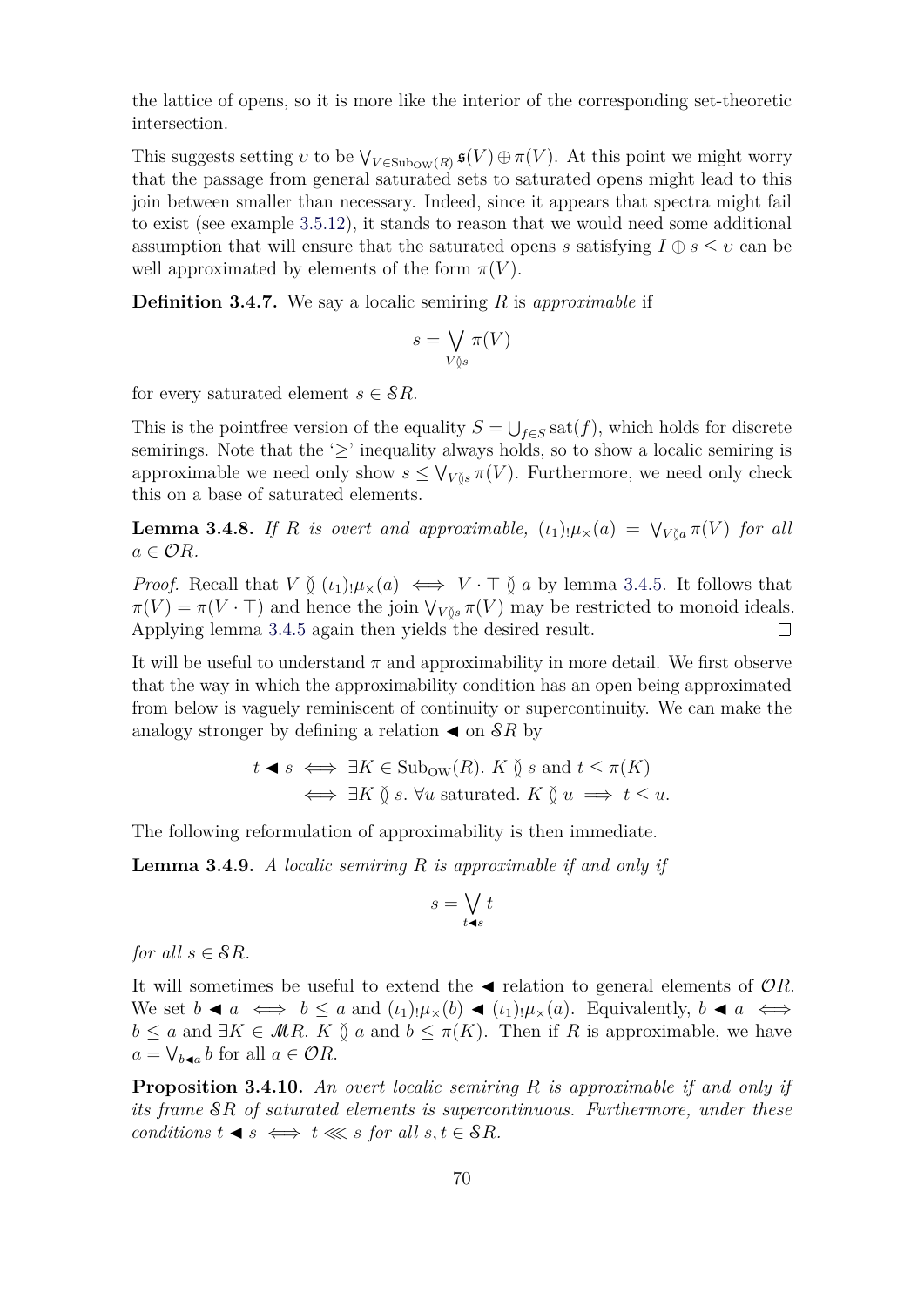*Proof.* Let us first show  $t \triangleleft s \implies t \ll s$ . Suppose  $t \triangleleft s$  and  $\forall A \geq s$  for some  $A \subseteq$  *SR*. Then there is a  $K \in$  Sub<sub>OW</sub>(*R*) such that  $t \leq \pi(K)$  and  $K \between g s \leq \forall A$ . So there is an  $a \in A$  such that  $K \mathfrak{d} a$ . Thus,  $t \leq \pi(K) \leq a$  and we have shown  $t \lll s$ . Consequently, if *R* is approximable, then S*R* is supercontinuous.

Conversely, suppose  $\mathcal{S}R$  is supercontinuous and  $t \lll s$ . Then  $\lll t \lll (-) \lll sR \rightarrow \Omega$  is a suplattice homomorphism and hence the composite  $\llbracket t \ll (-\rceil) \rrbracket \circ (\iota_1) \cdot \mu_\times$  corresponds to an overt weakly closed sublocale  $K \in Sub_{OW}(R)$ . Note that if *u* is saturated, then  $K \mathfrak{g} u \iff t \ll 1$ . Since,  $t \ll s$ , we have  $K \mathfrak{g} s$ . If  $u \in \mathcal{S}R$  and  $K \mathfrak{g} u$ , then  $t \lll u$  and in particular,  $t \leq u$ . This means that  $t \blacktriangleleft s$ . Therefore, R is approximable.  $\Box$ 

Notice that  $\pi$  sends joins to meets and thus forms part of an order-reversing Galois connection. We show that under a mild assumption on *R* the adjoint of  $\pi$  can be described as follows.

**Definition 3.4.11.** Define  $\gamma: \mathcal{O}R \to \text{Sub}_{\text{OW}}(R)$  by

 $\gamma(a) = \bigwedge \{ J \in \mathcal{M}R \mid J \between a \}.$ 

Observe that  $\gamma(a)$  is a monoid ideal, though it need not meet *a*. Furthermore, note that  $\gamma = \gamma(\iota_1) \cdot \mu_\times$  by lemma [3.4.5.](#page-77-1)

**Definition 3.4.12.** We say *overt sublocales distinguish saturated opens* in a localic semiring *R* if for all  $s, t \in \mathcal{S}R$ , we have  $s \leq t$  whenever  $V \circ s \implies V \circ t$  for all  $V \in Sub_{OW}(R)$ . (By lemma [3.4.5,](#page-77-1) it will be enough to check this for all monoid ideals *V* .)

This is a very weak condition. It is implied by approximability and by spatiality and under the assumption of excluded middle it holds for all localic semirings. This condition is very similar to what is called *strong overtness* in [\[9\]](#page-106-1), but where we restrict *s* and *t* to be saturated opens, the authors require the claim to hold for all opens.

<span id="page-80-0"></span>**Lemma 3.4.13.** *If R is an overt localic semiring in which overt sublocales distinguish saturated opens, then*  $\pi$  *and*  $\gamma$  *form an order-reversing Galois connection.* 

*Proof.* We first show  $V \leq \gamma(\pi(V))$ . Suppose  $J \mathfrak{g}(\pi(V))$  for a monoid ideal *J*. If *t* is a saturated element such that *V*  $\delta$  *t*, then  $\pi$ (*V*)  $\leq$  *t* and so *J*  $\delta$  *t*. Thus,  $\exists$ <sub>*V*</sub>(*t*)  $\leq$   $\exists$ <sub>*J*</sub>(*t*) for all saturated *t* and hence for all *t*, yielding  $V \leq J$ . Since this holds for all such *J*, we can conclude that  $V \leq \gamma(\pi(V))$ .

Now we show  $a \leq \pi(\gamma(a))$ . Since  $a \leq (\iota_1) \cdot \mu_1(\alpha)$  and  $\gamma(a) = \gamma(\iota_1) \cdot \mu_1(\alpha)$ , we may assume *a* is saturated without loss of generality. Suppose *t* is a saturated element satisfying  $\gamma(a)$   $\delta$  *t*. If *J* is a monoid ideal such that *J*  $\delta$  *a*, then  $\gamma(a) \leq J$  and so  $J \uparrow t$ . Thus,  $J \uparrow a \implies J \uparrow t$  for all monoidal ideals *J* and therefore  $a \leq t$ , since overt sublocales distinguish saturated opens. The claim follows.  $\Box$ 

<span id="page-80-1"></span>**Corollary 3.4.14.** *Under the same assumptions,*  $t \blacktriangleleft s \iff \gamma(t) \between s$ .

*Proof.* Recall that  $t \triangleleft s \iff \exists K \in \text{Sub}_{OW}(R)$ .  $K \mathfrak{d} s$  and  $t \leq \pi(K)$ . But by the result above  $t \leq \pi(K) \iff K \leq \gamma(t)$ . Thus, if any overt weakly closed sublocale meets *s*, so will  $\gamma(t)$  and the result follows.  $\Box$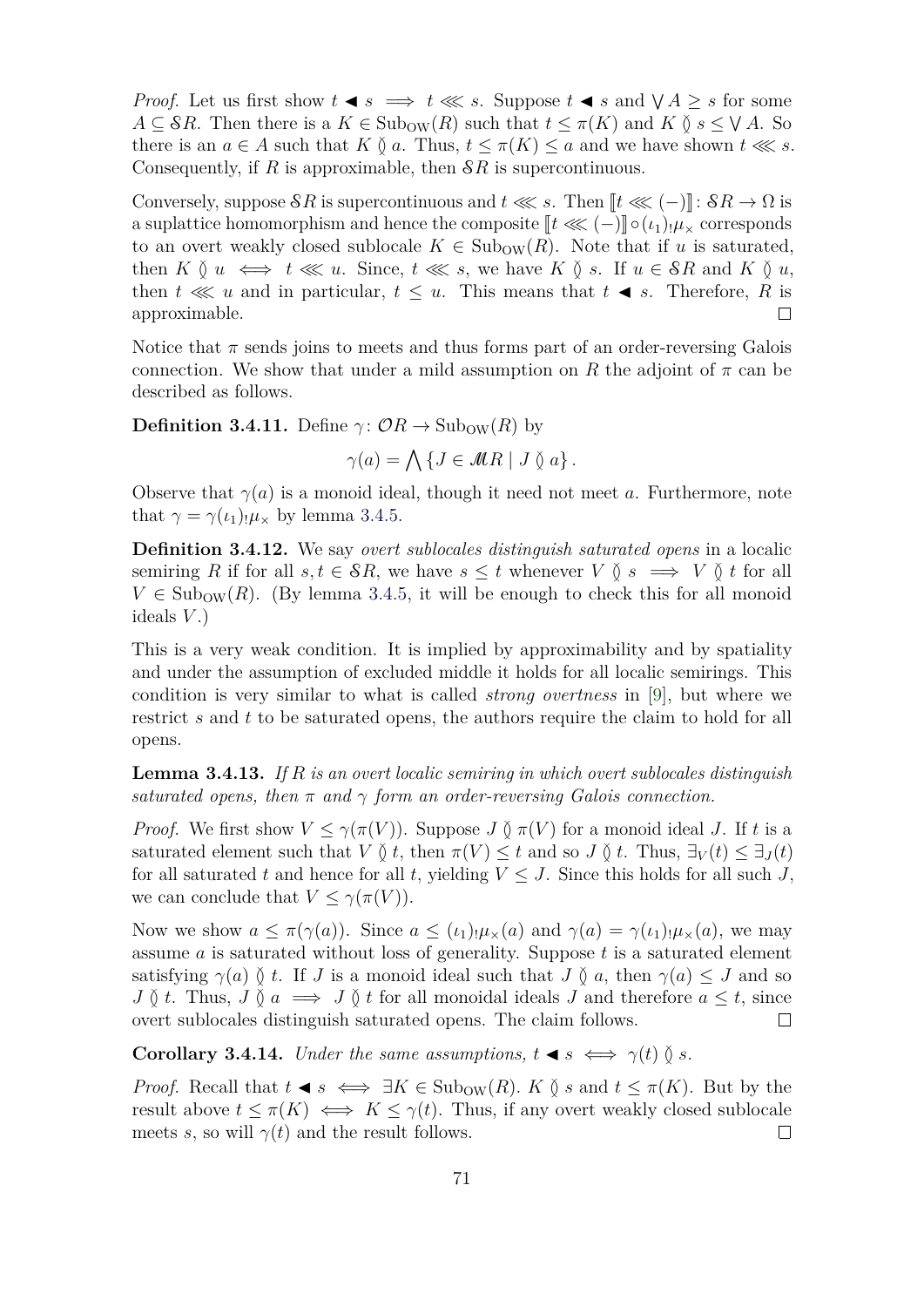The approximability condition implies a dual result for the suplattice of overt weakly closed sublocales.

<span id="page-81-0"></span>**Lemma 3.4.15.** *Suppose R is an overt approximable localic semiring. Then*

$$
V \cdot \top = \bigvee_{a \between V} \gamma(a)
$$

*for all*  $V \in Sub_{OW}(R)$ *.* 

*Proof.* The '>' inequality always holds. For the '<' direction, we may assume V is a monoid ideal by familiar arguments using  $\gamma(a) = \gamma(\iota_1) \cdot \mu_1(\iota_2)$  and lemma [3.4.5.](#page-77-1)

Let *s* be a saturated element and consider the join  $s = \bigvee_{t \le s} t$ . Then *V*  $\check{Q}$  *s* implies  $V \circ t$  for some  $t \triangleleft s$ . In other words,  $V \circ t$  and  $\gamma(t) \circ s$ . But then  $(V_{t\circ V} \gamma(t)) \circ s$ and since monoid ideals are determined by the saturated elements they meet, we may conclude  $V \leq \bigvee_{a \between V} \gamma(a)$  as required.  $\Box$ 

As above, we can equivalently express this condition on ideals in terms of a relation  $\triangleleft$  on  $MR$  defined by

$$
W \lhd V \iff \exists a \in \mathcal{O}R. \ V \mathbin{\S} a \text{ and } W \le \gamma(a)
$$
  

$$
\iff \exists a \mathbin{\S} V. \ \forall J \in \mathcal{M}R. \ J \mathbin{\S} a \implies W \le J.
$$

Moreover, under the conditions of lemma [3.4.13,](#page-80-0) we have  $W \triangleleft V$  if and only if  $V \uparrow \mathcal{I}$   $\pi(W)$ .

The conclusion of lemma [3.4.15](#page-81-0) is equivalent to the claim that

$$
V=\bigvee_{W\lhd V}W
$$

for all monoid ideals *V* .

In fact, we can now prove a partial converse to lemma [3.4.15.](#page-81-0)

**Lemma 3.4.16.** *Suppose R is an overt localic semiring in which overt sublocales distinguish saturated opens. Furthermore, assume that*  $V \leq V_{a\delta V} \gamma(a)$  *for all*  $V \in$ M*R. Then R is approximable.*

*Proof.* Suppose *s* is a saturated element. We must show  $s \leq \bigvee_{W \S s} \pi(W)$ . Suppose *V* is a monoid ideal such that *V*  $\check{Q}$  *s* and write  $V = V_{W \lhd V}W$ . Then  $W \check{Q}$  *s* for some *W* and from  $W \triangleleft V$ , we know  $V \stackrel{\sim}{\mathfrak{g}} \pi(W)$ . Thus,  $V \stackrel{\sim}{\mathfrak{g}} V_{W \mathfrak{g} s} \pi(W)$  and the result follows since overt sublocales distinguish saturated opens.  $\Box$ 

We can also use the  $\triangleleft$  relation to give some insight into the structure of  $\text{Id}(R)$ .

**Lemma 3.4.17.** If  $R$  is an overt approximable localic semiring, then  $\text{Id}(R)$  is a *continuous lattice.*

*Proof.* The proof proceeds as in proposition [3.4.10.](#page-79-0) We show that if *V, W* are monoid ideals, then  $W \triangleleft V \implies W \ll V$  in  $MR$ . Suppose  $W \triangleleft V$  and  $\forall A \geq V$ . Then  $V \between \pi(W)$  and so  $J \between \pi(W)$  for some  $J \in A$ . Thus,  $W \triangleleft J$  and so  $W \leq J$ . This proves the claim and so M*R* is supercontinuous.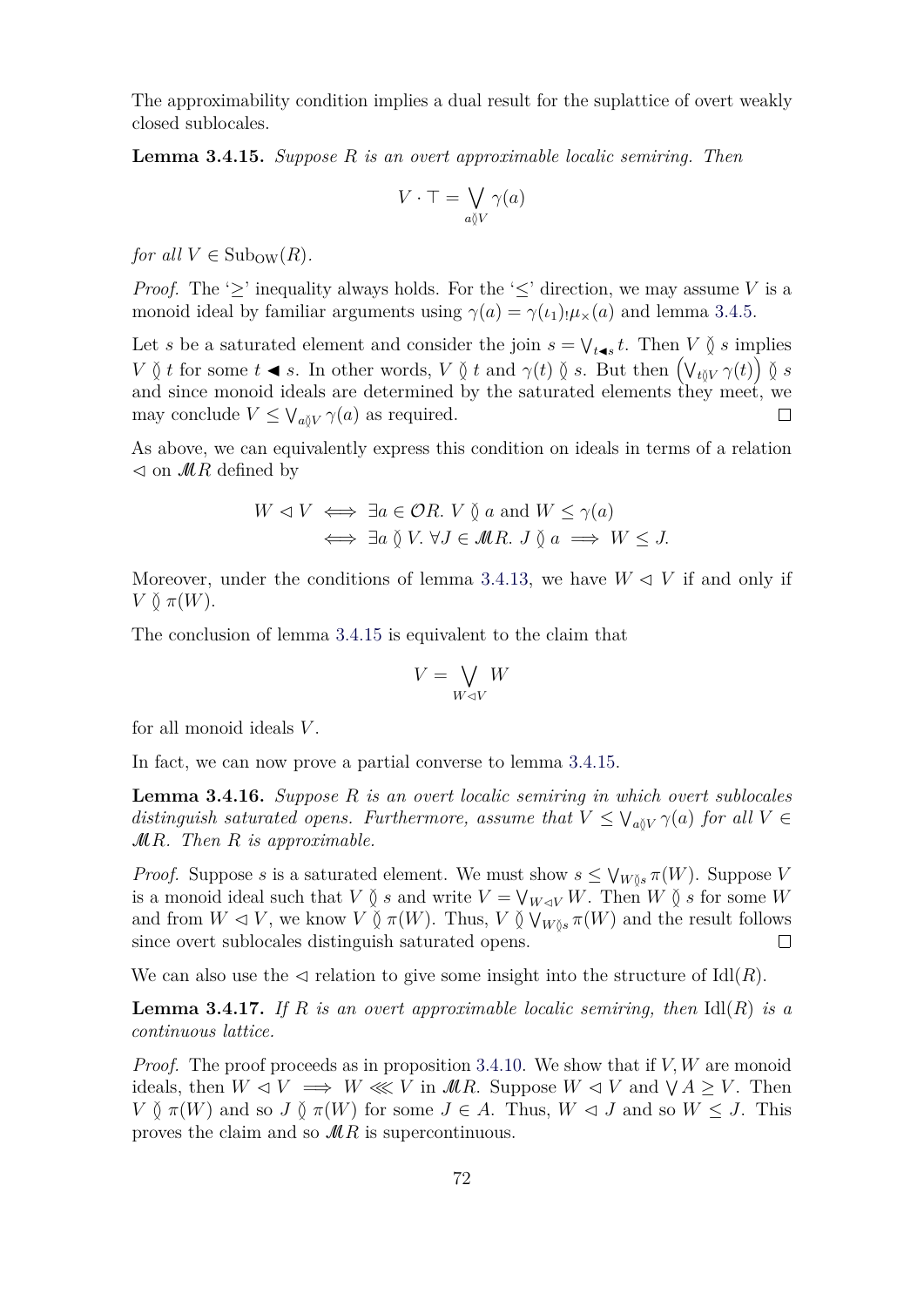In particular,  $MR$  is continuous. But directed joins in  $IdI(R)$  are computed as in  $MR$  and so Idl $(R)$  is also continuous.  $\Box$ 

*Remark 3.4.18.* I do not know if  $Rad(R)$  is always continuous, but the above lemma shows this is the case if the right adjoint to the localic quotient  $\rho$ : Idl $(R) \rightarrow \text{Rad}(R)$ preserves directed joins. This is true for our core examples.

We now know enough to tackle the problem of constructing the universal (quantic) open prime anti-ideal. We first note that under the assumption of approximability, a number of different definitions for *υ* coincide.

**Lemma 3.4.19.** *If R is an overt approximable localic semiring, then*

$$
\bigvee_{V \in \text{Sub}_{\text{OW}}(R)} \mathfrak{s}(V) \oplus \pi(V) = \bigvee_{a \in \mathcal{O}R} \mathfrak{s}\gamma(a) \oplus a = \bigvee \{\mathfrak{s}\gamma(a) \oplus \pi(V) \mid V \circ a\}.
$$

*We define*  $v \in \text{Idl}(R) \oplus \mathcal{O}R$  *to be their common value.* 

*Proof.* Expanding the first *V* in  $\forall$ *V*  $\mathfrak{s}(V) \oplus \pi(V)$  using lemma [3.4.15](#page-81-0) and the second *a* in  $\bigvee_{a \in \mathcal{O}R} \mathfrak{s}\gamma(a) \oplus a$  by the definition of approximability, we arrive at the third join  $\bigvee \{\mathfrak{s}\gamma(a) \oplus \pi(V) \mid V \mathfrak{g} \}$  in both cases.  $\Box$ 

We must show that *v* so defined truly is an open prime anti-ideal.

**Proposition 3.4.20.** *If R is an overt approximable localic semiring, then υ is an open prime anti-ideal fibred over* Idl(*R*)*.*

*Proof.* We must show that *v* satisfies the four axioms of an element of  $\overline{OPAI}_R(\text{Idl}(R))$ .

*Zero axiom* First we show  $(\text{Idl}(R) \oplus \varepsilon_0)(v) = 0$ . Expanding the second definition of *v* we have  $(\text{Idl}(R) \oplus \varepsilon_0)(v) = \bigvee_a \mathfrak{s}\gamma(a) \oplus \varepsilon_0(a) = \bigvee \{\mathfrak{s}\gamma(a) \mid \varepsilon_0(a) = 1\}.$  So the result will follow if we assume  $\varepsilon_0(a) = 1$  and show  $\mathfrak{s}\gamma(a) = 0$ . But  $0_+ = \varepsilon_0$  and so if  $\varepsilon_0(a) = 1$ , then  $\gamma(a) \leq 0_+ \cdot \top = 0_+$  and hence  $\mathfrak{s}\gamma(a) \leq \mathfrak{s}(0_+) = 0$ .

*<u>Unit axiom</u>* Next we show  $(\text{Id}(R) \oplus \varepsilon_1)(v) = 1$ . By lemma [3.4.15](#page-81-0) we have  $1_{\times} \cdot \top =$  $\bigvee_{a \&1} \gamma(a) = \bigvee_a \gamma(a) \cdot \varepsilon_1(a)$ . The unit axiom follows by applying **s** to both sides.

*Additive axiom* To see that  $(\text{Id}(R) \oplus \mu_+)(v) < (\text{Id}(R) \oplus \iota_1)(v) \vee (\text{Id}(R) \oplus \iota_2)(v)$ , take  $a \in \mathcal{O}R$  and suppose  $r \oplus r' \leq \mu_+(a)$ . We must show  $\mathfrak{s}\gamma(a) \oplus r \oplus r' \leq$  $\bigvee_{b\in\mathcal{O}R}$   $\mathfrak{s}\gamma(b)\oplus(b\oplus1\vee1\oplus b).$ 

Write  $r = \bigvee_{u \in \mathcal{F}} u$  and  $r' = \bigvee_{u' \in \mathcal{F}'} u'$ . It is enough to show  $\gamma(a) \leq (\gamma(u) + \gamma(u')) \cdot \top$  $\mathfrak{so}$  that  $\mathfrak{s}\gamma(a)\oplus u\oplus u' \leq (\mathfrak{s}\gamma(u)\vee \mathfrak{s}\gamma(u'))\oplus u\oplus u' \leq \mathfrak{s}\gamma(u)\oplus u\oplus 1\vee \mathfrak{s}\gamma(u')\oplus 1\oplus u' \leq 0$  $\bigvee_{b \in \mathcal{O}R} \mathfrak{s} \gamma(b) \oplus (b \oplus 1 \vee 1 \oplus b)$ , which then implies the desired result by taking the join over  $u$  and  $u'$ .

Take  $u \blacktriangleleft r$  and  $u' \blacktriangleleft r'$ , so that  $\gamma(u) \varnothing r$  and  $\gamma(u') \varnothing r'$ . Then  $1 = \exists_{\gamma(u)}(r) \wedge \exists_{\gamma(u')}(r') =$  $\nabla (\exists_{\gamma(u)} \otimes \exists_{\gamma(u')})(r \otimes r') \leq \nabla (\exists_{\gamma(u)} \otimes \exists_{\gamma(u')})\mu_{+}(a).$  But  $\nabla (\exists_{\gamma(u)} \otimes \exists_{\gamma(u')})\mu_{+} = \exists_{\gamma(u)+\gamma(u')}$ and so  $(\gamma(u) + \gamma(u'))$   $\emptyset$  *a*. Hence,  $(\gamma(u) + \gamma(u')) \cdot \top \emptyset$  *a* and  $\gamma(a) \leq (\gamma(u) + \gamma(u')) \cdot \top$ as required.

*Multiplicative axiom* Now we show the remaining equality  $(\text{Id}(R) \oplus \mu_{\times})(v)$  $(\text{Idl}(R) \oplus \iota_1)(v) \cdot (\text{Idl}(R) \oplus \iota_2)(v)$ . Let us start with the ' $\leq'$  direction. We need  $\mathfrak{s}(V) \oplus \mu_{\times} \pi(V) \leq \bigvee_{a,b \in \mathcal{O}R} \mathfrak{s}(\gamma(a)\gamma(b)) \oplus a \oplus b$ . Suppose  $d \oplus d' \leq \mu_{\times} \pi(I)$  and take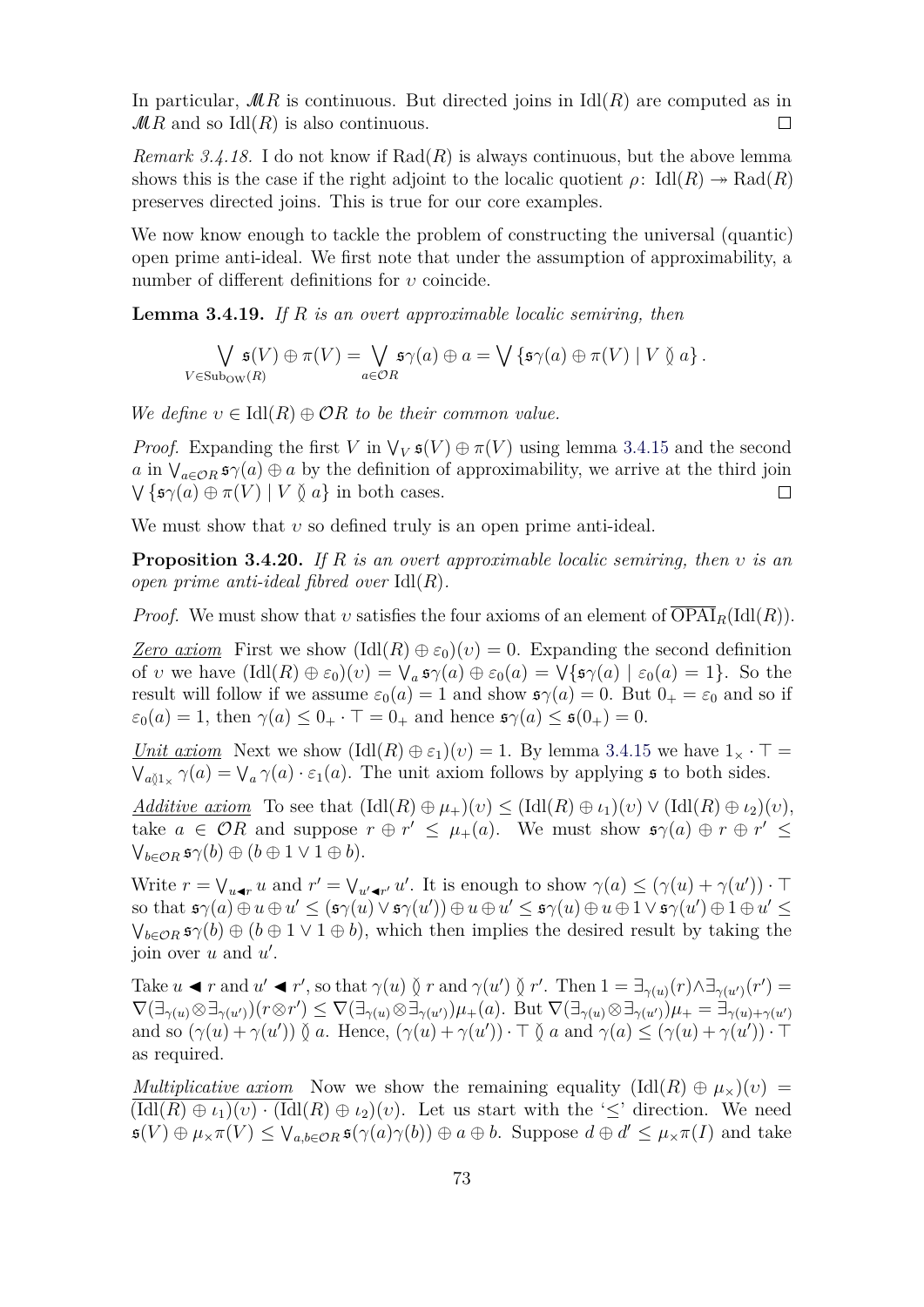$e \blacktriangleleft d$  and  $e' \blacktriangleleft d'$ . The result will follow if we can show  $V \leq \gamma(e)\gamma(e')$ , since then  $V \oplus e \oplus e' \leq \gamma(e)\gamma(e') \oplus e \oplus e' \leq \bigvee_{a,b} \gamma(a)\gamma(b) \oplus a \oplus b.$ 

Let *s* be a saturated element such that *V*  $\check{Q}$  *s*. We must show  $\gamma(e)\gamma(e')\check{Q}$  *s*. Note that  $\gamma(e)\gamma(e') \leq s \iff \nabla(\exists_{\gamma(e)} \otimes \exists_{\gamma(e')})\mu_{\times}(s) = 1.$  Now *V*  $\&$  *s* implies  $\pi(V) \leq s$  and hence  $d \oplus d' \leq \mu_{\times} \pi(V) \leq \mu_{\times}(s)$ . Therefore,  $\nabla (\exists_{\gamma(e)} \otimes \exists_{\gamma(e')} \mu_{\times}(s) \geq \exists_{\gamma(e)} (d) \wedge \exists_{\gamma(e')}(d').$ But since  $e \blacktriangleleft d$  and  $e' \blacktriangleleft d'$ , we know  $\gamma(e) \uparrow d$  and  $\gamma(e') \uparrow d'$ . Thus, the right-hand side is 1 and the result follows.

To prove the other direction,  $(\text{Idl}(R) \oplus \iota_1)(v) \cdot (\text{Idl}(R) \oplus \iota_2)(v) \leq (\text{Idl}(R) \oplus \mu_\times)(v)$ , we will show  $IJ \oplus \pi(I) \oplus \pi(J) \leq \bigvee_{K \in \text{Sub}_{\text{OW}}(R)} K \oplus \mu_{\times} \pi(K)$  for  $I, J \in \mathcal{M}R$ . Let *K*  $\lhd$  *IJ*. If we can show  $\pi(I) \oplus \pi(J) \leq \mu_{\times} \pi(K)$ , then the desired inequality follows by applying  $K \oplus (-)$  and taking the join of over all such K.

Since  $K \lhd IJ$ , we have  $IJ \mathbin{\delta} \pi(K)$ . That is,  $\nabla (\exists I \otimes \exists J) \mu_{\times} \pi(K) = 1$ .

As an aside, we note that if *t* is saturated then  $\mu_{\times}(t)$  can be expressed as a join  $\bigvee_{\alpha} s_{\alpha} \oplus s'_{\alpha}$  where each  $s_{\alpha}$  and  $s'_{\alpha}$  is saturated. To see this we show that if  $s \otimes s' \leq \mu_{\times}(t)$ , then  $(\iota_1)_{!\mu_\times}(s) \otimes (\iota_1)_{!\mu_\times}(s') = \iota_1(\iota_1)_{!\mu_\times}(s) \wedge \iota_2(\iota_1)_{!\mu_\times}(s') \leq \mu_\times(t)$ . In the internal logic, we have  $(x \in s) \land (x' \in s') \vdash_{x,x'} xx' \in t$  and want to show  $\exists y. xy \in s \land$  $\exists y'. x'y' \in s' \vdash_{x,x'} xx' \in t$ . Well if  $\exists y. xy \in s \land \exists y'. x'y' \in s'$ , then  $(xy)(x'y') \in t$ . But  $(xy)(x'y') = (xx')(yy')$  using associativity and commutativity and so  $(xx')(yy') \in t$ . But this means  $xx' \in t$ , since t is saturated.

So we can write  $\mu_{\times} \pi(K) = \bigvee_{\alpha} s_{\alpha} \oplus s'_{\alpha}$  with  $s_{\alpha}, s'_{\alpha}$  saturated. So  $1 = \nabla \left(\exists I \otimes S\right)$  $\exists$ *J* $)\mu_{\times} \pi(K) = \bigvee_{\alpha} \exists$ *I*(*s<sub>a</sub>*)  $\land \exists$ *J*(*s'<sub>a</sub>*) and thus there is an  $\alpha$  such that *I*  $\emptyset$  *s<sub>a</sub>* and *J*  $\emptyset$  *s'<sub>a</sub>*. Consequently,  $\pi(I) \leq s_\alpha$  and  $\pi(J) \leq s'_\alpha$  and therefore  $\pi(I) \oplus \pi(J) \leq s_\alpha \oplus s'_\alpha \leq \mu_\times(K)$ . This completes the proof.  $\Box$ 

We can now prove our main result.

**Theorem 3.4.21.** *If R is an overt approximable localic semiring, then the quantic spectrum of R is given by* Idl(*R*) *equipped with the open prime anti-ideal*

<span id="page-83-0"></span>
$$
\upsilon = \bigvee\nolimits_V \mathfrak{s}(V) \oplus \pi(V) = \bigvee\nolimits_a \mathfrak{s}\gamma(a) \oplus a = \bigvee\left\{\mathfrak{s}\gamma(a) \oplus \pi(V) \mid V\betweenarrow a\right\}.
$$

*Proof.* Suppose  $p \in Q \oplus \mathcal{O}R$  is an open prime anti-ideal fibred over  $Q$ . We must show that there is a unique  $\bar{p}$ : Idl $(R) \to Q$  such that  $p = (\bar{p} \oplus \mathcal{O}R)(v)$ .

Assume  $f: \text{Id}(R) \to Q$  is any quantale homomorphism satisfying  $p = (f \oplus \mathcal{O}R)(v)$ . Take  $I \in \text{Id}(R)$ . By lemma [3.4.15](#page-81-0) we have  $I = (\text{Id}(R) \otimes \exists_I)(v)$ . But then  $f(I) = (f \otimes \Omega)(\text{Id}(R) \otimes \exists_I)(v) = (Q \otimes \exists_I)(f \otimes \mathcal{O}R)(v) = (Q \otimes \exists_I)(p)$ . So the only choice for  $\bar{p}$  is given by  $\bar{p}(I) = (Q \otimes \exists_I)(p)$ . This definition accords well with the intuition that a point lies in the open defined by an ideal when there exists a function in the ideal which is cozero at that point.

It is not obvious that this definition gives a quantale homomorphism. Since  $p \in$  $\overline{\text{OPAI}}_R(Q)$ , we have  $(Q \oplus \varepsilon_0)(p) = 0$  and  $(Q \oplus \varepsilon_1)(p) = 1$ . If *I* is the zero ideal, then  $\exists_I = \varepsilon_0$  so that  $\overline{p}(0) = Q \oplus \varepsilon_0(p) = 0$  and  $\overline{p}$  preserves 0. If *I* is the unit ideal, then  $\varepsilon_1 \leq \exists_I$  so that  $\overline{p}(1) \geq Q \oplus \varepsilon_1(p) = 1$  and  $\overline{p}$  preserves 1.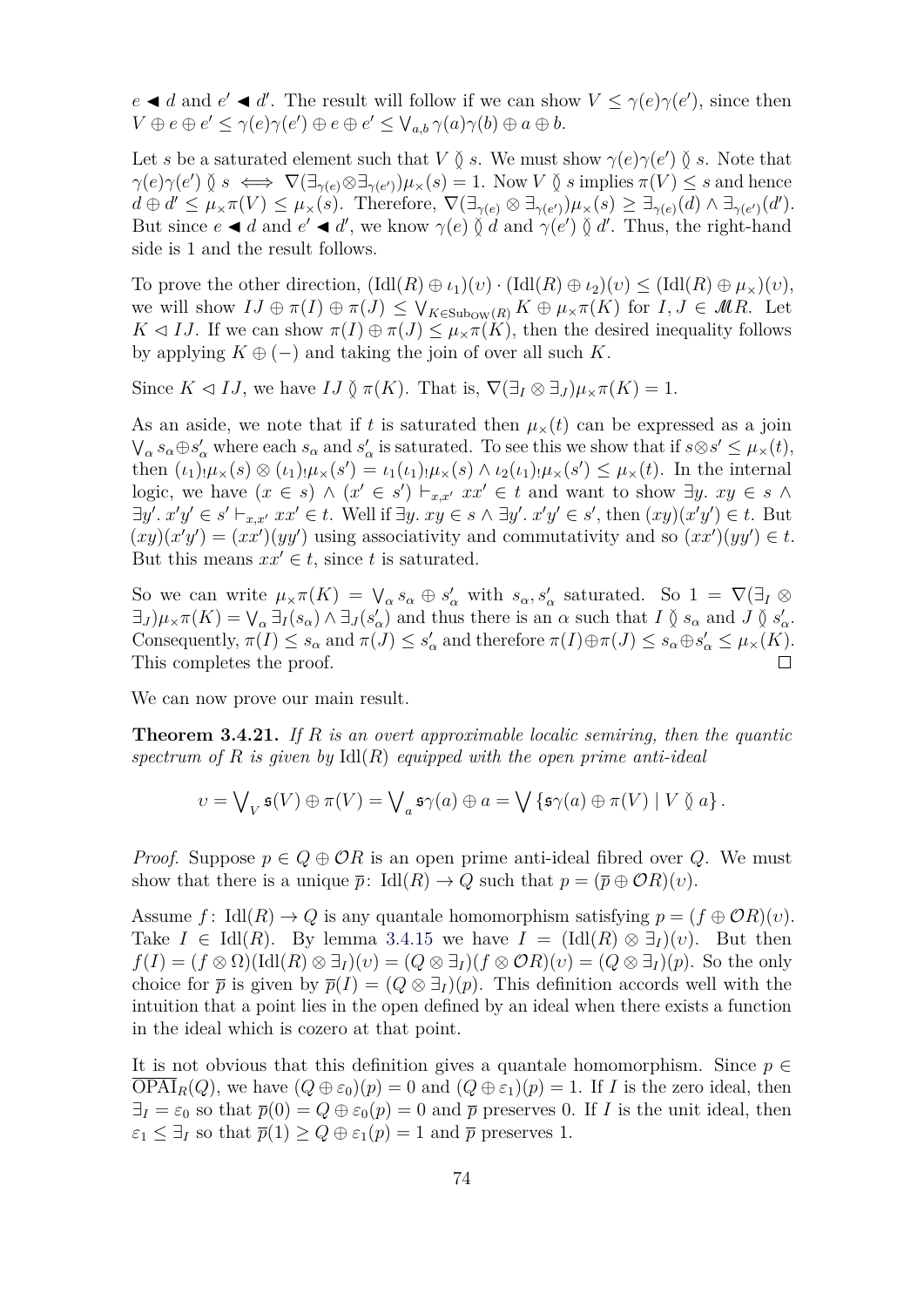Now we show that  $\bar{p}$  preserves binary joins. It is obviously monotone and so it is enough to show  $\overline{p}(I \vee J) \leq \overline{p}(I) \vee \overline{p}(J)$ . Recall that  $I \vee J$  in Idl(R) is equal to  $I + J$ in Sub<sub>OW</sub>(*R*) and so we need to show  $(Q \otimes \exists_{I+J})(p) \leq (Q \otimes \exists_I)(p) \vee (Q \otimes \exists_J)(p)$ .

We have  $(Q \otimes \exists_{I+J})(p) = (Q \otimes \nabla(\exists_I \otimes \exists_J)\mu_+(p) \leq (Q \otimes \nabla(\exists_I \otimes \exists_J))((Q \oplus \iota_I)(p) \vee (Q \otimes \iota_I)(p)$  $(Q \oplus \iota_2)(p)$ , where the inequality follows from the additive condition on elements of  $\overline{OPAI}_R(Q)$ . Now we can use the fact that  $\nabla(\exists_I \otimes \exists_J)$  preserves joins (as well as  $\exists I(1) \geq \varepsilon_0(1) = 1$  to conclude that  $(Q \otimes \exists I+J)(p) \leq (Q \otimes \exists I)(p) \vee (Q \otimes \exists J)(p)$  as required.

We note that  $\bar{p}$  also preserves directed joins, since directed joins in Idl $(R)$  coincide with those in  $\text{Sub}_{\text{OW}}(R)$  and joins of suplattice homomorphisms are computed pointwise. Thus,  $\bar{p}$  preserves arbitrary joins.

Before we show  $\bar{p}$  preserves multiplication, it will be helpful to prove an ancillary result. We show  $(Q \otimes \exists_W)(p) = (Q \otimes \exists_{\mathfrak{s}(W)})(p)$  for all monoid ideals *W*. The ' $\leq$ ' direction is clear, since *W*  $\leq$   $\mathfrak{s}_*$   $\mathfrak{s}(W)$ . For the other direction, we recall that  $\mathfrak{s}_* \mathfrak{s}(W) = \bigvee_{n \in \mathbb{N}} n \cdot W$ . So we must show  $(Q \otimes \exists_{n \cdot W})(p) \leq (Q \otimes \exists_W)(p)$ . We prove this by induction. For  $n = 0$ , this holds because  $0_+ = \varepsilon_0$  and  $(Q \otimes \varepsilon_0)(p) = 0$  by the zero axiom of *p*. Now suppose  $n = k + 1$  and  $p = \bigvee_{\alpha} x_{\alpha} \oplus r_{\alpha}$ . We apply the additive axiom of *p* to obtain

$$
(Q \otimes \exists_{n\cdot W})(p) = (Q \otimes \exists_{k\cdot W+W})(p)
$$
  
\n
$$
= (Q \otimes \nabla(\exists_{k\cdot W} \otimes \exists_{W})\mu_{+})(p)
$$
  
\n
$$
\leq (Q \otimes \nabla(\exists_{k\cdot W} \otimes \exists_{W})) \left(\bigvee_{\alpha} x_{\alpha} \oplus r_{\alpha} \oplus 1 \vee \bigvee_{\alpha} x_{\alpha} \oplus 1 \oplus r_{\alpha}\right)
$$
  
\n
$$
\leq \bigvee_{\alpha} x_{\alpha} \otimes \exists_{k\cdot W}(r_{\alpha}) \vee \bigvee_{\alpha} x_{\alpha} \otimes \exists_{W}(r_{\alpha})
$$
  
\n
$$
= (Q \otimes \exists_{k\cdot W})(p) \vee (Q \otimes \exists_{W})(p)
$$
  
\n
$$
= (Q \otimes \exists_{W})(p),
$$

where the final equality follows from the inductive hypothesis.

Finally, we show  $\bar{p}$  preserves multiplication. Let  $I \circ J$  denote the product of the ideals *I* and *J* as elements of  $MR$  (or equivalently  $\text{Sub}_{OW}(R)$ ). By the above, we have  $(Q \otimes \exists_{IJ})(p) = (Q \otimes \exists_{I \circ J})(p)$  and so we may conclude that  $\overline{p}$  preserves binary products once we show that  $(Q \otimes \exists_{I \circ J})(p) = (Q \otimes \exists_I)(p) \cdot (Q \otimes \exists_J)(p)$ .

By definition,  $(Q \otimes \exists_{I \circ J})(p) = (Q \otimes \nabla (\exists_I \otimes \exists_J)\mu_\times)(p)$ . But  $p \in \overline{\text{OPAI}}_R(Q)$  and so  $(Q \oplus \mu_{\times})(p) = (Q \oplus \iota_{1})(p) \cdot (Q \oplus \iota_{2})(p)$ . Thus, if  $p = \bigvee_{\alpha} x_{\alpha} \oplus r_{\alpha}$ , we have

$$
(Q \otimes \exists_{I \circ J})(p) = (Q \otimes \nabla (\exists_I \otimes \exists_J))((Q \oplus \iota_1)(p) \cdot (Q \oplus \iota_2)(p))
$$
  

$$
= (Q \otimes \nabla (\exists_I \otimes \exists_J)) \left( \bigvee_{\alpha,\beta} x_{\alpha} x_{\beta} \oplus r_{\alpha} \oplus r_{\beta} \right)
$$
  

$$
= \bigvee_{\alpha,\beta} x_{\alpha} x_{\beta} \otimes (\exists_I (r_{\alpha}) \wedge \exists_J (r_{\beta}))
$$
  

$$
= (Q \otimes \exists_I)(p) \cdot (Q \otimes \exists_J)(p),
$$

as required. Therefore,  $\bar{p}$  is a quantale homomorphism.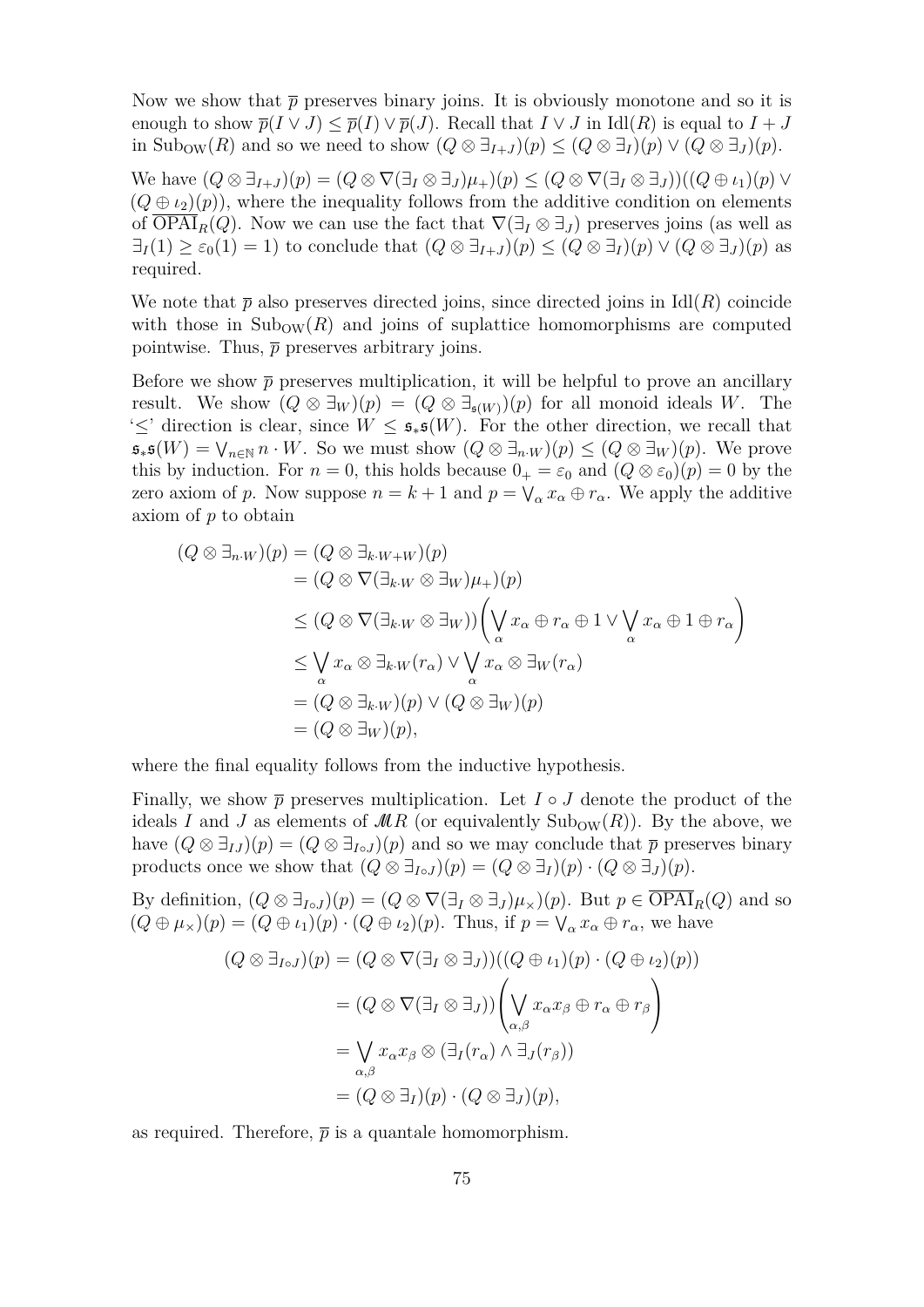It remains to demonstrate that  $p = (\bar{p} \oplus \mathcal{O}R)(v)$ . If  $p = \bigvee_{\alpha} x_{\alpha} \oplus r_{\alpha}$ , we have

$$
(\overline{p} \oplus \mathcal{O}R)(v) = \bigvee_{V} (Q \otimes \exists_{\mathfrak{s}(V)})(p) \oplus \pi(V)
$$
  
\n
$$
= \bigvee_{V} (Q \otimes \exists_{V})(p) \oplus \pi(V)
$$
  
\n
$$
= \bigvee_{V} \bigvee_{\alpha} x_{\alpha} \oplus \exists_{V}(r_{\alpha}) \oplus \pi(V)
$$
  
\n
$$
= \bigvee_{\alpha} x_{\alpha} \oplus \bigvee_{V} \exists_{V}(r_{\alpha}) \cdot \pi(V)
$$
  
\n
$$
= \bigvee_{\alpha} x_{\alpha} \oplus (\iota_{1})_{!} \mu_{\times}(r_{\alpha})
$$
  
\n
$$
= (Q \otimes (\iota_{1})_{!} \mu_{\times})(p),
$$

where *V* ranges over all monoid ideals and the penultimate equality comes from lemma [3.4.8.](#page-79-1) Clearly,  $p \leq (Q \otimes (i_1) \cdot \mu_X)(p)$ . For the other direction we use that p is an open prime anti-ideal so that  $(Q \oplus \mu_\times)(p) = (Q \oplus \iota_1)(p) \cdot (Q \oplus \iota_2)(p) \leq (Q \oplus \iota_1)(p)$ . Applying  $Q \otimes (\iota_1)$  we then have  $(Q \otimes (\iota_1) \cdot \mu_\times)(p) \leq (Q \otimes (\iota_1) \cdot \iota_1)(p) \leq p$ , since  $(\iota_1)_{!} \iota_1 \leq \mathrm{id}_R$ . Thus,  $(\overline{p} \oplus \mathcal{O}R)(v) = p$  as required.  $\Box$ 

<span id="page-85-0"></span>**Corollary 3.4.22.** *If R is an overt approximable localic semiring, then the (localic) spectrum of R is given by* Rad(*R*) *equipped with the open prime anti-ideal*

$$
(\rho \oplus \mathcal{O}R)(v) = \bigvee_{V \in \text{Sub}_{\text{OW}}(R)} \rho \mathfrak{s}(V) \oplus \pi(V) = \bigvee_{a \in \mathcal{O}R} \rho \mathfrak{s} \gamma(a) \oplus a = \bigvee \{ \rho \mathfrak{s} \gamma(a) \oplus \pi(V) \mid V \circ a \},
$$

*where*  $\rho$ : Idl $(R) \rightarrow \text{Rad}(R)$  *is the universal localic quotient.* 

The above results give sufficient conditions for the localic and quantic spectra to exist. It is natural to ask if they are necessary. I do not know if the hypotheses of theorem [3.4.21](#page-83-0) may be weakened, nor if the spectrum might ever exist but not be given by  $\text{Id}(R)$ . However, do note that the definition of the quantale homomorphism  $\bar{p}$ : Idl $(R) \rightarrow Q$  in the proof of theorem [3.4.21](#page-83-0) does not require any hypotheses at all. This gives a natural transformation from  $OPAI_R(-)$  to  $Hom(Id(R), -)$  and hence a morphism from  $\text{Id}(R)$  to the quantic spectrum whenever it exists. So it is possible that  $\text{Id}(R)$  might satisfy the same condition as 'weak moduli spaces' in algebraic geometry. If this is the case, then the quantic spectrum will always be of this form. This in turn might make us more confident that the theorem has a converse (at least for overt semirings).

On the other hand, the localic spectrum of any locally compact semiring can be found directly from the generalised presentation. There does not appear to be a good reason to expect every locally compact semiring to be approximable, though we have not attempted to construct a specific counterexample. I do not know if the frame of the localic spectrum would still be given by Rad(*R*) in such a situation.

## **3.5 Special cases of the spectrum construction**

We can now apply theorem [3.4.21](#page-83-0) and corollary [3.4.22](#page-85-0) to describe the spectra of a number classes of localic semirings.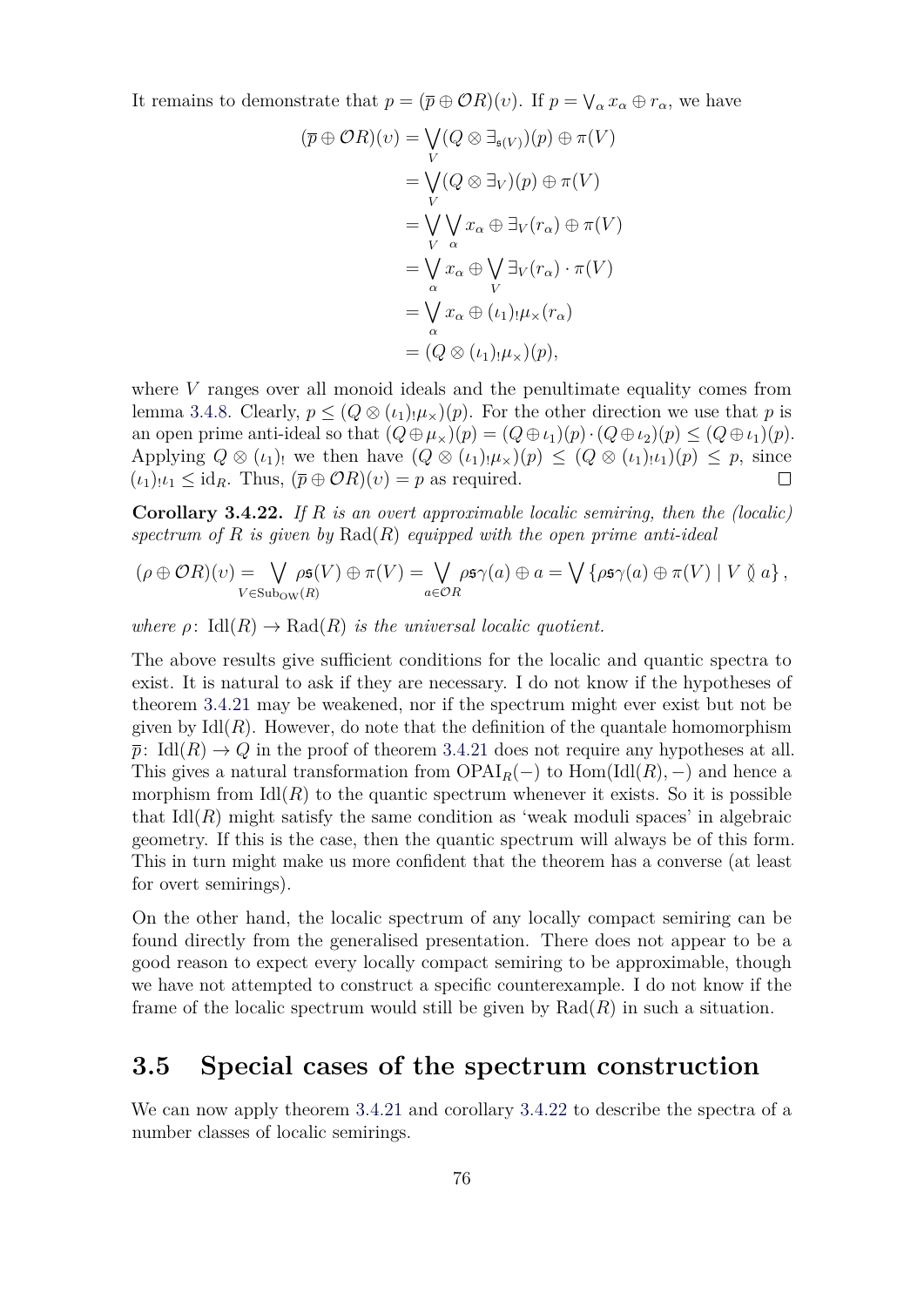**Definition 3.5.1.** Suppose *R* is a *topological* semiring and take  $f \in R$ . We define the *open saturation* of *f* to be  $\text{osat}(f) = \text{int}(\bigcap \{T \text{ saturated open} \mid f \in T\}).$ 

**Lemma 3.5.2.** *Suppose R is a spatial localic semiring. Then R satisfies the conditions of theorem* [3.4.21](#page-83-0) *whenever*  $\forall f \in S$ .  $\exists q \in S$ .  $f \in \text{osat}(q)$  *for every saturated open set S.*

*Proof.* Note that *R* is overt since it is spatial. It is approximable since

$$
S \subseteq \bigcup_{g \in S} \text{osat}(g) = \bigvee_{\widetilde{g} \backslash S} \pi(\widetilde{g}) \le \bigvee_{V \backslash S} \pi(V),
$$

where  $\tilde{q}$  is the weak closure of  $\{q\}$ .

*Remark 3.5.3.* Note that even if *R* is spatial, there does not in general seem to be any reason to expect that its overt weakly closed ideals can be described constructively in terms of certain set-theoretic ideals on the underlying set of points. Instead, this is the case when *R* is *reducible* in the sense of [\[9\]](#page-106-1).

**Corollary 3.5.4.** *Every discrete semiring R is approximable and its localic spectrum coincides with the Zariski spectrum.*

*Proof.* It is clear that *R* is approximable, since  $f \in \text{osat}(f)$ . By corollary [3.4.22,](#page-85-0) the localic spectrum is given by  $Rad(R)$ , which is the usual Zariski spectrum, since our definition of  $Rad(R)$  coincides with the usual one for discrete semirings.  $\Box$ 

**Corollary 3.5.5.** *A continuous frame L equipped with the Scott topology is an overt approximable localic semiring and its localic spectrum recovers the locale X represented by L (as in Hofmann–Lawson duality).*

*Proof.* Recall from section [1.3.5](#page-31-0) that a continuous frame is exponentiable in **Loc** and  $\mathcal{O}(\mathbb{S}^X)$  is the frame of the Scott topology on *L*. Furthermore,  $\mathbb{S}^X$  is a spatial localic semiring. In this proof we view *L* both as the frame of opens of *X* and as the spatial localic semiring S *X*.

Suppose  $S \subseteq L$  is Scott-open and take  $f \in S$ . (Note that *S* is an upset and hence automatically saturated.) Since *L* is continuous, we have  $f = \bigvee^{\uparrow} \{ g \in L \mid g \ll f \}.$ Now since *S* is Scott-open, there is one such  $q \in S$ . Then  $\hat{\uparrow} q = \{h \in L \mid q \ll h\}$  is a Scott-open set containing *f* and contained in every upset containing *g* and hence  $f \in$  osat $(q)$  as required.

The quantic spectrum is then given by the quantale of overt weakly closed ideals. By proposition [1.5.22](#page-45-0) these are in bijection with the Scott-closed ideals, which are simply principal downsets and hence in turn in bijection with elements of *L*. This quantale is already a frame and so coincides with the localic spectrum.  $\Box$ 

It remains to show that the Gelfand spectrum is a special case of our construction. For simplicity, we will show this for the locale of real-valued functions on a compact regular locale. The complex case is essentially identical. It should also be possible to prove it directly from the axioms of a commutative localic C\*-algebra as given in [\[16\]](#page-107-2), but we content ourselves with proving it for function spaces. This viewpoint has the advantage of being more amenable to generalisation.

 $\Box$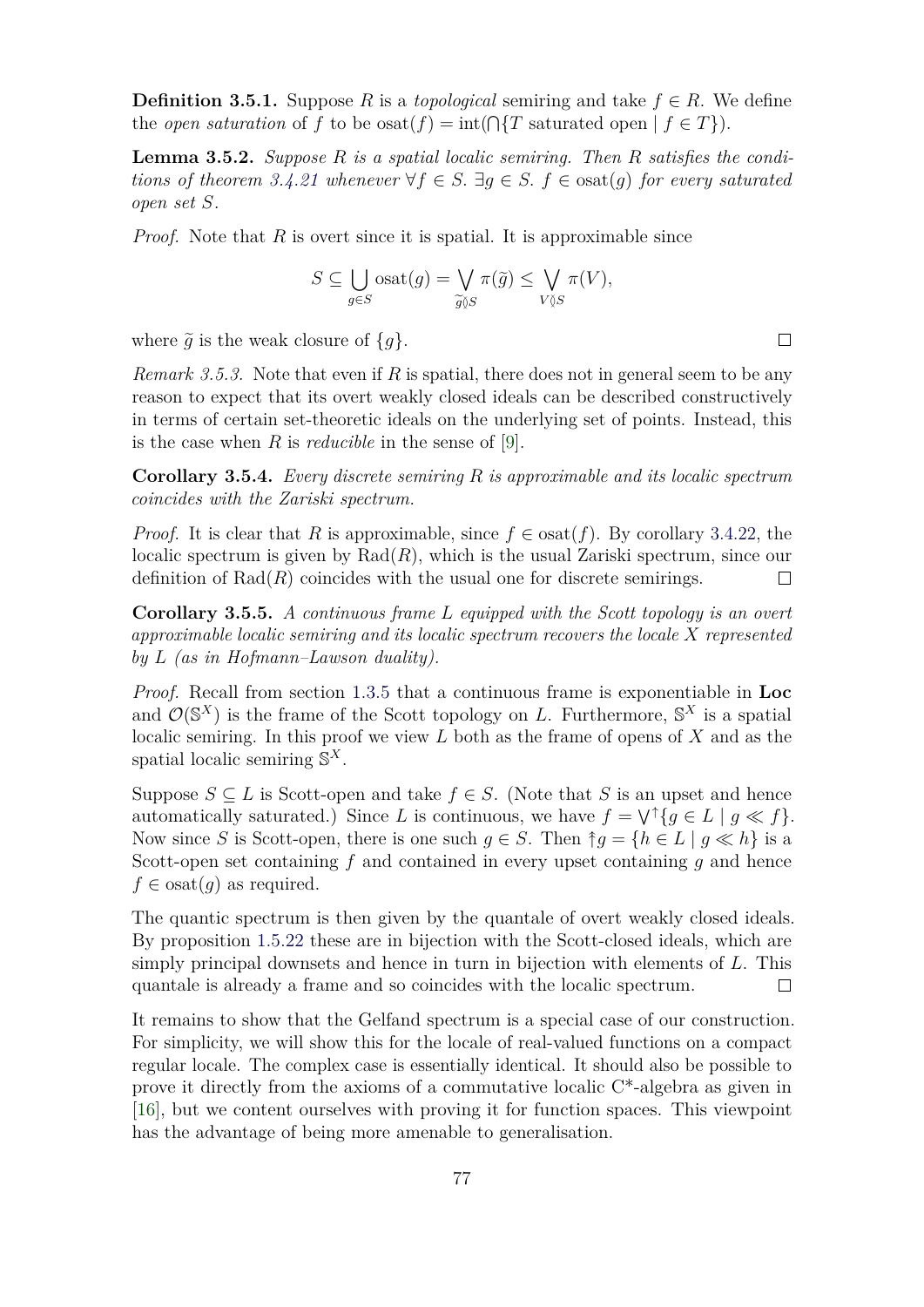The proof of this result is somewhat more involved than the other cases. In order to better exhibit the idea behind the proof, we will first prove it with classical axioms before providing the full constructive result.

**Proposition 3.5.6.** *Suppose X is a compact regular locale. Under the assumption of excluded middle and the axiom of choice,*  $A = \mathbb{R}^X$  *is an (overt) approximable localic ring.*

*Proof.* Under these assumptions *X* is spatial (see [\[38\]](#page-108-0)). It is well known that the function space  $\mathbb{R}^X$  is metrisable and in fact has the structure of a Banach space with the sup norm  $||f|| = \sup_{x \in X} |f(x)|$ . We must show that  $\forall f \in u$ .  $\exists g \in u$ .  $f \in \text{osat}(g)$ for every open set *u* in  $\mathbb{R}^X$ . We may take  $f \in A$  and assume *u* is a basic open  $B_{\varepsilon}(f)$ for some  $\varepsilon > 0$ .

The absolute value map and the meet and join operations on  $\mathbb R$  induce corresponding pointwise operations on *A*. These satisfy  $h \vee 0 = \frac{1}{2}(h + |h|)$  and  $h \wedge 0 = \frac{1}{2}(h - |h|)$ . Note that  $f = (f \vee 0) + (f \wedge 0)$ . We define a function  $g = (f - \frac{1}{2})$  $(\frac{1}{2}\varepsilon] \vee 0) + ([f +$ 1  $\frac{1}{2}\varepsilon \to 0$ ) where by  $\frac{1}{2}\varepsilon$  we mean  $\frac{1}{2}\varepsilon \cdot 1 \in A$ . Intuitively, *g* is obtained by 'thickening' the zero set of *f*. An easy calculation shows  $||f - g|| = \frac{1}{2}$ 2  $\bigg\}$  $f-\frac{1}{2}$  $\frac{1}{2}\varepsilon\Big|-\Big|f+\frac{1}{2}$  $\frac{1}{2}\varepsilon$  $\Vert \leq$ 1 2  $\| (f - \frac{1}{2}) \|$  $(\frac{1}{2}\varepsilon) - (f + \frac{1}{2})$  $\frac{1}{2}\varepsilon$ )  $\Big\| = \Big\|$ 1  $\frac{1}{2}\varepsilon\right\|=\frac{1}{2}$  $\frac{1}{2}\varepsilon$ , where the inequality is from the reverse triangle inequality. So  $q \in B_{\varepsilon}(f)$ .

We claim that every saturated open *t* containing *g* also contains  $B_{\varepsilon/4}(f)$ . (This immediately gives  $f \in B_{\varepsilon/4}(f) \subset \text{osat}(q)$ , as required.) We can show this by finding a  $k \in A$  for each  $h \in B_{\varepsilon/4}(f)$  such that  $kh = g$ . It would then follow that  $kh \in t$  and hence  $h \in t$  by saturation.

Let  $F = B_{\varepsilon/4}(f)$ . With a view towards making this argument constructive, we will define a continuous map  $\psi: F \to A$  sending each *h* to an appropriate *k*.

Note that the restriction of the evaluation map  $ev: A \times X \to \mathbb{R}$  to  $F \times f^{-1}([- \frac{1}{4}])$  $\frac{1}{4}\varepsilon, \frac{1}{4}\varepsilon$ <sup>c</sup>) factors through  $\mathbb{R}^* = (-\infty, 0) \cup (0, \infty)$ . To see this consider a pair  $(h, x)$  in the subspace  $F \times f^{-1}([- \frac{1}{4}])$  $\frac{1}{4}\varepsilon, \frac{1}{4}\varepsilon$ <sup>c</sup>). Here *h* satisfies  $||f - h|| < \frac{1}{4}$  $\frac{1}{4}\varepsilon$  and *x* satisfies  $\frac{1}{4}\varepsilon$  <  $|f(x)|$ . Thus,  $|f(x) - \hat{h}(x)| < \frac{1}{4}$  $\frac{1}{4}\varepsilon < |f(x)|$ , or equivalently,  $0 < |f(x)| - |f(x) - h(x)|$ . But then  $0 < |f(x)| - |f(x) - h(x)| \leq |f(x) - f(x)| - |h(x)| = |h(x)|$  by the reverse triangle inequality. So we may conclude that  $h(x)$  lies in  $\mathbb{R}^*$  as required.

We can now define the map  $\psi: F \to \mathbb{R}^X$  as follows. We specify that the uncurried form  $\psi^{\flat}$ :  $F \times X \to \mathbb{R}$  restricts to give the maps  $\psi^{\flat}|_{F \times f^{-1}((-\frac{1}{2}\varepsilon, \frac{1}{2}\varepsilon))}$ :  $(h, x) \mapsto 0$  and  $2^{\circ}$   $2^{\circ}$  $\psi^{\flat}|_{F \times f^{-1}([-\frac{1}{4}\varepsilon, \frac{1}{4}\varepsilon]\varepsilon)}$ :  $(h, x) \mapsto (h(x))^{-1} \times g(x)$ . To see that these agree on the overlap, we show that *g* is zero on  $f^{-1}(-\frac{1}{2})$  $\frac{1}{2}\varepsilon, \frac{1}{2}\varepsilon$ ). Recall that  $g = (\left[f - \frac{1}{2}\right]$  $\frac{1}{2}\varepsilon\big]\vee 0$ ) +  $([f + \frac{1}{2})$  $\frac{1}{2}\varepsilon$   $\wedge$  0). If *x* lies in  $f^{-1}(-\frac{1}{2})$  $(\frac{1}{2}\varepsilon, \frac{1}{2}\varepsilon)$ , we have  $f(x) < \frac{1}{2}$  $\frac{1}{2}\varepsilon$  and  $f(x) > -\frac{1}{2}$  $\frac{1}{2}$ ε. So  $f(x) - \frac{1}{2}$  $\frac{1}{2}\varepsilon < 0$  and  $f(x) + \frac{1}{2}\varepsilon > 0$ . We then quickly see that  $g(x) = 0$ , as required.

Now if  $h \in F$ , it is easy to see that  $h \times \psi(h) = g$ , since  $g(x) = 0$  on  $f^{-1}(-\frac{1}{2})$  $\frac{1}{2}\varepsilon, \frac{1}{2}\varepsilon$ ).

<span id="page-87-0"></span>In order to make this result constructive, we will replace the points *f* and *g* with overt sublocales *F* and *G*. The function  $\psi$  will also acquire an additional argument, intuitively so it can vary for different choices of *f* in *F*. We rely on a number of results from [\[16\]](#page-107-2).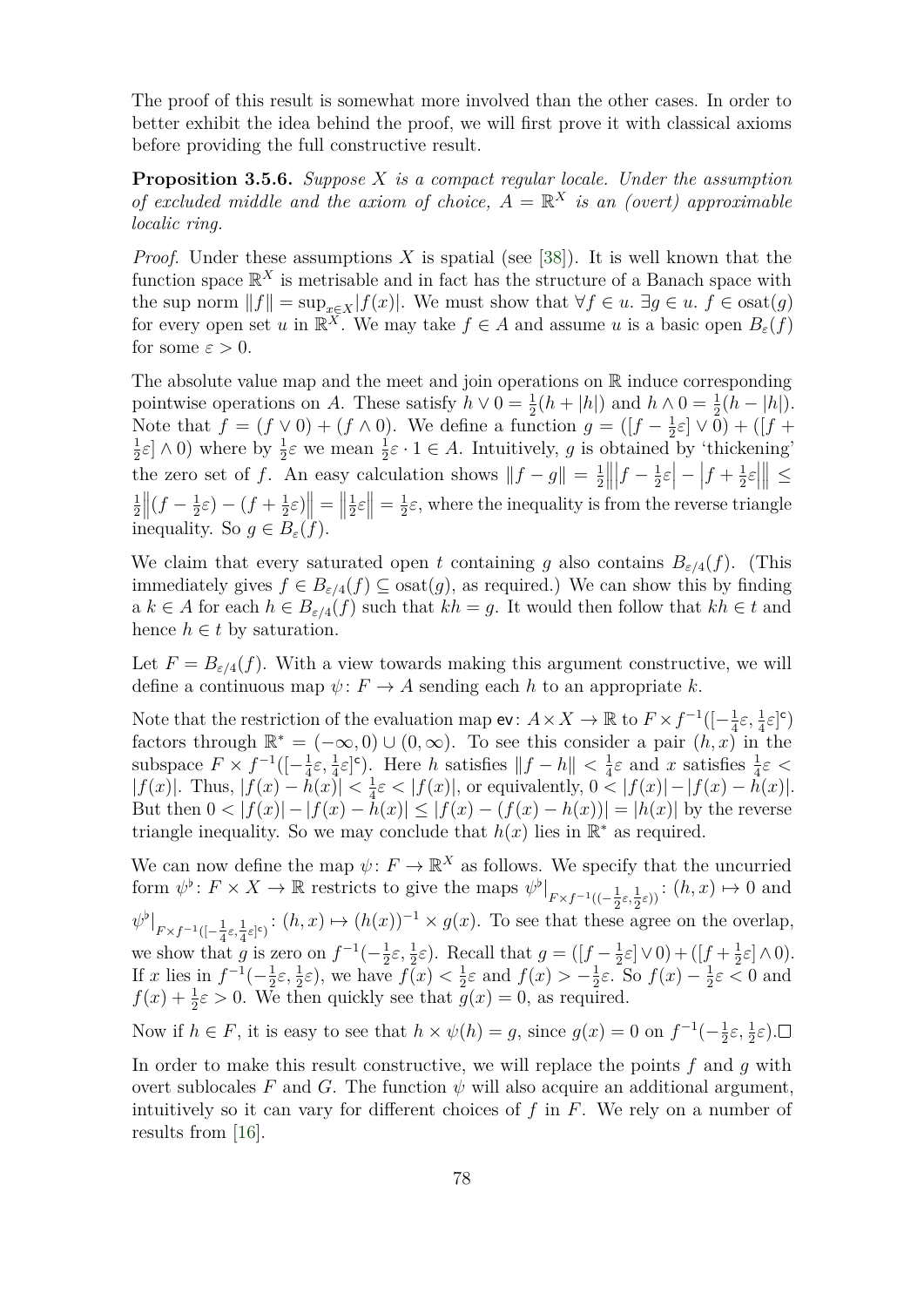**Proposition 3.5.7.** *Suppose X is a compact regular locale. Then*  $A = \mathbb{R}^X$  *is an overt approximable localic ring.*

*Proof.* It is shown in [\[16\]](#page-107-2) that *A* is overt and furthermore a localic Banach algebra. We must show that  $u \leq \bigvee_{V \uparrow u} \pi(V)$  for all  $u \in \mathcal{O}A$ .

Given an overt sublocale *F* of *A* and a rational  $\varepsilon > 0$ , we define  $B_{\varepsilon}(F)$  by the expression  $\{h: A \mid \exists f: F. || h - f || < \varepsilon\}$  in the internal logic of the coherent hyperdoctrine of open sublocales. By [\[16\]](#page-107-2), we may express *u* as  $u = \bigvee_i F_i$  where each  $F_i$  is a positive open sublocale such that  $B_{\varepsilon_i}(F_i) \leq u$  for some rational  $\varepsilon_i > 0$ . Furthermore, each  $F_i$ can then in turn be expressed as a join of the open sets contained in it of diameter less than  $\frac{1}{4}\varepsilon_i$ .<sup>[2](#page-88-0)</sup> Thus, we may assume diam( $F_i$ ) <  $\frac{1}{4}$  $\frac{1}{4}\varepsilon_i$  without loss of generality.

Consider  $F = F_i$  and  $\varepsilon = \varepsilon_i$  for some *i*. The idea is to construct an overt sublocale G such that  $G \mathcal{G} B_{\varepsilon}(F)$  and such that every saturated open *t* which meets *G* contains *F*. If we can do this, we could deduce  $F \leq \Lambda \{ t \in \mathcal{S}A \mid G \mathcal{Y} \} = \pi(G)$ . And clearly  $G \nsubseteq u$ , since  $G \nsubseteq E_{\varepsilon}(F) \leq u$ . Therefore,  $F \leq \bigvee_{V \nsubseteq u} \pi(V)$ . The result would then follow by taking the join over all such *F*.

We now describe how to construct *G*. The intuition behind our construction is that we want to find functions which are sufficiently close to those in *F*, but which have inflated zero sets. The absolute value map and the meet and join operations on  $\mathbb R$  induce 'pointwise' operations on *A* which satisfy  $h \vee 0 = \frac{1}{2}(h + |h|)$  and  $h \wedge 0 = \frac{1}{2}(h - |h|)$ in the internal logic. Note that the map defined by  $f \mapsto (f \vee 0) + (f \wedge 0)$  in the internal logic is simply the identity. We define a locale map  $\zeta: F \to A$  by  $f \mapsto ([f - \frac{1}{2}$  $(\frac{1}{2}\varepsilon] \vee 0) + ([f + \frac{1}{2}]$  $\frac{1}{2}\varepsilon$   $\wedge$  0). We set  $G = (\mathcal{S}\zeta)_{!}(F)$ .

Let us show that  $G \nsubseteq B_{\varepsilon}(F)$ . Note that  $G = (\mathcal{S}\zeta)_{!}(F) \nsubseteq B_{\varepsilon}(F) \iff F \nsubseteq \zeta^{*}(B_{\varepsilon}(F))$ , or in the internal logic,  $\exists f: F \cdot \zeta(f) \in B_{\varepsilon}(F)$ . So by the definition of  $B_{\varepsilon}(F)$ , we must show  $\exists f: F$ .  $\exists f': F$ .  $\|\zeta(f) - f'\| < \varepsilon$ . A straightforward calculation in the internal logic gives  $\|\zeta(f) - f\| = \frac{1}{2}$ 2  $\frac{1}{2}$  $\left|f+\frac{1}{2}\right|$  $\frac{1}{2}\varepsilon\Big|-\Big|f-\frac{1}{2}$  $\frac{1}{2}\varepsilon$  $\leq \frac{1}{2}$ 2  $\|(f + \frac{1}{2})$  $(\frac{1}{2}\varepsilon) - (f - \frac{1}{2})$  $\frac{1}{2}\varepsilon$ <sup> $\left|\right| = \frac{1}{2}$ </sup>  $\frac{1}{2}$ || $\varepsilon$ || = 1  $\frac{1}{2}\varepsilon$ , where the inequality is from the reverse triangle inequality. (Here the judgemental inequality relation can be defined from equality and  $\wedge$  in the usual way.) Thus,  $\|\zeta(f) - f\| < \varepsilon$ . Now since *F* is positive, we have ∃*f* : *F*. ⊤. Combining these yields  $\exists f: F. \|\zeta(f) - f\| < \varepsilon$  and the desired result follows.

Now we show that every saturated open *t* which meets *G*, contains *F*. The plan is to construct a localic map  $\psi: F \times F \to A$  such that  $\zeta(f) = h \times \psi(f, h)$  in the internal logic.

Given such a map  $\psi$ , we can conclude the result as follows. Since *G*  $\delta$  *t*, we know  $\exists f \colon F \colon \zeta(f) \in t$ . Now since  $\zeta(f) = h \times \psi(f, h)$ , we have  $\exists f \colon F \colon h \times \psi(f, h) \in t$  for *h*: *F*. But *t* being saturated means ∃*y* : *A. xy* ∈ *t*  $\vdash_{x:A} x \in t$ . Putting these together, we may conclude  $\vdash_{h: F} h \in t$ , which gives  $F \leq t$  as desired.

We define  $\psi: F \times F \to \mathbb{R}^X$  by specifying its uncurried form  $\psi^{\flat}: F \times F \times X \to \mathbb{R}$ on a covering pair of opens:  $W = \{(f, h, x): F \times F \times X \mid |f(x)| > \frac{1}{4}\}$  $\frac{1}{4}\varepsilon$ } and  $Z = \{(f, h, x): F \times F \times X \mid |f(x)| < \frac{1}{2}\}$  $\frac{1}{2}\varepsilon$ , where we write  $f(x)$  for  $ev(f, x)$ .

<span id="page-88-0"></span><sup>&</sup>lt;sup>2</sup>A sublocale *F* has diameter less than a positive rational *δ* if  $\vert x_{x,y} \vert$  *F*  $\Vert x - y \Vert < \delta$  in the internal logic.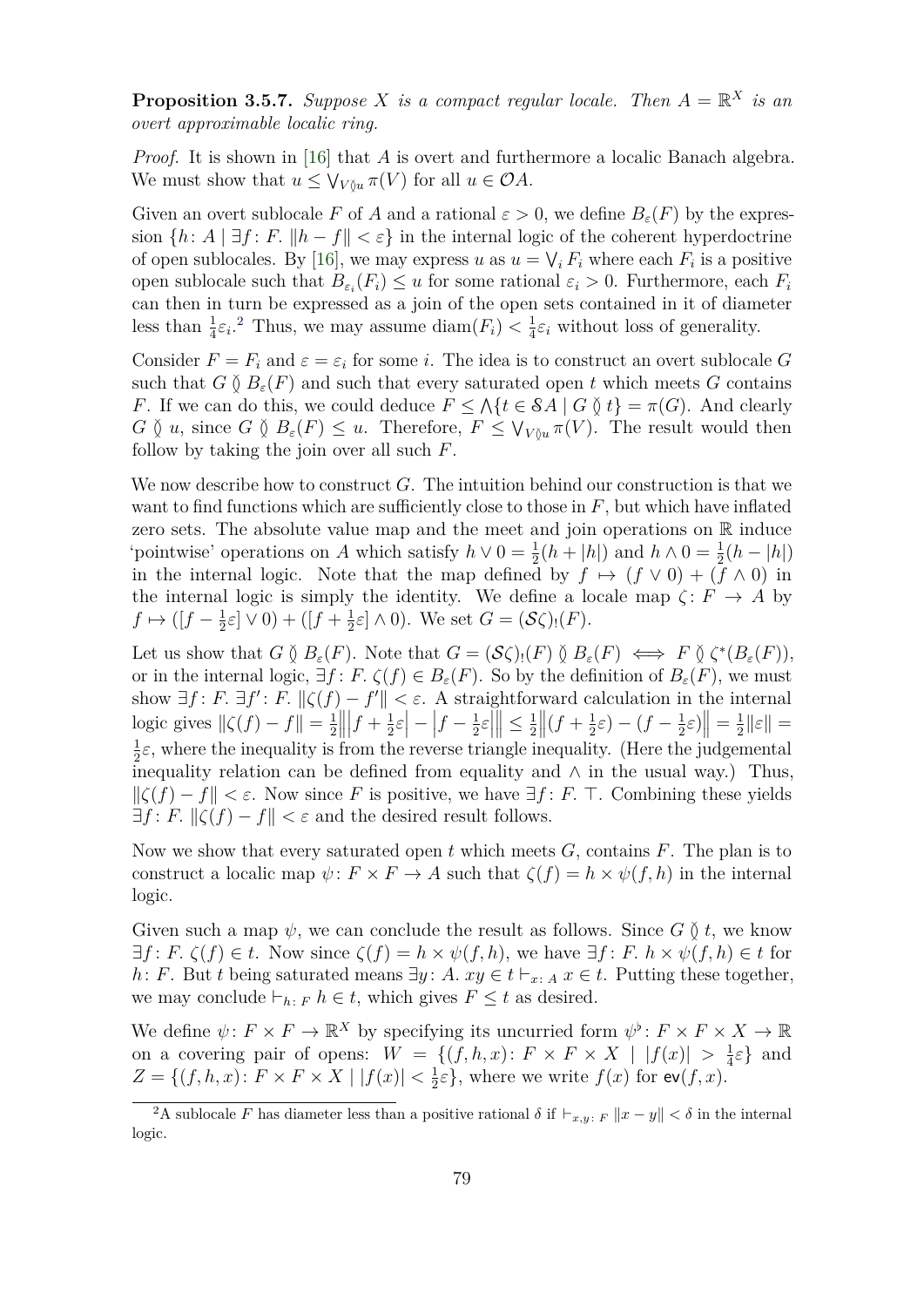Note that restricted evaluation map  $ev(\pi_2, \pi_3)|_W$  factors through  $\mathbb{R}^* = (-\infty, 0)$   $\vee$  $(0, \infty)$ . This can be seen using the internal logic: consider a triple  $(f, h, x)$ : *W*. Because diam $(F) < \frac{1}{4}$  $\frac{1}{4}\varepsilon$ , we have  $||f - h|| < \frac{1}{4}$  $\frac{1}{4}\varepsilon$ . By the definition of the norm, this gives  $|f(x) - h(x)| < \frac{1}{4}$  $\frac{1}{4}ε$ . Putting this together with  $\frac{1}{4}ε < |f(x)|$ , we find  $|f(x) - h(x)| < |f(x)|$ , or equivalently,  $0 < |f(x)| - |f(x) - h(x)|$ . But then  $0 <$  $|f(x)| - |f(x) - h(x)| \leq |f(x) - f(x)| - |h(x)| = |h(x)|$  by the reverse triangle inequality. We may conclude that  $ev(h, x)$  lies in  $\mathbb{R}^*$  as required

We define  $\psi^{\flat}|_Z : (f, h, x) \mapsto 0$  and  $\psi^{\flat}|_W : (f, h, x) \mapsto (h(x))^{-1} \times \zeta(f)(x)$  in the internal logic, where  $(-)^{-1}$ :  $\mathbb{R}^* \to \mathbb{R}^*$  is the reciprocal operation and we implicitly factor  $ev(\pi_2, \pi_3)|_W$  through  $\mathbb{R}^*$ . To see that these agree on the overlap  $W \wedge Z$ , we show that  $\zeta^{\flat}(\pi_1, \pi_3)$  is zero on *Z*. Recall that  $\zeta(f) = (\lfloor f - \frac{1}{2} \rfloor)$  $\frac{1}{2}\varepsilon \, \triangleright \, 0) + \left( \left[ f + \frac{1}{2} \right] \right)$  $\frac{1}{2}\varepsilon$   $\wedge$  0) in the internal logic. Now if  $(f, h, x)$  lies in *Z*, we have  $(f(x) < \frac{1}{2})$  $(\frac{1}{2}\varepsilon) \wedge (f(x)) > -\frac{1}{2}$  $(\frac{1}{2}\varepsilon)$ . Then  $f(x) - \frac{1}{2}$  $\frac{1}{2}\varepsilon < 0$  and  $f(x) + \frac{1}{2}\varepsilon > 0$ . We then quickly see that  $\zeta(f)(x) = 0$ , as required.

Finally, if *i* is the inclusion of *F* into *A*, we show  $\mu_{\times}(i\pi_2, \psi) = \zeta \pi_1$ . To see this we uncurry each expression and consider the two restrictions in the internal logic. We must show  $0 = \zeta(f)(x)$  on *Z* and  $h(x) \times ((h(x))^{-1} \times \zeta(f)(x)) = \zeta(f)(x)$  on *W*. But we have already shown the first equality above and the second one follows immediately from associativity of multiplication and properties of the reciprocal.  $\Box$ 

*Remark 3.5.8.* It should be possible to prove a similar result when *X* is only locally compact regular. It appears that Henry's result that  $\mathbb{R}^X$  is overt can likely be modified to the locally compact case. As for the proof of approximability, we can no longer use the simplifications afforded by metrisability and must instead work directly with the presentation of the (co)exponential, but this is unlikely to be an insurmountable obstacle.

<span id="page-89-0"></span>**Proposition 3.5.9.** *If X is a compact regular locale, then the localic spectrum of*  $\mathbb{R}^X$  *is isomorphic to X (as in Gelfand duality).* 

*Proof.* By the localic Gelfand duality of [\[16\]](#page-107-2), we know that the localic Gelfand spectrum of the C<sup>\*</sup>-algebra  $\mathbb{C}^X$  is isomorphic to X and it is shown in [\[15\]](#page-107-1) that the opens of the Gelfand spectrum are in turn in bijection with the overt weakly closed ideals of  $\mathbb{C}^X$ . The use of complex numbers here is not essential and similar results hold for the real algebra  $\mathbb{R}^X$  giving  $\mathrm{Id}(\mathbb{R}^X) \cong \mathcal{O}X$ . (This can also be deduced from the complex case by constructing an isomorphism  $\mathrm{Id}(\mathbb{R}^X) \cong \mathrm{Id}(\mathbb{C}^X)$ .)

Now by theorem [3.4.21](#page-83-0) and proposition [3.5.7](#page-87-0) we have that the quantic spectrum of  $\mathbb{R}^X$  is given by Idl( $\mathbb{R}^X$ ). It remains to show that Idl( $\mathbb{R}^X$ ) is a frame, from which it follows that the localic spectrum is given by  $\text{Rad}(\mathbb{R}^X) \cong \text{Id}(\mathbb{R}^X) \cong \mathcal{O}X$ .

The quantale  $\text{Id}(\mathbb{R}^X)$  is a quotient of the quantale of monoid ideals  $\mathcal{M}(\mathbb{R}^X)$  and so it is enough to show the latter is a frame. Here it is helpful to use lemma [4.1.12](#page-99-0) from chapter [4](#page-92-1) so that we only need to show  $f \in U \vdash_{f: \mathbb{R}^X} \exists k : \mathbb{R}^X$ .  $f^2k \in U$  for all (basic) opens *U*.

To show this we can proceed in a very similar manner to the proof of proposition [3.5.7.](#page-87-0) Consider  $B_{\varepsilon}(F)$  as in that proof and construct  $\zeta$  and  $G$  in the same way. We then define a map  $\psi: F \to \mathbb{R}^X$  such that  $\zeta(f) = f^2 \times \psi(f)$  by setting  $\psi(f)(x) = 0$  when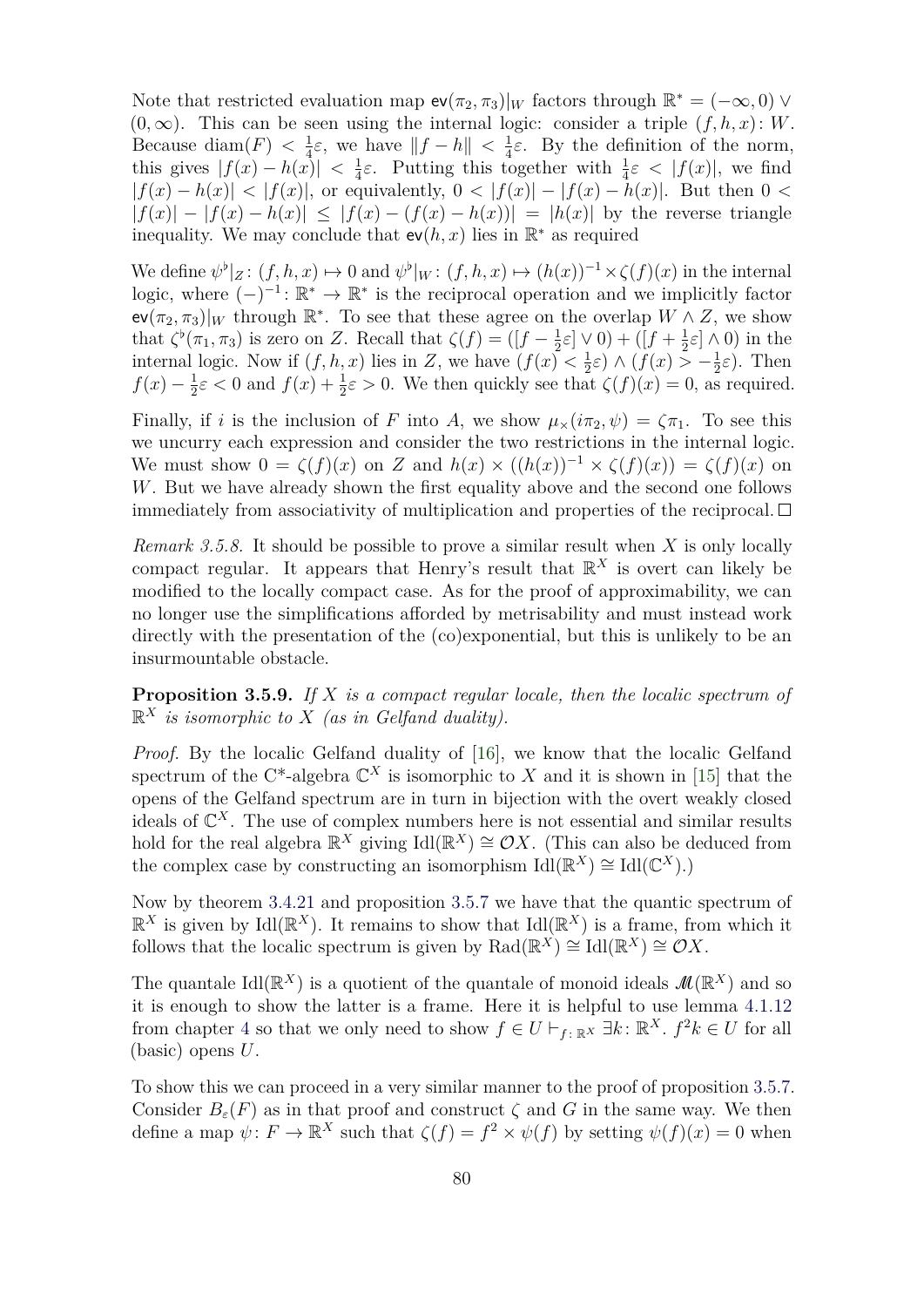$|f(x)| < \frac{1}{2}$  $\frac{1}{2}\varepsilon$  and  $\psi(f)(x) = (f(x)^2)^{-1} \times \zeta(f)(x)$  when  $|f(x)| > \frac{1}{4}$  $\frac{1}{4}$ *ε*. Here  $\psi(f)$  plays the role of the *k* required to deduce the result.  $\Box$ 

We have now shown that each of our classes of localic semirings is approximable and their usual notions of spectra are special cases of our construction. It is interesting to consider what other classes of examples there might be. In particular, it would be nice to have another interesting class of examples for the quantic spectrum, since in all of our examples aside from discrete rings, the quantic spectrum is already a frame.

One such example that would be particularly interesting is the ring of smooth functions on a differentiable manifold. (Working classically) Whitney defines a natural topology on such a ring in [\[54\]](#page-109-1) and characterises the closed ideals. This topological ring is completely metrisable and thus by [\[19\]](#page-107-3) it is a localic ring. It would be very interesting to see if this localic ring is approximable.

Let us end with some unusual examples.

*Example 3.5.10.* Consider the locale  $\overrightarrow{\mathbb{R}}_{\geq 0}$  of nonnegative lower reals — this is given by the theory of (possibly empty) lower Dedekind cuts on the nonnegative rationals. This is a localic semiring with the usual notions of addition and multiplication. It is not hard to show this is overt and approximable and the quantic spectrum is  $\Omega$  $-$  a single point. If a discrete semiring R has a quantic spectrum of  $\Omega$ , then it is a 'Heyting semi-field' — that is, a 'local semiring' in which an element is not invertible if and only if it is zero. However, even classically  $\overline{\mathbb{R}}_{\geq 0}$  is not a semi-field, since it contains the point  $\infty$ , which has no inverse. It is, however, the frame of opens of the non-sober topological space obtained by equipping  $[0, \infty)$  with the topology of lower semicontinuity. This is a 'paratopological semi-field' — that is, the subspace  $(0, \infty)$  of nonzero elements is a topological monoid under multiplication for which every element has an inverse.

*Example 3.5.11.* Consider the Sierpiński locale S with the *reverse* of its usual distributive lattice structure. This is overt and approximable, but its frame of radical ideals is isomorphic to the trivial frame and so its spectrum is empty, despite the semiring being nontrivial. At the start of this chapter we mentioned the possibility of a finer semiring spectrum. Such a spectrum would likely give more information in this case.

<span id="page-90-0"></span>*Example 3.5.12.* The forgetful functor from **Frm** to **DCPO** has a left adjoint, which induces a comonad on **Frm** and hence, a monad  $\mathbb{P}$  on **Loc**. In [\[52\]](#page-109-0) it is shown that  $\mathbb P$  sends a locale *X* to the double exponential  $\mathbb S^{S^X}$ , even in the case that *X* is not exponentiable, so long as the intermediate exponential is taken in  $\mathbf{Set}^{\mathbf{Loc}^{op}}$ . We have shown that if *X* is an exponentiable locale, then  $X \cong \text{Spec}(\mathbb{S}^X)$ . This suggests that perhaps  $Spec(\mathbb{P}X)$  might fail to exist in the case that X is not locally compact.

An examination of the definition of the functor  $OPAI<sub>R</sub>$  in the case that  $R = \mathbb{P}X$  suggests that the elements of  $\text{OPAI}_{\mathbb{P}X}(Y)$  correspond to internal lattice homomorphisms in  $\mathbf{Set}^{\mathbf{Loc}^{op}}$  from  $\mathbb{S}^{S^X}$  to  $\mathbb{S}^Y$ . We believe that these should in turn correspond to maps from *Y* to  $S^X$  so that  $OPAI_{\mathbb{P}X}$  is representable if and only if *X* is exponentiable. However, we will not attempt to provide a full proof here.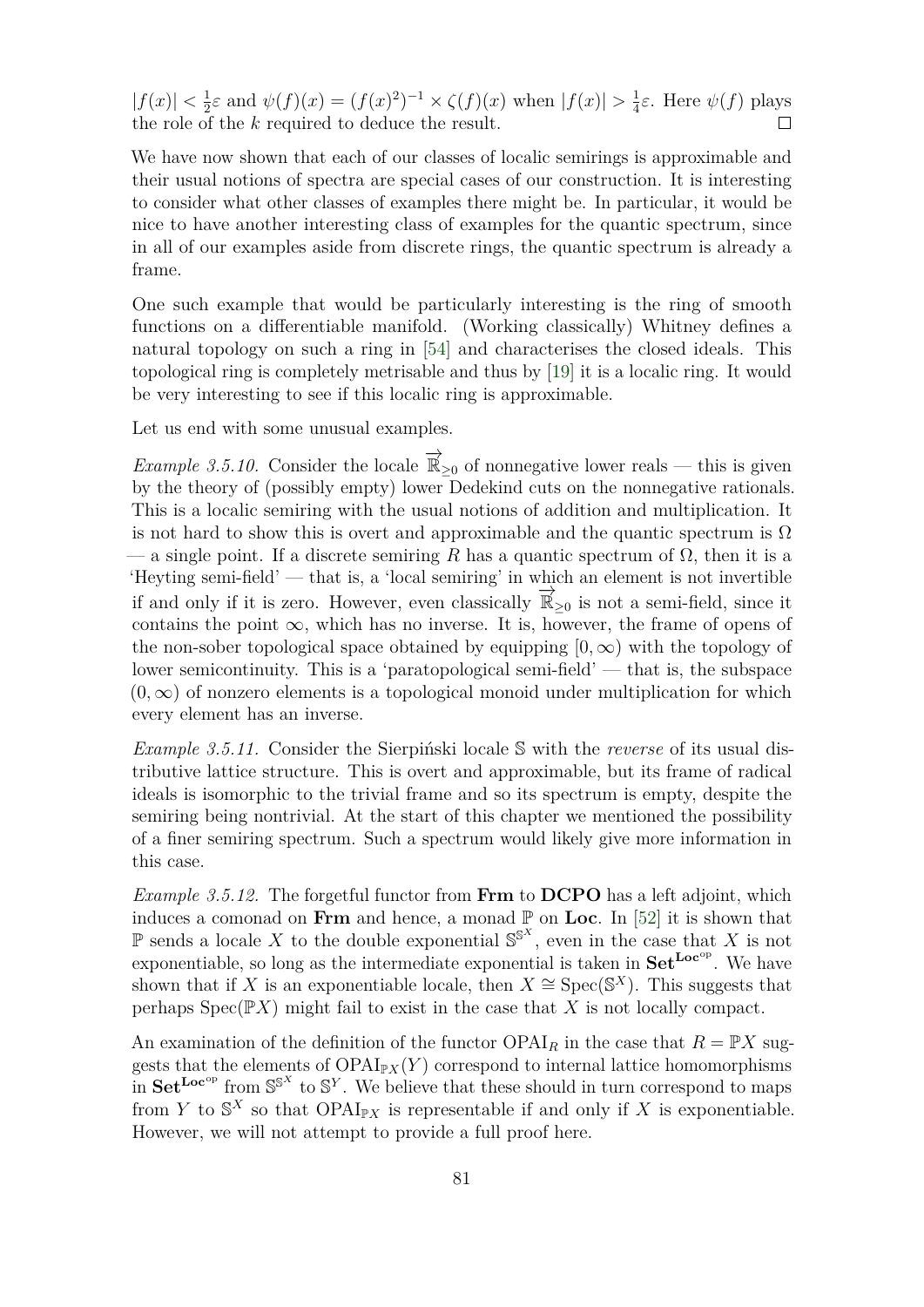Let us describe the frame of (radical) ideals of  $\mathbb{P}X$ . The localic distributive lattice structure on  $\mathbb{P}X$  is given explicitly in [\[50\]](#page-108-1). Writing  $\boxtimes a$  for the generators of  $\mathcal{O}\mathbb{P}X$ , we  $a \mapsto \mathbb{Z}a \mapsto \mathbb{Z}a \oplus \mathbb{Z}a$ ,  $\mu_+ : \mathbb{Z}a \mapsto \mathbb{Z}a \oplus 1 \vee 1 \oplus \mathbb{Z}a$ ,  $\varepsilon_1 : \mathbb{Z}a \mapsto 1$  and  $\varepsilon_0 : \mathbb{Z}a \mapsto 0$ . An explicit calculation shows that the overt weakly closed ideals correspond to *frame* homomorphisms from  $\mathcal{O}\mathbb{P} X$  to  $\Omega$ . These are then in bijection with dcpo morphisms from  $\mathcal{O}X$  into  $\Omega$ , which in turn correspond to the Scott-open subsets of  $\mathcal{O}X$ .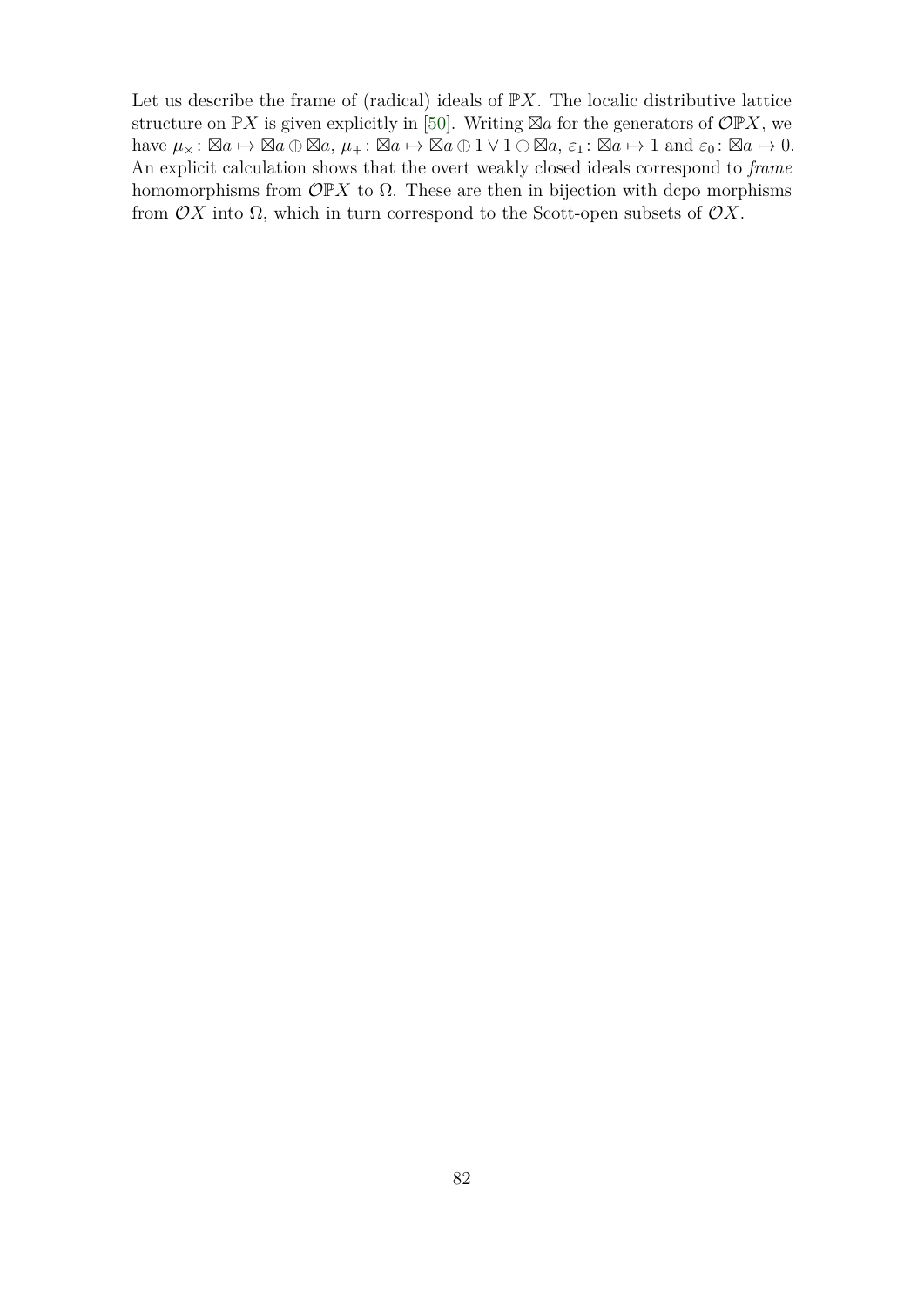# <span id="page-92-1"></span>**Chapter 4**

# **Duality and coexponentials**

### <span id="page-92-0"></span>**4.1 The spectrum and dualisability**

An alternative formulation of proposition [3.4.10](#page-79-0) is that an overt localic semiring *R* is approximable if and only if its suplattice  $\mathcal{S}R$  of saturated elements is dualisable. This suggests that we might be able to use duals in **Sup** to better understand some aspects of the spectrum construction. Most of our discussion will hold for general commutative localic monoids *M*.

Before we proceed with this line of inquiry, it will be worthwhile to consider the topological meaning of S*M* in more detail. Let us first consider the discrete case. Here a saturated open is a subset  $S \subseteq M$  such that  $xy \in S \implies x \in S$ . We now recall the monoid-theoretic version of the divisibility preorder of a ring.

**Definition 4.1.1.** The *natural preorder* on a commutative monoid *M* is defined by

$$
x \le y \iff \exists z \in M. \ xz = y.
$$

When  $\leq$  is a partial order, M is said to be *naturally partially ordered* or a *holoid*.

Notice that saturated sets are precisely the downsets in this preorder. Furthermore, the downsets of a preorder form the open sets of a topology — the *Alexandroff topology* of the opposite preorder. Since the natural preorder on *M* is a submonoid of  $M \times M$ , the posetal reflection of M inherits the structure of a holoid. In this way, S*M* can be thought of the topological embodiment of this holoid quotient of *M* (with the reverse order).

Categorically, we can express this holoid quotient  $M/\sim$  as the following coinserter in the 2-category of posets.

$$
M \times M \xrightarrow{\mu_{\times}} M \xrightarrow{\pi_1} M / \sim
$$

This suggests that in general we can describe S*M* as an inserter in **Frm**,

$$
\mathcal{S}M \xrightarrow{\kappa} \mathcal{O}M \xrightarrow[\mu]{} \mathcal{O}M \oplus \mathcal{O}M,
$$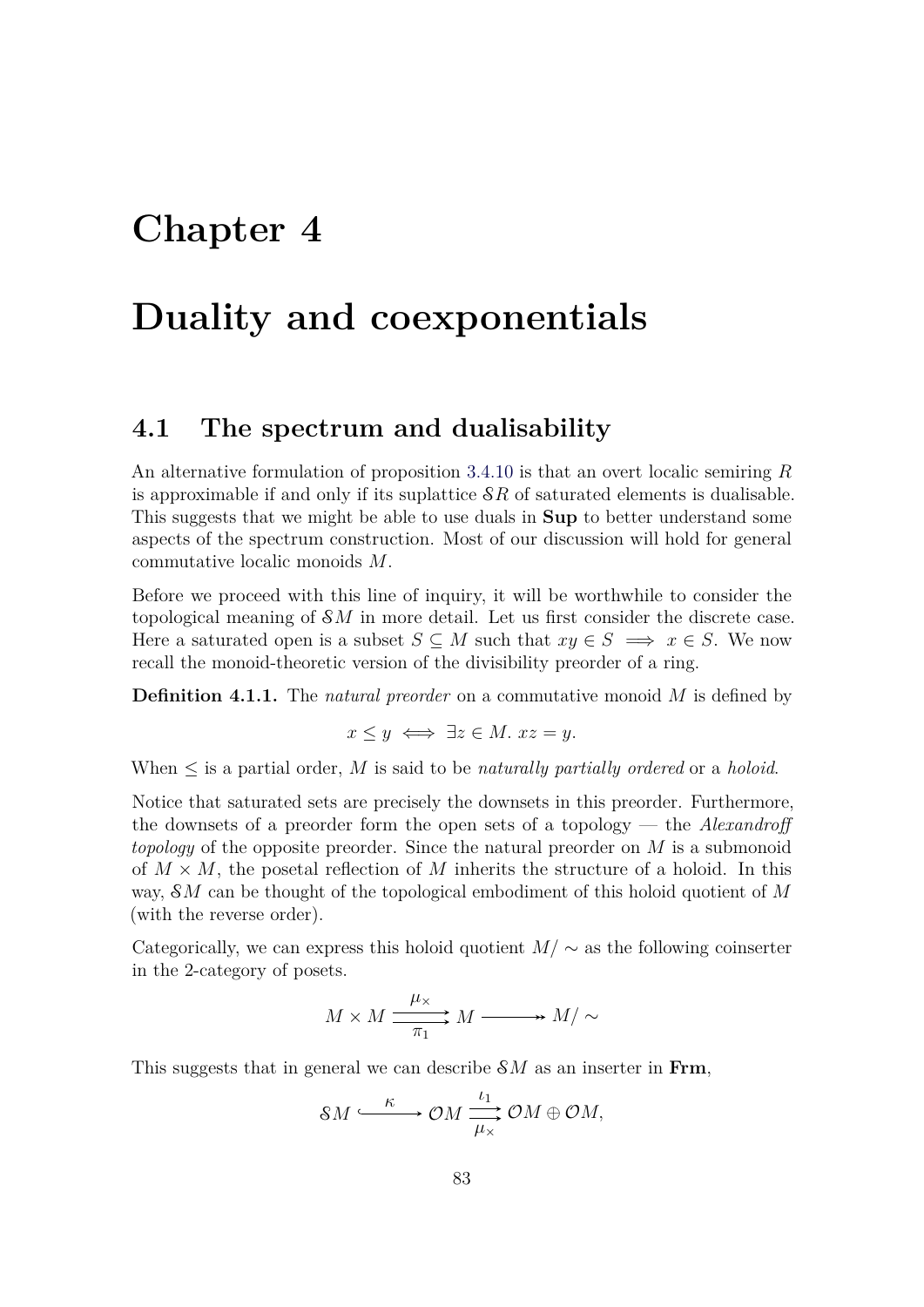and this is easily seen to be the case.

**Lemma 4.1.2.** *We obtain a functor* S *from the category* CComon(**Frm**) *of cocommutative comonoids in* **Frm** *to* **Frm** *itself and a natural transformation κ from* S *to the forgetful functor from* CComon(**Frm**) *to* **Frm***.*

*Proof.* Suppose  $f: \mathcal{O}M \to \mathcal{O}M'$  is a morphism of cocommutative comonoids and consider the following diagram.

$$
\begin{array}{ccc}\n\mathcal{S}M & \xrightarrow{\kappa} & \mathcal{O}M \xrightarrow{l_1} & \mathcal{O}M \oplus \mathcal{O}M \\
\downarrow^{\kappa} & & f \downarrow^{\kappa} & f \downarrow^{\kappa} \\
\downarrow^{\kappa'} & & \mathcal{O}M' \xrightarrow{l'_1} & \mathcal{O}M' \oplus \mathcal{O}M' \\
\downarrow^{\kappa'} & & \mathcal{O}M' \xrightarrow{\mu'_\times} & \mathcal{O}M' \oplus \mathcal{O}M'\n\end{array}
$$

Since *f* is a morphism of comonoids, both of the squares on the right-hand side commute. Thus  $\mu'_{\times} f \kappa = (f \oplus f) \mu_{\times} \kappa \leq (f \oplus f) \iota_1 \kappa = \iota'_1 f \kappa$  and so we obtain Sf from the universal property of  $\kappa'$ . A standard argument using uniqueness shows that  $\mathcal S$ preserves composition and identity morphisms. The above diagram then also shows that the inserter maps  $\kappa$  form a natural transformation.  $\Box$ 

It is not immediate that S*M* inherits a comonoid structure from *M*, but progress can be made when *M* is overt.

When *M* is overt, both the coproduct injection  $\iota_1$  and the inclusion  $\kappa: \mathcal{S}M \hookrightarrow \mathcal{O}M$ have left adjoints and we obtain the following diagram in **Sup**.

$$
\mathcal{S}M\xleftrightarrow{\kappa\atop{\longleftarrow}}\mathcal{O}M\xrightarrow{\iota_1}{\mathcal{O}M}\oplus\mathcal{O}M
$$

Here  $\kappa \kappa_1 = (\iota_1)_{1,\mathcal{U}_\infty}$  and so this is like an order-enriched analogue of a split equaliser. Indeed, the following lemma implies that this is an absolute **Pos**-weighted limit in  $\text{Sup}$  — that is, it is preserved by all order-enriched functors.

<span id="page-93-0"></span>**Lemma 4.1.3.** *Consider the following diagram in an order-enriched category* C*.*

$$
S \xrightarrow{\qquad i \qquad \qquad } X \xrightarrow{\qquad f \qquad \qquad } Y
$$

*Suppose*  $gi \leq fi$ ,  $i_1i = id_S$  *and*  $ii_1 \leq f_1g$ . Then  $i: S \hookrightarrow X$  *is an inserter of g and f.* 

*Proof.* Suppose  $j: A \to X$  satisfies  $gj \leq fj$ . We must find a unique map  $k: A \to S$ such that  $ik = j$ . Such a map must be given by  $k = i_1 i k = i_1 j$ .

Then we have  $ik = ii, j \geq j$ . But also,  $ik = ii, j \leq f, gj \leq f, fg \leq j$ . Therefore,  $ik = j$  $\Box$ as required.

We can now show that when *M* is overt, S*M* inherits the comonoid structure of OM. First note that since  $\mathcal{S}M$  is a subframe of  $\mathcal{O}M$ , it is overt whenever M is (by lemma [1.5.13\)](#page-43-0) and so  $\mathcal S$  restricts to a functor (which we will also call  $\mathcal S$ ) from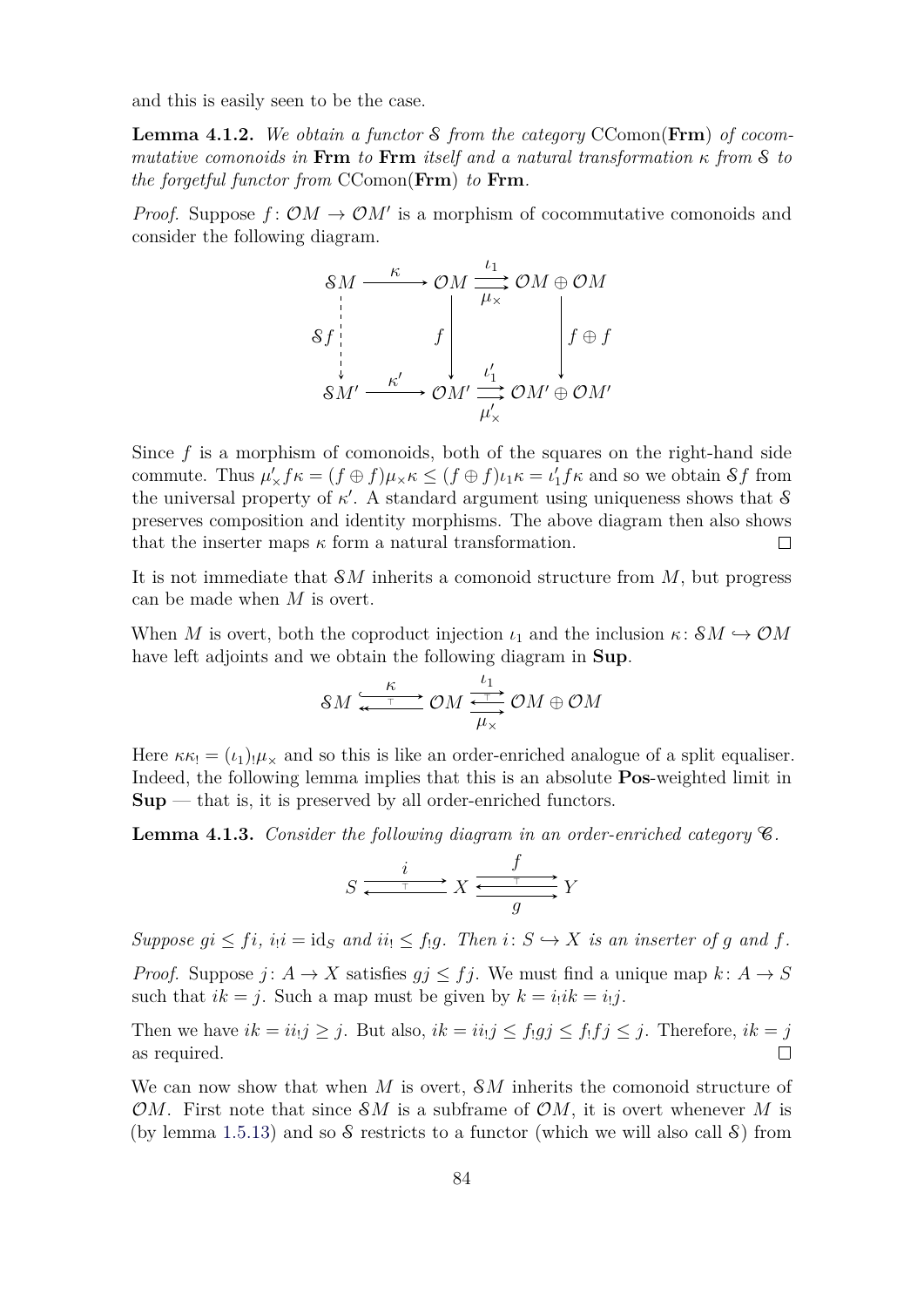overt cocommutative comonoids to overt frames. Since overtness is preserved by finite coproducts in **Frm** (by corollary [1.5.7\)](#page-41-0), the former category is equivalent to the category CComon(**OLoc**op) of cocommutative comonoids in overt frames.

**Proposition 4.1.4.** *The functor*  $\mathcal{S}$ : CComon( $\text{OLoc}^{\text{op}}$ )  $\rightarrow$   $\text{OLoc}^{\text{op}}$  *preserves finite coproducts and consequently lifts to functor from* CComon(**OLoc**op) *to itself.*

*Proof.* Let  $(M, \mu_{\times}, \varepsilon_1)$  and  $(M', \mu'_{\times}, \varepsilon'_1)$  be overt cocommutative comonoids in **Frm** and consider the following diagram in **Frm**, where the centre row is the coproduct of the top row and the bottom row and the vertical morphisms are the appropriate coproduct injections. (Here we write  $A^{\oplus 2}$  for  $A \oplus A$ .)



Note that coproducts of overt cocommutative comonoids are constructed from the coproducts of their underlying frames. Thus, by lemma [4.1.3](#page-93-0) the central row in this diagram is an inserter in **Sup**. It is therefore also an inserter in **Frm**, since the forgetful functor from **Frm** to **Sup** reflects 2-limits. Composing with the isomorphism on the right-hand side shows this is the inserter of  $\mu''_x$  and  $\iota''_1$ , which are the comultiplication on the coproduct comonoid  $\mathcal{O}M \oplus \mathcal{O}M'$  and a coproduct injection, respectively. But this is the defining property of  $\mathcal{S}(\mathcal{O}M \oplus \mathcal{O}M')$  and we obtain the isomorphism on the left-hand side.

It is clear that all of the squares and the right-hand triangles (all of which involve coproduct injections) commute. Thus the composite  $\mathcal{S}M \to \mathcal{S}M \oplus \mathcal{S}M' \to \mathcal{S}(\mathcal{O}M \oplus$  $\mathcal{O}(M')$  of the coproduct injection and the inverse of the isomorphism is the *unique* map making the relevant diagram subcommute. This is precisely the definition of S applied to the coproduct injection  $\mathcal{O}M \to \mathcal{O}M \oplus \mathcal{O}M'$ . This together with a similar argument for the lower left-hand triangle then shows that  $\delta$  sends the colimiting cocone for the coproduct to a colimiting cocone. Together with an easy argument showing that S preserves the initial comonoid  $\Omega$ , this proves that S preserves finite coproducts as required.

The result follows once we remember that CComon(**OLoc**op) has finite biproducts and so every object in CComon(**OLoc**op) has a unique internal cocommutative comonoid structure, which all morphisms in the category respect. This structure will then be preserved by any functor which preserves finite coproducts.  $\Box$ 

Explicitly, the counit and comultiplication on S*M* are given by the image of the counit and comultiplication on  $\mathcal{O}M$ . By naturality, this gives that  $\kappa_M$  is a comonoid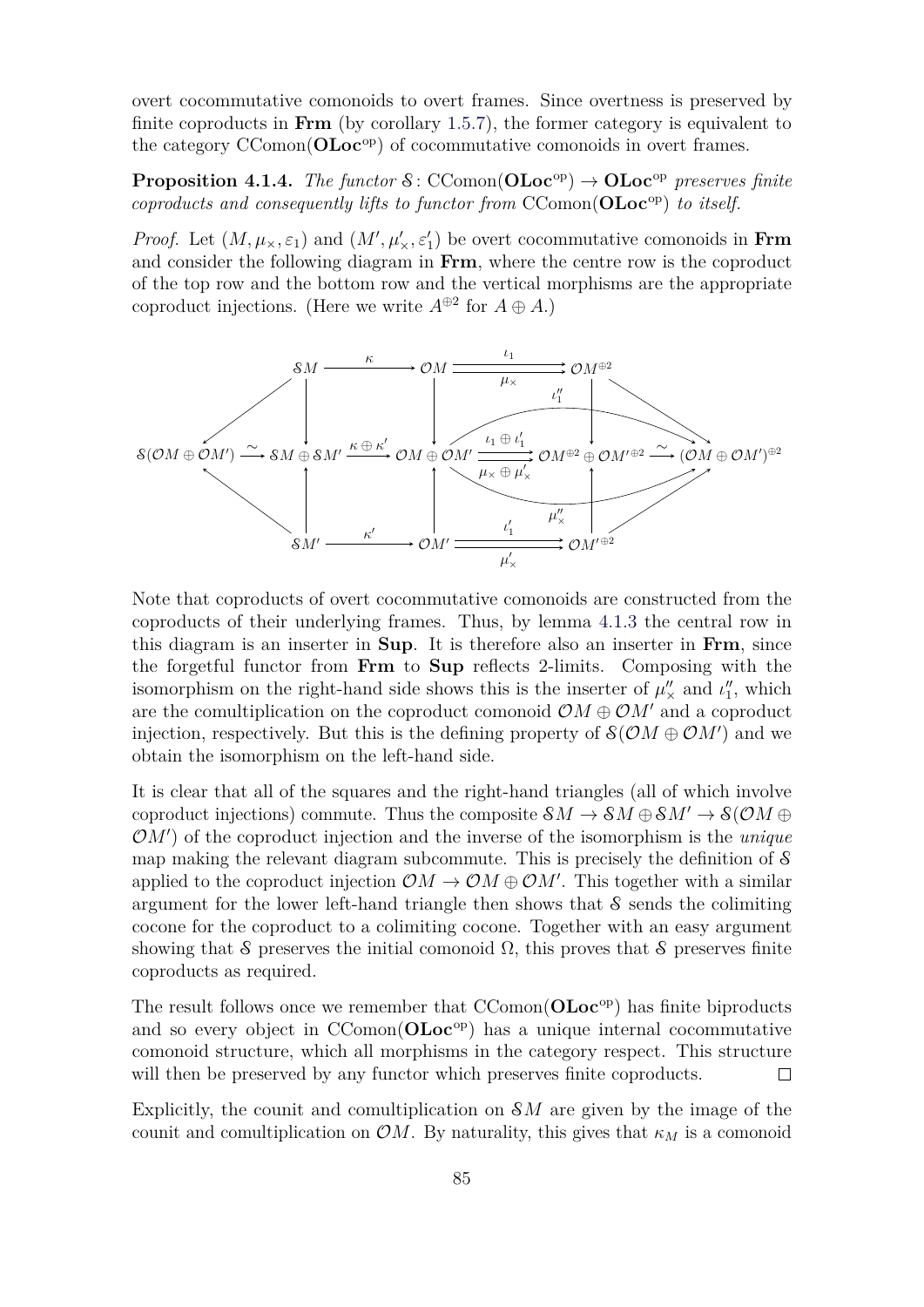morphism. Thus  $\kappa$  becomes a natural transformation from the lifted functor to the identity functor. This suggests that  $\mathcal S$  and  $\kappa$  might give a coreflection.

**Definition 4.1.5.** We call a commutative localic monoid  $(M, \mu_\times, \varepsilon_1)$  *deflationary* if  $\mu_{\times} \leq \iota_1.$ 

**Proposition 4.1.6.** *Overt deflationary comonoids in* **Frm** *form a coreflective subcategory of overt commutative comonoids where*  $S$  *is the coreflector and*  $\kappa$  *is the counit.*

*Proof.* We first show that S*M* is deflationary. Consider the following diagram.



Since  $\kappa$  is the inserter  $\mu_{\times}$  and  $\iota_1^M$ , we have  $\kappa' \mathcal{S} \mu_{\times} = \mu_{\times} \kappa \leq \iota_1^M \kappa = \kappa' \iota_1^{\mathcal{S} M}$ . But  $\kappa'$ reflects order and so  $\mathcal{S}\mu_{\times} \leq \iota_1^{\mathcal{S}M}$  as required.

Now suppose N is an overt deflationary monoid and  $f: \mathcal{O}N \to \mathcal{O}M$ . Since N is deflationary,  $\kappa_N$  is an isomorphism and we have the following diagram.



Thus *f* factors through  $\kappa_M$  to give  $(\mathcal{S}f)\kappa_N^{-1}$ . Moreover, this factorisation is unique since  $\kappa_M$  is monic. This is precisely the universal property required for S to be the desired coreflector.  $\Box$ 

We can now discuss the relationship between S*M* and the quantale M*M* of monoid ideals.

**Proposition 4.1.7.** *If M is an overt commutative localic monoid, then we have*  $\mathcal{M}M \cong \text{hom}(\mathcal{S}M,\Omega)$ .

*Proof.* If *M* is overt, then *SM* can be obtained by splitting the idempotent  $(\iota_1)_{!}\mu_{\times}$  in **Sup**. Applying the functor hom $(-, \Omega)$ , we find that hom $(\mathcal{S}M, \Omega)$  is given by splitting the idempotent hom $((\iota_1)_{!\mu_{\times}}, \Omega)$ . But by lemma [3.4.5,](#page-77-1) hom $((\iota_1)_{!\mu_{\times}}, \Omega)$  corresponds to the nucleus  $a \mapsto a \cdot \top$  on  $\text{Sub}_{OW}(M) \cong \text{hom}(M, \Omega)$ . The resulting quotient is then  $MM$  by definition.  $\Box$ 

**Corollary 4.1.8.** *If* S*M is dualisable, then* M*M is its dual.*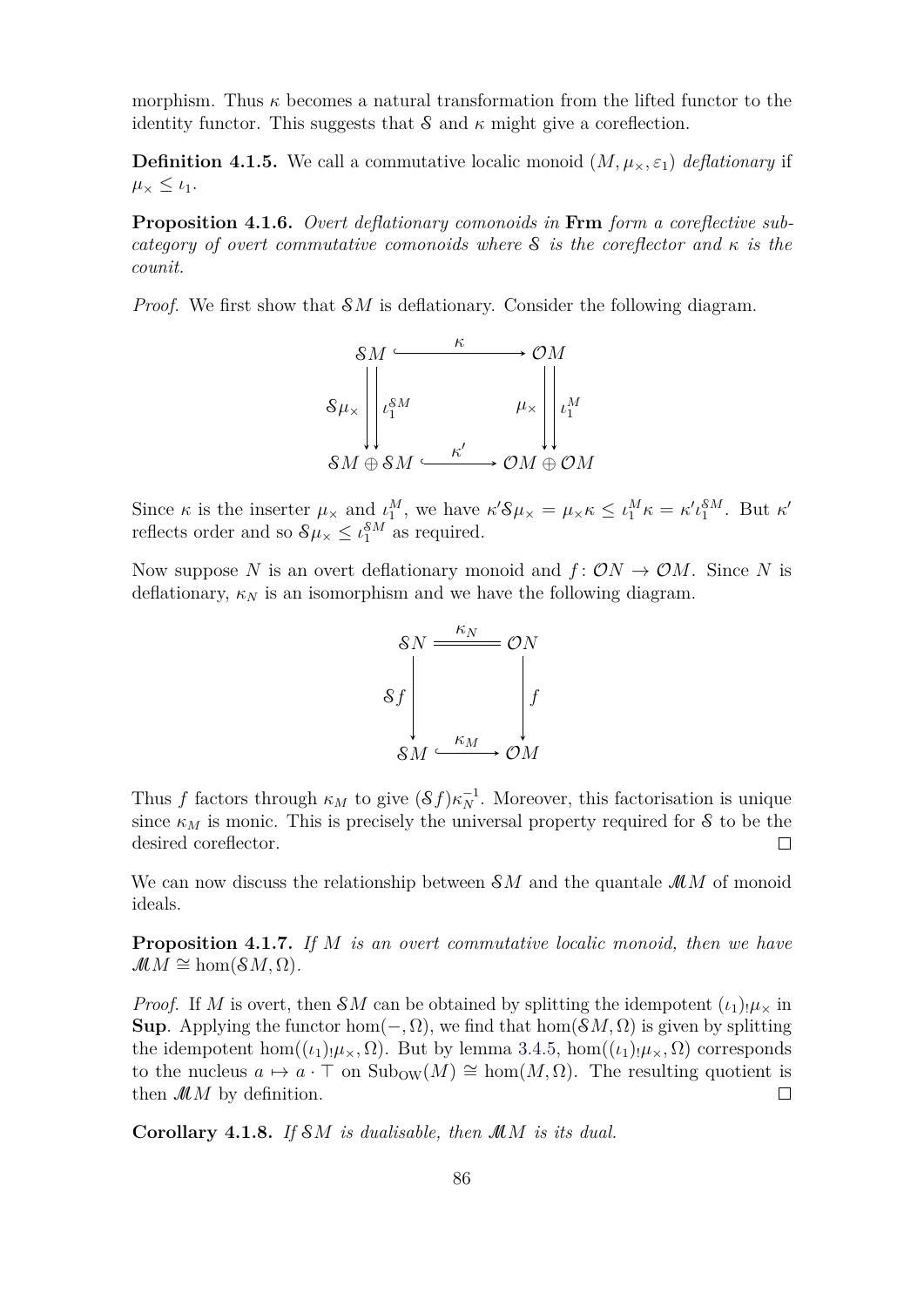Note that the isomorphism  $\mathcal{M}M \cong \text{hom}(\mathcal{S}M,\Omega)$  preserves the quantale structure, since the comonoid structure on  $\mathcal{S}M$  inherited as a subobject of  $\mathcal{O}M$  and the quantale structure on  $MM$  inherited as a quotient of  $\text{Sub}_{OW}(M)$  are both unique.

When  $\mathcal{S}M$  is dualisable, we can visualise the multiplicative structure on  $(\mathcal{S}M)^* \cong$ M*M* using string diagrams. We will assume *M* is deflationary for simplicity so that  $\mathcal{S}M \cong \mathcal{O}M$ . As a warm up, we first give diagrams of the comonoid structure of  $\mathcal{O}M$ .



We obtain the monoid structure for  $M^*$  by applying hom( $-\Omega$ ). The action of the first component of the internal hom functor on a morphism  $f: A \rightarrow B$  is given by the mate of the natural transformation  $(-) \otimes f$  under the tensor-hom adjunction. As a string diagram in the category of endofunctors on **Sup** we have:



Taking the  $\Omega$  component gives the map hom $(f, \Omega)$  and when *A* and *B* are dualisable, we may express this within the monoidal category **Sup**. Also note that the canonical natural transformation  $hom(B, \Omega) \otimes hom(B', \Omega) \to hom(B \otimes B', \Omega)$  making  $hom(-, \Omega)$ a lax monoidal functor is an isomorphism when  $B$  and  $B'$  are dualisable.

Hence we find the monoid structure on  $M^*$  can be expressed as follows.



In section [3.2](#page-72-0) we considered the functor  $\overline{OPAI}_R$  of open prime anti-ideals of a localic semiring R. We can define a similar functor  $\overline{OPMAI}_M$ : **Quant**<sub>T</sub>  $\rightarrow$  **Set** which gives the open prime *monoid* anti-ideals of a commutative localic monoid *M*.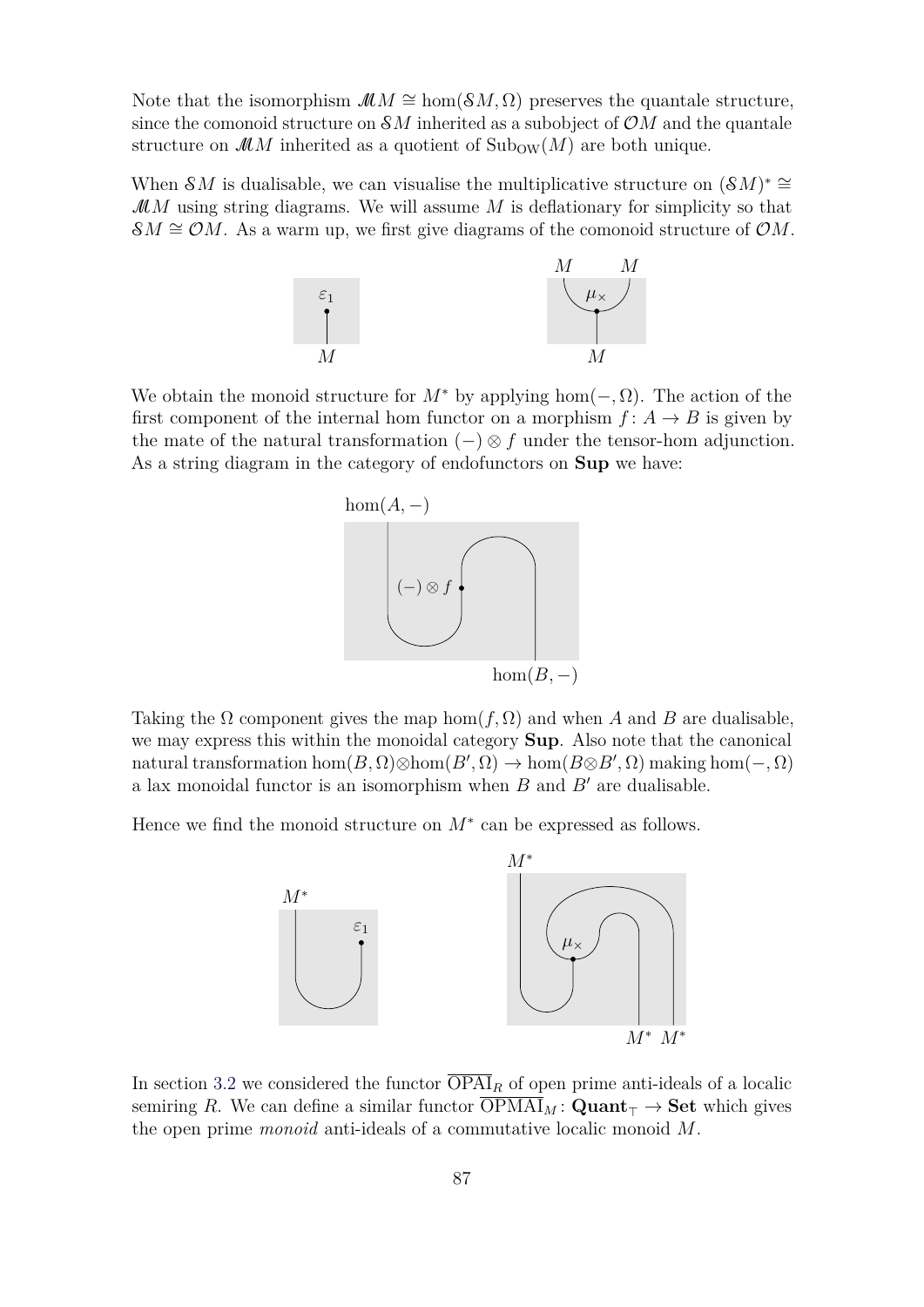**Definition 4.1.9.** The functor  $\overline{OPMAI}_M$ :  $\mathbf{Quant}_{\top} \to \mathbf{Set}$  is defined on objects by

$$
\overline{\text{OPMAI}}_M: Q \mapsto \left\{ u \in Q \oplus \mathcal{OM} \mid (Q \oplus \varepsilon_1)(u) = 1, \right\}
$$

$$
(Q \oplus \mu_\times)(u) = (Q \oplus \iota_1)(u) \cdot (Q \oplus \iota_2)(u) \right\}
$$

and acts on morphisms in the obvious way.

Note that if  $u \in \overline{OPMAI}_M(Q)$ , then in particular  $(Q \oplus \mu_\times)(u) \leq (Q \oplus \iota_1)(u)$ . When *M* is overt, the inserter defining  $\mathcal{S}M$  is preserved by  $Q \oplus (-)$  and so at least in this case,  $\overline{\text{OPMAI}}_M \cong \overline{\text{OPMAI}}_{\delta M}$ . Thus to understand this functor we can may restrict to the case *M* is deflationary as above.

We wish to prove a result analogous to theorem [3.4.21](#page-83-0) that  $\overline{OPMAI}_M$  is representable with  $MM$  as the representing object whenever M is overt and  $\mathcal{S}M$  is a dualisable suplattice. Based on that result, we expect the representing object to be given by  $v = \bigvee_{a \in \mathcal{O}M} \gamma(a) \oplus a$ . Using proposition [3.4.10](#page-79-0) and corollary [3.4.14](#page-80-1) we can reformulate this as  $v = \bigvee_{s \in \mathcal{S}M} [s \ll (-) ] \oplus s$ , which using the ideas of lemma [1.6.3](#page-48-0)<br>and proposition 1.6.4 equil than be written as  $u = \bigvee_{s \in \mathcal{S}M} \mathcal{S}^s$  for any dual basis and proposition [1.6.4](#page-48-1) could then be written as  $v = \bigvee_{x \in X} \sigma_x \otimes r_x$  for any dual basis for S*M* defined by  $(r_x)_{x \in X}$  and  $(\sigma_x)_{x \in X}$ . That is, the universal open prime anti-ideal should be given by  $\eta(\top)$ , where  $\eta$  is the unit of the duality between  $\mathcal{S}M$  and  $\mathcal{M}M$ . This provides a further connection between the spectrum construction and dual suplattices.

<span id="page-97-0"></span>**Theorem 4.1.10.** *Suppose M is an overt commutative localic monoid and* S*M is a dualisable suplattice. Then*  $\overline{OPMAI}_M$  *is representable with representing object*  $(SM)^*$ *and universal element*  $((\mathcal{S}M)^* \otimes \kappa)\eta(\top)$ *.* 

*Proof.* We may assume *M* is deflationary so that  $\mathcal{S}M \cong \mathcal{O}M$ . By duality, we have  $|Q \otimes M| \cong \text{Hom}(\Omega, Q \otimes M) \cong \text{Hom}(\Omega, M \otimes Q) \cong \text{Hom}(\Omega \otimes M^*, Q) \cong \text{Hom}(M^*, Q).$ Moreover, the identity map  $id_{M^*} \in Hom(M^*, M^*)$  corresponds to  $\eta(\top)$  under this bijection. So to prove the desired result it is enough to show that if (*Q, m, e*) is a twosided quantale, the elements *u* of  $Q \otimes M$  satisfying  $(Q \otimes \mu_{\times})(u) = (Q \otimes \nu_{1})(u) \cdot (Q \otimes \nu_{2})(u)$ and  $(Q \otimes \varepsilon_1)(u) = 1$  correspond to the suplattice homomorphisms from  $M^*$  to  $Q$ which respect the multiplicative structure.

Consider a suplattice map  $f: M^* \to Q$ . The corresponding map  $f^{\sharp} \in \text{Hom}(\Omega, Q \otimes M)$ is shown in the following string diagram.



Now a suplattice map  $f: M^* \to Q$  preserves the multiplicative unit if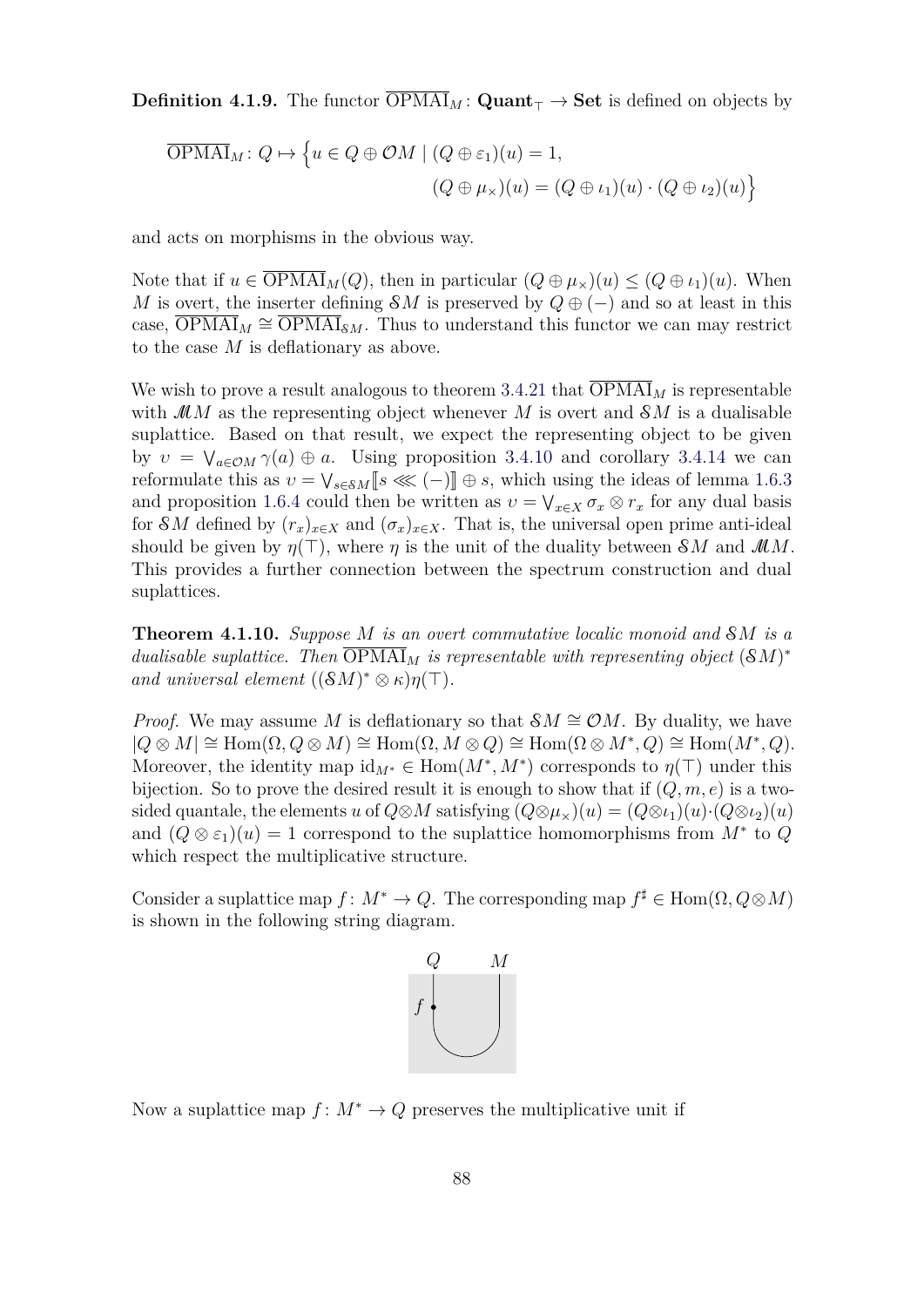

while  $(Q \otimes \varepsilon_1) f^{\sharp}(\top) = 1$  if



These are the same diagram and hence these two conditions are clearly equivalent. On the other hand, the map *f* preserves the multiplication if



The condition  $(Q \otimes \mu_{\times})f^{\sharp}(\top) = (Q \otimes \iota_1)f^{\sharp}(\top) \cdot (Q \otimes \iota_2)f^{\sharp}(\top)$  is represented below.



These two equalities can be turned into each other by 'bending the wires' and using the duality identities to 'pull them straight'. These are inverse operations and so the two conditions are equivalent, as required.  $\Box$ 

*Remark 4.1.11.* In the above discussion, we never actually use that *M* is a frame. In particular, the same results hold when *M* is an 'overt' commutative comonoid in  $\mathbf{Quant}_{\top}$ .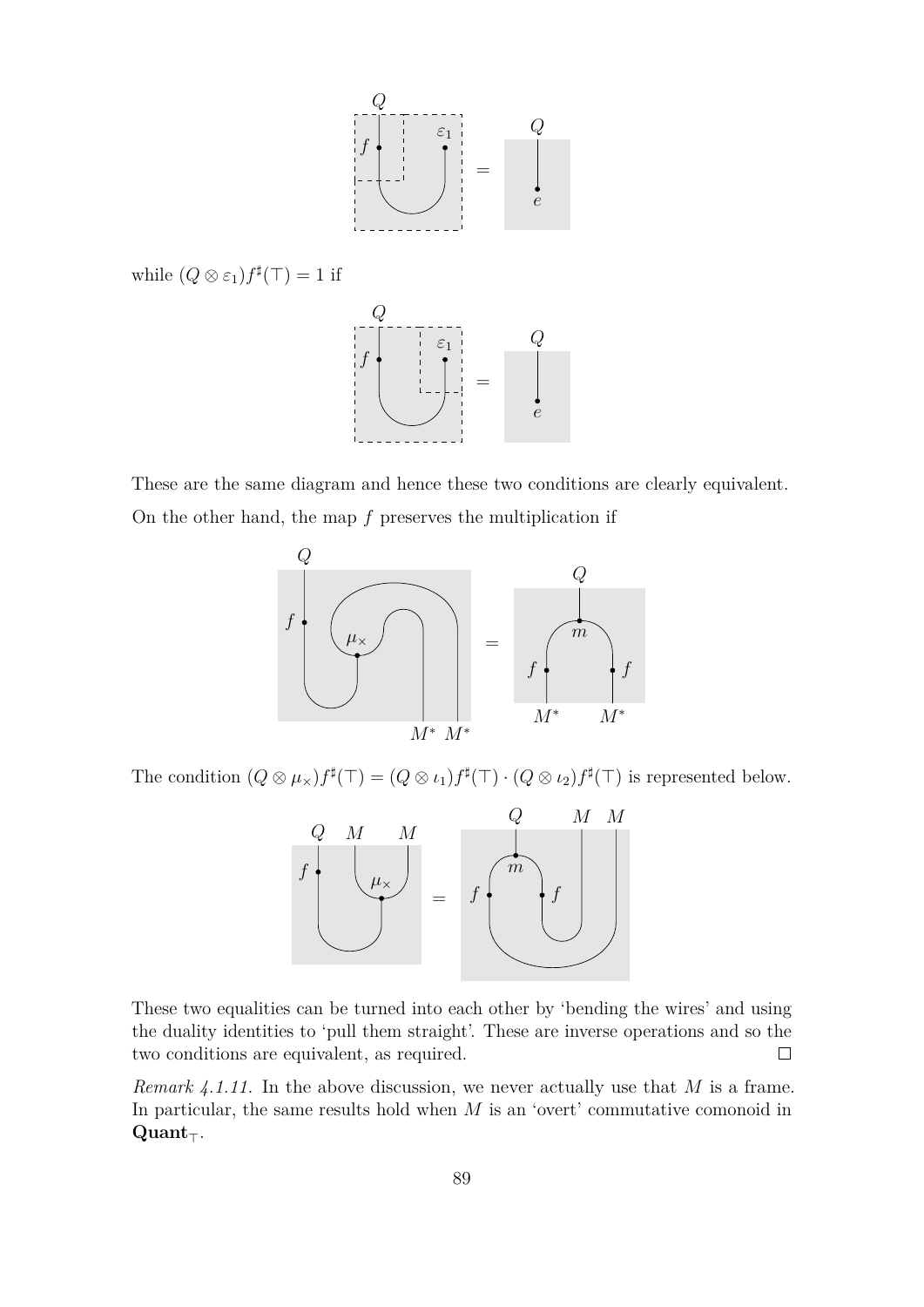By using dual suplattices we have been able to give a significantly simpler proof for theorem [4.1.10](#page-97-0) than for the analogous result for OPAI*R*. It is natural to ask if this approach can be modified to work in that case too. One complication is that the additive structure of *R* does not restrict to S*R*. I believe this problem can be surmounted by using a weaker form of addition as in the theory of *hyperrings*, but unfortunately we do not have time to explore this here.

Let us conclude this section with a simple result, which can be useful for showing when the quantic and localic spectra of a semiring coincide.

<span id="page-99-0"></span>**Lemma 4.1.12.** *Let M be an overt commutative localic monoid. Consider the following conditions:*

- *i)* M*M is a frame (i.e. the quantale product is given by meet)*
- *ii)* S*M is a localic semilattice*
- *iii)* id  $\leq \nabla_M \mu_\times(\iota_1)_{\mu_\times}$ , where  $\nabla_M : \mathcal{O}M \to \mathcal{O}M \oplus \mathcal{O}M$  *is the codiagonal map.*

*Conditions (ii) and (iii) are equivalent and imply condition (i). Furthermore, all three conditions are equivalent under the assumption that* S*M is dualisable.*

*Proof.* The equivalence of (ii) and (iii) comes from writing the condition for idempotence of the (co)multiplication on S*M* in terms of O*M* and using the fact that S*M* is deflationary.

The implication (ii)  $\Rightarrow$  (i) is immediate from the fact that  $\mathcal{M}M \cong \text{hom}(\mathcal{S}M,\Omega)$ respects the (co)monoid structures. When S*M* is dualisable, we obtain the reverse implication from  $\mathcal{S}M \cong (\mathcal{M}M)^*$  in the same way.  $\Box$ 

Observe that the third condition can be interpreted in the internal logic as saying  $U(x) \vdash_{x \in M} \exists y \colon M$ .  $U(x^2y)$  for all predicates *U*. In particular, this will hold for any (discrete) regular commutative monoid — that is, any commutative monoid satisfying  $∀x ∃y. x = xyx.$ 

As a quotient of  $MR$ , Idl $(R)$  is also a frame under these conditions on the multiplicative monoid of a localic semiring *R*. In particular, this explains the coincidence of the quantic and localic spectra for overt approximable localic distributive lattices.

#### **4.2 Presenting the coexponential**

In [\[37\]](#page-108-2) Niefield shows that a quantale is coexponentiable if and only if its underlying suplattice is projective (or equivalently dualisable). The argument is elegant, but extracting the precise form of the coexponential objects from it takes some work. We describe a presentation of the coexponential by generators and relations.

<span id="page-99-1"></span>**Theorem 4.2.1.** *Consider quantales Q and A. Suppose A admits a dual basis given by*  $(r_x)_{x \in X}$  *and*  $(\sigma_x)_{x \in X}$  *and Q has a presentation with generators G and relations*  $\bigvee S_j = t_j$  where  $S_j \subseteq G, t_j \in G$  for  $j \in J$ ,  $a_k b_k = c_k$  where  $a_k, b_k, c_k \in G$  for  $k \in K$ *and*  $e = 1$  *for some*  $e \in G$ *. Then the coexponential* <sup>*A*</sup>*Q has a presentation with generators*  $(q \oslash \sigma_x)$  *for*  $q \in G, x \in X$  *and the following relations:*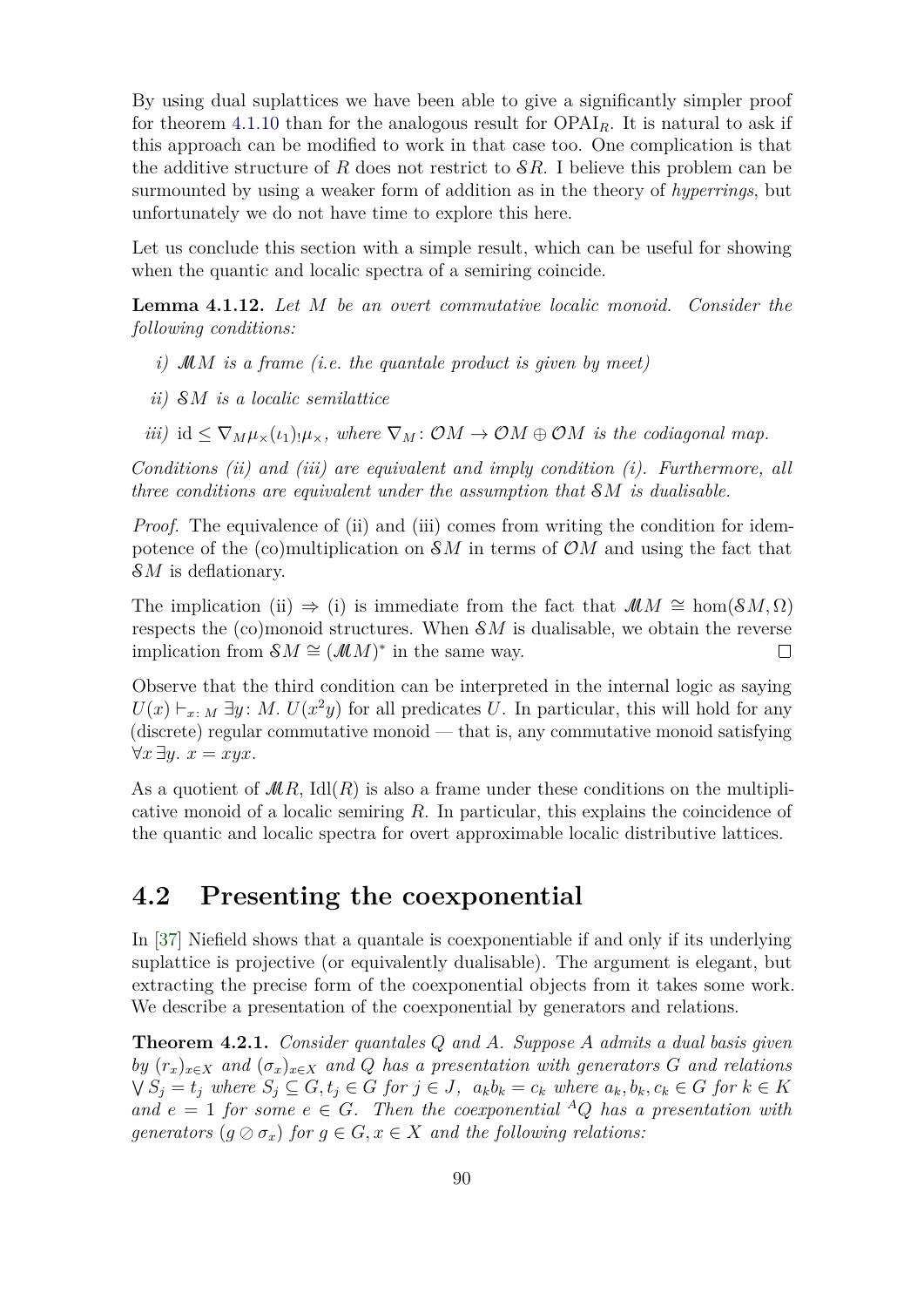*i*)  $g \oslash \sigma_x = \bigvee_{y \in X} \sigma_x(r_y) \cdot (g \oslash \sigma_y)$  for  $g \in G, x \in X$ , *ii*)  $t_j \oslash \sigma_x = \bigvee_{s \in S_j} (s \oslash \sigma_x)$  *for*  $j \in J, x \in X$ *,* iii)  $c_k \oslash \sigma_x = \bigvee_{y,y' \in X} \sigma_x(r_yr_{y'}) \cdot (a_k \oslash \sigma_y)(b_k \oslash \sigma_{y'})$  for  $k \in K, x \in X$ ,  $iv)$   $e \oslash \sigma_x = \sigma_x(1) \cdot 1$  *for*  $x \in X$ *.* 

The co-evaluation map  $\eta_Q \colon Q \to {}^A Q \oplus A$  is given by  $\eta_Q(g_i) = \bigvee_{x \in X} (g_i \otimes \sigma_x) \oplus r_x$ .

*Proof.* We first show that  $\eta_Q$  is a well-defined quantale homomorphism. The definition on generators defines a map  $\eta'$  from the free quantale on *G* to <sup>*A*</sup> $Q \oplus Q$ . For this to factor through *Q*, it needs to send the relations  $\sqrt{S_j} = t_j$ ,  $c_k = a_k b_k$  and  $e = 1$  to identities. We quickly see this is the case for the  $\vee$ -type relations and for  $e = 1$ . Now consider  $\eta'(c_k) = \bigvee_{x \in X} (c_k \oslash \sigma_x) \oplus r_x$ . This equals  $\bigvee_{x,y,y' \in X} \sigma_x(r_yr_{y'}) \cdot (a_k \oslash \sigma_y)(b_k \oslash \sigma_{y'}) \oplus r_x$ by relation (iii) of  ${}^A Q$ . Applying the first of the dualisable object identities, we get  $\bigvee_{y,y'\in X}(a_k\oslash \sigma_y)(b_k\oslash \sigma_{y'})\oplus r_yr_{y'}$ , which then factors to give  $\eta'(a_k)\eta'(b_k)$ , as required.

Suppose  $f: Q \to R \oplus A$  is a map of quantales. We must show there is a unique map  $\overline{f}$ :  ${}^A Q \rightarrow R$  making the following diagram commute.



If such an  $\overline{f}$  exists, it must satisfy  $f(g) = \bigvee_{x \in X} \overline{f}(g \oslash \sigma_x) \oplus r_x$  by commutativity. Applying  $R \otimes \sigma_y$  to both sides we have  $(R \otimes \sigma_y)(f(g)) = \bigvee_{x \in X} \sigma_y(r_x) \cdot \overline{f(g \otimes \sigma_x)} =$  $\overline{f}(\bigvee_{x \in X} \sigma_y(r_x) \cdot (g \oslash \sigma_x)) = \overline{f}(g \oslash \sigma_y)$  by relation (i). This specifies  $\overline{f}$  on generators, so we now only need to check that this indeed gives a well-defined map.

Let  $\hat{f}$  be the map from the free quantale on the generators  $(g \oslash \sigma_x)_{g \in G, x \in X}$  to R defined in the same way as  $\overline{f}$ . It is easy to see that  $\hat{f}$  respects the relations (i) and (ii) on  ${}^{\mathcal{A}}Q$  using preservation of joins and, in the case of (i), the second dualisable object identity. That it sends  $e \oslash \sigma_x$  to  $\sigma_x(1) \cdot 1$  is immediate. For (iii) note that, as above, we have

$$
\bigvee_{y\in X}\widehat{f}(ab\oslash \sigma_y)\oplus r_y=f(ab)=f(a)f(b)=\bigvee_{y,y'\in X}\widehat{f}(a\oslash \sigma_y)\widehat{f}(b\oslash \sigma_{y'})\oplus r_yr_{y'}.
$$

Once again we apply  $R \otimes \sigma_x$ , giving  $f(ab \otimes \sigma_x) = \bigvee_{y,y' \in X} \sigma_x(r_y r_{y'}) \cdot (a \otimes \sigma_y)(b \otimes \sigma_{y'})$ , as desired.

The above construction concerns coexponentials in the category of all (commutative, but not necessarily two-sided) quantales. Though it is easy to see that  ${}^A Q$  is twosided whenever *Q* is and hence the construction works equally well for computing these coexponentials in  $\mathbf{Quant}_{\tau}$ . However, I do not know if there are any additional two-sided quantales that only become coexponentiable in the subcategory.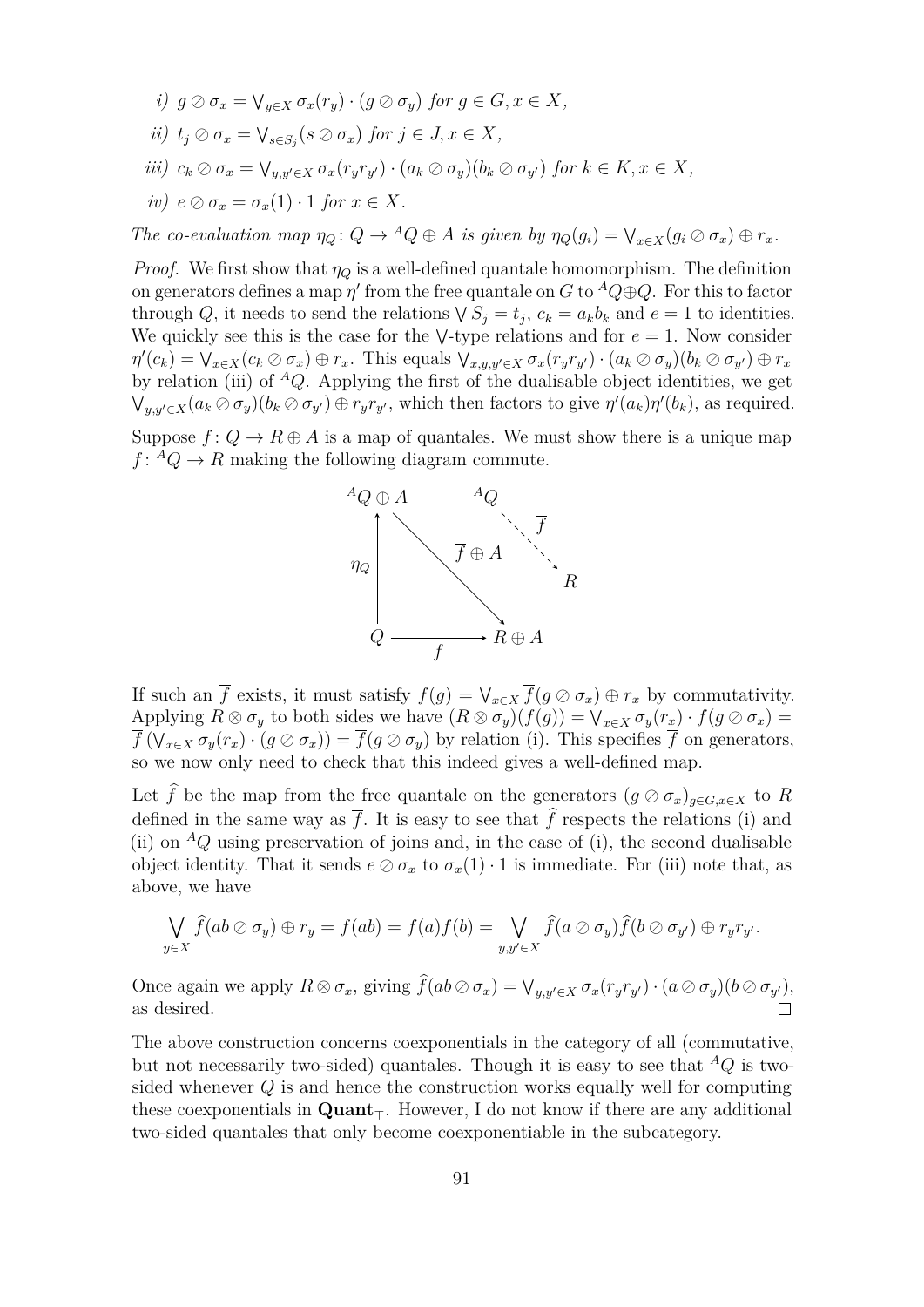## **4.3 Tangent bundles of quantales**

We again consider the two-sided quantale  $\mathcal{D} = \langle \varepsilon | \varepsilon^2 = 0 \rangle$ . We can construct  $\mathcal{D}$  in two steps. First we find the corresponding two-sided idempotent semiring for the presentation. This is given by  $\{0, \varepsilon, 1\}$  with the obvious operations. Then we take order ideals giving  $\mathcal{D} \cong \mathcal{J}\{0,\varepsilon,1\}.$ 

Incidentally, the same construction can be used for  $\mathcal{O}\mathbb{S} = \langle m | m^2 = m \rangle$ . The underlying join-semilattice of the associated idempotent semiring {0*, m,* 1} is isomorphic to  $\{0, \varepsilon, 1\}$  and so the underlying suplattices of  $\mathcal D$  and  $\mathcal O$ S are isomorphic.

This suplattice has a dual basis given by elements  $m = \sqrt{m}$  and 1 and corresponding maps  $\sigma_m = [(-) \geq m]$  and  $\sigma_1 = [(-) = 1]$ . Consequently, both  $\mathcal D$  and  $\mathcal O$ S are coexponentiable.

The coexponential  ${}^{\mathcal{S}}Q$  is isomorphic to the copower of *Q* by the poset  $\{0 \leq 1\}$ . We denote the smaller of the two natural inclusions  $Q \to {}^S Q$  by  $\iota_0$  and the larger by  $\iota_1$ .

As in the category of commutative rings or in synthetic differential geometry, we can interpret the coexponential  ${}^{\mathcal{D}}Q$  as a kind of *tangent bundle* of *Q*.

**Definition 4.3.1.** Suppose *Q* and *Q*<sup> $\prime$ </sup> are two-sided quantales and *i*:  $Q \rightarrow Q'$  is a quantale homomorphism. We call a suplattice homomorphism  $d: Q \rightarrow Q'$  and *i***-derivation** if  $d > i$  and  $d(xy) = i(x)d(y) \vee i(y)d(x)$ .

*Remark 4.3.2.* Notice that in the presence of the second condition, the first condition for being a derivation is equivalent to requiring  $d(1) = 1$ .

**Lemma 4.3.3.** We can express  ${}^{\mathcal{D}}Q$  explicitly as the free quantale on  $Q \sqcup \{dx \mid \mathcal{E}\}$  $x \in Q$  *subject to relations such that the obvious map*  $\iota: Q \to {^{\mathcal{D}}Q}$  *is a quantale homomorphism, the map* d:  $Q \rightarrow$ <sup>*D*</sup> $Q$  *is an <i>ι*-derivation. The co-evaluation map is *given by*  $\eta_{\mathcal{O}}(x) = \iota x \oplus 1 \vee dx \oplus \varepsilon$ .

*Proof.* We just need to apply theorem [4.2.1.](#page-99-1) If we set  $\iota(a) = a \oslash \sigma_1$  and  $da = a \oslash \sigma_{\varepsilon}$ , then the relations given by the theorem show that  $\iota$  and d satisfy the desired properties and  ${}^{\mathcal{D}}Q$  is the free quantale on the generators subject to these conditions.  $\Box$ 

We claimed in the introduction that the quantale of ideals of a ring *R* contains additional 'differential' information over the frame of radical ideals. One example of this is the fact that the quantale  $\text{Id}(R)$  contains a great deal of information about singularities of *R*. In particular, it encodes whether *R* is nonsingular. However, the usual algebro-geometric approaches to nonsingularity do not generalise well to other quantales. Here we attempt to formulate a preliminary definition of nonsingular quantale which might stand a better chance of being appropriate more generally.

We now consider some examples of tangent bundles of quantales. We will look at simple quantales that might be thought of as analogues of algebraic curves. Since the quantales can be rather complicated, we will describe the localic reflection of the quantales involved. The resulting frames are all coherent and we will depict them by drawing Hasse diagrams of their lattices of compact elements. (Under the assumption of excluded middle these finite lattices will coincide with the frames themselves.)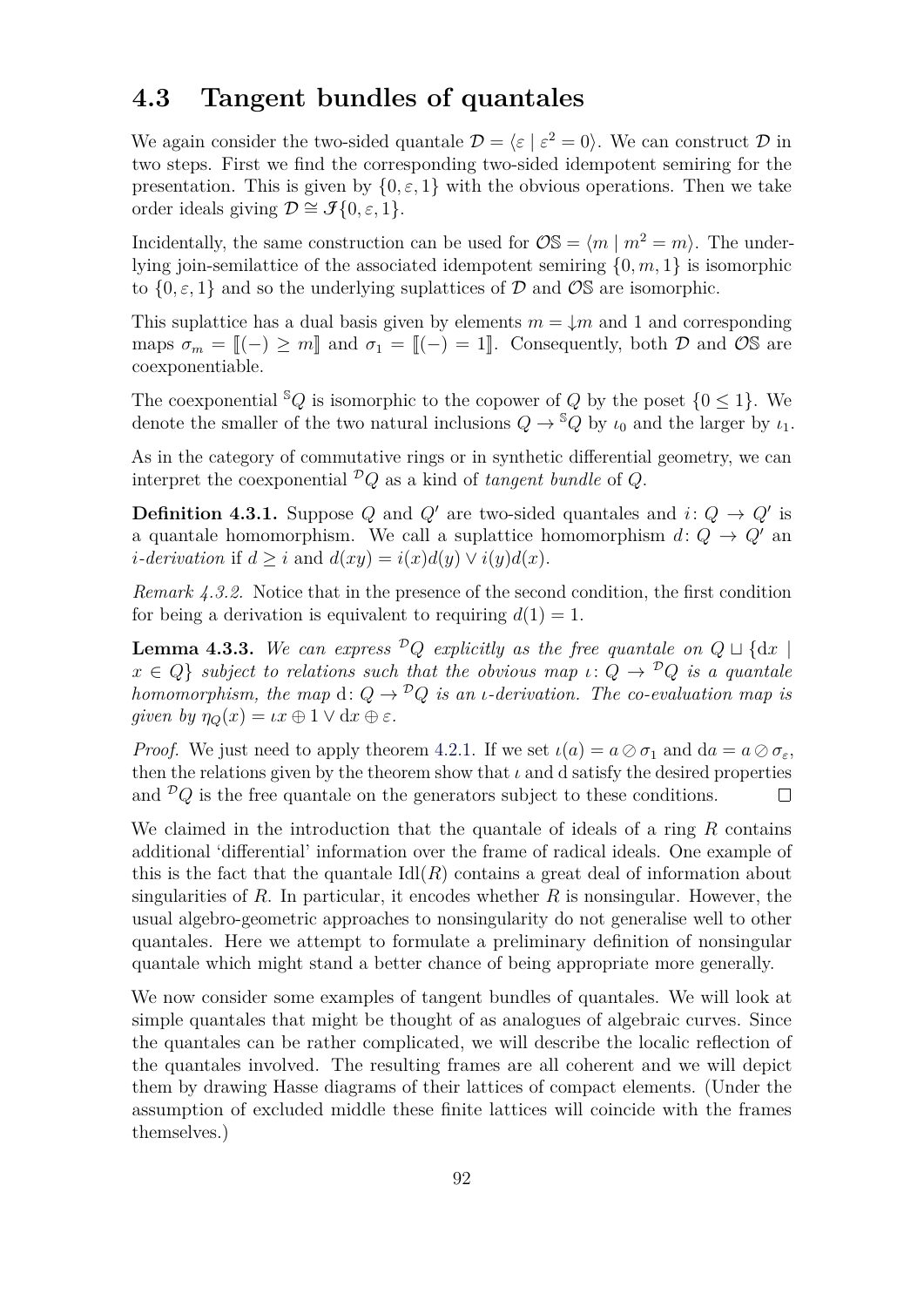<span id="page-102-0"></span>**Affine line** Take  $Q_1 = \langle x \rangle$  — the free two-sided quantale on one generator. Then  $\mathscr{L}(\mathcal{P}Q_1) = \langle x, dx \mid x \leq dx \rangle$  Frm and  $\mathscr{L}(\mathcal{P}Q_1) = \langle x_0, x_1 \mid x_0 \leq x_1 \rangle$  Frm.



**Cuspidal cubic** Take  $Q_2 = \langle x, y | y^2 = x^3 \rangle$ . Then  $\mathscr{L}(\mathcal{P}Q_2) = \langle x, dx, dy \mid x \leq dx \wedge dy \rangle$  and  $\mathscr{L}(\mathcal{P}Q_2) = \langle x_0, x_1 \mid x_0 \leq x_1 \rangle$ .



**Sierpiński space** Take  $Q_3 = \langle x | x = x^2 \rangle$ . Then  $\mathscr{L}(\mathcal{P}Q_3) = \langle x \rangle$  and  $\mathscr{L}(\mathcal{P}Q_3) = \langle x_0, x_1 | x_0 \leq x_1 \rangle$ .

|                                    | $x_1$                    |
|------------------------------------|--------------------------|
| $x (= dx)$                         |                          |
|                                    | $x_0$                    |
|                                    |                          |
|                                    |                          |
| $\mathscr{L}({}^{\mathcal{D}}Q_3)$ | $\mathscr{L}({}^{S}Q_3)$ |
|                                    |                          |

Notice how in the affine case  $\mathscr{L}({}^{\mathcal{D}}Q_1)$  and  $\mathscr{L}({}^{\mathcal{S}}Q_1)$  are isomorphic. In the frame case  ${}^{\mathcal{D}}Q_3$  is 'smaller than expected' and in the singular case  ${}^{\mathcal{D}}Q_2$  is 'larger than expected'.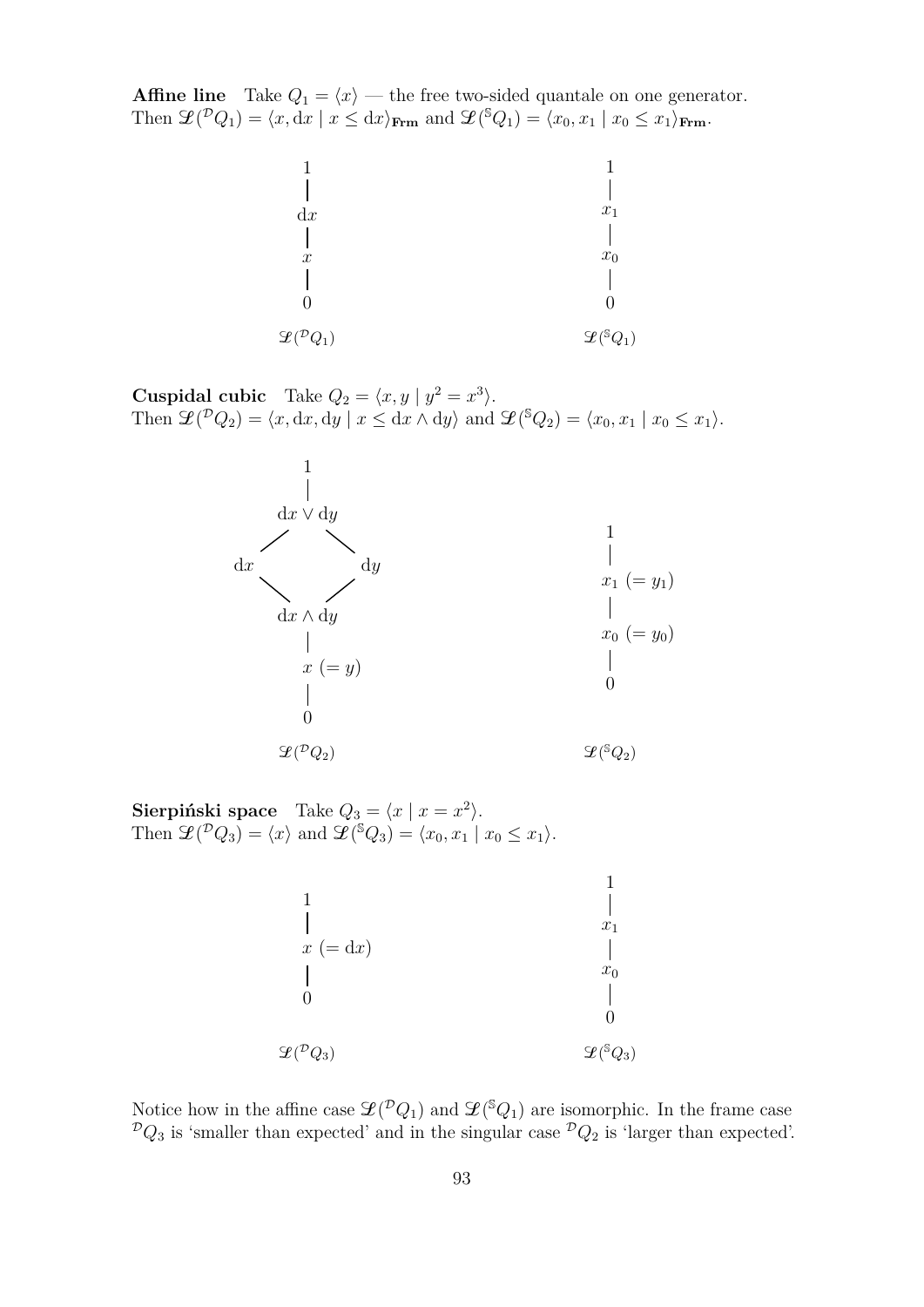This suggests that we might be able to define the notion of nonsingular quantale by looking how these two coexponentials are related. Though it seems like isomorphism is too much to ask for in general, as the quantale of ideals of  $k[x, y]$  shows.

Algebraic geometry gives some suggestions on how we might proceed. Given an irreducible closed set containing a point, we can induce a subspace of the tangent space at that point. For instance, curves through a point induce (subspaces generated by) tangent vectors in the usual way. In nonsingular cases it appears that every subspace can be generated in this way, but if the point is singular this is no longer the case. For example, no subvariety generates a 1-dimensional subspace of the nodal cubic curve at the singular point (shown below). This is made precise in the following lemma (which requires classical logic and a choice principle to ensure enough points exist).



A nodal cubic curve with two tangent lines at the singularity.

<span id="page-103-0"></span>**Proposition 4.3.4.** *Under the assumption of excluded middle and the axiom of choice, a Noetherian ring R is nonsingular if and only if for every point p in the spectrum X, every subspace*  $V \leq T_p R$  *is induced by an irreducible closed set*  $Q \subseteq X$ *. Here the subspace induced by Q is found by restricting to the stalk at p to give a proper ideal I in the local ring*  $(R_p, \mathfrak{m})$  *and then taking the image of I in*  $\mathfrak{m}/\mathfrak{m}^2$ , *quotienting and dualising.*

*Proof.* We may assume *X* is the spectrum of a local ring  $(R_p, \mathfrak{m})$  and that  $p = \mathfrak{m}$ , since any primes can be lifted from and restricted to the localisation as needed.

Suppose that  $R_p$  is a regular local ring of dimension *n* and *V* is a *d*-dimensional subspace of the tangent space. Dualising gives a quotient of  $\mathfrak{m}/\mathfrak{m}^2$ . A basis  $\overline{x}_1, \ldots, \overline{x}_d$ for the kernel of this quotient can then be extended to a basis  $\overline{x}_1, \ldots, \overline{x}_n$  of  $\mathfrak{m}/\mathfrak{m}^2$ . These lift to a regular system of parameters  $x_1, \ldots, x_n$  for  $R_p$ . Now  $(x_1, \ldots, x_d)$ is prime by corollary [1.8.14](#page-57-0) and the subspace *V* is induced by  $(x_1, \ldots, x_d)$  by construction.

Conversely, suppose that every quotient, and hence, every subspace of  $m/m^2$  is induced by a prime. Let  $d = \dim \mathfrak{m}/\mathfrak{m}^2$ . We will construct a chain of  $d+1$  prime ideals  $\mathfrak{m} = p_0 > p_1 > \cdots > p_d$ . If  $d \neq 0$ , then  $\mathfrak{m}/\mathfrak{m}^2$  has a maximal proper subspace, which is induced by a prime *q* by assumption. By the Prime Ideal Theorem for rings there is a prime  $p_1 \neq \mathfrak{m}$  lying above  $q \vee \mathfrak{m}^2$ . Then  $\dim p_1/p_1^2 \geq \dim p_1/\mathfrak{m}^2 \geq d-1$ . We can now localise at  $p_1$  and repeat the process.

Recall from the discussion after lemma [2.3.7](#page-69-0) that at least classically, quantale maps from  $\text{Idl}(R)$  to  $\mathcal{D}$  — or equivalently, points of  $\mathscr{L}(\mathcal{D} \text{Idl}(R))$  — correspond to points of  $Rad(R)$  equipped with a subspace of the tangent space at that point. So in proposition [4.3.4](#page-103-0) we have a way to map points of  $\mathscr{L}({}^{\mathbb{S}}\text{Idl}(R))$  to points of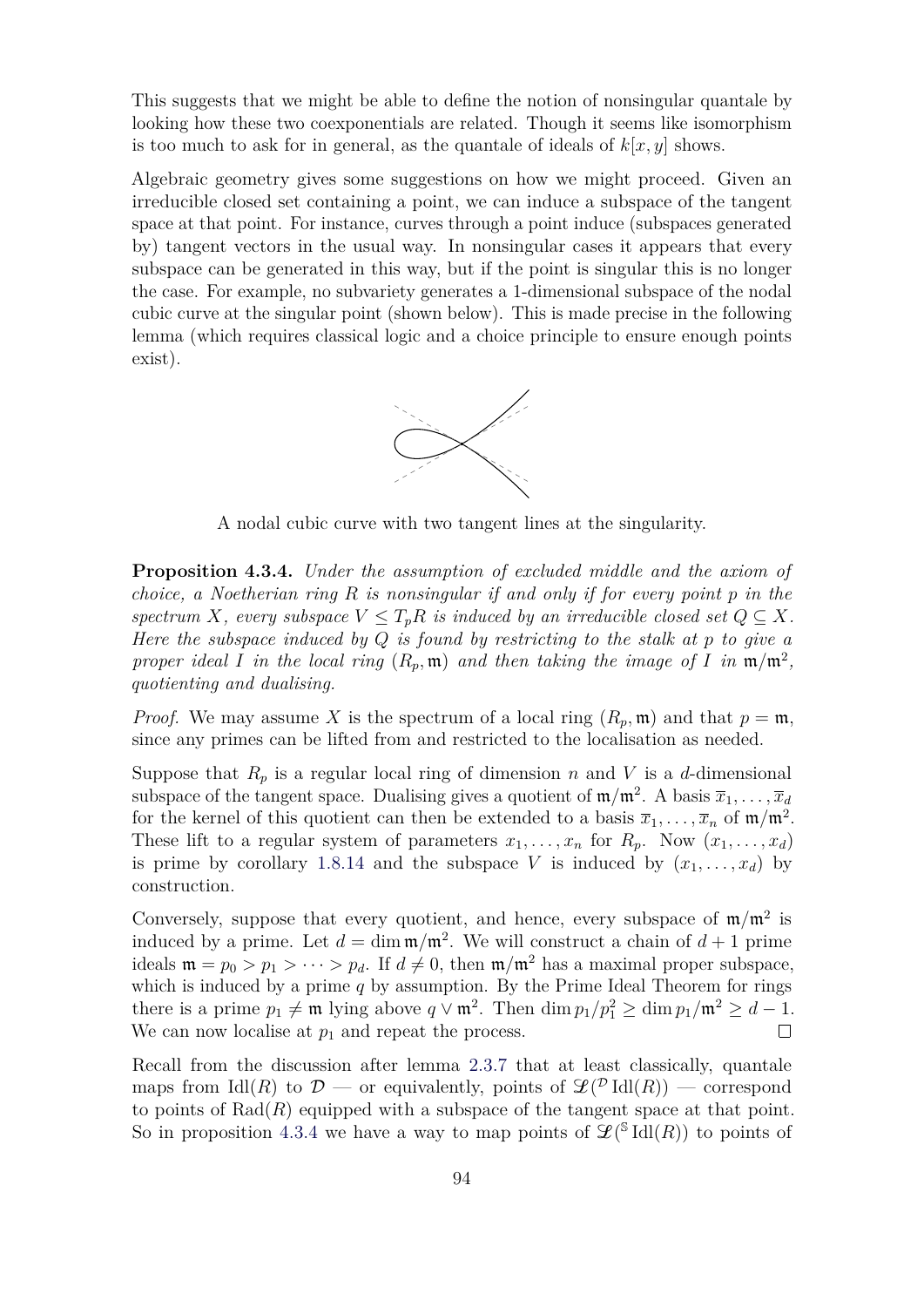$\mathscr{L}(\mathcal{P} \text{Id}(R))$ . This suggests we should look for a frame homomorphism from  $\mathscr{L}(\mathcal{P} Q)$ to  $\mathscr{L}({}^{\mathbb{S}}Q)$ . The only maps from  $\mathcal{O}\mathbb{S}$  to  $\mathcal{D}$  factor through  $\Omega$  and so the maps induced by these ignore too much structure. The Yoneda lemma implies that any natural transformation from  $\Sigma \mathcal{L}^{s}(-)$  to  $\Sigma \mathcal{L}^{p}(-)$  must be induced in this way and hence the map we construct is unlikely to be natural.

To give a frame map  $\mathfrak{d}: \mathscr{L}({}^{\mathcal{D}}Q) \to \mathscr{L}({}^{\mathbb{S}}Q)$  is to give a quantale map  $\overline{\mathfrak{d}}: {}^{\mathcal{D}}Q \to \mathscr{L}({}^{\mathbb{S}}Q)$ . We can view both these locales as 'bundles' over  $\mathcal{L}(Q)$  and our comparison map should respect this structure so that  $\bar{\mathfrak{d}}\iota = \rho \iota_0$ . Using the universal property of  ${}^{\mathcal{D}}Q$  we can uniquely specify  $\bar{\mathfrak{d}}$  by a quantale homomorphism  $i: Q \to \mathscr{L}({}^{\mathbb{S}}Q)$  and an *i*-derivation  $\partial: Q \to \mathscr{L}^{\{S\}}_Q$ . The condition  $\overline{\mathfrak{d}}\iota = \rho \iota_0$  means that  $i = \rho \iota_0$ . We can always take  $\partial = i$ , but this corresponds to the uninteresting map induced by the smallest map from  $\mathcal{O}S$  to  $\mathcal{D}$ . The interest lies in how differentials dx map to nontrivial elements lying above  $x_0$ , while  $\partial = i$  simply sends dx to  $x_0$ . On the other hand, we do not want d*x* to be sent to anything too large either. We impose that  $\partial \leq \rho_{l_1}$ , which corresponds to the idea that the tangent vectors corresponding to a subvariety should 'lie inside it'. We take *∂* to be the largest map satisfying these conditions. The existence of such a map is guaranteed by the following lemma (and the fact that  $\rho_{l0}$  is one map which satisfies the conditions).

**Lemma 4.3.5.** Let  $i: Q \rightarrow Q'$  be a quantale homomorphism between two-sided *quantales. The set of i-derivations is closed under taking inhabited pointwise suprema.*

*Proof.* Let  $(d_{\alpha})_{\alpha}$  be a family of *i*-derivations and let  $d = \bigvee_{\alpha} d_{\alpha}$ . Certainly, *d* preserves joins. Now observe that

$$
d(xy) = \bigvee_{\alpha} d_{\alpha}(xy)
$$
  
=  $\bigvee_{\alpha} (i(x)d_{\alpha}(y) \vee i(y)d_{\alpha}(x))$   
=  $\bigvee_{\alpha} i(x)d_{\alpha}(y) \vee \bigvee_{\alpha} i(y)d_{\alpha}(x)$   
=  $i(x) \bigvee_{\alpha} d_{\alpha}(y) \vee i(y) \bigvee_{\alpha} d_{\alpha}(x)$   
=  $i(x)d(y) \vee i(y)d(x),$ 

as required. Finally, we clearly have  $d(1) = 1$  whenever the join is inhabited.  $\Box$ 

**Definition 4.3.6.** Let the comparison map  $\mathfrak{d}_Q$ :  $\mathscr{L}({}^{\mathcal{D}}Q) \to \mathscr{L}({}^{\mathcal{S}}Q)$  be the largest frame homomorphism such that  $\overline{\mathfrak{d}}\iota = \rho \iota_0$  and  $\overline{\mathfrak{d}}\mathfrak{d} \leq \rho \iota_1$ .

*Example 4.3.7.* It is easy to compute the map  $\mathfrak d$  for the examples on page [93.](#page-102-0) For the affine line analogue  $Q_1$ , we have  $\partial(x) = x_1$ ; for the so-called cuspidal cubic  $Q_2$ , we find  $\partial(x) = \partial(y) = x_1$ ; and for Sierpiński space  $Q_3$ , we obtain  $\partial(x) = x_0$ .

We can now take inspiration from these examples and proposition [4.3.4](#page-103-0) to suggest a definition for a nonsingular quantale.

**Definition 4.3.8.** A quantale Q is *nonsingular* if  $\mathfrak{d}_Q : \mathcal{L}(\mathcal{P}Q) \to \mathcal{L}(\mathcal{S}Q)$  is an injection.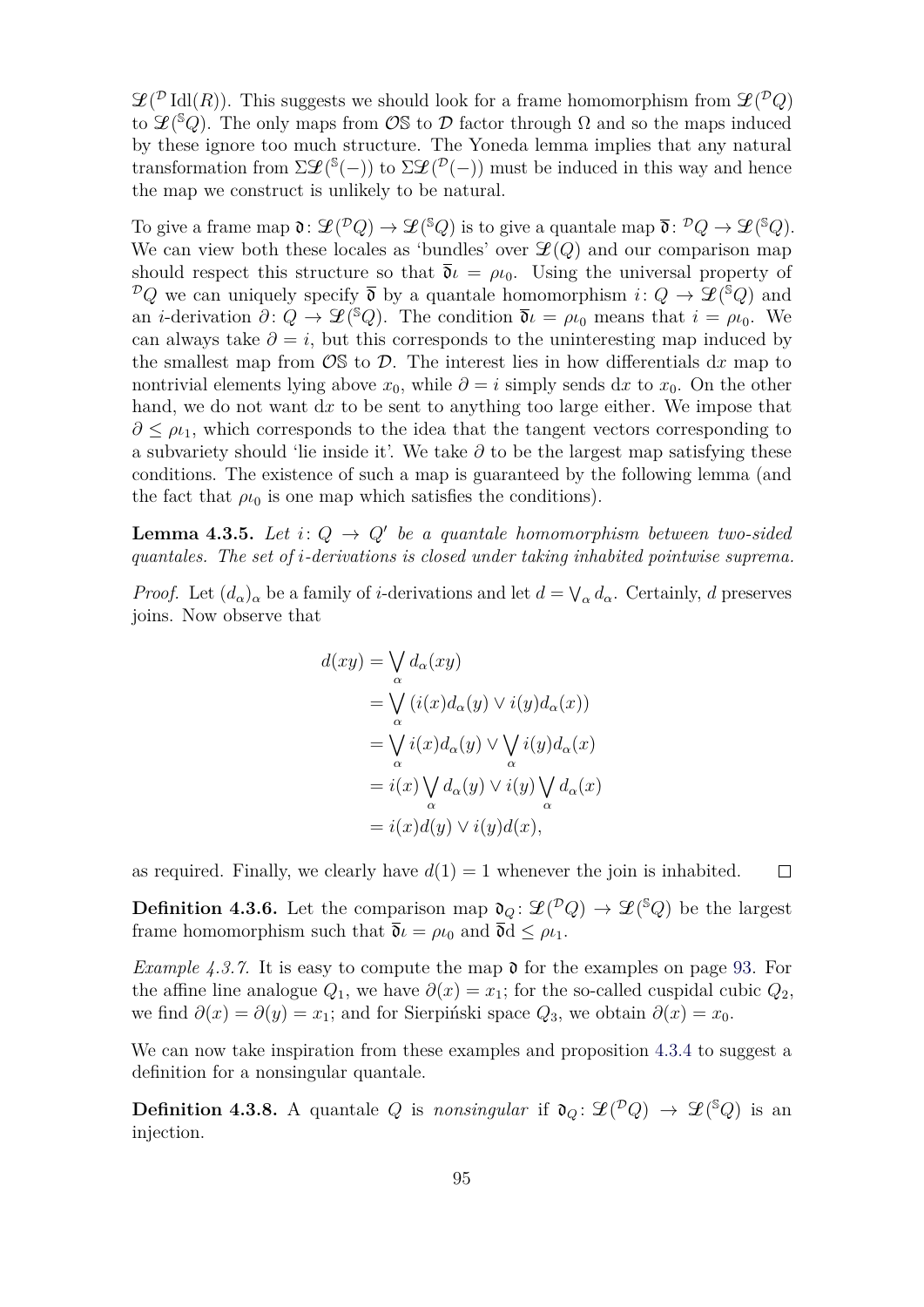Note that, as expected, the quantales  $Q_1$  and  $Q_3$  are nonsingular according to this definition, but the cuspidal cubic analogue  $Q_2$  is not.

In the case that  $Q = Id(R)$  we expect the map  $\mathfrak{d}_Q$  to correspond to the assignment of points to subspaces of the tangent space described in proposition [4.3.4.](#page-103-0) It should then be possible to modify the proof to show that  $R$  is singular if and only if  $IdI(R)$ is singular in the above sense. Unfortunately, we have not been able to complete the proof at present and so this remains a conjecture.

**Conjecture 4.3.9.** *Let R be a discrete Noetherian ring. Under the assumption of the axiom of choice,* Idl(*R*) *is nonsingular if and only if R is.*

It could also be interesting to explore if the map  $\mathfrak{d}_{\text{Idl}(R)}$  can be used to say anything about the nature of the singularities in the case that *R* is singular.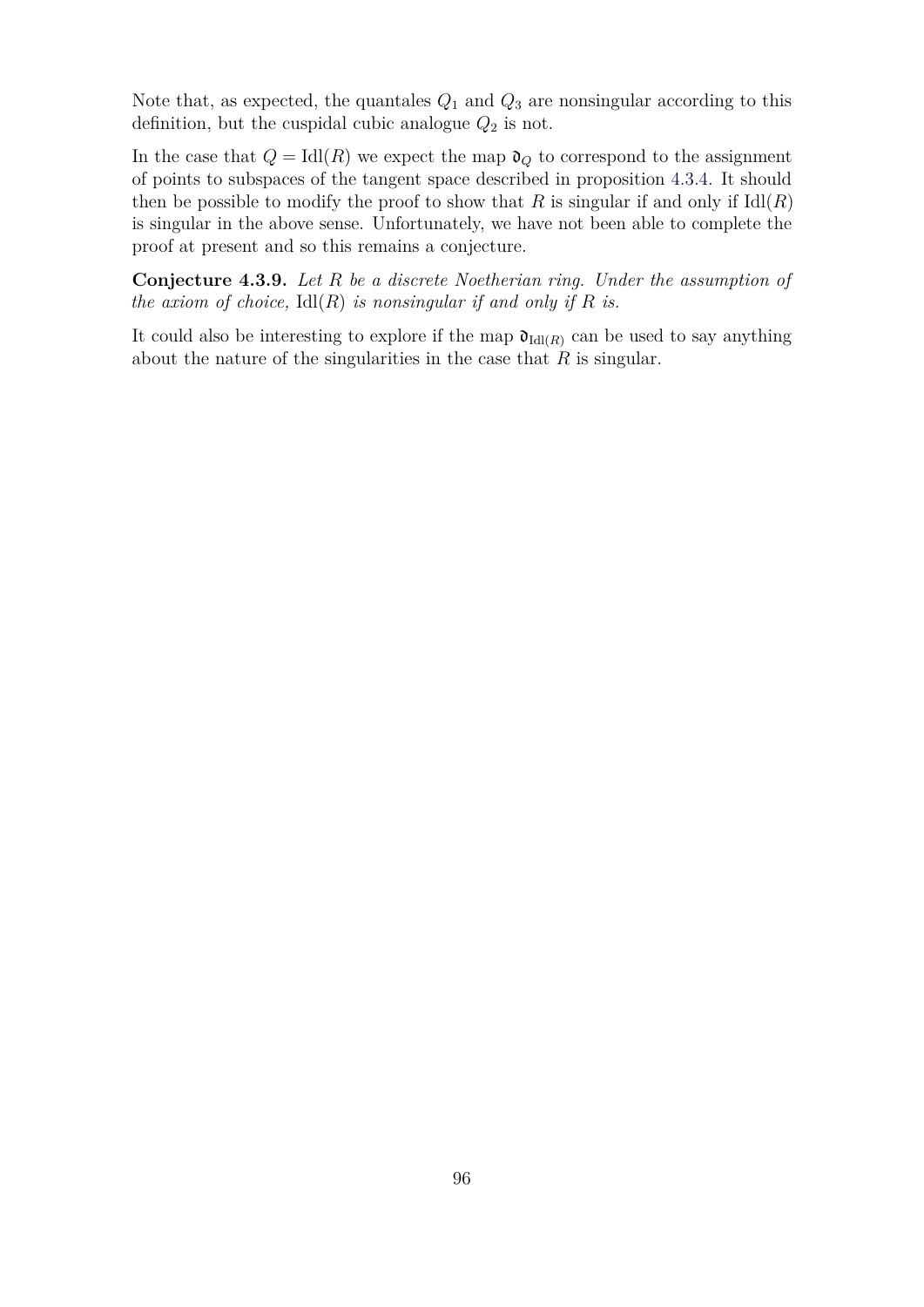# **Bibliography**

- [1] S. Abramsky and S. Vickers. Quantales, observational logic and process semantics. *Math. Structures Comput. Sci.*, 3(2):161–227, 1993.
- [2] D. D. Anderson. Abstract commutative ideal theory without chain condition. *Algebra Universalis*, 6(1):131–145, 1976.
- [3] D. D. Anderson. Fake rings, fake modules, and duality. *J. Algebra*, 47(2):425–432, 1977.
- [4] D. D. Anderson and E. W. Johnson. Dilworth's principal elements. *Algebra Universalis*, 36(3):392–404, 1996.
- [5] J. Baez and M. Stay. Physics, topology, logic and computation: a Rosetta Stone. In B. Coecke, editor, *New Structures for Physics*, volume 813 of *Lecture Notes in Physics*, pages 95–172. Springer, Berlin, 2010.
- [6] B. Banaschewski. Functorial maximal spectra. *J. Pure Appl. Algebra*, 168(2- 3):327–346, 2002.
- [7] T. S. Blyth and M. F. Janowitz. *Residuation theory*, volume 102 of *International Series of Monographs in Pure and Applied Mathematics*. Pergamon Press, Oxford, 1972.
- [8] M. Bunge and J. Funk. Constructive theory of the lower power locale. *Math. Structures Comput. Sci.*, 6(1):69–83, 1996.
- <span id="page-106-1"></span>[9] F. Ciraulo and G. Sambin. Reducibility, a constructive dual of spatiality. *J. Log. Anal.*, 11, 2019.
- [10] R. P. Dilworth. Abstract commutative ideal theory. *Pacific J. Math.*, 12(2):481– 498, 1962.
- <span id="page-106-0"></span>[11] A. J. Dudzik. *Quantales and hyperstructures*. PhD thesis, University of California, Berkeley, 2016.
- [12] B. Fawcett and R. J. Wood. Constructive complete distributivity I. *Math. Proc. Cambridge Philos. Soc*, 107(1):81–89, 1990.
- [13] I. Gelfand. Normierte Ringe. *Mat. Sb.*, 9(1):3–24, 1941.
- [14] I. Gelfand and M. Neumark. On the imbedding of normed rings into the ring of operators in Hilbert space. *Mat. Sb.*, 12(2):197–217, 1943.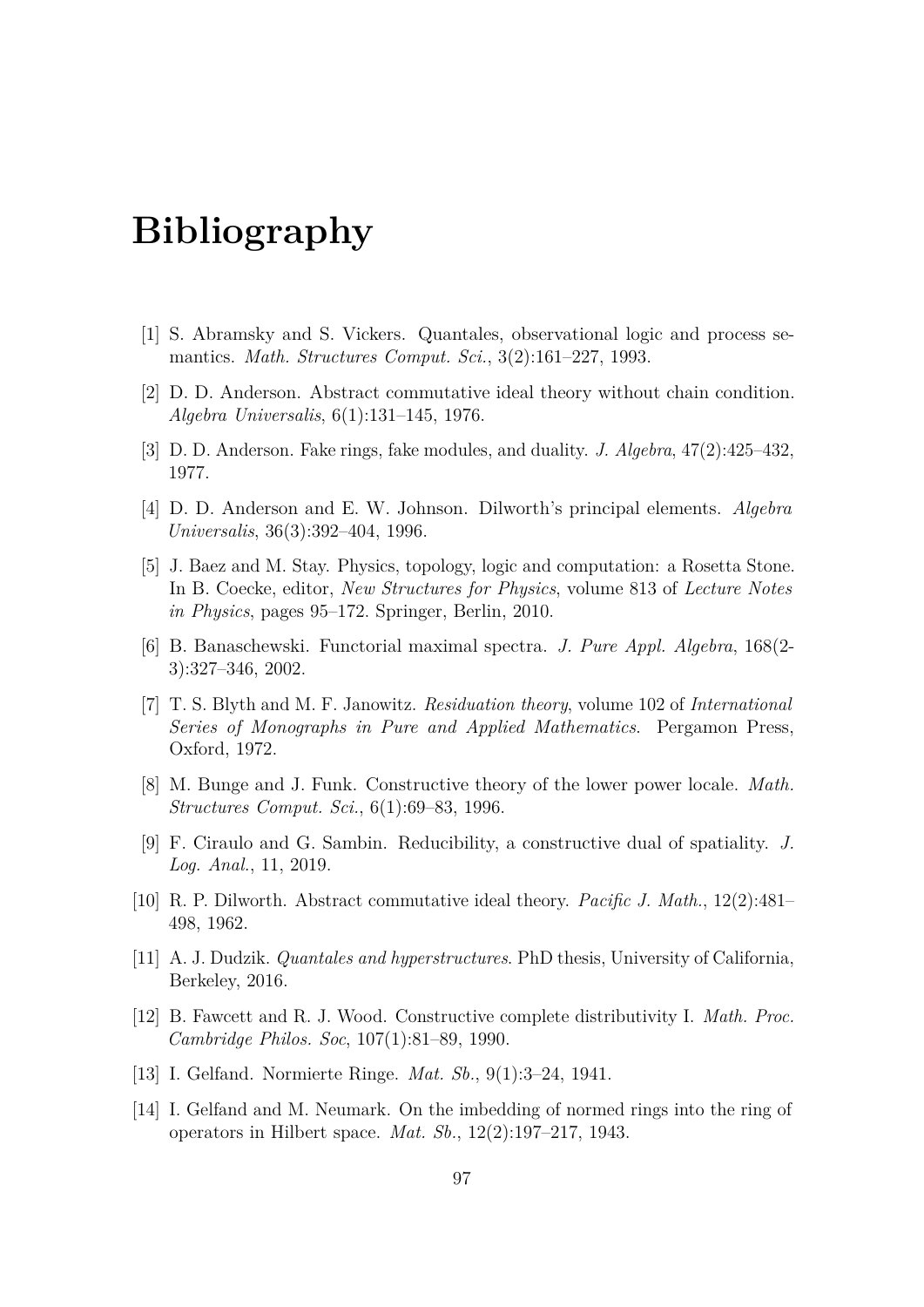- <span id="page-107-1"></span>[15] S. Henry. Constructive Gelfand duality for non-unital commutative C\*-algebras, 2015. [arXiv:1412.2009.](https://arxiv.org/abs/1412.2009)
- <span id="page-107-2"></span>[16] S. Henry. Localic metric spaces and the localic Gelfand duality. *Adv. Math.*, 294:634–688, 2016.
- [17] K. H. Hofmann and J. D. Lawson. The spectral theory of distributive continuous lattices. *Trans. Amer. Math. Soc.*, 246:285–310, 1978.
- [18] J. M. E. Hyland. Function spaces in the category of locales. In B. Banaschewski and R.-E. Hoffmann, editors, *Continuous Lattices*, pages 264–281. Springer, 1981.
- <span id="page-107-3"></span>[19] J. Isbell. Atomless parts of spaces. *Math. Scand.*, 31:5–32, 1972.
- [20] N. Jacobson. A topology for the set of primitive ideals in an arbitrary ring. *Proc. Natl. Acad. Sci. USA*, 31:333–338, 1945.
- [21] M. Jibladze and P. T. Johnstone. The frame of fibrewise closed nuclei. *Cah. Topol. Géom. Différ. Catég.*, 32(2):99–112, 1991.
- [22] P. T. Johnstone. *Stone spaces*, volume 3 of *Cambridge studies in advanced mathematics*. Cambridge University Press, Cambridge, 1982.
- <span id="page-107-0"></span>[23] P. T. Johnstone. A constructive 'closed subgroup theorem' for localic groups and groupoids. *Cah. Topol. Géom. Différ. Catég.*, 30(1):3–23, 1989.
- [24] P. T. Johnstone. *Sketches of an Elephant: A Topos Theory Compendium*, volume 2. Oxford University Press, Oxford, 2002.
- [25] A. Joyal. Les théorèmes de Chevalley-Tarski et remarques sur l'algèbre constructive. *Cah. Topol. Géom. Différ. Catég.*, 16(3):256–258, 1975.
- [26] A. Joyal and M. Tierney. An extension of the Galois theory of Grothendieck. *Mem. Amer. Math. Soc.*, 51(309), 1984.
- [27] S. Kerkhoff and F. M. Schneider. A tropical version of the Gelfand representation, 2012. Unpublished preprint, [https://www.researchgate.net/publication/](https://www.researchgate.net/publication/251881514) [251881514](https://www.researchgate.net/publication/251881514).
- [28] S. Lack. A 2-categories companion. In J. C. Baez and J. P. May, editors, *Towards Higher Categories*, volume 152 of *The IMA Volumes in Mathematics and its Applications*, pages 105–191. Springer, New York, 2010.
- [29] H. Lombardi and C. Quitté. *Commutative algebra: Constructive methods*, volume 20 of *Algebra and Applications*. Springer, Dordrecht, 2015. [hal-01682492.](https://hal.archives-ouvertes.fr/hal-01682492)
- [30] S. Mac Lane. *Categories for the Working Mathematician*, volume 5 of *Graduate Texts in Mathematics*. Springer, New York, 1998.
- [31] D. Marsden. Category theory using string diagrams, 2014. [arXiv:1401.7220.](https://arxiv.org/abs/1401.7220)
- [32] H. Matsumura. *Commutative ring theory*, volume 8 of *Cambridge studies in advanced mathematics*. Cambridge University Press, Cambridge, 1989.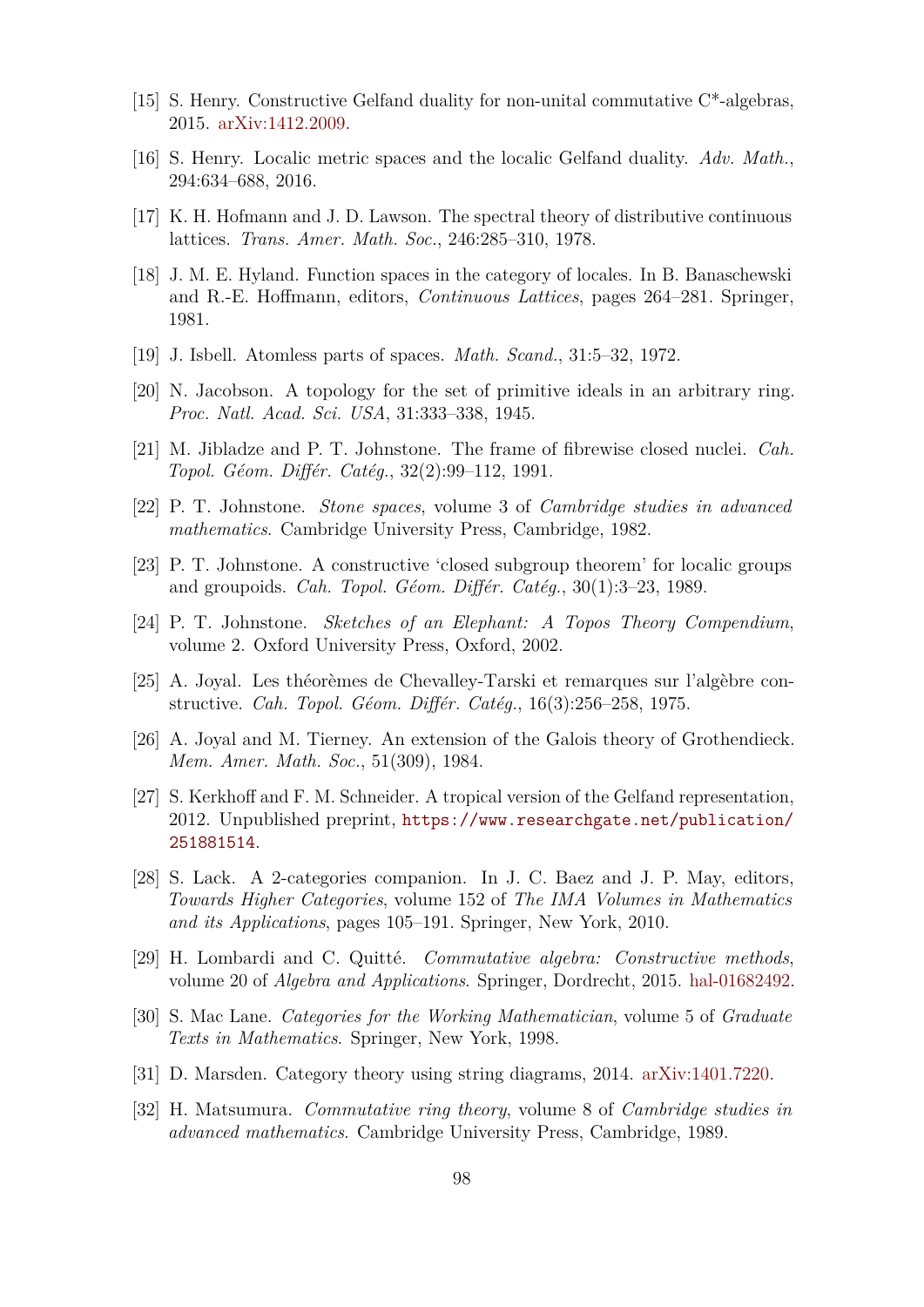- [33] P. J. McCarthy. Principal elements of lattices of ideals. *Proc. Amer. Math. Soc.*, 30(1):43–45, 1971.
- [34] C. J. Mulvey. A generalisation of Gelfand duality. *J. Algebra*, 56:499–505, 1979.
- [35] Y. T. Nai and D. Zhao. Principal mappings between posets. *Int. J. Math. Math. Sci.*, 2014, 2014.
- [36] S. B. Niefield. Exactness and projectivity. In K. H. Kamps, D. Pumplün, and W. Tholen, editors, *Category Theory*, pages 221–227. Springer, 1982.
- [37] S. B. Niefield. Projectivity, continuity, and adjointness: quantales, Q-posets, and Q-modules. *Theory Appl. Categ.*, 31(30):839–851, 2016.
- [38] J. Picado and A. Pultr. *Frames and Locales: Topology without Points*. Frontiers in Mathematics. Springer, Basel, 2012.
- [39] A. M. Pitts. Notes on categorical logic, 1991. Unpublished lecture notes, <https://www.cl.cam.ac.uk/~amp12/papers/notcl/notcl.pdf>.
- [40] K. I. Rosenthal. *Quantales and their applications*, volume 234 of *Pitman Research Notes in Mathematics Series*. Longman Scientific and Technical, Harlow, 1990.
- [41] P. Selinger. A survey of graphical languages for monoidal categories. In B. Coecke, editor, *New Structures for Physics*, volume 813 of *Lecture Notes in Physics*, pages 289–355. Springer, Berlin, 2010.
- [42] M. A. Shulman. Stack semantics and the comparison of material and structural set theories, 2010. [arXiv:1004.3802.](https://arxiv.org/abs/1004.3802)
- [43] M. H. Stone. Applications of the theory of Boolean rings to general topology. *Trans. Amer. Math. Soc.*, 41(3):375–481, 1937.
- [44] M. H. Stone. Topological representations of distributive lattices and Brouwerian logics. *Časopis Pěst. Mat. Fys.*, 67(1):1–25, 1938.
- [45] M. H. Stone. A general theory of spectra I. *Proc. Natl. Acad. Sci. USA*, 26(4):280–283, 1940.
- [46] R. Vakil. The Rising Sea: Foundations of Algebraic Geometry, November 2017. Unpublished manuscript, [http://math.stanford.edu/~vakil/216blog/](http://math.stanford.edu/~vakil/216blog/FOAGnov1817public.pdf) [FOAGnov1817public.pdf](http://math.stanford.edu/~vakil/216blog/FOAGnov1817public.pdf).
- [47] D. van Dalen. Intuitionistic logic. In L. Goble, editor, *The Blackwell Guide to Philosophical Logic*. Blackwell, Oxford, 2001.
- [48] S. Vickers. *Topology via logic*. Cambridge University Press, Cambridge, 1989.
- [49] S. Vickers. Constructive points of powerlocales. *Math. Proc. Cambridge Philos. Soc*, 122(2):207–222, 1997.
- [50] S. Vickers. The double powerlocale and exponentiation: a case study in geometric logic. *Theory Appl. Categ.*, 12(13):372–422, 2004.
- [51] S. Vickers. Continuity and geometric logic. *J. Appl. Log.*, 12(1):14–27, 2014.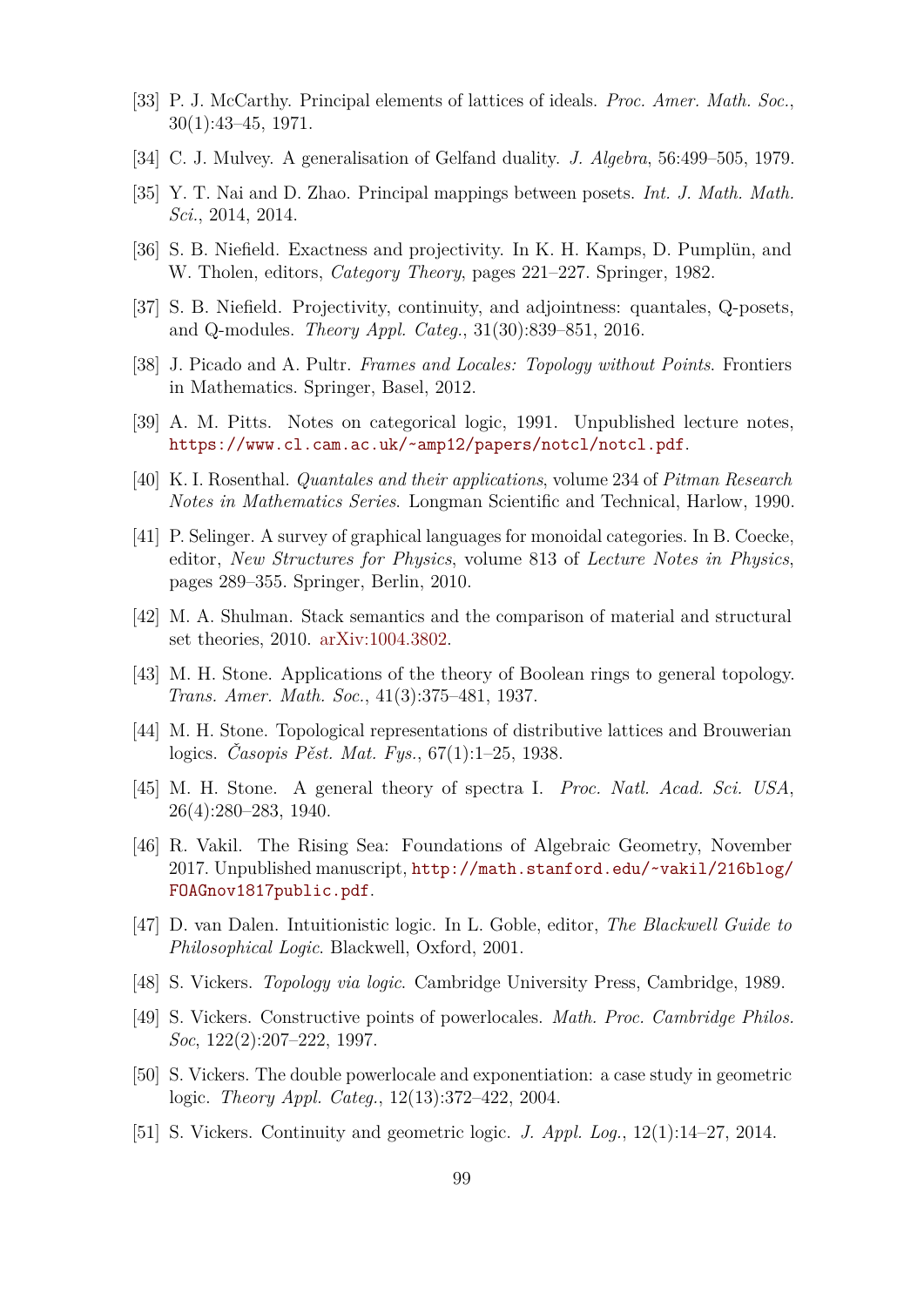- [52] S. J. Vickers and C. F. Townsend. A universal characterization of the double powerlocale. *Theoret. Comput. Sci.*, 316(1-3):297–321, 2004.
- [53] M. Ward and R. P. Dilworth. Residuated lattices. *Trans. Amer. Math. Soc.*, 45(3):335–354, 1939.
- [54] H. Whitney. On ideals of differentiable functions. *Amer. J. Math.*, 70(3):635–658, 1948.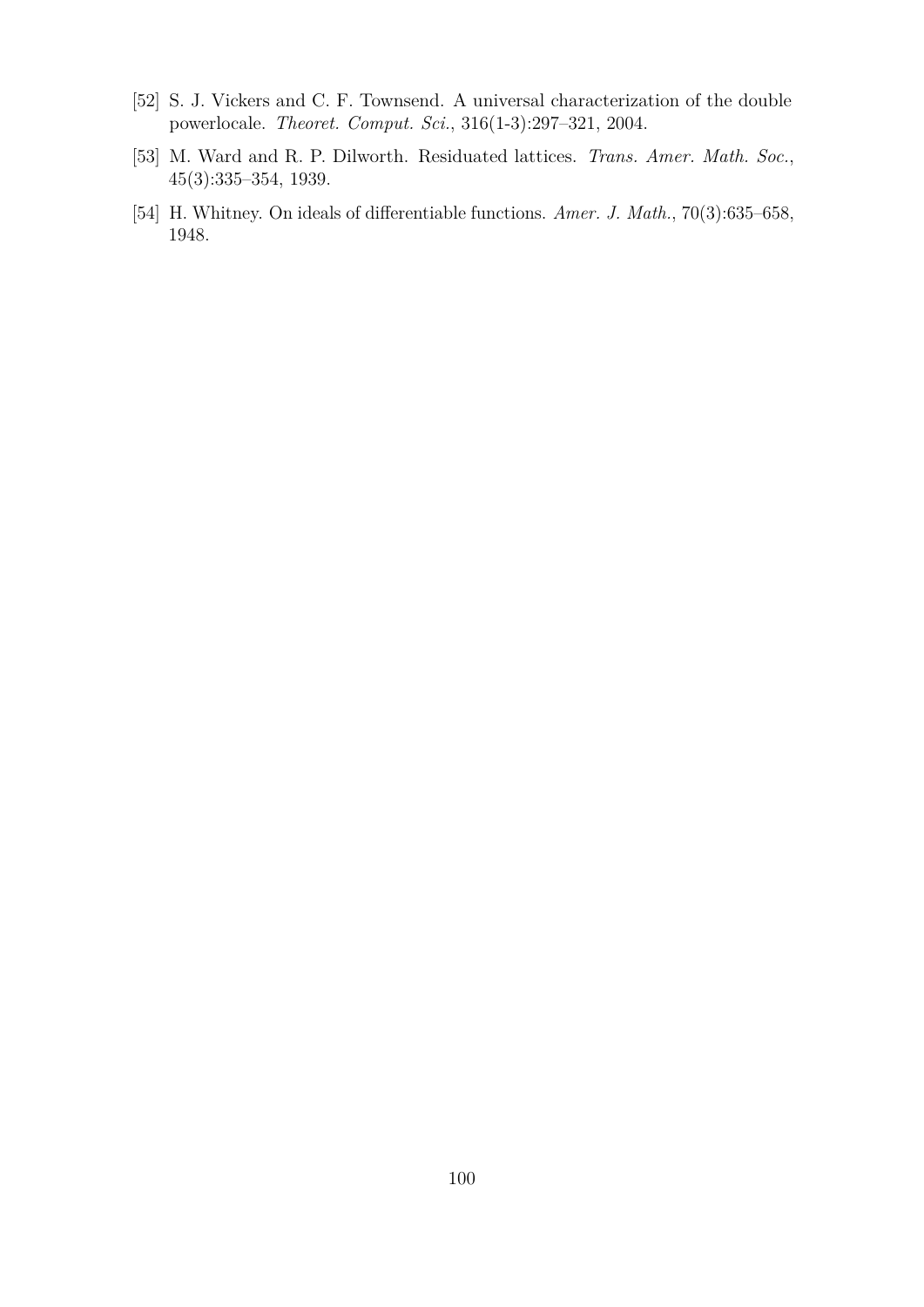## **Index of notation**

| <b>Notation</b>         | Description                                                                    | Pages      |
|-------------------------|--------------------------------------------------------------------------------|------------|
| Categories              |                                                                                |            |
| $CComon(\mathcal{C})$   | Cocommutative comonoids in a monoidal category $\mathscr C$                    |            |
| CRing                   | (Commutative) rings and ring homomorphisms                                     |            |
| <b>DCPO</b>             | Depos and depo momorphisms                                                     | 15         |
| <b>DLat</b>             | Distributive lattices and lattice homomorphisms                                |            |
| Frm                     | Frames and frame homomorphisms                                                 | 16         |
| Inf                     | Inflattices and inflattice homomorphisms                                       | 24         |
| Loc                     | $\text{Locales}$ — the opposite of the category of frames                      | 16         |
| $Q$ -Mod                | Quantale modules over the quantale $Q$ and quantale                            | 29         |
|                         | module homomorphisms                                                           |            |
| $R$ -Mod                | Modules over the ring $R$ and module homomorphisms                             |            |
| OLoc                    | Overt locales and locale morphisms                                             | 45         |
| Pos                     | Posets and monotone functions                                                  | 9          |
| Quant                   | (Commutative) quantales and quantale                                           | 26         |
|                         | homomorphisms                                                                  |            |
| $\mathrm{Quant}_{\top}$ | Two-sided quantales and quantale homomorphisms                                 | 26         |
| <b>Set</b>              | Sets and functions                                                             | 9          |
| $\vee$ -SLat            | Join-semilattices and semilattice homomorphisms                                |            |
| $\sup$                  | Suplattices and suplattice homomorphisms                                       | 24         |
| Top                     | Topological spaces and continuous functions                                    |            |
| <b>Functors</b>         |                                                                                |            |
| Σ                       | Sends a frame to its topological space of points                               | 17         |
| Ŋ                       | Sends a poset to its suplattice of downsets                                    | 25         |
| hom                     | Internal hom in the category of suplattices                                    | 25         |
| $\mathcal{F}% _{0}$     | Sends a distributive lattice, join-semilattice or                              | 19, 25, 28 |
|                         | two-sided idempotent semiring to its frame, suplattice                         |            |
|                         | or quantale of order ideals                                                    |            |
| Idl                     | Sends a (localic) semiring to its quantale of (overt,<br>weakly closed) ideals | 26, 49, 67 |
| $\mathscr{L}$           | Sends a quantale to its universal localic quotient                             | 27         |
| М                       | Sends a (localic) monoid or semiring to its quantale of                        | 67         |
|                         | (overt, weakly closed) monoid ideals                                           |            |
| $\mathcal{O}$           | Sends a space or locale to its frame of opens                                  | 17         |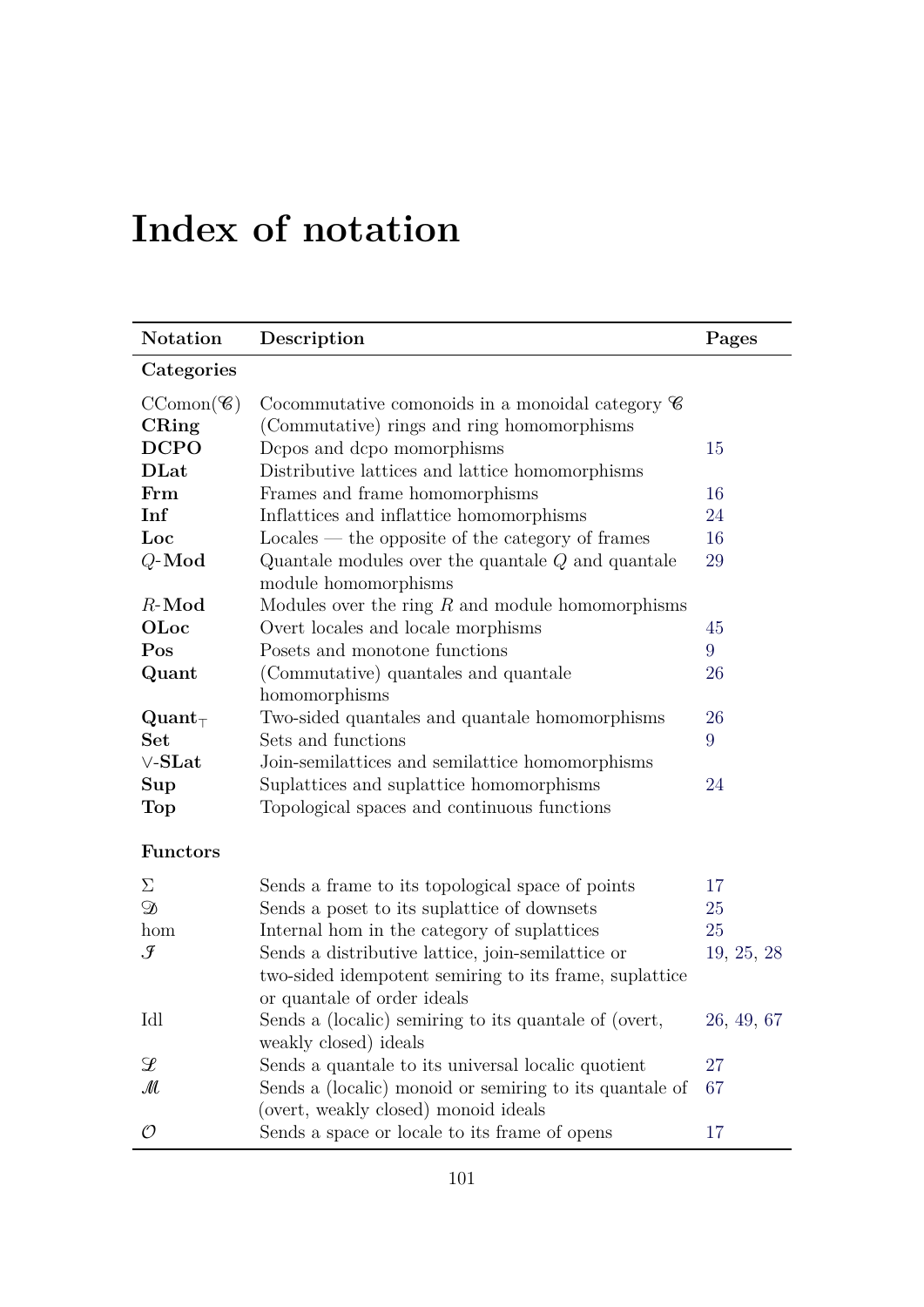| Notation            | Description                                                                                                                                                                  | Pages         |
|---------------------|------------------------------------------------------------------------------------------------------------------------------------------------------------------------------|---------------|
| OPAI <sub>R</sub>   | Sends a locale to the set of open prime anti-ideals of<br>the localic semiring $R$ fibred over it                                                                            | 63            |
| $\overline{OPAI}_R$ | Sends a quantale to the set of (quantic) open prime<br>anti-ideals of the localic semiring $R$ fibred over it                                                                | 64            |
| $OPMAI_M$           | Sends a quantale to the set of open prime monoid<br>anti-ideals of the localic monoid $M$ fibred over it                                                                     | $87 - 88$     |
| Rad                 | Sends a (localic) semiring to its quantale of (overt,<br>weakly closed) radical ideals                                                                                       | 10, 27, 67    |
| $\mathcal{S}$       | Sends a locale to its lattice of sublocales. The map $Sf$<br>takes preimages and $(Sf)$ , takes images under f.                                                              | 21            |
| $\mathcal{S}_{0}$   | Sends a localic monoid or semiring to its frame of<br>saturated opens                                                                                                        | $68, 84 - 85$ |
| <b>Spec</b>         | A partial functor which gives the (localic) spectrum of<br>a localic semiring when it exists                                                                                 | 64            |
| $Sub_{OW}$          | Sends a locale to its suplattice of overt weakly closed<br>sublocales. The map $\text{Sub}_{\text{OW}}(f)$ takes the weak closure<br>of the image of a sublocale under $f$ . | 36            |
| <b>Maps</b>         |                                                                                                                                                                              |               |
| Ţ                   | Unique morphism from an initial object or to a<br>terminal object; especially, the unique frame map from<br>$\Omega$ to a given frame                                        | 10            |
| Ε                   | Left adjoint to the frame map !: $\Omega \rightarrow L$ for an overt<br>frame $L$                                                                                            | 31            |
| $\exists_W$         | Suplattice homomorphism into $\Omega$ associated with the<br>overt weakly closed sublocale $W$                                                                               | 36            |
| $\nabla$            | Codiagonal map on the frame $\Omega$ — sends $p \oplus q$ to $p \wedge q$                                                                                                    | 65            |
| $\gamma$            | Sends an open $a$ to the largest overt weakly closed<br>sublocale contained in all monoid ideals which meet a                                                                | 71            |
| $\varepsilon$       | Counit for a dualisable object. Also used for the<br>generator of $\mathcal{D}$ .                                                                                            | 37            |
| $\varepsilon_0$     | Frame map corresponding to the additive identity of a<br>localic semiring                                                                                                    | 63            |
| $\varepsilon_1$     | Frame map corresponding to the multiplicative<br>identity of a localic semiring or monoid                                                                                    | 63            |
| $\eta$              | Unit for a dualisable object or coexponential<br>adjunction                                                                                                                  | 37, 91        |
| $\iota$             | Canonical quantale map from a quantale Q to ${}^{\mathcal{D}}Q$                                                                                                              | 92            |
| $\iota_0, \iota_1$  | Canonical maps from a quantale $Q$ into ${}^{\mathbb{S}}Q$                                                                                                                   | 92            |
| $\iota_1, \iota_2$  | Coproduct injections                                                                                                                                                         | 10            |
| $\kappa$            | Inclusion of $\mathcal{S}M$ into $\mathcal{O}M$ for a commutative localic<br>monoid $M$                                                                                      | $83 - 84$     |
| $\mu_{+}$           | Frame map corresponding to the addition in a localic<br>semiring                                                                                                             | 63            |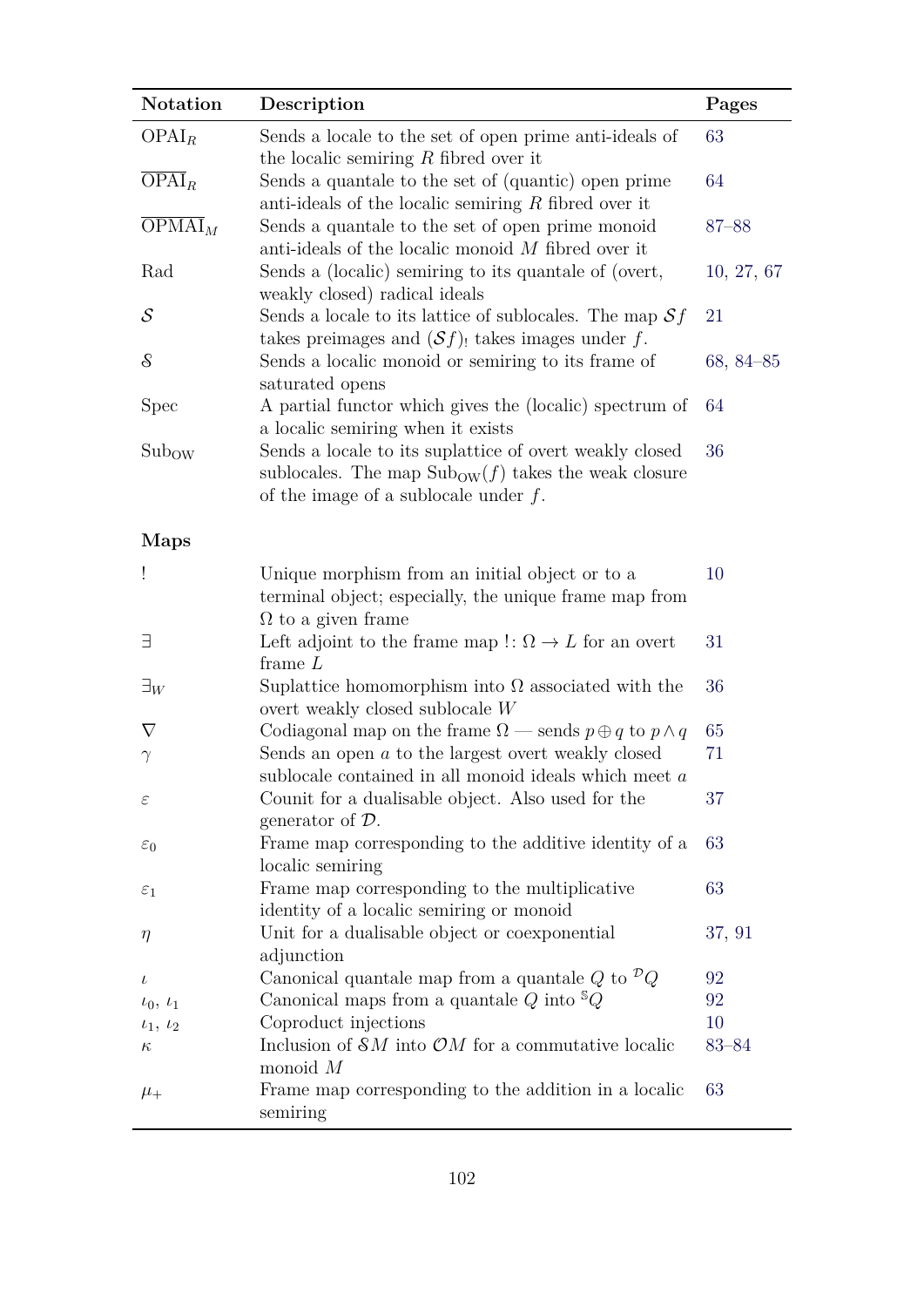| <b>Notation</b>  | Description                                                                                                                                  | Pages  |  |
|------------------|----------------------------------------------------------------------------------------------------------------------------------------------|--------|--|
| $\mu_{\times}$   | Frame map corresponding to the multiplication in a<br>localic semiring or monoid                                                             | 63     |  |
| $\pi$            | Sends an overt weakly closed sublocale $V$ to the largest<br>open contained in all saturated opens which meet $V$                            | 69     |  |
| $\pi_1, \pi_2$   | Product projections                                                                                                                          | 10     |  |
| $\rho$           | Unit of the localic reflection of a quantale $-$ the<br>universal localic quotient map                                                       | 27     |  |
| $\mathbf d$      | Canonical <i>t</i> -derivation from a quantale Q into ${}^{\mathcal{D}}Q$                                                                    | 92     |  |
| $\mathfrak{d}_Q$ | Canonical comparison map from $\mathscr{L}(\mathcal{D}_Q)$ to $\mathscr{L}(\mathcal{S}_Q)$ for<br>the two-sided quantale $Q$                 | 95     |  |
| ev               | Evaluation map for an exponential object                                                                                                     | 45     |  |
| $\dot{1}$        | Sends downsets in a suplattice to their joins                                                                                                | 25     |  |
| osat             | Open saturation operator in a topological semiring                                                                                           | 77     |  |
| $\mathfrak s$    | Natural quotient map from $MR$ to $Idl(R)$ for a localic<br>semiring $R$                                                                     | 67     |  |
| Objects          |                                                                                                                                              |        |  |
| $\Omega$         | Frame of truth values                                                                                                                        | 11, 17 |  |
| $\mathcal{D}$    | Quantalic first-order infinitesimal interval — the $\,$<br>two-sided quantale presented by $\langle \varepsilon   \varepsilon^2 = 0 \rangle$ | 60, 92 |  |
| ${\cal N}$       | Free two-sided quantale on one generator                                                                                                     | 28     |  |
| S                | Sierpiński space                                                                                                                             | 19     |  |
| Relations        |                                                                                                                                              |        |  |
| $\check{\Omega}$ | Indicates that two subsets meet each other or that an<br>overt sublocale meets an open                                                       | 11, 36 |  |
| $\ll$            | Way-below relation                                                                                                                           | 22     |  |
| $\ll$            | Totally-below relation                                                                                                                       | 24     |  |
|                  | A certain transitive relation on the frame of saturated<br>elements of a localic semiring                                                    | 70     |  |
| ◁                | A certain transitive relation on the quantale of monoid<br>ideals of a localic semiring                                                      | 72     |  |
| Miscellaneous    |                                                                                                                                              |        |  |

| a>0                                   | Indicates the open $a$ is positive                              |        |
|---------------------------------------|-----------------------------------------------------------------|--------|
| $\downarrow a, \uparrow a$            | Principal downset/upset generated by $a$                        | 14     |
| $\downarrow a, \uparrow a$            | Set of elements way below/above $a$                             | 22     |
| $\downarrow a$                        | Set of elements totally below $a$                               | 24     |
| $\rightarrow$                         | Implication operation in a quantale or Heyting algebra          | 16, 26 |
| $V^{\uparrow} D$                      | Supremum of the directed set $D$                                | 15     |
| $\chi, \psi \vdash_{\vec{x}} \varphi$ | Sequent indicating that the formulae $\chi$ and $\psi$ together | -41    |
|                                       | entail the formula $\varphi$ in the context $\vec{x}$           |        |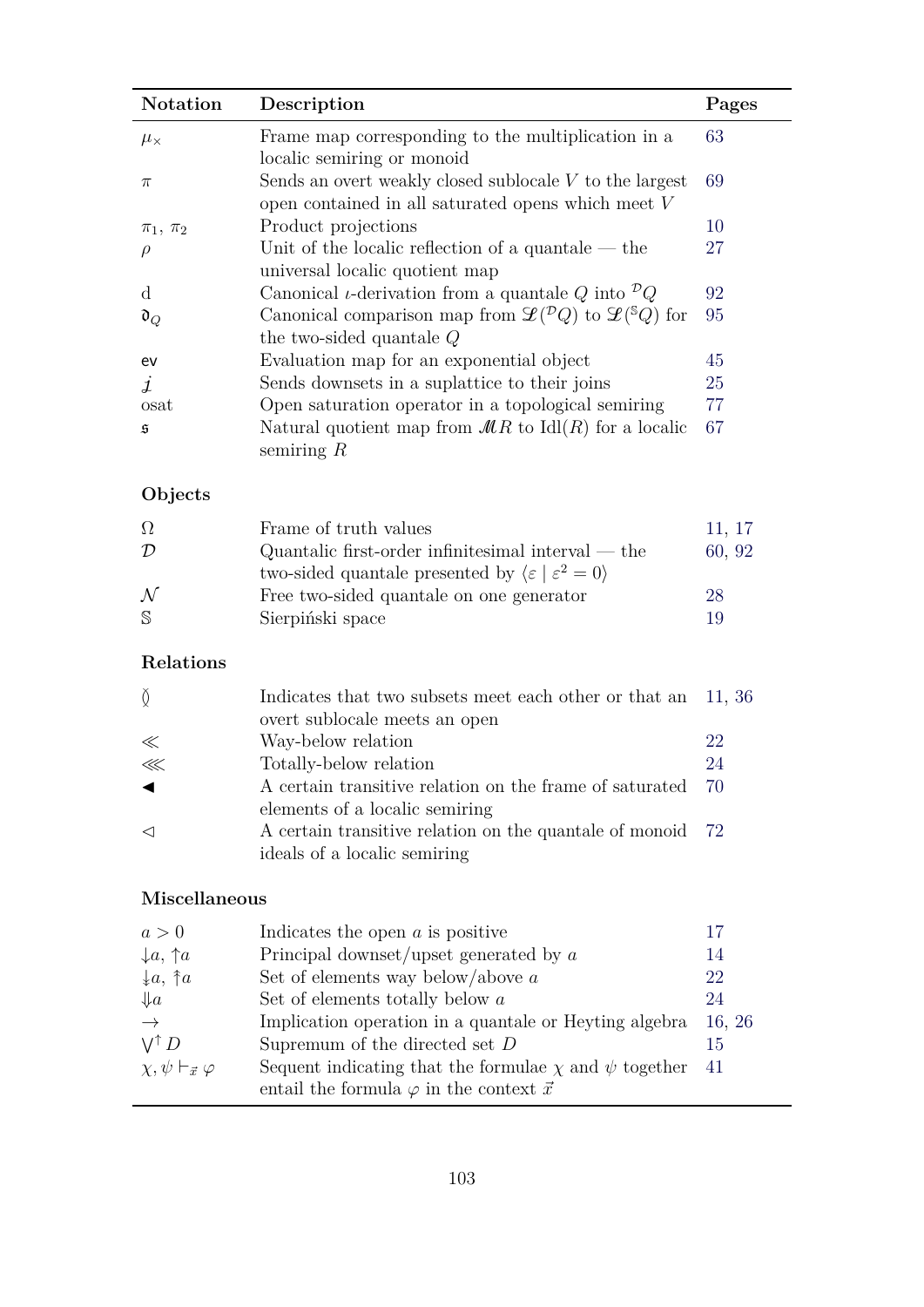| Notation                        | Description                                                                         | Pages      |
|---------------------------------|-------------------------------------------------------------------------------------|------------|
| (f,g)                           | Pairing of the morphisms $f$ and $g$ . Also used for the                            | 10         |
|                                 | ideal generated by the semiring elements $f$ and $g$ .                              |            |
| [n]                             | Set of natural numbers strictly less than $n$                                       | 12         |
| $\llbracket \varphi \rrbracket$ | Truth value of the formula $\varphi$                                                | 11         |
| $\langle S \rangle$             | The subalgebra, congruence or ideal generated by the                                | 9          |
|                                 | subset $S$                                                                          |            |
| $\langle g, h   t = s \rangle$  | Free algebra (of some understood kind) on the                                       |            |
|                                 | generators g, h subject to the relation $t = s$                                     |            |
| $\sqrt{I}$                      | The least radical ideal containing the ideal I                                      | 10         |
| $L \oplus M$                    | Coproduct of frames $L$ and $M$ or quantales $L$ and $M$                            |            |
| $\ell \oplus m$                 | An element in a binary coproduct of quantales equal                                 | 18         |
|                                 | to $\iota_1(\ell) \cdot \iota_2(m)$ and corresponding to $\ell \otimes m$ under the |            |
|                                 | isomorphism $L \oplus M \cong L \otimes M$                                          |            |
| $g\oslash\sigma$                | A generator in a quantale coexponential ${}^{\text{A}}Q$ where g is                 | 90         |
|                                 | a generator in Q and $\sigma$ is part of a dual basis for A                         |            |
| $p \cdot a$                     | Denotes the action of a semiring on a semimodule; in                                | 29, 65     |
|                                 | particular, the product of quantale elements, repeated                              |            |
|                                 | addition (for $p \in \mathbb{N}$ ), or the action of a quantale on a                |            |
|                                 | quantale module (especially for $p \in \Omega$ )                                    |            |
| $A^*$                           | Dual of a dualisable object $A$                                                     | 37         |
| $f^*$                           | Frame homomorphism associated to the locale map $f$                                 | 17, 44     |
|                                 | or $P(f)$ for a background hyperdoctrine P                                          |            |
| $f_\ast$                        | Right adjoint of the monotone map $f$                                               | 15         |
| $\frac{f_!}{a^{\bullet}}$       | Left adjoint of the (left adjoint) monotone map $f$                                 | 15         |
|                                 | Quantic pseudocomplement of $a$ — the largest element                               | 26         |
|                                 | b in a quantale such that $ab = 0$                                                  |            |
| ${^AQ}$                         | Convergence Constantial with base $Q$ and co-exponent $A$ — the                     | 90         |
|                                 | exponential $Q^A$ in the opposite category                                          |            |
| $R_P$                           | Localisation of the ring $R$ at the prime ideal $P$                                 | 47         |
| $S^{-1}R$                       | Localisation of the ring $R$ with respect to the                                    | 46         |
|                                 | multiplicative submonoid $S$                                                        |            |
| $\top$                          | True or the top element of a suplattice or quantale                                 | 11, 24     |
| $\perp$                         | False                                                                               |            |
| $\nabla_a$                      | Closed congruence $\langle (0, a) \rangle$ on a frame or two-sided                  | 21, 27     |
|                                 | quantale                                                                            |            |
| $\Delta_a$                      | Open congruence $\langle (a,1) \rangle$ on a frame                                  | 21         |
| $\upsilon$                      | Universal (quantic) open prime anti-ideal                                           | $67,73-74$ |
| $B_{\varepsilon}(F)$            | Sublocale of 'points' within $\varepsilon$ of the overt sublocale F                 | 79         |
| $\dim A$                        | Krull dimension of the ring $A$ or dimension of the                                 | 48         |
|                                 | vector space $A$                                                                    |            |
| $\mathfrak m$                   | Maximal ideal of a local ring                                                       | 47         |
| $T_P R$                         | Tangent space of the ring $R$ at the prime ideal $P$                                | 47         |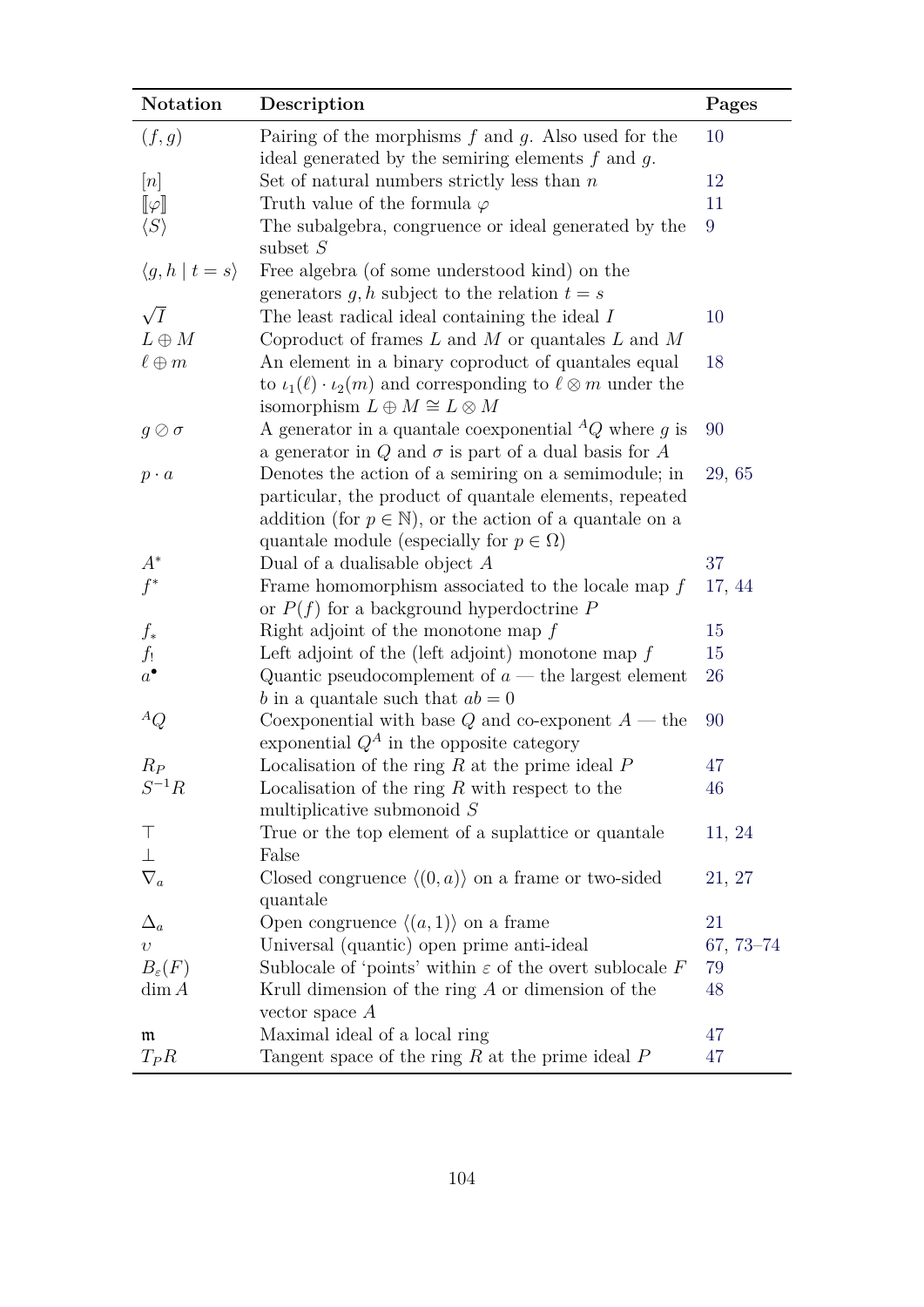## **Index**

anti-ideal, **[13](#page-22-0)**, [22](#page-31-0) open prime, [4–](#page-13-0)[5,](#page-14-0) **[63](#page-72-0)**, [73](#page-82-0) prime, **[13](#page-22-0)**, [20](#page-29-0) approximable, **[70](#page-79-0)**, [74](#page-83-0) Beck–Chevalley condition, **[30](#page-39-0)**, **[44](#page-53-0)** C\*-algebra, [77](#page-86-0) closed quotient of a frame, **[21](#page-30-0)** of a quantale, **[27](#page-36-0)** coexponential of frames, [23](#page-32-0) of quantales, **[90–](#page-99-0)[91](#page-100-0)** coherent frame, [19,](#page-28-0) **[23](#page-32-0)** logic, [19,](#page-28-0) **[41–](#page-50-0)[44](#page-53-0)** quantale, **[28](#page-37-0)** compact, **[22](#page-31-0)** congruence on a frame, [21](#page-30-0) principal, **[21](#page-30-0)** *see also* sublocale constructive mathematics, [2,](#page-11-0) [10](#page-19-0) context, **[41](#page-50-0)** continuous dcpo, **[23](#page-32-0)** continuous frame, **[23](#page-32-0)** coproduct of frames, [18](#page-27-0) of quantales, **[28](#page-37-0)** cotangent space, *see* tangent space cozero, [2–](#page-11-0)[3,](#page-12-0) [61](#page-70-0) dcpo, **[15](#page-24-0)** continuous, **[23](#page-32-0)** decidable, **[11](#page-20-0)** deflationary localic monoid, **[86](#page-95-0)**

dense, **[22](#page-31-0)**, *see also* strongly dense

derivation, **[92](#page-101-0)**

dimension of a ring, **[48](#page-57-0)** directed set, **[14](#page-23-0)** discrete locale, **[17](#page-26-0)** discrete valuation, **[59](#page-68-0)** downset, **[14](#page-23-0)** dual basis, **[39](#page-48-0)** dualisable, **[37](#page-46-0)**, [39](#page-48-0) suplattice, [37,](#page-46-0) **[39](#page-48-0)**, [88](#page-97-0) enough points, *see* spatial locale epi-normal morphism, *see* mono-normal morphism equation, **[41](#page-50-0)** excluded middle, [10,](#page-19-0) [58–](#page-67-0)[60,](#page-69-0) [94](#page-103-0) exponential of locales, [23](#page-32-0) fibrewise dense, *see* strongly dense filter, **[14](#page-23-0)** completely prime, **[17](#page-26-0)**, [19](#page-28-0) prime, **[14](#page-23-0)** finite, **[12](#page-21-0)[–13](#page-22-0)** frame, **[16](#page-25-0)**, [18](#page-27-0)[–20](#page-29-0) coherent, [19,](#page-28-0) **[23](#page-32-0)** continuous, **[23](#page-32-0)** overt, **[31](#page-40-0)[–32](#page-41-0)**, [45](#page-54-0) supercontinuous, **[24](#page-33-0)**, [39](#page-48-0) *see also* locale frame of radical ideals, [27,](#page-36-0) **[67](#page-76-0)** frame of saturated opens, **[68](#page-77-0)**, [70,](#page-79-0) [83](#page-92-0) Frobenius reciprocity, **[44](#page-53-0)** Galois connection, **[15](#page-24-0)[–16](#page-25-0)** Heyting algebra, **[16](#page-25-0)** complete, [16,](#page-25-0) [29](#page-38-0) holoid, **[83](#page-92-0)** hyperdoctrine, **[43–](#page-52-0)[44](#page-53-0)** of open sublocales, [22,](#page-31-0) **[45](#page-54-0)**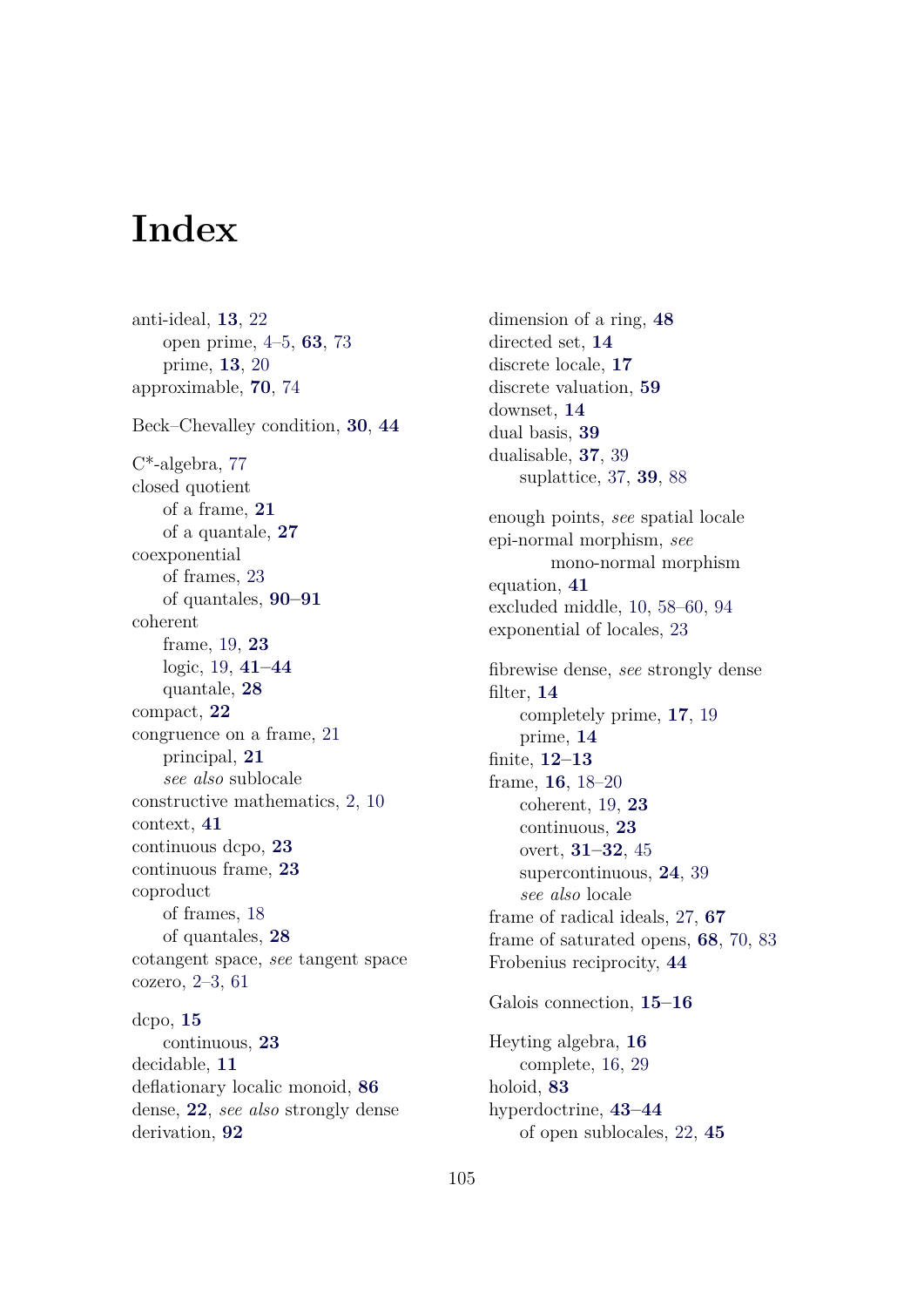ideal (discrete algebraic) monoid, **[9](#page-18-0)** ring, [10](#page-19-0) locally principal, **[55](#page-64-0)** primary, **[60](#page-69-0)** semiring, **[10](#page-19-0)** prime, **[10](#page-19-0)** radical, [2,](#page-11-0) **[10](#page-19-0)**, [27](#page-36-0) ideal (localic algebraic) closed prime, *see* anti-ideal, open prime overt weakly closed, [5,](#page-14-0) **[67](#page-76-0)** ideal (order), **[14](#page-23-0)**, [28](#page-37-0) idempotent semiring, **[9](#page-18-0)** two-sided, **[28](#page-37-0)** indexed distributive lattice, **[43](#page-52-0)** inflattice, **[24](#page-33-0)** inhabited, **[11](#page-20-0)**, *see also* positive locale irreducible closed set, **[46](#page-55-0)** judgement, **[41](#page-50-0)** kernel and cokernel, **[51](#page-60-0)** Krull dimension, **[48](#page-57-0)** lattice, [13](#page-22-0) modular, **[14](#page-23-0)**, [53–](#page-62-0)[54](#page-63-0) Lindenbaum–Tarski algebra, [19](#page-28-0) local ring, **[47](#page-56-0)** regular, **[48](#page-57-0)** locale, **[16–](#page-25-0)[17](#page-26-0)** discrete, **[17](#page-26-0)** locally compact, **[23](#page-32-0)** overt, **[31](#page-40-0)[–32](#page-41-0)**, [45](#page-54-0) spatial, **[17](#page-26-0)** *see also* frame localisation of idempotent semirings, **[56](#page-65-0)** of rings, **[46](#page-55-0)[–47](#page-56-0)** locally compact locale, **[23](#page-32-0)** locally positive, *see* overt logic coherent, [19,](#page-28-0) **[41](#page-50-0)[–44](#page-53-0)** geometric, **[19](#page-28-0)** internal, **[45](#page-54-0)** without equality, [41](#page-50-0) model, **[44](#page-53-0)**

modular, **[14](#page-23-0)**, [53](#page-62-0)[–54](#page-63-0) mono-normal morphism, **[51](#page-60-0)**, [54](#page-63-0) composably, **[52](#page-61-0)**, [54](#page-63-0) monoid deflationary localic, **[86](#page-95-0)** localic, **[18](#page-27-0)** naturally partially ordered, *see* holoid Noetherian ring, **[47](#page-56-0)** nonsingular quantale, **[94](#page-103-0)[–96](#page-105-0)** ring, **[48](#page-57-0)**, [94](#page-103-0) normal monomorphism, **[51](#page-60-0)** nucleus, **[21](#page-30-0)**, **[27](#page-36-0)** open map, **[29–](#page-38-0)[30](#page-39-0)** overt, **[31](#page-40-0)[–32](#page-41-0)**, [45,](#page-54-0) *see also* sublocale, overt weakly closed positive locale, **[17](#page-26-0)** positivity predicate, **[31](#page-40-0)** presentation, [18–](#page-27-0)[20,](#page-29-0) [62–](#page-71-0)[63](#page-72-0) prime, *see under* anti-ideal; ideal (discrete algebraic); filter principal element, **[49–](#page-58-0)[50](#page-59-0)**, [54](#page-63-0) *Q*-module, *see* quantale module quantale, **[26](#page-35-0)** coherent, **[28](#page-37-0)** nonsingular, **[94–](#page-103-0)[96](#page-105-0)** two-sided, **[26–](#page-35-0)[27](#page-36-0)** quantale module, **[28–](#page-37-0)[29](#page-38-0)** quantale of ideals, [3,](#page-12-0) **[26](#page-35-0)[–27](#page-36-0)**, **[64–](#page-73-0)[67](#page-76-0)** quantale of monoid ideals, [26,](#page-35-0) **[67](#page-76-0)**, [86](#page-95-0) regular system of parameters, **[48](#page-57-0)** rig, *see* semiring ring, **[9](#page-18-0)** local, *see* local ring Noetherian, **[47](#page-56-0)** nonsingular, **[48](#page-57-0)**, [94](#page-103-0) ring of continuous functions, [78](#page-87-0)[–80](#page-89-0) saturated open, **[68](#page-77-0)**, [83](#page-92-0) set, **[9](#page-18-0)**, [83](#page-92-0) saturation, **[68](#page-77-0)[–69](#page-78-0)** Scott-closed set, **[15](#page-24-0)**, [36](#page-45-0)